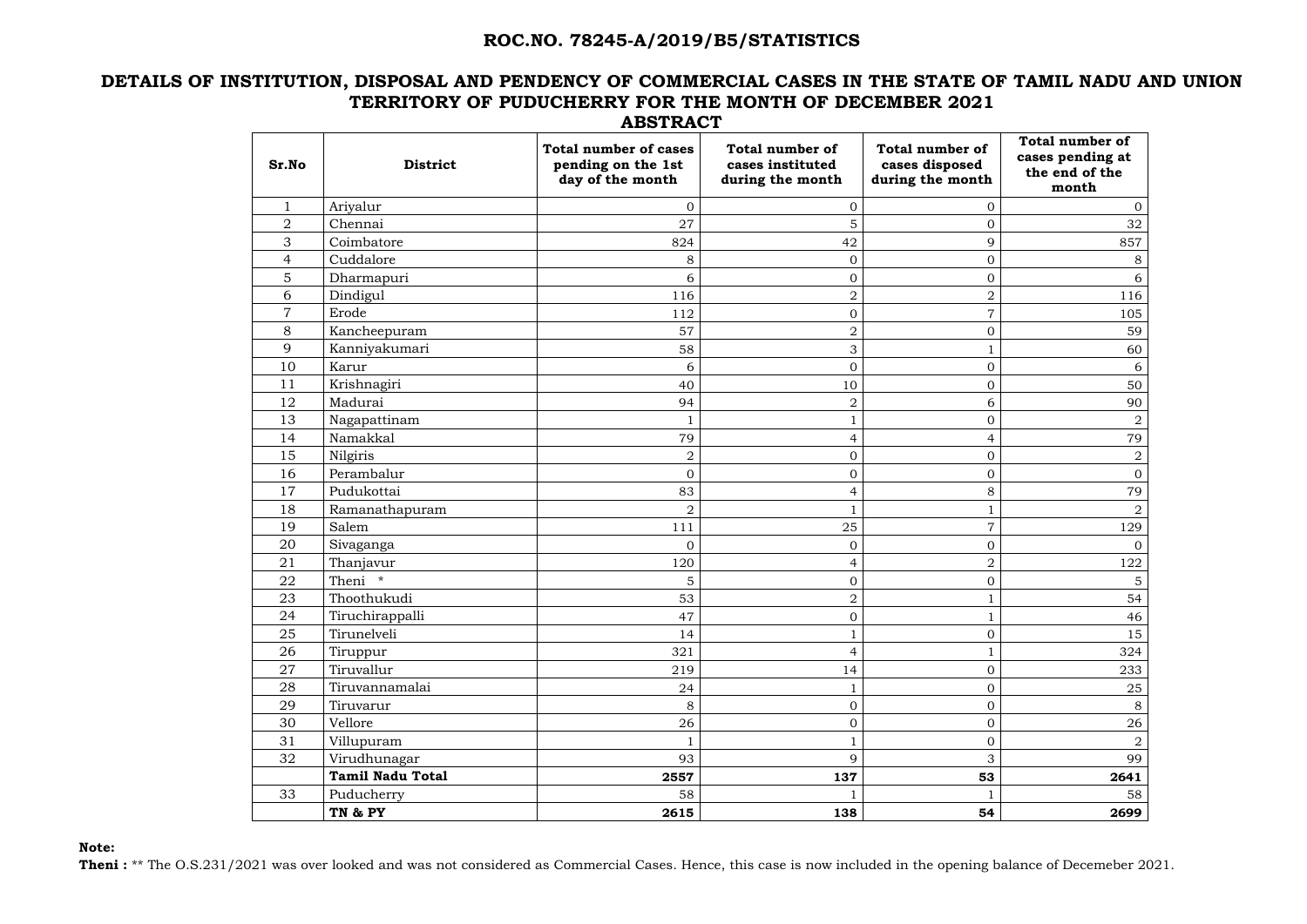|                |                               |                 |                      | Form 1                                                                                                                                                                                                                                                                                                                                                                                                |                             |                                               |                               |                                                  |                                |
|----------------|-------------------------------|-----------------|----------------------|-------------------------------------------------------------------------------------------------------------------------------------------------------------------------------------------------------------------------------------------------------------------------------------------------------------------------------------------------------------------------------------------------------|-----------------------------|-----------------------------------------------|-------------------------------|--------------------------------------------------|--------------------------------|
|                |                               |                 |                      | List of cases e-filed during the month of DECEMBER 2021                                                                                                                                                                                                                                                                                                                                               |                             |                                               |                               |                                                  |                                |
| Sr.No          | Court                         | <b>District</b> | Case<br>No.          | <b>Petitioner Name Vs. Respondent Name</b>                                                                                                                                                                                                                                                                                                                                                            | <b>Advocate</b>             | <b>Advoca</b><br>te<br>Mobile<br><b>Numbe</b> | <b>Advocate</b><br>E-mail Id  | <b>Date</b><br>of<br><b>Regis</b><br>trati<br>on | <b>Date</b><br>of e-<br>filing |
|                | Principal District<br>Court   | Ariyalur        | $\mbox{NIL}$         | <b>NIL</b>                                                                                                                                                                                                                                                                                                                                                                                            | <b>NIL</b>                  | NIL                                           | NIL                           | $\mbox{NIL}$                                     | <b>NIL</b>                     |
| $\overline{2}$ | Principal Judge's<br>Court    | Chennai         | $\cos/29$<br>/21     | Japan Automatic Machine Co. Ltd., 3-28-4, Shimomaruko, ohta-<br>ku, Tokyo-1460092. Rep. by Mrs Heeravathi, No.8, Samvruthi<br>Chinnamma layout, Cholanagar, Bangalore-560032 and two<br>others -Vs-Yusun Logistrics (Hong Kong) Ltd., rep by its Director<br>Hitesh Vimal Doshi, Level 31, Tower 1, Kowloon Commerce centre,<br>*51, Kwai Cheong Road, Kwai Chung, N.T., Hong Kong, and two<br>others | $M/s$ Ram $\&$<br>Ram       | 91766<br>24466                                |                               | .2021                                            | $21.12 \mid 03.12.$<br>2021    |
|                | Principal Judge's<br>Court    | Chennai         | <b>COS</b><br>30/21  | M/s Chettinad Products and services Pvt. Ltd., Chettinad Towers,<br>6th floor, Chennai- 600006. Rep. by its Authorised signatory<br>Mr.V.R.Balamurugan-Vs-M/s Geo Foundations & structures Pvt.<br>Lt., Registered office 6th floor, Alpha Plaza, K.P.Vallon Road,<br>Kadavanthra, Kochi - 682020, Keral, India                                                                                       | S.Vasudevan                 | 98403<br>40123                                | $v$ kalaw $(a)$ g<br>mail.com | .2021                                            | $21.12$   24.11.<br>2021       |
|                | Principal Judge's<br>Court    | Chennai         | <b>COS</b><br>31/21  | M/s MRF Ltd., Rep. by its Dy.Manager - Sales operations,<br>Mr. Jagadeesan M.P., Registered at 114, Greams Road, Chennai -<br>600006.-Vs-Mr.Pawan Kumar Jain, S/o Late. Rajinder Kumar<br>Jain, Sole proprietor, M/s Vardhman Tyres, Petrol Pump, (IOCL),<br>Thakur Dwara, Tehsil Palampur, Dist Kangra, Himachal Pradesh -<br>176102.                                                                | $M/s$ King &<br>Partridge   |                                               |                               | .2021                                            | $23.12$   28.10.<br>2021       |
|                | Principal Judge's<br>Court    | Chennai         | <b>COS 32</b><br>/21 | M/s MRF Ltd., Rep. by its Dy.Manager - Sales operations,<br>Mr.Jagadeesan M.P., Registered at 114, Greams Road, Chennai-<br>600006.-Vs-Mrs.Soniya Jindal, W/o M.Pankaj Jindal, Sole<br>Proprietrix, M/s Prince Tyres, Delhi Alwar Road, Near Alaska<br>Hospital, By-pass, Sohna Haryana - 122103.                                                                                                     | $M/s$ King &<br>Partridge   | $-$                                           | $\sim$ $-$                    | 23.12<br>.2021                                   | 29.10.<br>2021                 |
|                | Principal Judge's<br>Court    | Chennai         | <b>COS</b><br>33/21  | M/s Para Enterprises Pvt. Ltd., Having its Corporate office at<br>Thamarai Tech Par, 7th floor, 16-20A (SP), Development plot<br>Jawaharlal Nehru Salai, Industrial Estate, Guindy, Chennai -<br>600032. Rep. by its Director Mr.M.Pradeep Sankar-Vs-M/s VG<br>Electrical service, a Partnership firm, No.134/1, Thilagar street,<br>Saligramam, Chennai - 600 093 and 2 others                       | AR.Ramanatha<br>$\mathbf n$ |                                               |                               | .2021                                            | $23.12$   15.11.<br>2021       |
| 3              | Prl. District Court,<br>CBE.  | Coimbatore      | NIL                  | NIL                                                                                                                                                                                                                                                                                                                                                                                                   | NIL                         | NIL                                           | NIL                           | $\mbox{NIL}$                                     | NIL                            |
|                | I Addl.District<br>Court, CBE | Coimbatore      | $\mbox{NIL}$         | <b>NIL</b>                                                                                                                                                                                                                                                                                                                                                                                            | <b>NIL</b>                  | NIL                                           | NIL                           | $\mbox{NIL}$                                     | <b>NIL</b>                     |
|                | III Addl. Dist.<br>Court, CBE | Coimbatore      | NIL                  | <b>NIL</b>                                                                                                                                                                                                                                                                                                                                                                                            | <b>NIL</b>                  | NIL                                           | <b>NIL</b>                    | $\mbox{NIL}$                                     | NIL                            |
|                | IV Addl. Dist.<br>Court, CBE  | Coimbatore      | $\mbox{NIL}$         | <b>NIL</b>                                                                                                                                                                                                                                                                                                                                                                                            | <b>NIL</b>                  | NIL                                           | NIL                           | $\mbox{NIL}$                                     | NIL                            |
|                | V Addl. Dist. Court,          | Coimbatore      | $\mbox{NIL}$         | <b>NIL</b>                                                                                                                                                                                                                                                                                                                                                                                            | <b>NIL</b>                  | NIL                                           | NIL                           | $\mbox{NIL}$                                     | NIL                            |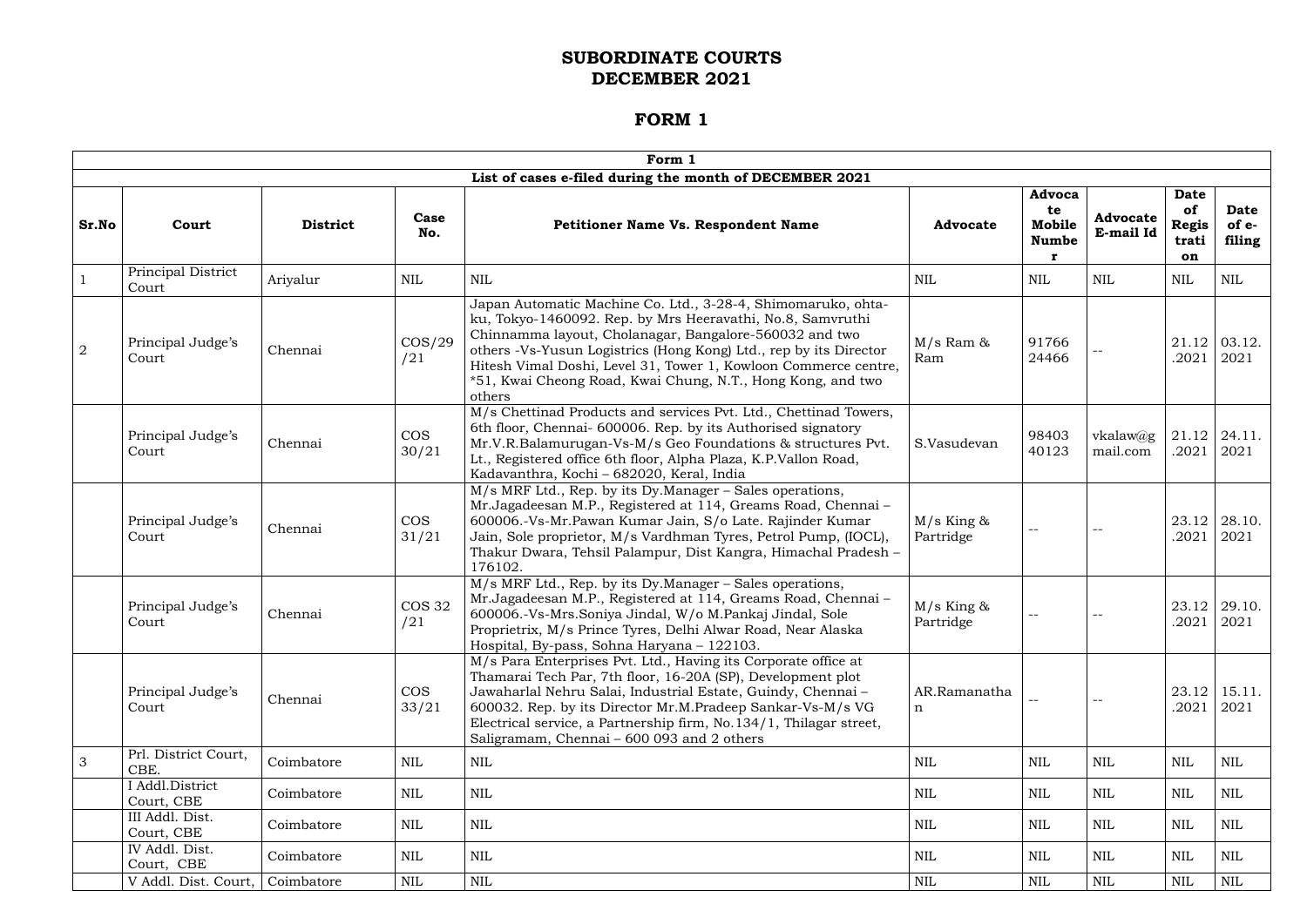|                |                                                         |                 |              | Form 1                                                  |                 |                                             |                              |                                                  |                         |
|----------------|---------------------------------------------------------|-----------------|--------------|---------------------------------------------------------|-----------------|---------------------------------------------|------------------------------|--------------------------------------------------|-------------------------|
|                |                                                         |                 |              | List of cases e-filed during the month of DECEMBER 2021 |                 |                                             |                              |                                                  |                         |
| Sr.No          | Court                                                   | <b>District</b> | Case<br>No.  | <b>Petitioner Name Vs. Respondent Name</b>              | <b>Advocate</b> | Advoca<br>te<br>Mobile<br><b>Numbe</b><br>r | <b>Advocate</b><br>E-mail Id | <b>Date</b><br>of<br><b>Regis</b><br>trati<br>on | Date<br>of e-<br>filing |
|                | <b>CBE</b>                                              |                 |              |                                                         |                 |                                             |                              |                                                  |                         |
|                | PSJ Court, CBE                                          | Coimbatore      | $\mbox{NIL}$ | NIL                                                     | <b>NIL</b>      | <b>NIL</b>                                  | <b>NIL</b>                   | <b>NIL</b>                                       | <b>NIL</b>              |
|                | I ASJ Court, CBE                                        | Coimbatore      | $\mbox{NIL}$ | $\mbox{NIL}$                                            | $\mbox{NIL}$    | <b>NIL</b>                                  | <b>NIL</b>                   | <b>NIL</b>                                       | <b>NIL</b>              |
|                | II ASJ Court, CBE                                       | Coimbatore      | <b>NIL</b>   | $\mbox{NIL}$                                            | <b>NIL</b>      | <b>NIL</b>                                  | <b>NIL</b>                   | <b>NIL</b>                                       | <b>NIL</b>              |
|                | III ASJ Court , CBE                                     | Coimbatore      | $\mbox{NIL}$ | $\mbox{NIL}$                                            | <b>NIL</b>      | <b>NIL</b>                                  | <b>NIL</b>                   | <b>NIL</b>                                       | <b>NIL</b>              |
|                | Sub Court, Pollachi                                     | Coimbatore      | <b>NIL</b>   | <b>NIL</b>                                              | $\mbox{NIL}$    | <b>NIL</b>                                  | <b>NIL</b>                   | <b>NIL</b>                                       | <b>NIL</b>              |
| $\overline{4}$ | Principal District<br>and Sessions<br>Court, Cuddalore  | Cuddalore       | <b>NIL</b>   | <b>NIL</b>                                              | $\mbox{NIL}$    | <b>NIL</b>                                  | <b>NIL</b>                   | $\mbox{NIL}$                                     | <b>NIL</b>              |
|                | All other Courts                                        | Cuddalore       | $\mbox{NIL}$ | $\mbox{NIL}$                                            | <b>NIL</b>      | <b>NIL</b>                                  | <b>NIL</b>                   | <b>NIL</b>                                       | <b>NIL</b>              |
| $\overline{5}$ | Principal District<br>Court,<br>Dharmapuri.             | Dharmapuri      | <b>NIL</b>   | <b>NIL</b>                                              | $\mbox{NIL}$    | <b>NIL</b>                                  | <b>NIL</b>                   | <b>NIL</b>                                       | $\mbox{NIL}$            |
| 6              | Principal District<br>Court, Dindigul.                  | Dindigul.       | <b>NIL</b>   | $\mbox{NIL}$                                            | $\mbox{NIL}$    | <b>NIL</b>                                  | <b>NIL</b>                   | $\mbox{NIL}$                                     | $\mbox{NIL}$            |
| $\overline{7}$ | Principal District<br>Court, Erode                      | Erode           | <b>NIL</b>   | <b>NIL</b>                                              | <b>NIL</b>      | <b>NIL</b>                                  | <b>NIL</b>                   | <b>NIL</b>                                       | $\mbox{NIL}$            |
| 8              | Principal District<br>Court, Chengalpatt<br>u           | Kancheepuram    | NIL          | $\mbox{NIL}$                                            | <b>NIL</b>      | $\mbox{NIL}$                                | <b>NIL</b>                   | $\mbox{NIL}$                                     | $\mbox{NIL}$            |
| 9              | Principal District<br>Court, Nagercoil                  | Kanniyakumari   | $\mbox{NIL}$ | $\mbox{NIL}$                                            | <b>NIL</b>      | $\mbox{NIL}$                                | <b>NIL</b>                   | $\mbox{NIL}$                                     | $\mbox{NIL}$            |
| 10             | Principal District<br>Court, Karur                      | Karur           | $\mbox{NIL}$ | $\mbox{NIL}$                                            | $\mbox{NIL}$    | $\mbox{NIL}$                                | <b>NIL</b>                   | $\mbox{NIL}$                                     | NIL                     |
| 11             | Principal District<br>Court, Krishnagiri                | Krishnagiri     | NIL          | $\mbox{NIL}$                                            | <b>NIL</b>      | NIL                                         | NIL                          | NIL                                              | NIL                     |
|                | Additional District<br>Court, Krishnagiri               | Krishnagiri     | NIL          | $\mbox{NIL}$                                            | <b>NIL</b>      | NIL                                         | NIL                          | $\mbox{NIL}$                                     | <b>NIL</b>              |
|                | <b>Additional District</b><br>Court, Hosur.             | Krishnagiri     | NIL          | $\mbox{NIL}$                                            | $\mbox{NIL}$    | NIL                                         | NIL                          | $\mbox{NIL}$                                     | NIL                     |
| 12             | Prl. Dist. &<br>Sessions Court                          | Madurai         | <b>NIL</b>   | <b>NIL</b>                                              | <b>NIL</b>      | NIL                                         | NIL                          | $\mbox{NIL}$                                     | <b>NIL</b>              |
|                | I Addl. Dist. &<br>Sessions Court                       | Madurai         | NIL          | NIL                                                     | NIL             | NIL                                         | NIL                          | <b>NIL</b>                                       | NIL                     |
|                | Addl. Sub Court                                         | Madurai         | $\mbox{NIL}$ | $\mbox{NIL}$                                            | $\mbox{NIL}$    | <b>NIL</b>                                  | <b>NIL</b>                   | <b>NIL</b>                                       | <b>NIL</b>              |
|                | II Addl. Sub Court                                      | Madurai         | $\mbox{NIL}$ | $\mbox{NIL}$                                            | $\mbox{NIL}$    | <b>NIL</b>                                  | <b>NIL</b>                   | <b>NIL</b>                                       | <b>NIL</b>              |
| 13             | District Court,<br>Nagapattinam                         | Nagapattinam    | NIL          | NIL                                                     | <b>NIL</b>      | NIL                                         | NIL                          | $\mbox{NIL}$                                     | <b>NIL</b>              |
|                | Fast Track Mahila<br>Court,<br>Nagapattinam.            | Nagapattinam    | <b>NIL</b>   | NIL                                                     | <b>NIL</b>      | NIL                                         | <b>NIL</b>                   | $\mbox{NIL}$                                     | NIL                     |
|                | <b>Additional District</b><br>Court,<br>Mayiladuthurai. | Nagapattinam    | $\mbox{NIL}$ | $\mbox{NIL}$                                            | $\mbox{NIL}$    | <b>NIL</b>                                  | <b>NIL</b>                   | $\mbox{NIL}$                                     | $\mbox{NIL}$            |
|                | Sub<br>Court, Nagapattina                               | Nagapattinam    | $\mbox{NIL}$ | $\mbox{NIL}$                                            | $\mbox{NIL}$    | NIL                                         | NIL                          | $\mbox{NIL}$                                     | NIL                     |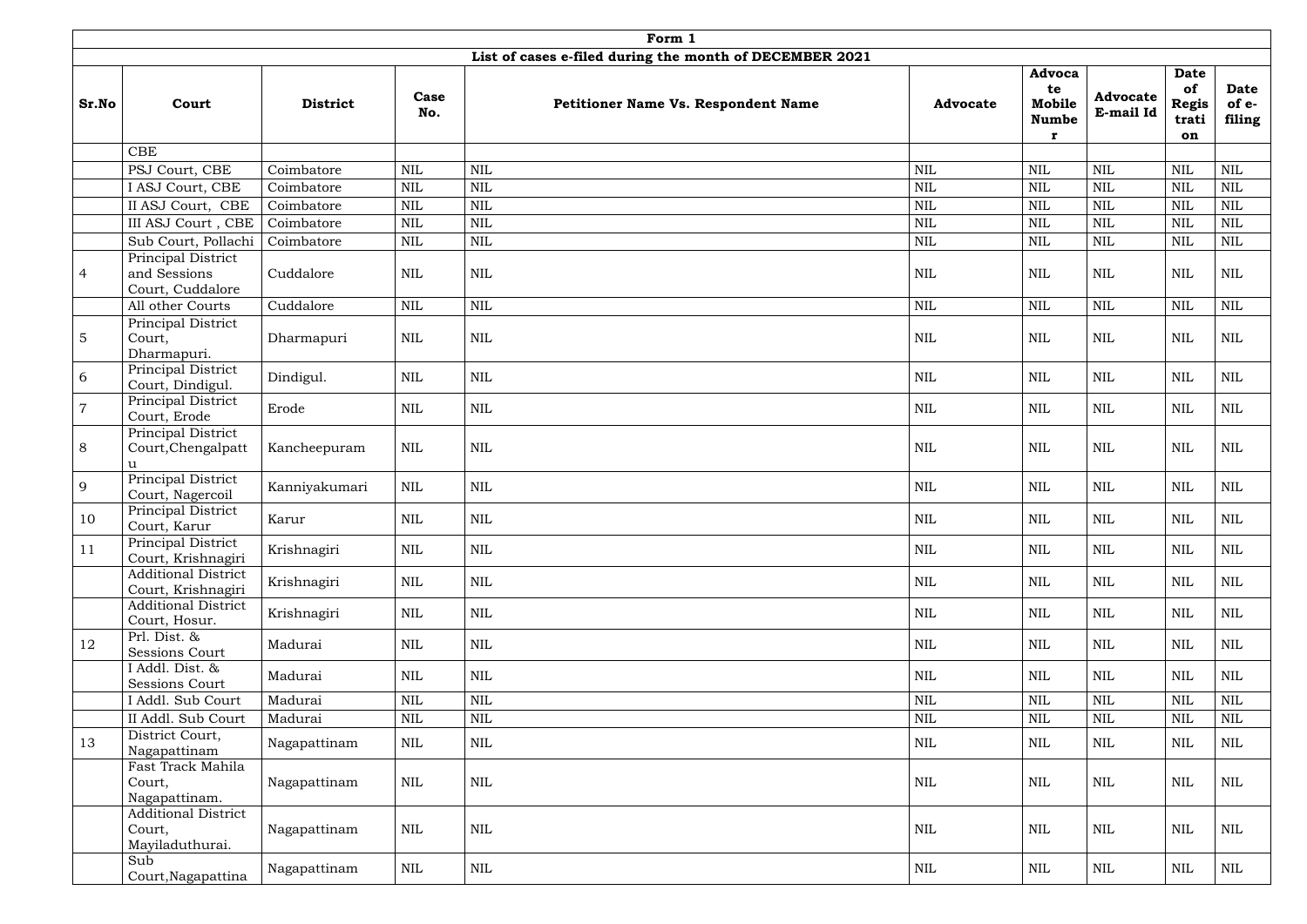| Form 1 |                                                           |                 |                 |                                                         |                 |                                             |                              |                                                  |                                |  |  |  |
|--------|-----------------------------------------------------------|-----------------|-----------------|---------------------------------------------------------|-----------------|---------------------------------------------|------------------------------|--------------------------------------------------|--------------------------------|--|--|--|
|        |                                                           |                 |                 | List of cases e-filed during the month of DECEMBER 2021 |                 |                                             |                              |                                                  |                                |  |  |  |
| Sr.No  | Court                                                     | <b>District</b> | Case<br>No.     | <b>Petitioner Name Vs. Respondent Name</b>              | <b>Advocate</b> | Advoca<br>te<br>Mobile<br><b>Numbe</b><br>r | <b>Advocate</b><br>E-mail Id | <b>Date</b><br>of<br><b>Regis</b><br>trati<br>on | <b>Date</b><br>of e-<br>filing |  |  |  |
|        | m.                                                        |                 |                 |                                                         |                 |                                             |                              |                                                  |                                |  |  |  |
|        | Principal Sub<br>Court,<br>Mayiladuthurai.                | Nagapattinam    | <b>NIL</b>      | $\mbox{NIL}$                                            | <b>NIL</b>      | <b>NIL</b>                                  | <b>NIL</b>                   | <b>NIL</b>                                       | <b>NIL</b>                     |  |  |  |
|        | <b>Additional Sub</b><br>Court,<br>Mayiladuthurai.        | Nagapattinam    | $\mbox{NIL}$    | $\mbox{NIL}$                                            | <b>NIL</b>      | <b>NIL</b>                                  | <b>NIL</b>                   | <b>NIL</b>                                       | $\mbox{NIL}$                   |  |  |  |
|        | The Principal<br>District Judge                           | Nagapattinam    | $\mbox{NIL}$    | $\mbox{NIL}$                                            | <b>NIL</b>      | <b>NIL</b>                                  | $\mbox{NIL}$                 | $\mbox{NIL}$                                     | $\mbox{NIL}$                   |  |  |  |
| 14     | The Principal<br>District Judge                           | Namakkal        | <b>NIL</b>      | $\mbox{NIL}$                                            | <b>NIL</b>      | <b>NIL</b>                                  | <b>NIL</b>                   | <b>NIL</b>                                       | <b>NIL</b>                     |  |  |  |
| 15     | District Court<br>Udhagamandalam,<br>Nilgiris             | Nilgiris        | <b>NIL</b>      | $\mbox{NIL}$                                            | NIL             | NIL                                         | NIL                          | <b>NIL</b>                                       | $\textsc{nil}$                 |  |  |  |
| 16     | Principal District<br>Court                               | Perambalur      | <b>NIL</b>      | $\mbox{NIL}$                                            | <b>NIL</b>      | <b>NIL</b>                                  | NIL                          | <b>NIL</b>                                       | <b>NIL</b>                     |  |  |  |
|        | Mahila Court                                              | Perambalur      | $\mbox{NIL}$    | $\mbox{NIL}$                                            | $\mbox{NIL}$    | <b>NIL</b>                                  | <b>NIL</b>                   | NIL                                              | <b>NIL</b>                     |  |  |  |
|        | Sub Court                                                 | Perambalur      | <b>NIL</b>      | $\mbox{NIL}$                                            | $\text{NIL}$    | <b>NIL</b>                                  | <b>NIL</b>                   | <b>NIL</b>                                       | <b>NIL</b>                     |  |  |  |
| 17     | The Principal<br>District Court                           | Pudukkottai     | <b>NIL</b>      | $\mbox{NIL}$                                            | <b>NIL</b>      | NIL                                         | NIL                          | <b>NIL</b>                                       | <b>NIL</b>                     |  |  |  |
| 18     | Principal District<br>Court                               | Ramanathapuram  | <b>NIL</b>      | $\mbox{NIL}$                                            | <b>NIL</b>      | NIL                                         | <b>NIL</b>                   | <b>NIL</b>                                       | <b>NIL</b>                     |  |  |  |
| 19     | Principal District<br>Court, Salem                        | Salem           | $\mbox{NIL}$    | $\mbox{NIL}$                                            | $\mbox{NIL}$    | <b>NIL</b>                                  | <b>NIL</b>                   | $\mbox{NIL}$                                     | $\mbox{NIL}$                   |  |  |  |
| 20     | Principal District<br>and Sessions Court                  | Sivaganga       | $\mbox{NIL}$    | $\mbox{NIL}$                                            | <b>NIL</b>      | <b>NIL</b>                                  | <b>NIL</b>                   | $\mbox{NIL}$                                     | <b>NIL</b>                     |  |  |  |
| 21     | Prl. District<br>Court, Thanjavur                         | Thanjavur       | OS.240/<br>2021 | State Bank of India<br>G.Balasubramaniyan<br>Vs         | S.Thenmozhi     | 944397<br>2320                              |                              | 30.11<br>.2021                                   | 01.12.<br>2021                 |  |  |  |
|        | Prl. District<br>Court, Thanjavur                         | Thanjavur       | OS.241/<br>2021 | State Bank of India<br>V.Palaniraj<br>Vs                | S.Thenmozhi     | 944397<br>2320                              |                              | 30.11<br>.2021                                   | 01.12.<br>2021                 |  |  |  |
|        | Prl. District<br>Court, Thanjavur                         | Thanjavur       | OS.242/<br>2021 | Indian Overseas Bank Vs M.Saminathan                    | R.Ganesan       | 944316<br>1454                              |                              | 01.12<br>.2021                                   | 01.12.<br>2021                 |  |  |  |
|        | Prl. District<br>Court, Thanjavur                         | Thanjavur       | OS.251/<br>2021 | Indian Overseas Bank Vs M.Kalaiselvam and Others        | R.Ganesan       |                                             |                              | 17.12<br>.2021                                   | 17.12.<br>2021                 |  |  |  |
|        | <b>III</b> Additional<br>District Judge,<br>Pattukkottai. | Thanjavur       | $\mbox{NIL}$    | $\mbox{NIL}$                                            | $\mbox{NIL}$    | <b>NIL</b>                                  | NIL                          | NIL                                              | NIL                            |  |  |  |
| 22     | Principal District<br>Court, Theni                        | Theni           | <b>NIL</b>      | $\mbox{NIL}$                                            | <b>NIL</b>      | NIL                                         | <b>NIL</b>                   | <b>NIL</b>                                       | NIL                            |  |  |  |
| 23     | Principal District<br>Court,<br>Thoothukudi               | Thoothukudi     | $\mbox{NIL}$    | $\mbox{NIL}$                                            | NIL             | NIL                                         | NIL                          | <b>NIL</b>                                       | <b>NIL</b>                     |  |  |  |
| 24     | Principal District<br>Court                               | Tiruchirappalli | $\text{NIL}$    | $\mbox{NIL}$                                            | NIL             | NIL                                         | NIL                          | <b>NIL</b>                                       | <b>NIL</b>                     |  |  |  |
| 25     | Principal District<br>Court                               | Tirunelveli     | <b>NIL</b>      | $\mbox{NIL}$                                            | NIL             | NIL                                         | <b>NIL</b>                   | $\mbox{NIL}$                                     | NIL                            |  |  |  |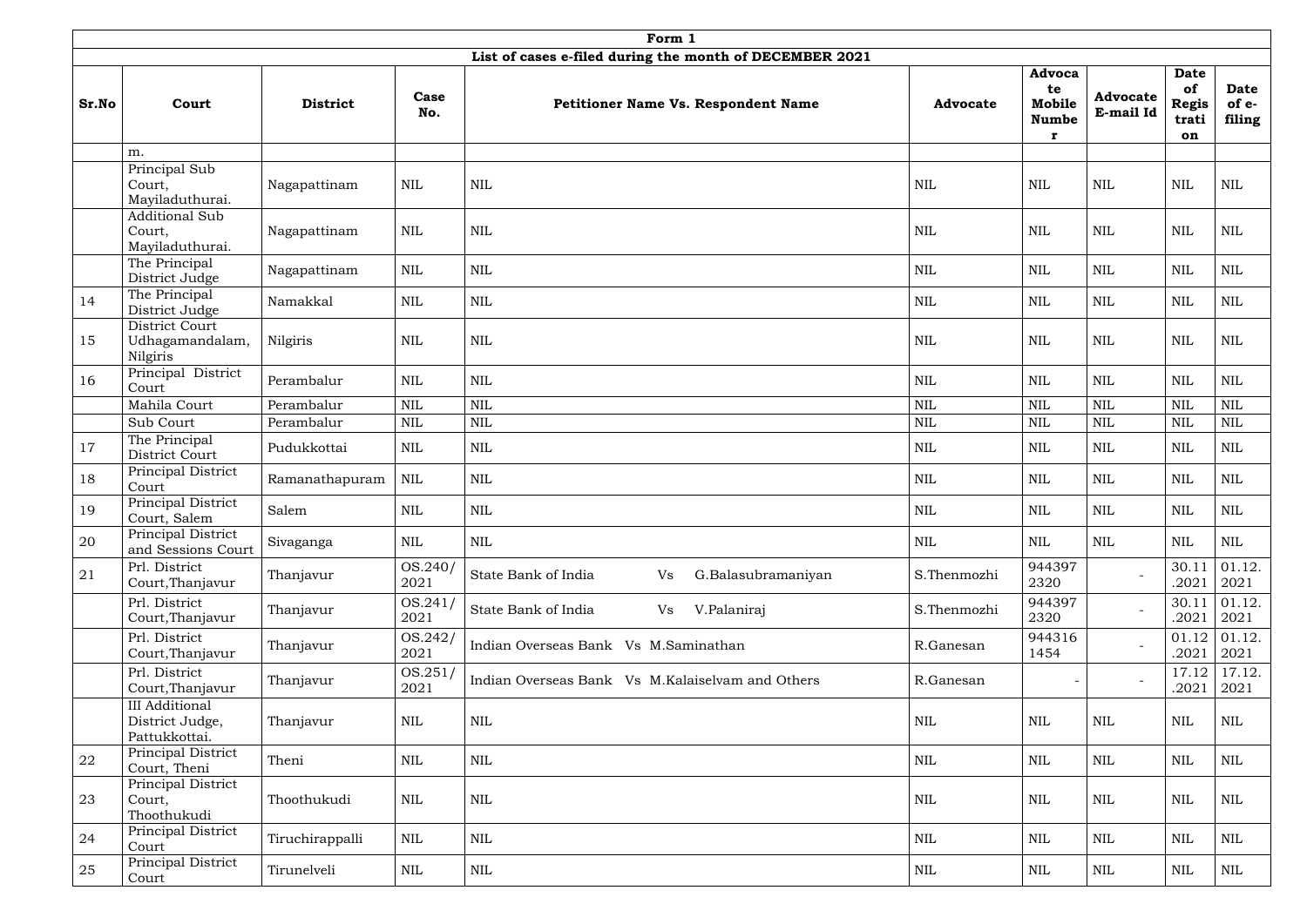|       | Form 1                                                                |                 |                       |                                                                                     |                              |                                             |                              |                                                  |                                |  |  |  |  |
|-------|-----------------------------------------------------------------------|-----------------|-----------------------|-------------------------------------------------------------------------------------|------------------------------|---------------------------------------------|------------------------------|--------------------------------------------------|--------------------------------|--|--|--|--|
|       |                                                                       |                 |                       | List of cases e-filed during the month of DECEMBER 2021                             |                              |                                             |                              |                                                  |                                |  |  |  |  |
| Sr.No | Court                                                                 | <b>District</b> | Case<br>No.           | <b>Petitioner Name Vs. Respondent Name</b>                                          | <b>Advocate</b>              | Advoca<br>te<br>Mobile<br><b>Numbe</b><br>r | <b>Advocate</b><br>E-mail Id | <b>Date</b><br>of<br><b>Regis</b><br>trati<br>on | <b>Date</b><br>of e-<br>filing |  |  |  |  |
| 26    | Principal District<br>Court, Tiruppur                                 | Tiruppur        | <b>COS</b><br>43/2021 | M/s. Chola Tapes, 103/1 Mullai Nagar, Kasipalayam Road, Nallur<br>, Tiruppur        | E.Praveenkuma<br>$\mathbf r$ | 997682<br>7868                              |                              | 29.11<br>.2021                                   | 02.12.<br>2021                 |  |  |  |  |
|       | Principal District<br>Court, Tiruppur                                 | Tiruppur        | <b>COS</b><br>44/2021 | M/s. Chola Tapes, 103/1 Mullai Nagar, Kasipalayam Road, Nallur<br>, Tiruppur        | E.Praveenkuma<br>r           | 997682<br>7868                              |                              | 01.12<br>.2021                                   | 04.12.<br>2021                 |  |  |  |  |
|       | Principal District<br>Court, Tiruppur                                 | Tiruppur        | <b>COS</b><br>45/2021 | M/S. R R Associates, 261, Uppara Street, Coimbatore                                 | A.R. Hari<br>Prasaadh        | 830050<br>1844                              |                              | 16.12<br>.2021                                   | 16.12.<br>2021                 |  |  |  |  |
|       | Principal District<br>Court, Tiruppur                                 | Tiruppur        | <b>COS</b><br>46/2021 | N. Dhanapathi, 7/2 Vinayagar Kovil Street, Samarayapatti,<br>Madathukulam, Tiruppur | K.Sethuram                   | 984384<br>0883                              |                              | 23.12<br>.2021                                   | 23.12.<br>2021                 |  |  |  |  |
| 27    | Principal District<br>Court, Tiruvallur                               | Tiruvallur      | NIL                   | <b>NIL</b>                                                                          | NIL                          | NIL                                         | <b>NIL</b>                   | <b>NIL</b>                                       | NIL                            |  |  |  |  |
|       | The I Additional<br>District and<br>Sessions Court,<br>Tiruvallur.    | Tiruvallur      | <b>NIL</b>            | <b>NIL</b>                                                                          | <b>NIL</b>                   | <b>NIL</b>                                  | <b>NIL</b>                   | <b>NIL</b>                                       | <b>NIL</b>                     |  |  |  |  |
|       | The II Additional<br>District and<br>Sessions Court,<br>Poonamallee.  | Tiruvallur      | $\text{NIL}$          | <b>NIL</b>                                                                          | <b>NIL</b>                   | <b>NIL</b>                                  | <b>NIL</b>                   | NIL                                              | <b>NIL</b>                     |  |  |  |  |
|       | The III Additional<br>District and<br>Sessions Court,<br>Poonamallee. | Tiruvallur      | <b>NIL</b>            | <b>NIL</b>                                                                          | <b>NIL</b>                   | <b>NIL</b>                                  | <b>NIL</b>                   | $\mbox{NIL}$                                     | <b>NIL</b>                     |  |  |  |  |
|       | The IV Additional<br>District and<br>Sessions Court,<br>Ponneri.      | Tiruvallur      | NIL                   | <b>NIL</b>                                                                          | NIL                          | <b>NIL</b>                                  | <b>NIL</b>                   | <b>NIL</b>                                       | NIL                            |  |  |  |  |
|       | The Sub Court,<br>Tiruvallur.                                         | Tiruvallur      | $\mbox{NIL}$          | $\mbox{NIL}$                                                                        | $\mbox{NIL}$                 | <b>NIL</b>                                  | <b>NIL</b>                   | $\mbox{NIL}$                                     | <b>NIL</b>                     |  |  |  |  |
|       | The Sub Court,<br>Poonamallee.                                        | Tiruvallur      | NIL                   | $\mbox{NIL}$                                                                        | $\mbox{NIL}$                 | NIL                                         | <b>NIL</b>                   | <b>NIL</b>                                       | <b>NIL</b>                     |  |  |  |  |
|       | The Sub Court,<br>Tiruttani.                                          | Tiruvallur      | NIL                   | $\mbox{NIL}$                                                                        | $\mbox{NIL}$                 | NIL                                         | $\mbox{NIL}$                 | $\mbox{NIL}$                                     | <b>NIL</b>                     |  |  |  |  |
| 28    | Principal District<br>Court,<br>Tiruvannamalai                        | Tiruvannamalai  | $\mbox{NIL}$          | $\mbox{NIL}$                                                                        | $\mbox{NIL}$                 | <b>NIL</b>                                  | <b>NIL</b>                   | $\mbox{NIL}$                                     | NIL                            |  |  |  |  |
| 29    | Principal District<br>Court                                           | Tiruvarur       | <b>NIL</b>            | $\mbox{NIL}$                                                                        | <b>NIL</b>                   | NIL                                         | <b>NIL</b>                   | $\mbox{NIL}$                                     | <b>NIL</b>                     |  |  |  |  |
| 30    | Principal District<br>Court, Vellore                                  | Vellore         | NIL                   | NIL                                                                                 | <b>NIL</b>                   | NIL                                         | <b>NIL</b>                   | <b>NIL</b>                                       | $\rm NIL$                      |  |  |  |  |
|       | II Additional<br>District Court,<br>Ranipet                           | Vellore         | NIL                   | NIL                                                                                 | NIL                          | NIL                                         | NIL                          | NIL                                              | NIL                            |  |  |  |  |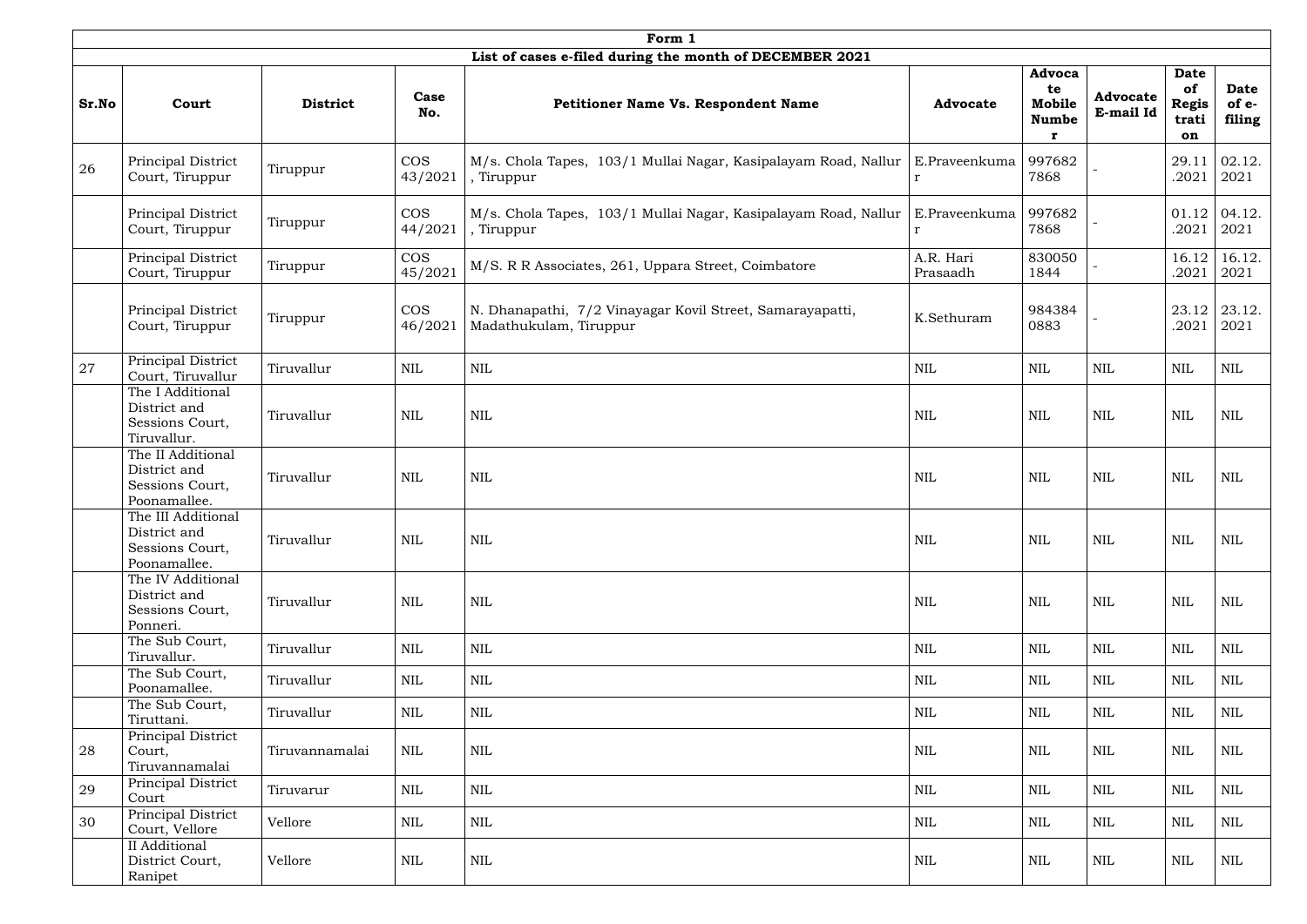|       |                                                 |                 |                | Form 1                                                                                                                                              |                     |                                        |                              |                                                  |                                |
|-------|-------------------------------------------------|-----------------|----------------|-----------------------------------------------------------------------------------------------------------------------------------------------------|---------------------|----------------------------------------|------------------------------|--------------------------------------------------|--------------------------------|
|       |                                                 |                 |                | List of cases e-filed during the month of DECEMBER 2021                                                                                             |                     |                                        |                              |                                                  |                                |
| Sr.No | Court                                           | <b>District</b> | Case<br>No.    | <b>Petitioner Name Vs. Respondent Name</b>                                                                                                          | <b>Advocate</b>     | Advoca<br>te<br>Mobile<br><b>Numbe</b> | <b>Advocate</b><br>E-mail Id | <b>Date</b><br>of<br><b>Regis</b><br>trati<br>on | <b>Date</b><br>of e-<br>filing |
| 31    | Principal District<br>Court, Villupuram         | Villupuram      | COS.<br>2/2021 | M/S Siranjivi Chemicals, Rep by its Propreitor<br>P. Balamurugan<br>Vs.<br>M/S Vinayaka Chemicals, Rep. by its Propreitor<br>Mr. Arumugam Murugesan | K.S.<br>Subramanian | sabapat<br>hi $54$ @g<br>mail.co<br>m  | 75981290<br>32               | 21.12<br>.2021                                   | 21.12.<br>2021                 |
| 32    | Principal District<br>Court,<br>Srivillliputtur | Virudhunagar    | <b>NIL</b>     | <b>NIL</b>                                                                                                                                          | <b>NIL</b>          | <b>NIL</b>                             | <b>NIL</b>                   | <b>NIL</b>                                       | <b>NIL</b>                     |
|       | Sub Court,<br>Sivakasi                          | Virudhunagar    | <b>NIL</b>     | <b>NIL</b>                                                                                                                                          | <b>NIL</b>          | NIL                                    | <b>NIL</b>                   | <b>NIL</b>                                       | <b>NIL</b>                     |
| 33    | PRINCIPAL<br>DISTRICT JUDGE,<br>PUDUCHERRY      | Puducherry      | NIL            | <b>NIL</b>                                                                                                                                          | <b>NIL</b>          | <b>NIL</b>                             | <b>NIL</b>                   | <b>NIL</b>                                       | <b>NIL</b>                     |
|       | DISTRICT JUDGE,<br><b>KARAIKAL</b>              | Puducherry      | <b>NIL</b>     | <b>NIL</b>                                                                                                                                          | $\mbox{NIL}$        | <b>NIL</b>                             | <b>NIL</b>                   | <b>NIL</b>                                       | NIL                            |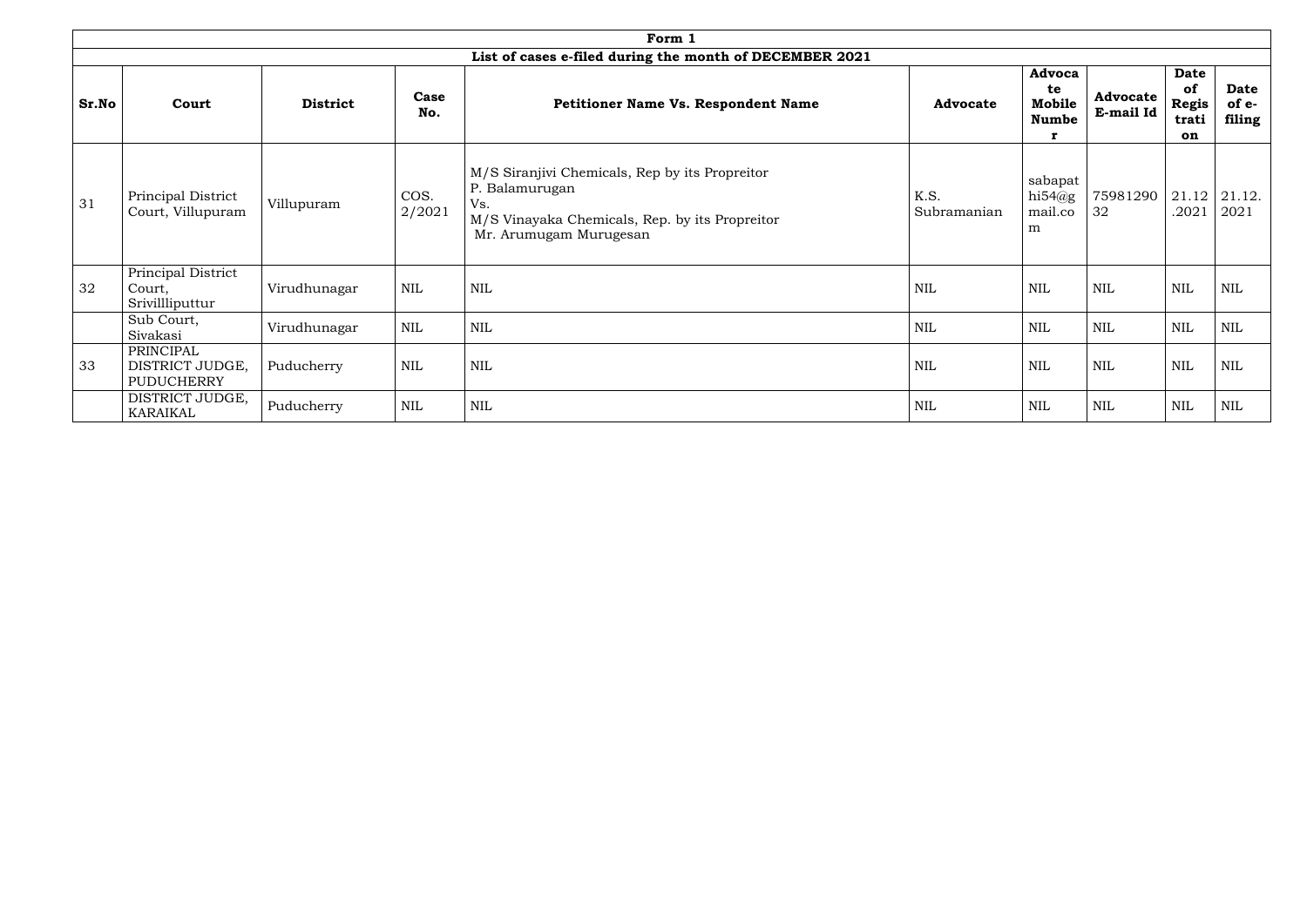|                 |                                                  |                 | Form 2       |                                                                                           |                 |                         |                                                  |
|-----------------|--------------------------------------------------|-----------------|--------------|-------------------------------------------------------------------------------------------|-----------------|-------------------------|--------------------------------------------------|
|                 |                                                  |                 |              | List of cases in which e-payment of Court fees was made during the month of DECEMBER 2021 |                 |                         |                                                  |
| Sr.No           | Court                                            | <b>District</b> | Case No.     | <b>Petitioner Name Vs.</b><br><b>Respondent Name</b>                                      | <b>Advocate</b> | Date of<br>Registration | Date of e-<br>payment<br>of Court<br><b>Fees</b> |
|                 | Principal District Court                         | Ariyalur        | $\mbox{NIL}$ | <b>NIL</b>                                                                                | <b>NIL</b>      | $\mbox{NIL}$            | <b>NIL</b>                                       |
|                 | Principal Judge's Court                          | Chennai         | $\mbox{NIL}$ | NIL                                                                                       | NIL             | <b>NIL</b>              | <b>NIL</b>                                       |
| 3               | Prl. District Court, CBE.                        | Coimbatore      | <b>NIL</b>   | <b>NIL</b>                                                                                | <b>NIL</b>      | <b>NIL</b>              | <b>NIL</b>                                       |
|                 | I Addl.District Court, CBE                       | Coimbatore      | <b>NIL</b>   | <b>NIL</b>                                                                                | <b>NIL</b>      | <b>NIL</b>              | <b>NIL</b>                                       |
|                 | III Addl. Dist. Court, CBE                       | Coimbatore      | $\mbox{NIL}$ | <b>NIL</b>                                                                                | <b>NIL</b>      | $\mbox{NIL}$            | <b>NIL</b>                                       |
|                 | IV Addl. Dist. Court, CBE                        | Coimbatore      | <b>NIL</b>   | <b>NIL</b>                                                                                | <b>NIL</b>      | $\mbox{NIL}$            | <b>NIL</b>                                       |
|                 | V Addl. Dist. Court, CBE                         | Coimbatore      | <b>NIL</b>   | <b>NIL</b>                                                                                | <b>NIL</b>      | <b>NIL</b>              | <b>NIL</b>                                       |
|                 | PSJ Court, CBE                                   | Coimbatore      | <b>NIL</b>   | <b>NIL</b>                                                                                | <b>NIL</b>      | $\mbox{NIL}$            | <b>NIL</b>                                       |
|                 | I ASJ Court, CBE                                 | Coimbatore      | <b>NIL</b>   | <b>NIL</b>                                                                                | <b>NIL</b>      | <b>NIL</b>              | <b>NIL</b>                                       |
|                 | II ASJ Court, CBE                                | Coimbatore      | <b>NIL</b>   | <b>NIL</b>                                                                                | <b>NIL</b>      | <b>NIL</b>              | <b>NIL</b>                                       |
|                 | III ASJ Court, CBE                               | Coimbatore      | <b>NIL</b>   | <b>NIL</b>                                                                                | <b>NIL</b>      | <b>NIL</b>              | <b>NIL</b>                                       |
|                 | Sub Court, Pollachi                              | Coimbatore      | $\mbox{NIL}$ | NIL                                                                                       | <b>NIL</b>      | <b>NIL</b>              | NIL                                              |
| 4               | Principal District and Sessions Court, Cuddalore | Cuddalore       | $\mbox{NIL}$ | NIL                                                                                       | NIL             | <b>NIL</b>              | NIL                                              |
|                 | All other Courts                                 | Cuddalore       | <b>NIL</b>   | <b>NIL</b>                                                                                | <b>NIL</b>      | <b>NIL</b>              | <b>NIL</b>                                       |
| 5.              | Principal District Court, Dharmapuri.            | Dharmapuri      | $\mbox{NIL}$ | NIL                                                                                       | NIL             | $\mbox{NIL}$            | $\text{NIL}$                                     |
| 6               | Principal District Court, Dindigul.              | Dindigul.       | <b>NIL</b>   | <b>NIL</b>                                                                                | <b>NIL</b>      | <b>NIL</b>              | <b>NIL</b>                                       |
|                 | Principal District Court, Erode                  | Erode           | <b>NIL</b>   | <b>NIL</b>                                                                                | <b>NIL</b>      | <b>NIL</b>              | NIL                                              |
| 8               | Principal District Court, Chengalpattu           | Kancheepuram    | <b>NIL</b>   | <b>NIL</b>                                                                                | <b>NIL</b>      | <b>NIL</b>              | <b>NIL</b>                                       |
| 9               | Principal District Court, Nagercoil              | Kanniyakumari   | <b>NIL</b>   | <b>NIL</b>                                                                                | <b>NIL</b>      | <b>NIL</b>              | <b>NIL</b>                                       |
| 10              | Principal District Court, Karur                  | Karur           | <b>NIL</b>   | NIL                                                                                       | <b>NIL</b>      | <b>NIL</b>              | <b>NIL</b>                                       |
|                 | 11 Principal District Court, Krishnagiri         | Krishnagiri     | NIL          | <b>NIL</b>                                                                                | <b>NIL</b>      | $\mbox{NIL}$            | $\mbox{NIL}$                                     |
|                 | Additional District Court, Krishnagiri           | Krishnagiri     | <b>NIL</b>   | <b>NIL</b>                                                                                | NIL             | <b>NIL</b>              | <b>NIL</b>                                       |
|                 | Additional District Court, Hosur.                | Krishnagiri     | $\mbox{NIL}$ | <b>NIL</b>                                                                                | <b>NIL</b>      | $\mbox{NIL}$            | <b>NIL</b>                                       |
|                 | 12   Prl. Dist. & Sessions Court                 | Madurai         | $\mbox{NIL}$ | NIL                                                                                       | NIL             | $\mbox{NIL}$            | NIL                                              |
|                 | I Addl. Dist. & Sessions Court                   | Madurai         | $\mbox{NIL}$ | <b>NIL</b>                                                                                | <b>NIL</b>      | $\mbox{NIL}$            | $\text{NIL}$                                     |
|                 | I Addl. Sub Court                                | Madurai         | <b>NIL</b>   | <b>NIL</b>                                                                                | <b>NIL</b>      | $\mbox{NIL}$            | $\text{NIL}$                                     |
|                 | II Addl. Sub Court                               | Madurai         | <b>NIL</b>   | <b>NIL</b>                                                                                | <b>NIL</b>      | $\mbox{NIL}$            | <b>NIL</b>                                       |
| 13 <sup>1</sup> | District Court, Nagapattinam                     | Nagapattinam    | NIL          | NIL                                                                                       | NIL             | <b>NIL</b>              | NIL                                              |
|                 | Fast Track Mahila Court, Nagapattinam.           | Nagapattinam    | $\mbox{NIL}$ | NIL                                                                                       | <b>NIL</b>      | <b>NIL</b>              | NIL                                              |
|                 | Additional District Court, Mayiladuthurai.       | Nagapattinam    | <b>NIL</b>   | NIL                                                                                       | NIL             | <b>NIL</b>              | NIL                                              |
|                 | Sub Court, Nagapattinam.                         | Nagapattinam    | $\mbox{NIL}$ | <b>NIL</b>                                                                                | <b>NIL</b>      | $\mbox{NIL}$            | <b>NIL</b>                                       |
|                 | Principal Sub Court, Mayiladuthurai.             | Nagapattinam    | NIL          | NIL                                                                                       | <b>NIL</b>      | NIL                     | $\text{NIL}$                                     |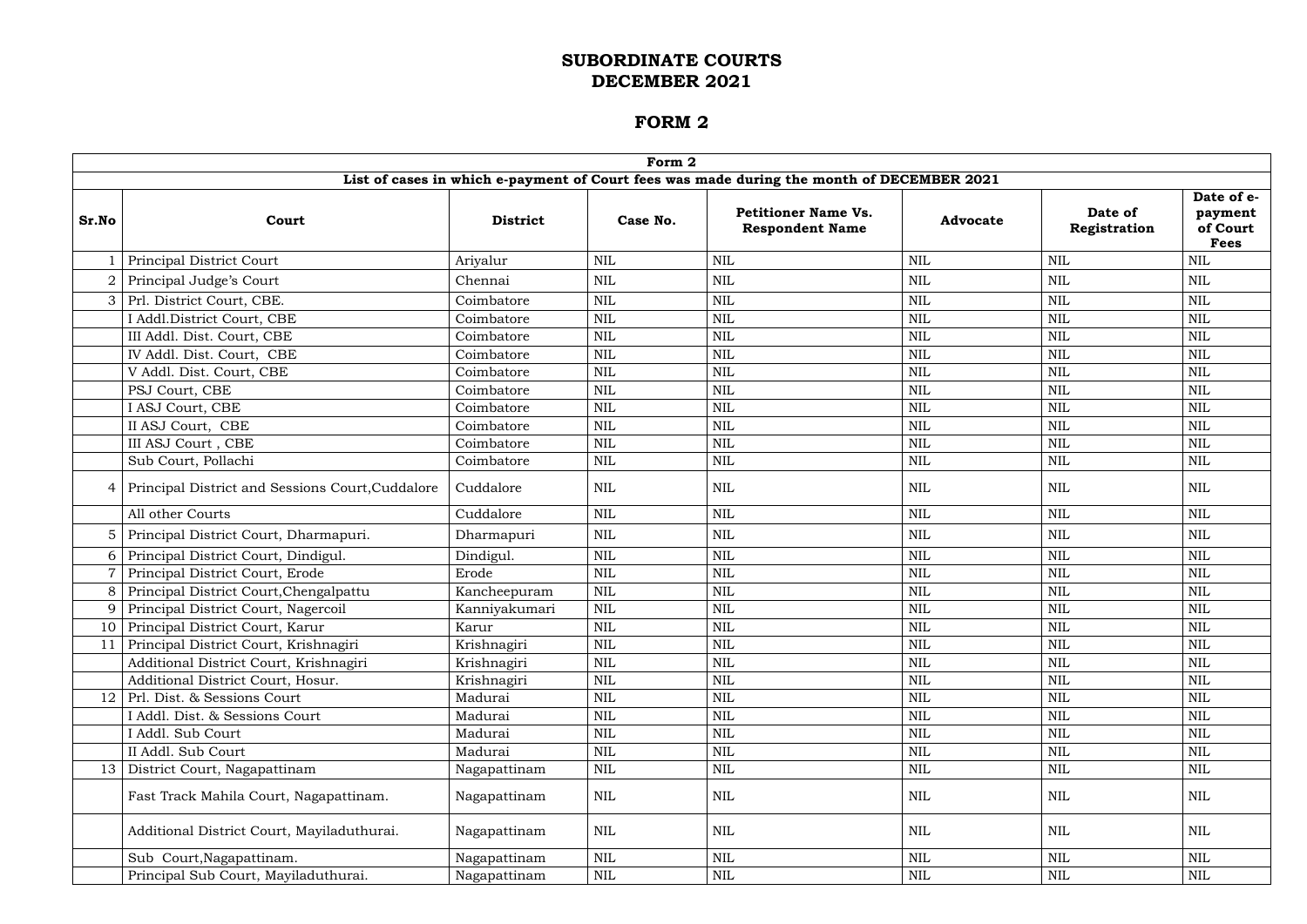|       | Form 2<br>List of cases in which e-payment of Court fees was made during the month of DECEMBER 2021 |                 |              |                                                      |                 |                         |                                                  |  |  |  |  |  |  |
|-------|-----------------------------------------------------------------------------------------------------|-----------------|--------------|------------------------------------------------------|-----------------|-------------------------|--------------------------------------------------|--|--|--|--|--|--|
|       |                                                                                                     |                 |              |                                                      |                 |                         |                                                  |  |  |  |  |  |  |
| Sr.No | Court                                                                                               | <b>District</b> | Case No.     | <b>Petitioner Name Vs.</b><br><b>Respondent Name</b> | <b>Advocate</b> | Date of<br>Registration | Date of e-<br>payment<br>of Court<br><b>Fees</b> |  |  |  |  |  |  |
|       | Additional Sub Court, Mayiladuthurai.                                                               | Nagapattinam    | <b>NIL</b>   | <b>NIL</b>                                           | NIL             | <b>NIL</b>              | <b>NIL</b>                                       |  |  |  |  |  |  |
|       | The Principal District Judge                                                                        | Nagapattinam    | <b>NIL</b>   | <b>NIL</b>                                           | <b>NIL</b>      | <b>NIL</b>              | NIL                                              |  |  |  |  |  |  |
| 14    | The Principal District Judge                                                                        | Namakkal        | <b>NIL</b>   | <b>NIL</b>                                           | <b>NIL</b>      | $\mbox{NIL}$            | $\mbox{NIL}$                                     |  |  |  |  |  |  |
| 15    | District Court Udhagamandalam, Nilgiris                                                             | Nilgiris        | <b>NIL</b>   | <b>NIL</b>                                           | NIL             | $\mbox{NIL}$            | <b>NIL</b>                                       |  |  |  |  |  |  |
| 16    | Principal District Court                                                                            | Perambalur      | <b>NIL</b>   | <b>NIL</b>                                           | NIL             | <b>NIL</b>              | <b>NIL</b>                                       |  |  |  |  |  |  |
|       | Mahila Court                                                                                        | Perambalur      | <b>NIL</b>   | <b>NIL</b>                                           | <b>NIL</b>      | $\mbox{NIL}$            | <b>NIL</b>                                       |  |  |  |  |  |  |
|       | Sub Court                                                                                           | Perambalur      | <b>NIL</b>   | NIL                                                  | NIL             | <b>NIL</b>              | <b>NIL</b>                                       |  |  |  |  |  |  |
| 17    | The Principal District Court                                                                        | Pudukkottai     | <b>NIL</b>   | <b>NIL</b>                                           | <b>NIL</b>      | $\mbox{NIL}$            | <b>NIL</b>                                       |  |  |  |  |  |  |
| 18    | <b>Principal District Court</b>                                                                     | Ramanathapuram  | <b>NIL</b>   | <b>NIL</b>                                           | NIL             | $\mbox{NIL}$            | <b>NIL</b>                                       |  |  |  |  |  |  |
| 19    | Principal District Court, Salem                                                                     | Salem           | <b>NIL</b>   | <b>NIL</b>                                           | NIL             | <b>NIL</b>              | NIL                                              |  |  |  |  |  |  |
| 20    | Principal District and Sessions Court                                                               | Sivaganga       | <b>NIL</b>   | <b>NIL</b>                                           | NIL             | <b>NIL</b>              | NIL                                              |  |  |  |  |  |  |
| 21    | Prl. District Court, Thanjavur                                                                      | Thanjavur       | <b>NIL</b>   | <b>NIL</b>                                           | <b>NIL</b>      | $\mbox{NIL}$            | <b>NIL</b>                                       |  |  |  |  |  |  |
|       | III Additional District Judge, Pattukkottai.                                                        | Thanjavur       | <b>NIL</b>   | <b>NIL</b>                                           | <b>NIL</b>      | <b>NIL</b>              | <b>NIL</b>                                       |  |  |  |  |  |  |
| 22    | Principal District Court, Theni                                                                     | Theni           | <b>NIL</b>   | <b>NIL</b>                                           | <b>NIL</b>      | $\mbox{NIL}$            | <b>NIL</b>                                       |  |  |  |  |  |  |
| 23    | Principal District Court, Thoothukudi                                                               | Thoothukudi     | <b>NIL</b>   | <b>NIL</b>                                           | <b>NIL</b>      | $\mbox{NIL}$            | <b>NIL</b>                                       |  |  |  |  |  |  |
| 24    | Principal District Court                                                                            | Tiruchirappalli | <b>NIL</b>   | <b>NIL</b>                                           | <b>NIL</b>      | $\mbox{NIL}$            | <b>NIL</b>                                       |  |  |  |  |  |  |
| 25    | Principal District Court                                                                            | Tirunelveli     | <b>NIL</b>   | <b>NIL</b>                                           | <b>NIL</b>      | <b>NIL</b>              | <b>NIL</b>                                       |  |  |  |  |  |  |
| 26    | Principal District Court, Tiruppur                                                                  | Tiruppur        | <b>NIL</b>   | <b>NIL</b>                                           | <b>NIL</b>      | <b>NIL</b>              | <b>NIL</b>                                       |  |  |  |  |  |  |
|       | I Additional District Court, Tiruppur                                                               | Tiruppur        | <b>NIL</b>   | <b>NIL</b>                                           | <b>NIL</b>      | <b>NIL</b>              | <b>NIL</b>                                       |  |  |  |  |  |  |
|       | II Additional District Court, Tiruppur                                                              | Tiruppur        | <b>NIL</b>   | <b>NIL</b>                                           | <b>NIL</b>      | <b>NIL</b>              | <b>NIL</b>                                       |  |  |  |  |  |  |
|       | Principal Sub Court, Tiruppur                                                                       | Tiruppur        | <b>NIL</b>   | <b>NIL</b>                                           | NIL             | <b>NIL</b>              | <b>NIL</b>                                       |  |  |  |  |  |  |
|       | Additional Sub Court, Tiruppur                                                                      | Tiruppur        | <b>NIL</b>   | <b>NIL</b>                                           | <b>NIL</b>      | $\mbox{NIL}$            | $\mbox{NIL}$                                     |  |  |  |  |  |  |
|       | Sub Court, Udumalpet                                                                                | Tiruppur        | <b>NIL</b>   | NIL                                                  | NIL             | <b>NIL</b>              | NIL                                              |  |  |  |  |  |  |
|       | Sub Court, Avinashi                                                                                 | Tiruppur        | <b>NIL</b>   | <b>NIL</b>                                           | <b>NIL</b>      | <b>NIL</b>              | <b>NIL</b>                                       |  |  |  |  |  |  |
| 27    | Principal District Court, Tiruvallur                                                                | Tiruvallur      | <b>NIL</b>   | <b>NIL</b>                                           | <b>NIL</b>      | $\mbox{NIL}$            | $\mbox{NIL}$                                     |  |  |  |  |  |  |
|       | The I Additional District and Sessions Court,<br>Tiruvallur.                                        | Tiruvallur      | <b>NIL</b>   | NIL                                                  | NIL             | <b>NIL</b>              | NIL                                              |  |  |  |  |  |  |
|       | The II Additional District and Sessions Court,<br>Poonamallee.                                      | Tiruvallur      | <b>NIL</b>   | <b>NIL</b>                                           | NIL             | <b>NIL</b>              | <b>NIL</b>                                       |  |  |  |  |  |  |
|       | The III Additional District and Sessions Court,<br>Poonamallee.                                     | Tiruvallur      | <b>NIL</b>   | NIL                                                  | NIL             | <b>NIL</b>              | NIL                                              |  |  |  |  |  |  |
|       | The IV Additional District and Sessions Court,<br>Ponneri.                                          | Tiruvallur      | <b>NIL</b>   | <b>NIL</b>                                           | NIL             | <b>NIL</b>              | <b>NIL</b>                                       |  |  |  |  |  |  |
|       | The Sub Court, Tiruvallur.                                                                          | Tiruvallur      | <b>NIL</b>   | <b>NIL</b>                                           | <b>NIL</b>      | $\mbox{NIL}$            | <b>NIL</b>                                       |  |  |  |  |  |  |
|       | The Sub Court, Poonamallee.                                                                         | Tiruvallur      | <b>NIL</b>   | NIL                                                  | NIL             | $\mbox{NIL}$            | <b>NIL</b>                                       |  |  |  |  |  |  |
|       | The Sub Court, Tiruttani.                                                                           | Tiruvallur      | <b>NIL</b>   | <b>NIL</b>                                           | <b>NIL</b>      | <b>NIL</b>              | <b>NIL</b>                                       |  |  |  |  |  |  |
| 28    | Principal District Court, Tiruvannamalai                                                            | Tiruvannamalai  | NIL          | <b>NIL</b>                                           | NIL             | <b>NIL</b>              | NIL                                              |  |  |  |  |  |  |
| 29    | Principal District Court                                                                            | Tiruvarur       | <b>NIL</b>   | <b>NIL</b>                                           | <b>NIL</b>      | <b>NIL</b>              | <b>NIL</b>                                       |  |  |  |  |  |  |
| 30    | Principal District Court, Vellore                                                                   | Vellore         | <b>NIL</b>   | NIL                                                  | <b>NIL</b>      | $\mbox{NIL}$            | <b>NIL</b>                                       |  |  |  |  |  |  |
|       | II Additional District Court, Ranipet                                                               | Vellore         | <b>NIL</b>   | <b>NIL</b>                                           | NIL             | $\mbox{NIL}$            | <b>NIL</b>                                       |  |  |  |  |  |  |
| 31    | Principal District Court, Villupuram                                                                | Villupuram      | $\mbox{NIL}$ | NIL                                                  | NIL             | <b>NIL</b>              | <b>NIL</b>                                       |  |  |  |  |  |  |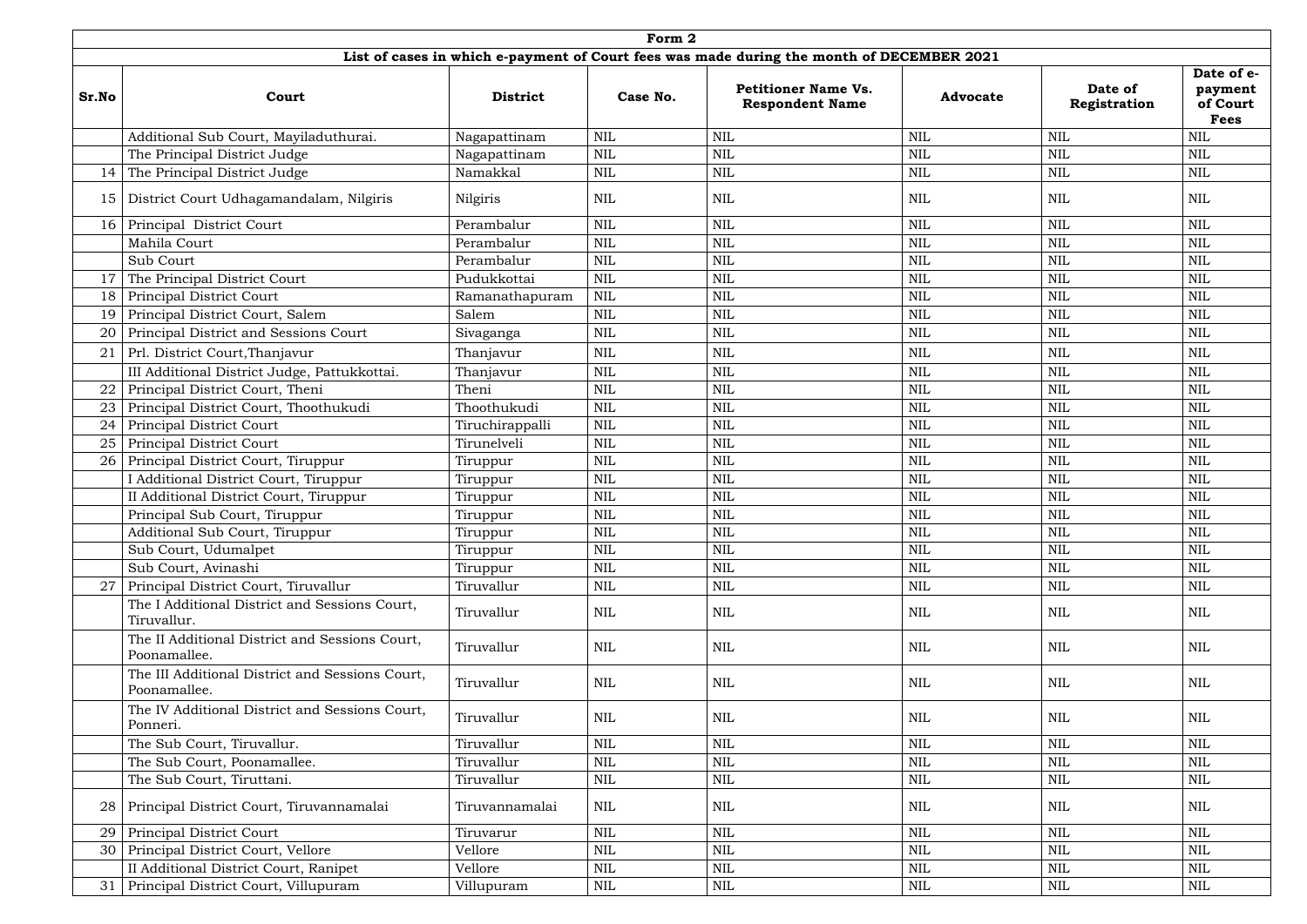|       | Form 2                                                                                    |                 |            |                                                      |                 |                         |                                                  |  |  |  |  |
|-------|-------------------------------------------------------------------------------------------|-----------------|------------|------------------------------------------------------|-----------------|-------------------------|--------------------------------------------------|--|--|--|--|
|       | List of cases in which e-payment of Court fees was made during the month of DECEMBER 2021 |                 |            |                                                      |                 |                         |                                                  |  |  |  |  |
| Sr.No | Court                                                                                     | <b>District</b> | Case No.   | <b>Petitioner Name Vs.</b><br><b>Respondent Name</b> | <b>Advocate</b> | Date of<br>Registration | Date of e-<br>payment<br>of Court<br><b>Fees</b> |  |  |  |  |
|       | 32   Principal District Court, Srivilliputtur                                             | Virudhunagar    | NIL        | NIL                                                  | NIL             | <b>NIL</b>              | <b>NIL</b>                                       |  |  |  |  |
|       | Sub Court, Sivakasi                                                                       | Virudhunagar    | <b>NIL</b> | NIL                                                  | NIL             | <b>NIL</b>              | NIL                                              |  |  |  |  |
|       | 33   PRINCIPAL DISTRICT JUDGE, PUDUCHERRY                                                 | Puducherry      | <b>NIL</b> | NIL                                                  | NIL             | <b>NIL</b>              | NIL                                              |  |  |  |  |
|       | DISTRICT JUDGE, KARAIKAL                                                                  | Puducherry      | <b>NIL</b> | NIL                                                  | NIL             | <b>NIL</b>              | NIL                                              |  |  |  |  |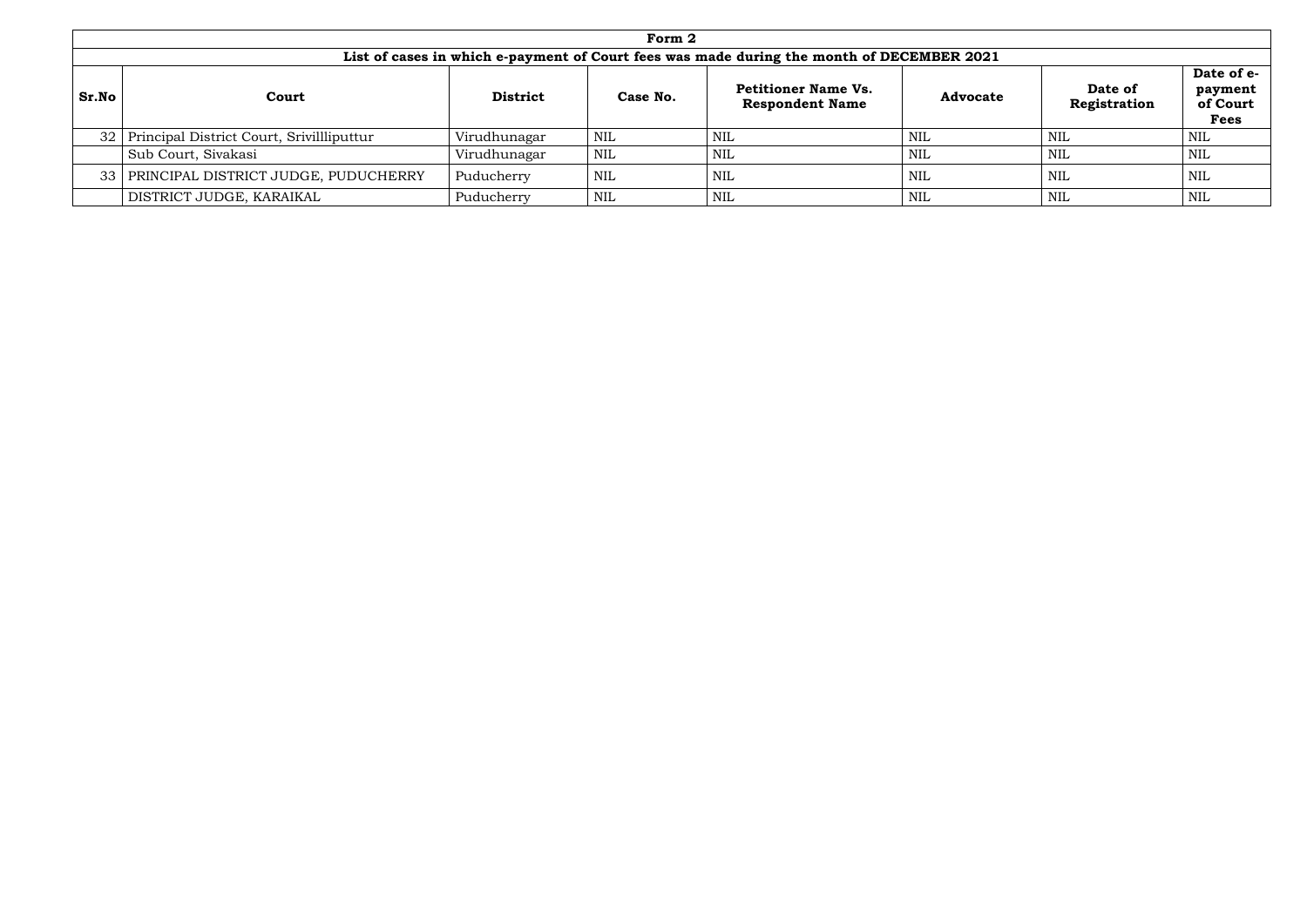|                | Form 3                    |                 |                      |                                                                                                                                                                                                                                                                                                                                                                                                        |                           |                             |                                                              |  |  |  |  |  |
|----------------|---------------------------|-----------------|----------------------|--------------------------------------------------------------------------------------------------------------------------------------------------------------------------------------------------------------------------------------------------------------------------------------------------------------------------------------------------------------------------------------------------------|---------------------------|-----------------------------|--------------------------------------------------------------|--|--|--|--|--|
|                |                           |                 |                      | List of cases in which Electronic Service of Process has taken place during the month of DECEMBER 2021                                                                                                                                                                                                                                                                                                 |                           |                             |                                                              |  |  |  |  |  |
| Sr.No          | Court                     | <b>District</b> | Case<br>No.          | <b>Petitioner Name Vs. Respondent Name</b>                                                                                                                                                                                                                                                                                                                                                             | <b>Advocate</b>           | Date of<br>Registratio<br>n | Date of<br>Electronic<br><b>Service of</b><br><b>Process</b> |  |  |  |  |  |
|                | Principal District Court  | Ariyalur        | <b>NIL</b>           | <b>NIL</b>                                                                                                                                                                                                                                                                                                                                                                                             | <b>NIL</b>                | <b>NIL</b>                  | <b>NIL</b>                                                   |  |  |  |  |  |
| $\overline{a}$ | Principal Judge's Court   | Chennai         | $\cos/29$<br>/21     | Japan Automatic Machine Co. Ltd., 3-28-4,<br>Shimomaruko, ohta-ku, Tokyo-1460092. Rep. by Mrs<br>Heeravathi, No.8, Samvruthi Chinnamma layout,<br>Cholanagar, Bangalore-560032 and two others-Vs-Yusun<br>Logistrics (Hong Kong) Ltd., rep by its Director Hitesh<br>Vimal Doshi, Level 31, Tower 1, Kowloon Commerce<br>centre, *51, Kwai Cheong Road, Kwai Chung, N.T., Hong<br>Kong, and two others | M/s Ram & Ram             | 21.12.2021                  | 21.12.2021                                                   |  |  |  |  |  |
|                | Principal Judge's Court   | Chennai         | <b>COS</b><br>30/21  | M/s Chettinad Products and services Pvt. Ltd., Chettinad<br>Towers, 6th floor, Chennai-600006. Rep. by its<br>Authorised signatory Mr.V.R.Balamurugan-Vs-M/s Geo<br>Foundations & structures Pvt. Lt., Registered office 6th<br>floor, Alpha Plaza, K.P.Vallon Road, Kadavanthra, Kochi -<br>682020, Keral, India                                                                                      | S.Vasudevan               | 21.12.2021                  | 21.12.2021                                                   |  |  |  |  |  |
|                | Principal Judge's Court   | Chennai         | <b>COS</b><br>31/21  | M/s MRF Ltd., Rep. by its Dy.Manager - Sales<br>operations, Mr.Jagadeesan M.P., Registered at 114,<br>Greams Road, Chennai - 600006.-Vs-Mr.Pawan Kumar<br>Jain, S/o Late. Rajinder Kumar Jain, Sole proprietor,<br>M/s Vardhman Tyres, Petrol Pump, (IOCL), Thakur<br>Dwara, Tehsil Palampur, Dist Kangra, Himachal Pradesh<br>$-176102.$                                                              | $M/s$ King &<br>Partridge | 23.12.2021                  | 23.12.2021                                                   |  |  |  |  |  |
|                | Principal Judge's Court   | Chennai         | <b>COS 32</b><br>/21 | M/s MRF Ltd., Rep. by its Dy.Manager – Sales<br>operations, Mr.Jagadeesan M.P., Registered at 114,<br>Greams Road, Chennai - 600006.-Vs-Mrs.Soniya Jindal,<br>W/o M.Pankaj Jindal, Sole Proprietrix, M/s Prince Tyres,<br>Delhi Alwar Road, Near Alaska Hospital, By-pass, Sohna<br>Haryana - 122103.                                                                                                  | $M/s$ King &<br>Partridge | 23.12.2021                  | 23.12.2021                                                   |  |  |  |  |  |
|                | Principal Judge's Court   | Chennai         | <b>COS</b><br>33/21  | M/s Para Enterprises Pvt. Ltd., Having its Corporate<br>office at Thamarai Tech Par, 7th floor, 16-20A (SP),<br>Development plot Jawaharlal Nehru Salai, Industrial<br>Estate, Guindy, Chennai – 600032. Rep. by its Director<br>Mr.M.Pradeep Sankar-Vs-M/s VG Electrical service, a<br>Partnership firm, No.134/1, Thilagar street, Saligramam,<br>Chennai - 600 093 and 2 others                     | AR.Ramanathan             | 23.12.2021                  | 23.12.2021                                                   |  |  |  |  |  |
| 3              | Prl. District Court, CBE. | Coimbatore      | NIL                  | NIL                                                                                                                                                                                                                                                                                                                                                                                                    | NIL                       | NIL                         | <b>NIL</b>                                                   |  |  |  |  |  |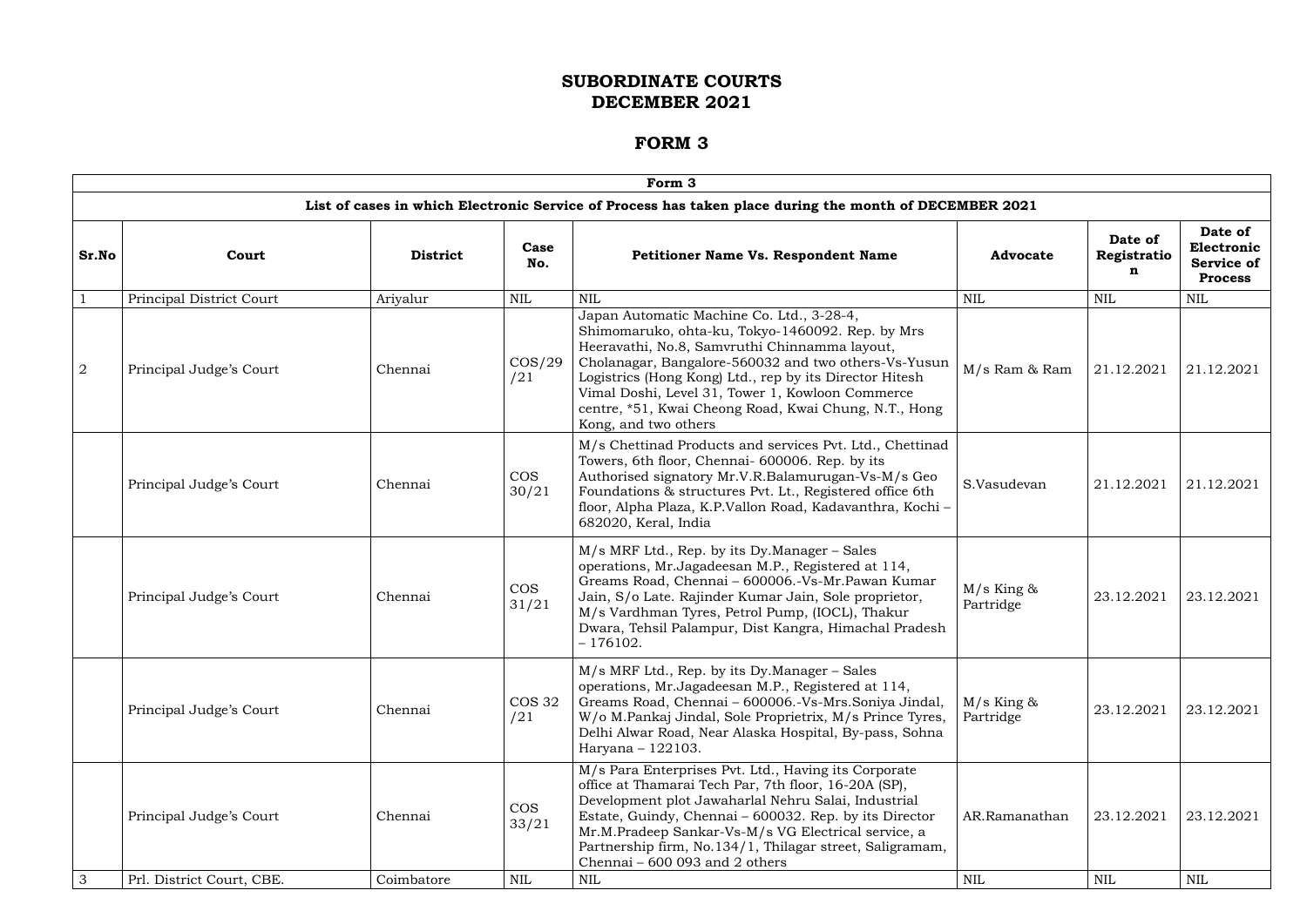|                | Form 3                                                 |                 |              |                                                                                                        |                 |                             |                                                       |  |  |  |  |
|----------------|--------------------------------------------------------|-----------------|--------------|--------------------------------------------------------------------------------------------------------|-----------------|-----------------------------|-------------------------------------------------------|--|--|--|--|
|                |                                                        |                 |              | List of cases in which Electronic Service of Process has taken place during the month of DECEMBER 2021 |                 |                             |                                                       |  |  |  |  |
| Sr.No          | Court                                                  | <b>District</b> | Case<br>No.  | <b>Petitioner Name Vs. Respondent Name</b>                                                             | <b>Advocate</b> | Date of<br>Registratio<br>n | Date of<br>Electronic<br>Service of<br><b>Process</b> |  |  |  |  |
|                | I Addl.District Court, CBE                             | Coimbatore      | $\mbox{NIL}$ | $\mbox{NIL}$                                                                                           | <b>NIL</b>      | <b>NIL</b>                  | <b>NIL</b>                                            |  |  |  |  |
|                | III Addl. Dist. Court, CBE                             | Coimbatore      | $\text{NIL}$ | NIL                                                                                                    | <b>NIL</b>      | <b>NIL</b>                  | <b>NIL</b>                                            |  |  |  |  |
|                | IV Addl. Dist. Court, CBE                              | Coimbatore      | $\mbox{NIL}$ | $\mbox{NIL}$                                                                                           | <b>NIL</b>      | <b>NIL</b>                  | <b>NIL</b>                                            |  |  |  |  |
|                | V Addl. Dist. Court, CBE                               | Coimbatore      | $\mbox{NIL}$ | $\mbox{NIL}$                                                                                           | $\mbox{NIL}$    | $\mbox{NIL}$                | <b>NIL</b>                                            |  |  |  |  |
|                | PSJ Court, CBE                                         | Coimbatore      | $\mbox{NIL}$ | $\mbox{NIL}$                                                                                           | <b>NIL</b>      | <b>NIL</b>                  | <b>NIL</b>                                            |  |  |  |  |
|                | I ASJ Court, CBE                                       | Coimbatore      | $\mbox{NIL}$ | $\mbox{NIL}$                                                                                           | <b>NIL</b>      | $\mbox{NIL}$                | <b>NIL</b>                                            |  |  |  |  |
|                | II ASJ Court, CBE                                      | Coimbatore      | <b>NIL</b>   | $\mbox{NIL}$                                                                                           | <b>NIL</b>      | <b>NIL</b>                  | <b>NIL</b>                                            |  |  |  |  |
|                | III ASJ Court, CBE                                     | Coimbatore      | <b>NIL</b>   | $\mbox{NIL}$                                                                                           | <b>NIL</b>      | $\mbox{NIL}$                | <b>NIL</b>                                            |  |  |  |  |
|                | Sub Court, Pollachi                                    | Coimbatore      | $\mbox{NIL}$ | $\mbox{NIL}$                                                                                           | <b>NIL</b>      | $\mbox{NIL}$                | <b>NIL</b>                                            |  |  |  |  |
| $\overline{4}$ | Principal District and Sessions<br>Court,<br>Cuddalore | Cuddalore       | NIL          | <b>NIL</b>                                                                                             | <b>NIL</b>      | <b>NIL</b>                  | <b>NIL</b>                                            |  |  |  |  |
|                | All other Courts                                       | Cuddalore       | $\mbox{NIL}$ | $\mbox{NIL}$                                                                                           | <b>NIL</b>      | $\mbox{NIL}$                | <b>NIL</b>                                            |  |  |  |  |
| $\overline{5}$ | Principal District Court,<br>Dharmapuri.               | Dharmapuri      | NIL          | <b>NIL</b>                                                                                             | <b>NIL</b>      | <b>NIL</b>                  | NIL                                                   |  |  |  |  |
| 6              | Principal District Court, Dindigul.                    | Dindigul.       | $\mbox{NIL}$ | $\mbox{NIL}$                                                                                           | <b>NIL</b>      | $\mbox{NIL}$                | $\mbox{NIL}$                                          |  |  |  |  |
| $\overline{7}$ | Principal District Court, Erode                        | Erode           | $\mbox{NIL}$ | <b>NIL</b>                                                                                             | <b>NIL</b>      | $\mbox{NIL}$                | <b>NIL</b>                                            |  |  |  |  |
| 8              | Principal District<br>Court, Chengalpattu              | Kancheepuram    | NIL          | <b>NIL</b>                                                                                             | NIL             | <b>NIL</b>                  | <b>NIL</b>                                            |  |  |  |  |
| 9              | Principal District Court, Nagercoil                    | Kanniyakumari   | $\mbox{NIL}$ | $\mbox{NIL}$                                                                                           | <b>NIL</b>      | $\mbox{NIL}$                | <b>NIL</b>                                            |  |  |  |  |
| 10             | Principal District Court, Karur                        | Karur           | NIL          | <b>NIL</b>                                                                                             | <b>NIL</b>      | <b>NIL</b>                  | <b>NIL</b>                                            |  |  |  |  |
| 11             | Principal District Court, Krishnagiri                  | Krishnagiri     | $\mbox{NIL}$ | <b>NIL</b>                                                                                             | <b>NIL</b>      | <b>NIL</b>                  | <b>NIL</b>                                            |  |  |  |  |
|                | Additional District Court, Hosur.                      | Krishnagiri     | $\mbox{NIL}$ | $\mbox{NIL}$                                                                                           | NIL             | $\mbox{NIL}$                | <b>NIL</b>                                            |  |  |  |  |
| 12             | Prl. Dist. & Sessions Court                            | Madurai         | $\mbox{NIL}$ | $\mbox{NIL}$                                                                                           | $\mbox{NIL}$    | $\mbox{NIL}$                | <b>NIL</b>                                            |  |  |  |  |
|                | I Addl. Dist. & Sessions Court                         | Madurai         | $\mbox{NIL}$ | NIL                                                                                                    | NIL             | $\mbox{NIL}$                | <b>NIL</b>                                            |  |  |  |  |
|                | I Addl. Sub Court                                      | Madurai         | $\mbox{NIL}$ | $\mbox{NIL}$                                                                                           | NIL             | <b>NIL</b>                  | <b>NIL</b>                                            |  |  |  |  |
|                | II Addl. Sub Court                                     | Madurai         | <b>NIL</b>   | $\mbox{NIL}$                                                                                           | <b>NIL</b>      | $\mbox{NIL}$                | <b>NIL</b>                                            |  |  |  |  |
| 13             | District Court, Nagapattinam                           | Nagapattinam    | $\mbox{NIL}$ | $\mbox{NIL}$                                                                                           | $\mbox{NIL}$    | $\mbox{NIL}$                | $\mbox{NIL}$                                          |  |  |  |  |
|                | Fast Track Mahila Court,<br>Nagapattinam.              | Nagapattinam    | NIL          | $\mbox{NIL}$                                                                                           | <b>NIL</b>      | NIL                         | <b>NIL</b>                                            |  |  |  |  |
|                | Additional District Court,<br>Mayiladuthurai.          | Nagapattinam    | $\rm NIL$    | <b>NIL</b>                                                                                             | NIL             | NIL                         | <b>NIL</b>                                            |  |  |  |  |
|                | Sub Court, Nagapattinam.                               | Nagapattinam    | $\mbox{NIL}$ | $\mbox{NIL}$                                                                                           | $\mbox{NIL}$    | $\mbox{NIL}$                | $\mbox{NIL}$                                          |  |  |  |  |
|                | Principal Sub Court,<br>Mayiladuthurai.                | Nagapattinam    | NIL          | $\mbox{NIL}$                                                                                           | NIL             | $\mbox{NIL}$                | <b>NIL</b>                                            |  |  |  |  |
|                | Additional Sub Court,<br>Mayiladuthurai.               | Nagapattinam    | <b>NIL</b>   | $\mbox{NIL}$                                                                                           | <b>NIL</b>      | <b>NIL</b>                  | $\mbox{NIL}$                                          |  |  |  |  |
|                | The Principal District Judge                           | Nagapattinam    | $\mbox{NIL}$ | $\mbox{NIL}$                                                                                           | <b>NIL</b>      | $\mbox{NIL}$                | <b>NIL</b>                                            |  |  |  |  |
| 14             | The Principal District Judge                           | Namakkal        | <b>NIL</b>   | $\mbox{NIL}$                                                                                           | $\mbox{NIL}$    | $\mbox{NIL}$                | <b>NIL</b>                                            |  |  |  |  |
| 15             | District Court Udhagamandalam,<br>Nilgiris             | Nilgiris        | NIL          | $\mbox{NIL}$                                                                                           | NIL             | $\mbox{NIL}$                | <b>NIL</b>                                            |  |  |  |  |
| 16             | Principal District Court                               | Perambalur      | $\mbox{NIL}$ | $\mbox{NIL}$                                                                                           | <b>NIL</b>      | $\mbox{NIL}$                | <b>NIL</b>                                            |  |  |  |  |
|                | Mahila Court                                           | Perambalur      | $\mbox{NIL}$ | $\mbox{NIL}$                                                                                           | $\mbox{NIL}$    | <b>NIL</b>                  | $\mbox{NIL}$                                          |  |  |  |  |
|                | Sub Court                                              | Perambalur      | NIL          | $\mbox{NIL}$                                                                                           | $\mbox{NIL}$    | $\mbox{NIL}$                | $\mbox{NIL}$                                          |  |  |  |  |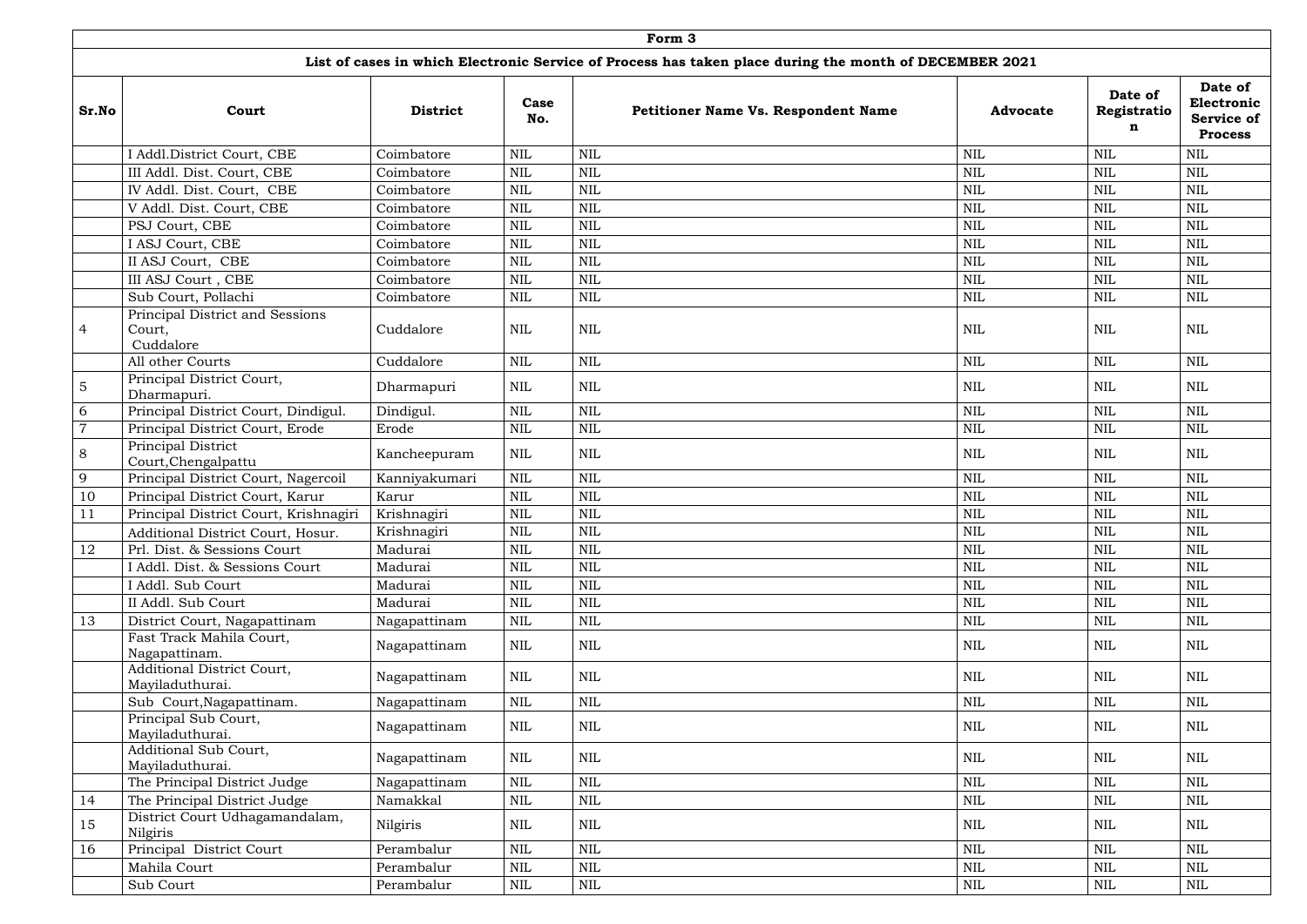|       | Form <sub>3</sub>                                               |                 |                |                                                                                                                                                     |                               |                             |                                                              |  |  |  |  |  |
|-------|-----------------------------------------------------------------|-----------------|----------------|-----------------------------------------------------------------------------------------------------------------------------------------------------|-------------------------------|-----------------------------|--------------------------------------------------------------|--|--|--|--|--|
|       |                                                                 |                 |                | List of cases in which Electronic Service of Process has taken place during the month of DECEMBER 2021                                              |                               |                             |                                                              |  |  |  |  |  |
| Sr.No | Court                                                           | <b>District</b> | Case<br>No.    | <b>Petitioner Name Vs. Respondent Name</b>                                                                                                          | <b>Advocate</b>               | Date of<br>Registratio<br>n | Date of<br>Electronic<br><b>Service of</b><br><b>Process</b> |  |  |  |  |  |
| 17    | The Principal District Court                                    | Pudukkottai     | <b>NIL</b>     | <b>NIL</b>                                                                                                                                          | <b>NIL</b>                    | <b>NIL</b>                  | <b>NIL</b>                                                   |  |  |  |  |  |
| 18    | Principal District Court                                        | Ramanathapuram  | $\mbox{NIL}$   | <b>NIL</b>                                                                                                                                          | <b>NIL</b>                    | $\mbox{NIL}$                | <b>NIL</b>                                                   |  |  |  |  |  |
| 19    | Principal District Court, Salem                                 | Salem           | <b>NIL</b>     | $\mbox{NIL}$                                                                                                                                        | $\mbox{NIL}$                  | <b>NIL</b>                  | <b>NIL</b>                                                   |  |  |  |  |  |
| 20    | Principal District and Sessions<br>Court                        | Sivaganga       | NIL            | $\mbox{NIL}$                                                                                                                                        | $\mbox{NIL}$                  | <b>NIL</b>                  | <b>NIL</b>                                                   |  |  |  |  |  |
| 21    | Prl. District Court, Thanjavur                                  | Thanjavur       | <b>NIL</b>     | <b>NIL</b>                                                                                                                                          | <b>NIL</b>                    | <b>NIL</b>                  | <b>NIL</b>                                                   |  |  |  |  |  |
|       | III Additional District Judge,<br>Pattukkottai.                 | Thanjavur       | <b>NIL</b>     | $\mbox{NIL}$                                                                                                                                        | $\mbox{NIL}$                  | NIL                         | <b>NIL</b>                                                   |  |  |  |  |  |
| 22    | Principal District Court, Theni                                 | Theni           | <b>NIL</b>     | <b>NIL</b>                                                                                                                                          | $\mbox{NIL}$                  | <b>NIL</b>                  | <b>NIL</b>                                                   |  |  |  |  |  |
| 23    | Principal District Court,<br>Thoothukudi                        | Thoothukudi     | <b>NIL</b>     | <b>NIL</b>                                                                                                                                          | <b>NIL</b>                    | NIL                         | NIL                                                          |  |  |  |  |  |
| 24    | Principal District Court                                        | Tiruchirappalli | $\mbox{NIL}$   | <b>NIL</b>                                                                                                                                          | <b>NIL</b>                    | <b>NIL</b>                  | <b>NIL</b>                                                   |  |  |  |  |  |
| 25    | Principal District Court                                        | Tirunelveli     | $\mbox{NIL}$   | <b>NIL</b>                                                                                                                                          | <b>NIL</b>                    | <b>NIL</b>                  | $\mbox{NIL}$                                                 |  |  |  |  |  |
| 26    | Principal District Court, Tiruppur                              | Tiruppur        | <b>NIL</b>     | $\mbox{NIL}$                                                                                                                                        | $\mbox{NIL}$                  | <b>NIL</b>                  | $\mbox{NIL}$                                                 |  |  |  |  |  |
|       | I Additional District Court, Tiruppur                           | Tiruppur        | $\mbox{NIL}$   | <b>NIL</b>                                                                                                                                          | <b>NIL</b>                    | $\mbox{NIL}$                | <b>NIL</b>                                                   |  |  |  |  |  |
|       | II Additional District Court,<br>Tiruppur                       | Tiruppur        | <b>NIL</b>     | $\mbox{NIL}$                                                                                                                                        | <b>NIL</b>                    | <b>NIL</b>                  | <b>NIL</b>                                                   |  |  |  |  |  |
|       | Principal Sub Court, Tiruppur                                   | Tiruppur        | <b>NIL</b>     | <b>NIL</b>                                                                                                                                          | <b>NIL</b>                    | <b>NIL</b>                  | <b>NIL</b>                                                   |  |  |  |  |  |
|       | Additional Sub Court, Tiruppur                                  | Tiruppur        | <b>NIL</b>     | <b>NIL</b>                                                                                                                                          | <b>NIL</b>                    | <b>NIL</b>                  | <b>NIL</b>                                                   |  |  |  |  |  |
|       | Sub Court, Udumalpet                                            | Tiruppur        | <b>NIL</b>     | <b>NIL</b>                                                                                                                                          | <b>NIL</b>                    | <b>NIL</b>                  | <b>NIL</b>                                                   |  |  |  |  |  |
|       | Sub Court, Avinashi                                             | Tiruppur        | <b>NIL</b>     | <b>NIL</b>                                                                                                                                          | <b>NIL</b>                    | <b>NIL</b>                  | <b>NIL</b>                                                   |  |  |  |  |  |
| 27    | Principal District Court, Tiruvallur                            | Tiruvallur      | NIL            | <b>NIL</b>                                                                                                                                          | <b>NIL</b>                    | NIL                         | $\text{NIL}$                                                 |  |  |  |  |  |
|       | The I Additional District and<br>Sessions Court, Tiruvallur.    | Tiruvallur      | NIL            | <b>NIL</b>                                                                                                                                          | $\mbox{NIL}$                  | <b>NIL</b>                  | NIL                                                          |  |  |  |  |  |
|       | The II Additional District and<br>Sessions Court, Poonamallee.  | Tiruvallur      | <b>NIL</b>     | <b>NIL</b>                                                                                                                                          | <b>NIL</b>                    | <b>NIL</b>                  | <b>NIL</b>                                                   |  |  |  |  |  |
|       | The III Additional District and<br>Sessions Court, Poonamallee. | Tiruvallur      | NIL            | $\mbox{NIL}$                                                                                                                                        | $\mbox{NIL}$                  | NIL                         | NIL                                                          |  |  |  |  |  |
|       | The IV Additional District and<br>Sessions Court, Ponneri.      | Tiruvallur      | NIL            | NIL                                                                                                                                                 | <b>NIL</b>                    | NIL                         | NIL                                                          |  |  |  |  |  |
|       | The Sub Court, Tiruvallur.                                      | Tiruvallur      | <b>NIL</b>     | $\mbox{NIL}$                                                                                                                                        | <b>NIL</b>                    | <b>NIL</b>                  | $\mbox{NIL}$                                                 |  |  |  |  |  |
|       | The Sub Court, Poonamallee.                                     | Tiruvallur      | $\mbox{NIL}$   | <b>NIL</b>                                                                                                                                          | <b>NIL</b>                    | <b>NIL</b>                  | <b>NIL</b>                                                   |  |  |  |  |  |
|       | The Sub Court, Tiruttani.                                       | Tiruvallur      | $\mbox{NIL}$   | <b>NIL</b>                                                                                                                                          | <b>NIL</b>                    | NIL                         | <b>NIL</b>                                                   |  |  |  |  |  |
| 28    | Principal District Court,<br>Tiruvannamalai                     | Tiruvannamalai  | <b>NIL</b>     | <b>NIL</b>                                                                                                                                          | <b>NIL</b>                    | NIL                         | NIL                                                          |  |  |  |  |  |
| 29    | Principal District Court                                        | Tiruvarur       | <b>NIL</b>     | <b>NIL</b>                                                                                                                                          | <b>NIL</b>                    | <b>NIL</b>                  | <b>NIL</b>                                                   |  |  |  |  |  |
| 30    | Principal District Court, Vellore                               | Vellore         | <b>NIL</b>     | $\mbox{NIL}$                                                                                                                                        | <b>NIL</b>                    | <b>NIL</b>                  | $\mbox{NIL}$                                                 |  |  |  |  |  |
|       | II Additional District Court, Ranipet                           | Vellore         | $\mbox{NIL}$   | <b>NIL</b>                                                                                                                                          | <b>NIL</b>                    | <b>NIL</b>                  | <b>NIL</b>                                                   |  |  |  |  |  |
| 31    | Principal District Court, Villupuram                            | Villupuram      | COS.2/<br>2021 | M/S Siranjivi Chemicals, Rep by its Propreitor<br>P. Balamurugan<br>Vs.<br>M/S Vinayaka Chemicals, Rep. by its Propreitor<br>Mr. Arumugam Murugesan | K.S. Subramanian $21.12.2021$ |                             | 30.12.2021                                                   |  |  |  |  |  |
| 32    | Principal District Court,                                       | Virudhunagar    | $\mbox{NIL}$   | $\mbox{NIL}$                                                                                                                                        | <b>NIL</b>                    | NIL                         | $\mbox{NIL}$                                                 |  |  |  |  |  |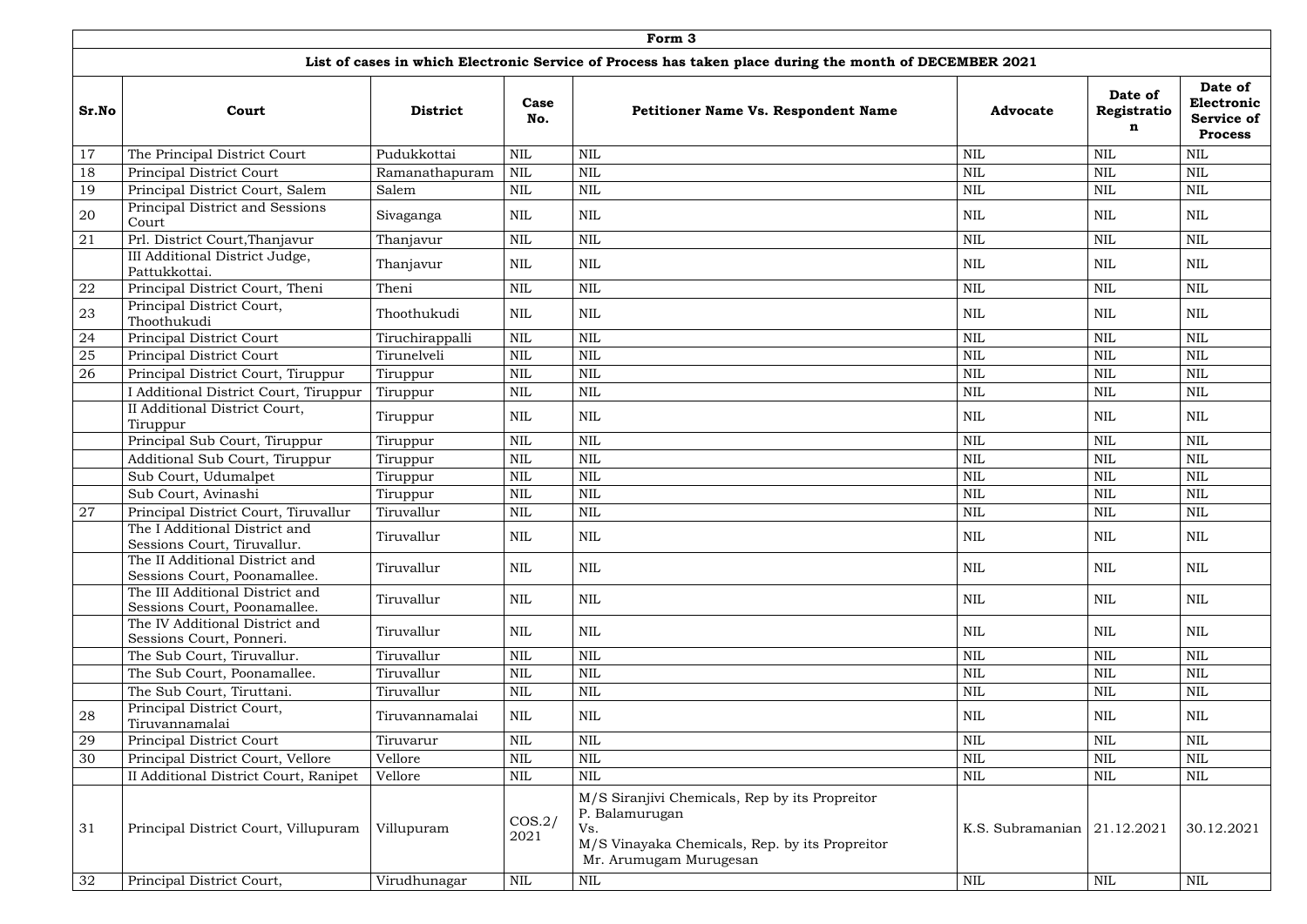|            | Form 3                                                                                                 |                 |             |                                            |                 |                                       |                                                              |  |  |  |  |  |  |
|------------|--------------------------------------------------------------------------------------------------------|-----------------|-------------|--------------------------------------------|-----------------|---------------------------------------|--------------------------------------------------------------|--|--|--|--|--|--|
|            | List of cases in which Electronic Service of Process has taken place during the month of DECEMBER 2021 |                 |             |                                            |                 |                                       |                                                              |  |  |  |  |  |  |
| Sr.No      | Court                                                                                                  | <b>District</b> | Case<br>No. | <b>Petitioner Name Vs. Respondent Name</b> | <b>Advocate</b> | Date of<br>Registratio<br>$\mathbf n$ | Date of<br>Electronic<br><b>Service of</b><br><b>Process</b> |  |  |  |  |  |  |
|            | Srivillliputtur                                                                                        |                 |             |                                            |                 |                                       |                                                              |  |  |  |  |  |  |
|            | Sub Court, Sivakasi                                                                                    | Virudhunagar    | NIL         | <b>NIL</b>                                 | <b>NIL</b>      | <b>NIL</b>                            | NIL                                                          |  |  |  |  |  |  |
| $\vert$ 33 | PRINCIPAL DISTRICT JUDGE,<br>PUDUCHERRY                                                                | Puducherry      | <b>NIL</b>  | NIL                                        | NIL             | <b>NIL</b>                            | NIL                                                          |  |  |  |  |  |  |
|            | DISTRICT JUDGE, KARAIKAL                                                                               | Puducherry      | <b>NIL</b>  | <b>NIL</b>                                 | <b>NIL</b>      | <b>NIL</b>                            | NIL                                                          |  |  |  |  |  |  |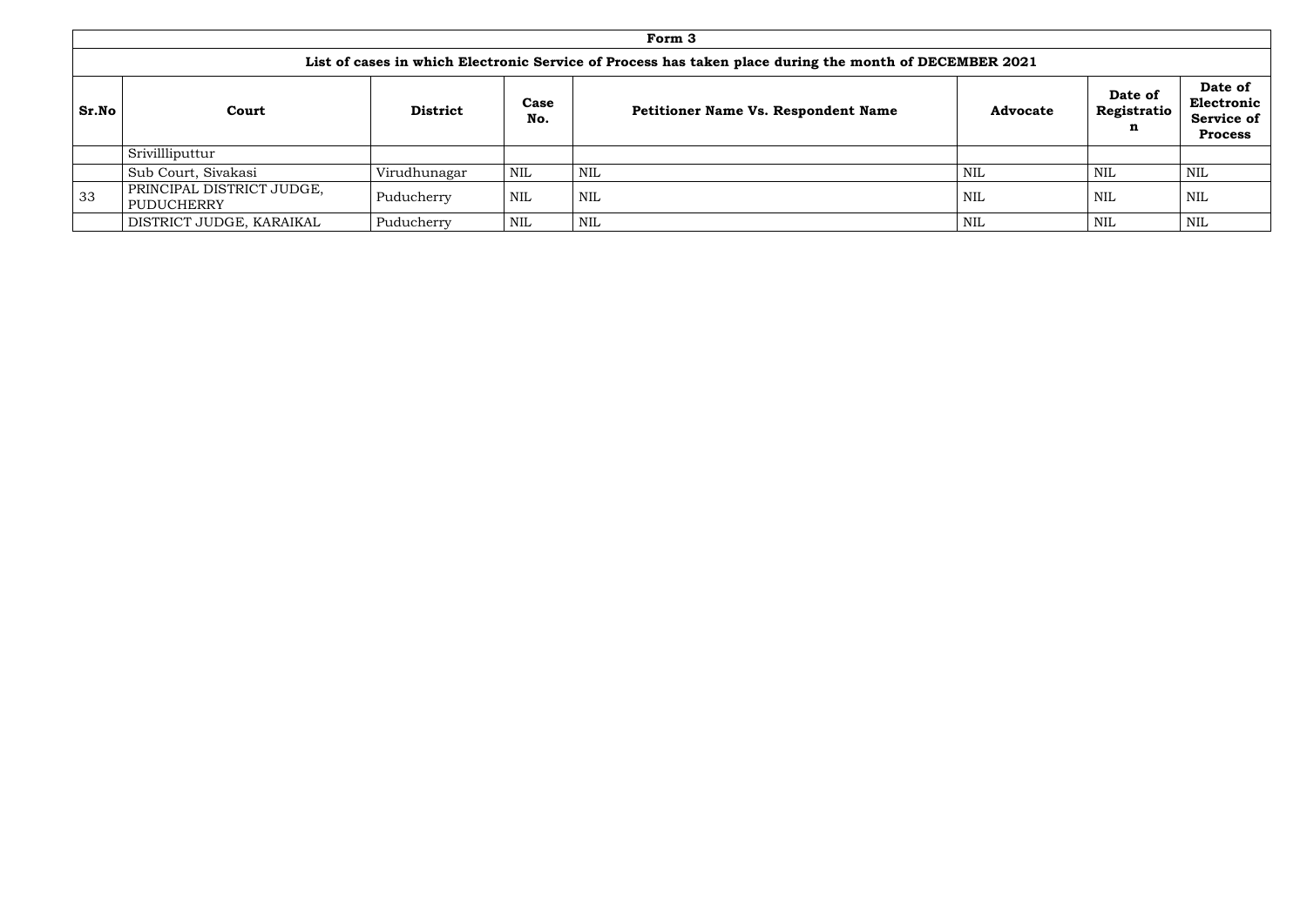|                | Form 4                                              |                 |                                                                                 |              |                  |                                                              |  |  |  |  |  |  |
|----------------|-----------------------------------------------------|-----------------|---------------------------------------------------------------------------------|--------------|------------------|--------------------------------------------------------------|--|--|--|--|--|--|
|                |                                                     |                 | List of total no. of cases randomly allocated during the month of DECEMBER 2021 |              |                  |                                                              |  |  |  |  |  |  |
| Sr.No          | Court                                               | <b>District</b> | <b>Court Name</b>                                                               | Court No.    | <b>Case Type</b> | <b>Case Count (No.</b><br>of cases<br>randomly<br>allocated) |  |  |  |  |  |  |
| $\mathbf{1}$   | Principal District Court                            | Ariyalur        | <b>NIL</b>                                                                      | $\mbox{NIL}$ | <b>NIL</b>       | $\mbox{NIL}$                                                 |  |  |  |  |  |  |
| $\overline{2}$ | Principal Judge's Court                             | Chennai         | <b>NIL</b>                                                                      | <b>NIL</b>   | <b>NIL</b>       | $\mbox{NIL}$                                                 |  |  |  |  |  |  |
| 3              | Prl. District Court, CBE.                           | Coimbatore      | Principal District & Sessions Court, Coimbatore                                 | $\mbox{NIL}$ | Original Suit    | 21                                                           |  |  |  |  |  |  |
|                | I Addl.District Court, CBE                          | Coimbatore      | NIL                                                                             | <b>NIL</b>   | NIL              | $\mbox{NIL}$                                                 |  |  |  |  |  |  |
|                | III Addl. Dist. Court, CBE                          | Coimbatore      | <b>NIL</b>                                                                      | <b>NIL</b>   | <b>NIL</b>       | <b>NIL</b>                                                   |  |  |  |  |  |  |
|                | IV Addl. Dist. Court, CBE                           | Coimbatore      | <b>NIL</b>                                                                      | <b>NIL</b>   | <b>NIL</b>       | <b>NIL</b>                                                   |  |  |  |  |  |  |
|                | V Addl. Dist. Court, CBE                            | Coimbatore      | <b>NIL</b>                                                                      | <b>NIL</b>   | NIL              | $\mbox{NIL}$                                                 |  |  |  |  |  |  |
|                | PSJ Court, CBE                                      | Coimbatore      | Principal Subordinate Court, Coimbatore                                         | <b>NIL</b>   | Original Suit    | 12                                                           |  |  |  |  |  |  |
|                | I ASJ Court, CBE                                    | Coimbatore      | <b>NIL</b>                                                                      | <b>NIL</b>   | <b>NIL</b>       | $\mbox{NIL}$                                                 |  |  |  |  |  |  |
|                | II ASJ Court, CBE                                   | Coimbatore      | $\mbox{NIL}$                                                                    | <b>NIL</b>   | <b>NIL</b>       | $\mbox{NIL}$                                                 |  |  |  |  |  |  |
|                | III ASJ Court, CBE                                  | Coimbatore      | <b>NIL</b>                                                                      | <b>NIL</b>   | <b>NIL</b>       | $\mbox{NIL}$                                                 |  |  |  |  |  |  |
|                | IV ASJ Court, CBE                                   | Coimbatore      | IV Additional Subordinate Court, Coimbatore                                     | $\text{NIL}$ | Original Suit    | $\overline{7}$                                               |  |  |  |  |  |  |
|                | Sub Court, Pollachi                                 | Coimbatore      | Sub Court, Pollachi                                                             | <b>NIL</b>   | Original Suit    | $\overline{2}$                                               |  |  |  |  |  |  |
| $\overline{4}$ | Principal District and Sessions Court,<br>Cuddalore | Cuddalore       | Principal District and Sessions Court, Cuddalore                                | <b>NIL</b>   | <b>COS</b>       |                                                              |  |  |  |  |  |  |
|                | All other Courts                                    | Cuddalore       | $\mbox{NIL}$                                                                    | <b>NIL</b>   | NIL              | <b>NIL</b>                                                   |  |  |  |  |  |  |
| $\overline{5}$ | Principal District Court, Dharmapuri.               | Dharmapuri      | <b>NIL</b>                                                                      | <b>NIL</b>   | <b>NIL</b>       | <b>NIL</b>                                                   |  |  |  |  |  |  |
| 6              | Principal District Court, Dindigul.                 | Dindigul.       | Principal District Court, Dindigul.                                             | <b>NIL</b>   | NIL              | 50                                                           |  |  |  |  |  |  |
| $\overline{7}$ | Principal District Court, Erode                     | Erode           | <b>NIL</b>                                                                      | <b>NIL</b>   | <b>NIL</b>       | NIL                                                          |  |  |  |  |  |  |
| 8              | Principal District Court, Chengalpattu              | Kancheepuram    | <b>NIL</b>                                                                      | <b>NIL</b>   | <b>NIL</b>       | <b>NIL</b>                                                   |  |  |  |  |  |  |
| 9              | Principal District Court, Nagercoil                 | Kanniyakumari   | Principal District Court, Nagercoil                                             |              | <b>OS</b>        | 50                                                           |  |  |  |  |  |  |
| 10             | Principal District Court, Karur                     | Karur           | NIL                                                                             | $\mbox{NIL}$ | $\mbox{NIL}$     | $\mbox{NIL}$                                                 |  |  |  |  |  |  |
| 11             | Principal District Court, Krishnagiri               | Krishnagiri     | $\mbox{NIL}$                                                                    | <b>NIL</b>   | <b>NIL</b>       | 10                                                           |  |  |  |  |  |  |
|                | Additional District Court, Krishnagiri              | Krishnagiri     | $\mbox{NIL}$                                                                    | $\mbox{NIL}$ | <b>NIL</b>       | $\mbox{NIL}$                                                 |  |  |  |  |  |  |
|                | Additional District Court, Hosur.                   | Krishnagiri     | NIL                                                                             | NIL          | NIL              | $\mbox{NIL}$                                                 |  |  |  |  |  |  |
| 12             | Prl. Dist. & Sessions Court                         | Madurai         | $\mbox{NIL}$                                                                    | <b>NIL</b>   | <b>NIL</b>       | $\mbox{NIL}$                                                 |  |  |  |  |  |  |
|                | I Addl. Dist. & Sessions Court                      | Madurai         | $\mbox{NIL}$                                                                    | $\mbox{NIL}$ | <b>NIL</b>       | $\mbox{NIL}$                                                 |  |  |  |  |  |  |
|                | I Addl. Sub Court                                   | Madurai         | $\mbox{NIL}$                                                                    | <b>NIL</b>   | NIL              | $\mbox{NIL}$                                                 |  |  |  |  |  |  |
|                | II Addl. Sub Court                                  | Madurai         | <b>NIL</b>                                                                      | <b>NIL</b>   | NIL              | <b>NIL</b>                                                   |  |  |  |  |  |  |
| 13             | District Court, Nagapattinam                        | Nagapattinam    | $\mbox{NIL}$                                                                    | $\mbox{NIL}$ | <b>NIL</b>       | $\mbox{NIL}$                                                 |  |  |  |  |  |  |
|                | Fast Track Mahila Court, Nagapattinam.              | Nagapattinam    | <b>NIL</b>                                                                      | $\mbox{NIL}$ | <b>NIL</b>       | $\mbox{NIL}$                                                 |  |  |  |  |  |  |
|                | Additional District Court, Mayiladuthurai.          | Nagapattinam    | Additional D.C.Mayi.                                                            | <b>NIL</b>   | <b>COS</b>       |                                                              |  |  |  |  |  |  |
|                | Sub Court, Nagapattinam.                            | Nagapattinam    | <b>NIL</b>                                                                      | $\mbox{NIL}$ | <b>NIL</b>       | <b>NIL</b>                                                   |  |  |  |  |  |  |
|                | Principal Sub Court, Mayiladuthurai.                | Nagapattinam    | $\mbox{NIL}$                                                                    | $\mbox{NIL}$ | <b>NIL</b>       | $\mbox{NIL}$                                                 |  |  |  |  |  |  |
|                | Additional Sub Court, Mayiladuthurai.               | Nagapattinam    | <b>NIL</b>                                                                      | NIL          | NIL              | $\mbox{NIL}$                                                 |  |  |  |  |  |  |
|                | The Principal District Judge                        | Nagapattinam    | NIL                                                                             | NIL          | NIL              | $\mbox{NIL}$                                                 |  |  |  |  |  |  |
| 14             | The Principal District Judge                        | Namakkal        | $\mbox{NIL}$                                                                    | $\mbox{NIL}$ | <b>NIL</b>       | $\mbox{NIL}$                                                 |  |  |  |  |  |  |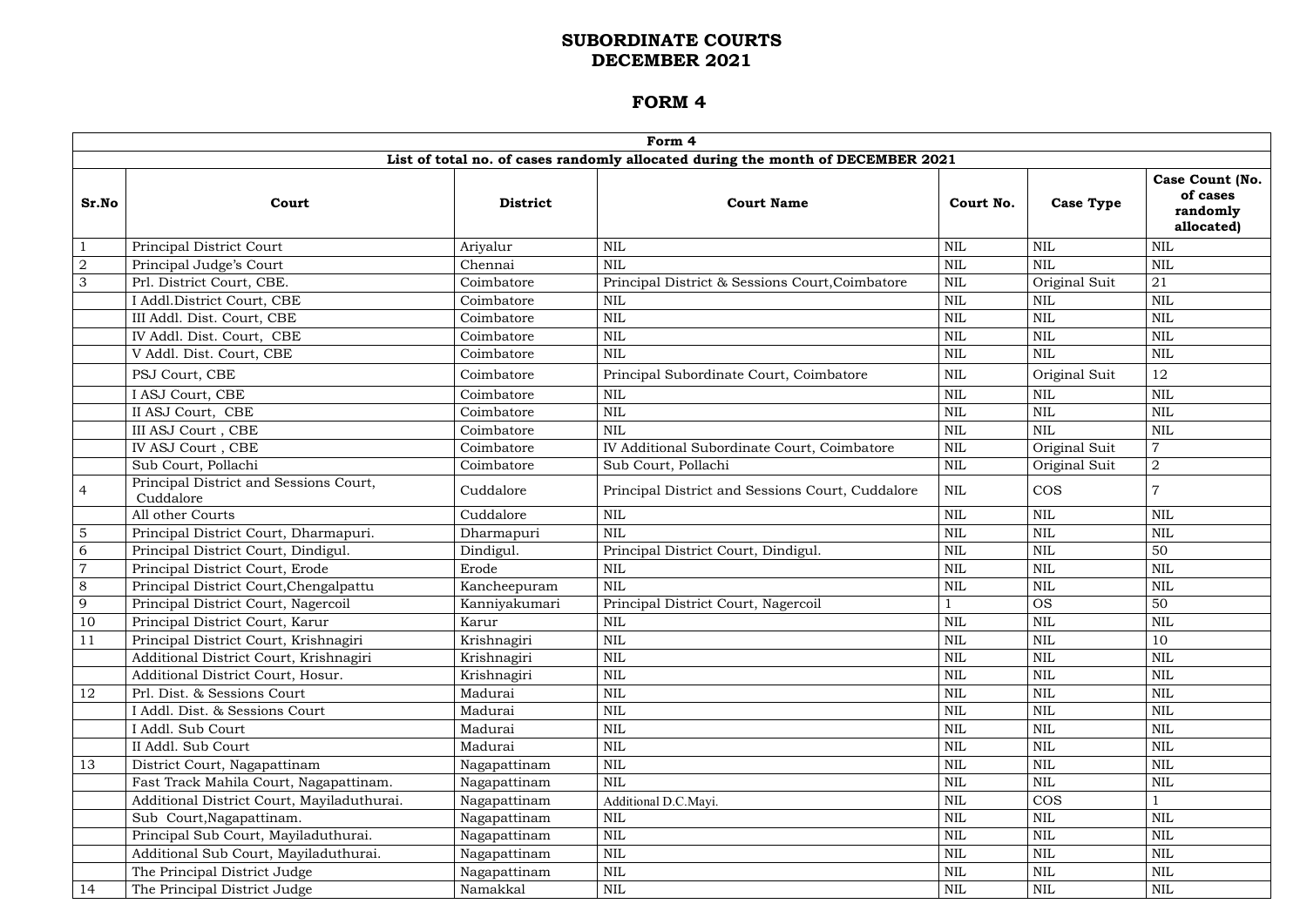|            | Form 4                                                          |                 |                                                                                 |              |                  |                                                       |  |  |  |  |  |  |  |
|------------|-----------------------------------------------------------------|-----------------|---------------------------------------------------------------------------------|--------------|------------------|-------------------------------------------------------|--|--|--|--|--|--|--|
|            |                                                                 |                 | List of total no. of cases randomly allocated during the month of DECEMBER 2021 |              |                  |                                                       |  |  |  |  |  |  |  |
| Sr.No      | Court                                                           | <b>District</b> | <b>Court Name</b>                                                               | Court No.    | <b>Case Type</b> | Case Count (No.<br>of cases<br>randomly<br>allocated) |  |  |  |  |  |  |  |
| 15         | District Court Udhagamandalam, Nilgiris                         | Nilgiris        | <b>NIL</b>                                                                      | <b>NIL</b>   | <b>NIL</b>       | <b>NIL</b>                                            |  |  |  |  |  |  |  |
| 16         | Principal District Court                                        | Perambalur      | $\mbox{NIL}$                                                                    | $\mbox{NIL}$ | <b>NIL</b>       | <b>NIL</b>                                            |  |  |  |  |  |  |  |
|            | Mahila Court                                                    | Perambalur      | $\mbox{NIL}$                                                                    | <b>NIL</b>   | <b>NIL</b>       | $\mbox{NIL}$                                          |  |  |  |  |  |  |  |
|            | Sub Court                                                       | Perambalur      | <b>NIL</b>                                                                      | $\mbox{NIL}$ | <b>NIL</b>       | $\mbox{NIL}$                                          |  |  |  |  |  |  |  |
| 17         | The Principal District Court                                    | Pudukkottai     | <b>NIL</b>                                                                      | NIL          | <b>NIL</b>       | $\mbox{NIL}$                                          |  |  |  |  |  |  |  |
| 18         | Principal District Court                                        | Ramanathapuram  | <b>NIL</b>                                                                      | <b>NIL</b>   | <b>NIL</b>       | <b>NIL</b>                                            |  |  |  |  |  |  |  |
| 19         | Principal District Court, Salem                                 | Salem           | Principal District Court, Salem                                                 | $\mbox{NIL}$ | <b>COS</b>       | 25                                                    |  |  |  |  |  |  |  |
| 20         | Principal District and Sessions Court                           | Sivaganga       | <b>NIL</b>                                                                      | <b>NIL</b>   | <b>NIL</b>       | $\mbox{NIL}$                                          |  |  |  |  |  |  |  |
| 21         | Prl. District Court, Thanjavur                                  | Thanjavur       | <b>NIL</b>                                                                      | <b>NIL</b>   | <b>NIL</b>       | <b>NIL</b>                                            |  |  |  |  |  |  |  |
|            | III Additional District Judge, Pattukkottai.                    | Thanjavur       | <b>NIL</b>                                                                      | NIL          | NIL              | <b>NIL</b>                                            |  |  |  |  |  |  |  |
| ${\bf 22}$ | Principal District Court, Theni                                 | Theni           | <b>NIL</b>                                                                      | $\mbox{NIL}$ | <b>NIL</b>       | <b>NIL</b>                                            |  |  |  |  |  |  |  |
| 23         | Principal District Court, Thoothukudi                           | Thoothukudi     | <b>NIL</b>                                                                      | <b>NIL</b>   | <b>NIL</b>       | <b>NIL</b>                                            |  |  |  |  |  |  |  |
| 24         | Principal District Court                                        | Tiruchirappalli | <b>NIL</b>                                                                      | $\mbox{NIL}$ | <b>NIL</b>       | <b>NIL</b>                                            |  |  |  |  |  |  |  |
| 25         | Principal District Court                                        | Tirunelveli     | <b>NIL</b>                                                                      | <b>NIL</b>   | <b>OS</b>        | 15                                                    |  |  |  |  |  |  |  |
| 26         | Principal District Court, Tiruppur                              | Tiruppur        | <b>NIL</b>                                                                      | <b>NIL</b>   | NIL              | <b>NIL</b>                                            |  |  |  |  |  |  |  |
|            | I Additional District Court, Tiruppur                           | Tiruppur        | <b>NIL</b>                                                                      | <b>NIL</b>   | <b>NIL</b>       | <b>NIL</b>                                            |  |  |  |  |  |  |  |
|            | II Additional District Court, Tiruppur                          | Tiruppur        | <b>NIL</b>                                                                      | <b>NIL</b>   | <b>NIL</b>       | <b>NIL</b>                                            |  |  |  |  |  |  |  |
|            | Principal Sub Court, Tiruppur                                   | Tiruppur        | $\mbox{NIL}$                                                                    | $\mbox{NIL}$ | <b>NIL</b>       | $\mbox{NIL}$                                          |  |  |  |  |  |  |  |
|            | Additional Sub Court, Tiruppur                                  | Tiruppur        | $\mbox{NIL}$                                                                    | <b>NIL</b>   | <b>NIL</b>       | <b>NIL</b>                                            |  |  |  |  |  |  |  |
|            | Sub Court, Udumalpet                                            | Tiruppur        | <b>NIL</b>                                                                      | <b>NIL</b>   | <b>NIL</b>       | <b>NIL</b>                                            |  |  |  |  |  |  |  |
|            | Sub Court, Avinashi                                             | Tiruppur        | <b>NIL</b>                                                                      | <b>NIL</b>   | <b>NIL</b>       | <b>NIL</b>                                            |  |  |  |  |  |  |  |
| 27         | Principal District Court, Tiruvallur                            | Tiruvallur      | <b>NIL</b>                                                                      | <b>NIL</b>   | <b>NIL</b>       | NIL                                                   |  |  |  |  |  |  |  |
|            | The I Additional District and Sessions Court,<br>Tiruvallur.    | Tiruvallur      | <b>NIL</b>                                                                      | $\mbox{NIL}$ | NIL              | NIL                                                   |  |  |  |  |  |  |  |
|            | The II Additional District and Sessions Court,<br>Poonamallee.  | Tiruvallur      | <b>NIL</b>                                                                      | <b>NIL</b>   | NIL              | NIL                                                   |  |  |  |  |  |  |  |
|            | The III Additional District and Sessions Court,<br>Poonamallee. | Tiruvallur      | <b>NIL</b>                                                                      | NIL          | <b>NIL</b>       | NIL                                                   |  |  |  |  |  |  |  |
|            | The IV Additional District and Sessions Court,<br>Ponneri.      | Tiruvallur      | <b>NIL</b>                                                                      | NIL          | NIL              | NIL                                                   |  |  |  |  |  |  |  |
|            | The Sub Court, Tiruvallur.                                      | Tiruvallur      | <b>NIL</b>                                                                      | <b>NIL</b>   | <b>NIL</b>       | <b>NIL</b>                                            |  |  |  |  |  |  |  |
|            | The Sub Court, Poonamallee.                                     | Tiruvallur      | <b>NIL</b>                                                                      | <b>NIL</b>   | <b>NIL</b>       | NIL                                                   |  |  |  |  |  |  |  |
|            | The Sub Court, Tiruttani.                                       | Tiruvallur      | <b>NIL</b>                                                                      | <b>NIL</b>   | <b>NIL</b>       | <b>NIL</b>                                            |  |  |  |  |  |  |  |
| 28         | Principal District Court, Tiruvannamalai                        | Tiruvannamalai  | <b>NIL</b>                                                                      | NIL          | NIL              | NIL                                                   |  |  |  |  |  |  |  |
| 29         | Principal District Court                                        | Tiruvarur       | NIL                                                                             | $\mbox{NIL}$ | NIL              | <b>NIL</b>                                            |  |  |  |  |  |  |  |
| 30         | Principal District Court, Vellore                               | Vellore         | $\mbox{NIL}$                                                                    | <b>NIL</b>   | <b>NIL</b>       | <b>NIL</b>                                            |  |  |  |  |  |  |  |
|            | II Additional District Court, Ranipet                           | Vellore         | <b>NIL</b>                                                                      | <b>NIL</b>   | <b>NIL</b>       | <b>NIL</b>                                            |  |  |  |  |  |  |  |
| 31         | Principal District Court, Villupuram                            | Villupuram      | <b>Principal District Court</b>                                                 |              | <b>COS</b>       |                                                       |  |  |  |  |  |  |  |
| 32         | Principal District Court, Srivillliputtur                       | Virudhunagar    | <b>NIL</b>                                                                      | <b>NIL</b>   | <b>NIL</b>       | NIL                                                   |  |  |  |  |  |  |  |
|            | Sub Court, Sivakasi                                             | Virudhunagar    | $\mbox{NIL}$                                                                    | <b>NIL</b>   | <b>NIL</b>       | <b>NIL</b>                                            |  |  |  |  |  |  |  |
| 33         | PRINCIPAL DISTRICT JUDGE, PUDUCHERRY                            | Puducherry      | NIL                                                                             | <b>NIL</b>   | NIL              | NIL                                                   |  |  |  |  |  |  |  |
|            | DISTRICT JUDGE, KARAIKAL                                        | Puducherry      | NIL                                                                             | NIL          | NIL              | NIL                                                   |  |  |  |  |  |  |  |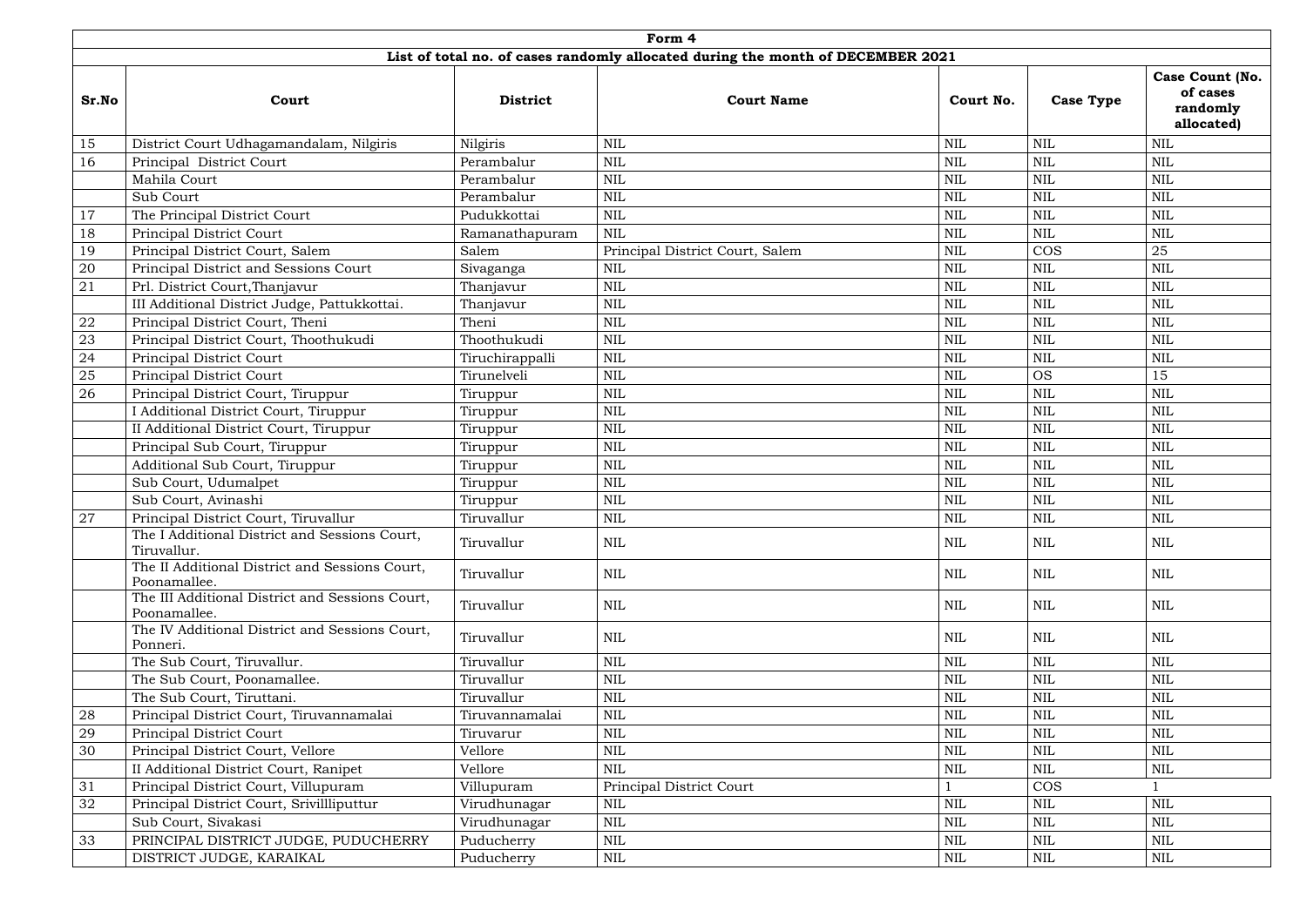|                  | Form 5                   |                 |             |                                                                                                                                                                                                                                                                                                                                                                            |                                                                                    |                         |                                                            |  |  |  |  |  |
|------------------|--------------------------|-----------------|-------------|----------------------------------------------------------------------------------------------------------------------------------------------------------------------------------------------------------------------------------------------------------------------------------------------------------------------------------------------------------------------------|------------------------------------------------------------------------------------|-------------------------|------------------------------------------------------------|--|--|--|--|--|
|                  |                          |                 |             | List of cases in which Case Management Hearing was held during the month of DECEMBER 2021                                                                                                                                                                                                                                                                                  |                                                                                    |                         |                                                            |  |  |  |  |  |
| Sr.<br><b>No</b> | Court                    | <b>District</b> | Case No.    | <b>Petitioner Name Vs. Respondent Name</b>                                                                                                                                                                                                                                                                                                                                 | <b>Advocate</b>                                                                    | Date of<br>Registration | <b>Date of Case</b><br><b>Management</b><br><b>Hearing</b> |  |  |  |  |  |
|                  | Principal District Court | Ariyalur        | <b>NIL</b>  | <b>NIL</b>                                                                                                                                                                                                                                                                                                                                                                 | <b>NIL</b>                                                                         | <b>NIL</b>              | <b>NIL</b>                                                 |  |  |  |  |  |
| $\overline{2}$   | Principal Judge's Court  | Chennai         | $\cos 4/20$ | M/s. CLN Cinemas, Rep. by its Proprietor, Mr. Praveen Prasad,<br>No.15/8, Dhanappa Mudalai Street, Madurai - 625 001. - Plaintiff -<br>VS- 1. M/s. JSK Film Corporation, Rep. by Authorized signatory,<br>JSK. Satish Kumar 2. Qube Cinema Technologies, 42, Dr. Ranga<br>Road, Bhaskarapuram, Mylapore, Chennai - 600 004. -- Defendant                                   | M/s. V.P. Raman<br>M.S. Seshadri                                                   | 26.08.2020              | 28.01.2022                                                 |  |  |  |  |  |
|                  | Principal Judge's Court  | Chennai         | $\cos 8/20$ | M/s. Agrocrops Exim Limited, Rep. by its Sales Manager, Mr. A.<br>Prabakaran, No.45, Armenian Street, SM Plaza, Room No.1, 1st<br>Floor, Chennai - 600 001. --- Plaintiff -VS-M/s. Royal Sundaram<br>General Insurance Co. Limited, Sundaram Towers, No.46, Whites<br>Road, Royapettah, Chennai - 600 014. --- Defendant                                                   | S. Vasudevan<br>(Plaintiff)                                                        | 05.12.2020              | 05.01.2022                                                 |  |  |  |  |  |
|                  | Principal Judge's Court  | Chennai         | $\cos 1/21$ | M/s. Para Enterprised Pvt Limited, No.7th Floor, Tamarai Tech<br>Park, No.16-20A (SP) Developed Plots, Jawaharlal Nehru Road,<br>Guindy Industrial Estate, Guindy, Chennai. represented herein by<br>its Authorized Signtory Mr. Pradeepsankar--Plaintiff-vs-A.R. Dairy<br>Food Private Limited, No.10/5C, Madurai Road, Begampur Post,<br>Dindigul – 624 002--- Defendant | M/s. M.S.<br>Associates, R.<br>Sathish Kumar                                       | 25.03.2021              | 05.01.2022                                                 |  |  |  |  |  |
|                  | Principal Judge's Court  | Chennai         | $\cos 3/21$ | The CSB Bank Ltd, No.32, First Main Road, Olympic Colony, Padi,<br>Chennai -600 050 Rep by its Authorised Officer----Plaintiff vs 1. M.<br>Nedunchezhian and 2 others.---Defendant                                                                                                                                                                                         | K. Rajasekaran                                                                     | 12.02.2021              | 05.01.2022                                                 |  |  |  |  |  |
|                  | Principal Judge's Court  | Chennai         | $\cos 4/21$ | M/s. Times Chartering Pvt Ltd. Haryana, Represented by its Line<br>Manager, Mr. Yogesh Ramesh Abhichandani Plaintiff -vs- M/s.<br>Pink Rose Cargo Pvt Ltd, Chennai Represented by its Chairman &<br>Managing Director & 6 Others Defendants                                                                                                                                | Mr. K.M. Anand<br>Mr. Bijai Sundar<br>(D1 and D2) Mr.<br>Mukund Rao (D3<br>and D4) | 08.03.2021              | 06.01.2022                                                 |  |  |  |  |  |
|                  | Principal Judge's Court  | Chennai         | $\cos 5/21$ | TVS Dynamic Global Freight Services Limited, Rep. by its<br>Authorised Signatory Mr. D. K. Kumar  Plaintiff -vs-Sri Sivasakthi<br>Auto Ancillaries Madras Private Limited Represented by its<br>Directors, Chennai and 3 others  Defendants                                                                                                                                | V.<br>Sankaranarayana<br>n                                                         | 30.03.2021              | 07.01.2022                                                 |  |  |  |  |  |
|                  | Principal Judge's Court  | Chennai         | COS 6/21    | Tractors and Farm Equipment Ltd., Plaintiff Karuna Auto Sale<br>and Service, Karuna Devi, Sanjay Gupta Defendants                                                                                                                                                                                                                                                          | S.Ramasubraman<br>iam and<br>Associate                                             | 08.04.2021              | 04.01.2022                                                 |  |  |  |  |  |
|                  | Principal Judge's Court  | Chennai         | $\cos 7/21$ | Simpson and Co.Ltd.,  Plaintiff S.S.Prabhu  Defendant                                                                                                                                                                                                                                                                                                                      | S.Ramasubraman<br>iam and<br>Associate                                             | 08.04.2021              | 05.01.2022                                                 |  |  |  |  |  |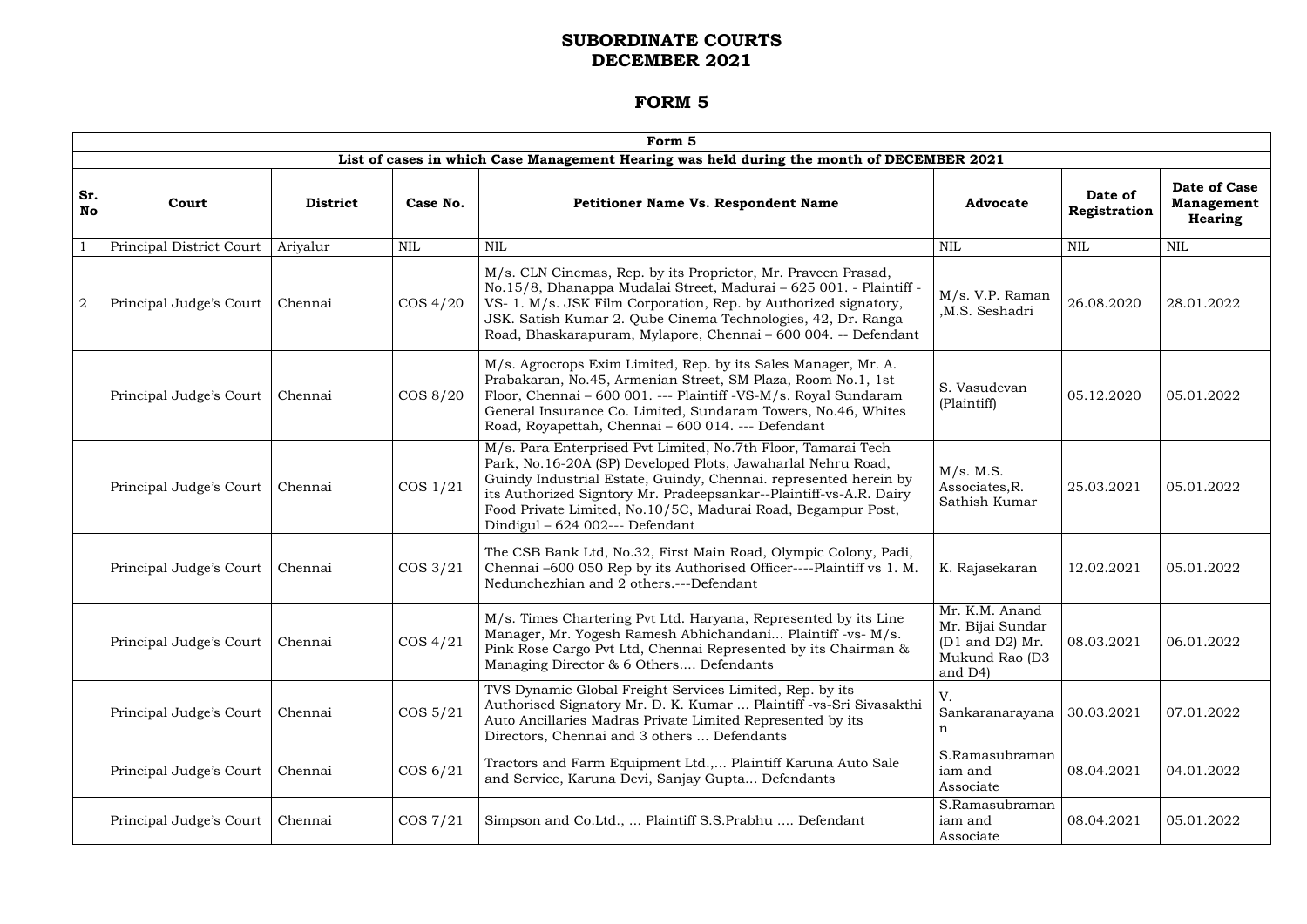|                  | Form 5                            |                 |              |                                                                                                                                                                                                                                                                                                                                                                                                                                                                                                                     |                                                                         |                         |                                                     |  |  |  |  |  |
|------------------|-----------------------------------|-----------------|--------------|---------------------------------------------------------------------------------------------------------------------------------------------------------------------------------------------------------------------------------------------------------------------------------------------------------------------------------------------------------------------------------------------------------------------------------------------------------------------------------------------------------------------|-------------------------------------------------------------------------|-------------------------|-----------------------------------------------------|--|--|--|--|--|
|                  |                                   |                 |              | List of cases in which Case Management Hearing was held during the month of DECEMBER 2021                                                                                                                                                                                                                                                                                                                                                                                                                           |                                                                         |                         |                                                     |  |  |  |  |  |
| Sr.<br><b>No</b> | Court                             | <b>District</b> | Case No.     | Petitioner Name Vs. Respondent Name                                                                                                                                                                                                                                                                                                                                                                                                                                                                                 | <b>Advocate</b>                                                         | Date of<br>Registration | <b>Date of Case</b><br><b>Management</b><br>Hearing |  |  |  |  |  |
|                  | Principal Judge's Court           | Chennai         | $\cos 9/21$  | M/s. AHL Freight India Pvt Ltd., Rep. by its Credit Controller,<br>Mr.M.Lokesh Plaintiff -vs- M/s.TAW Exports Pvt. Ltd., Rep. by its<br>Managing Director, Mr.T.Faizan Ahmed  Defendant                                                                                                                                                                                                                                                                                                                             | M/s V.J.Arul Raj<br>M.Kirubaharan, B<br>Nirmala, K. Backi.<br>araj      | 23.07.2021              | 06.01.2022                                          |  |  |  |  |  |
|                  | Principal Judge's Court           | Chennai         | COS 10/21    | Indian Bank, Thirumullaivoyal Branch, Rep.by its Chief Manager,<br>No.61, Chennai - Tiruvallur High Road, Thirumullaivoyal, Chennai -<br>62 Plaintiff-vs-1. C.Lakshmi, 2. M.Penchalai  Defendants                                                                                                                                                                                                                                                                                                                   | S.Saravana<br>Prakash                                                   | 26.07.2021              | 10.01.2022                                          |  |  |  |  |  |
|                  | Principal Judge's Court           | Chennai         | COS 11/21    | M/s Hellman Worldwide Logistics India Private Limte, Ist floor,<br>Infotech Centre, 14/2, Old Gurgaon Delhi Road, Udyog Vihar,<br>Gurgaon - 122016, Haryana, India. Also having a Regional office at,<br>New No.12, Old No.20, Raghaviah Road, T.Nagar, Chennai-600017,<br>TamilNadu, India. Rep.by its Authorized Signatory Mr.P.Suresh<br>Babu Plaintiff -vs- M/s. Yound India Films, 1-F, Lakshmi Bavan,<br>No.432 (Old No.609) Mount Road, Thousand Lights West, Thousand<br>Lights, Chennai - 600006 Defendant | M/s<br>P.Giridharan,Do<br>minic S.David,<br>S.Santhosh, H.Sid<br>harth  | 13.08.2021              | 07.01.2022                                          |  |  |  |  |  |
|                  | Principal Judge's Court           | Chennai         | $\cos 12/21$ | M/s. CRM Refratech Private Limited, N Block - 153/22, Second<br>floor, Lotus colony, Anna Nagar East, Chennai - 600102. Rep. by its<br>Director Mr.T.Rajendran Plaintiff -vs- M/s.Bharat Heavy<br>Electricals Limited, Central Foundry Forge Plant Haridwar,<br>Uttarakhand-249403. Rep. by its Director Defendant                                                                                                                                                                                                  | M/s<br>S.Vasudevan,<br>K.Krishnaswamy,<br>R.Vetrivel, M.Deep<br>thadevi | 25.08.2021              | 10.01.2022                                          |  |  |  |  |  |
|                  | Principal Judge's Court   Chennai |                 | COS 13/21    | M/s Sun-X Concrete India Pvt. Ltd., Rep. by its Authorised<br>Signatory, Mr.M.Magesh, Ramaniyam Ocean Isha, No.11, Old<br>Mahabalipuram Road, Okkiyam, Thoraipakkam, Chennai - 600<br>096 Plaintiff -vs- M/s Noah Infrastructures, Rep.by its Partner,<br>Mr.Cibi Jacob, Having office at No.20, Perinbaraj Complex, Natesan<br>street, T.Nagar, Chennai - 600 017. And 2 others Defendants                                                                                                                         | Revathi<br>Manivannan,Jose<br>ph Nihal Ravel,<br>P.V.Bajaji             | 06.09.2021              | 06.01.2022                                          |  |  |  |  |  |
|                  | Principal Judge's Court           | Chennai         | COS 14/21    | M/s Sun-X Concrete India Pvt. Ltd., Rep. by its Authorised<br>Signatory, Mr.M.Magesh, Ramaniyam Ocean Isha, No.11, Old<br>Mahabalipuram Road, Okkiyam, Thoraipakkam, Chennai - 600<br>096.  Plaintiff -vs- M/s Sameera Estates Private Limited, Rep. by<br>its Managing Director, Mr.Murugesan, Having Office at,<br>H28C/1988, 1st Floor, 12th Main road, H Block, Anna Nagar,<br>Chennai, TamilNadu - 600 040.  Defendant                                                                                         | Revathi<br>Manivannan, Jose<br>ph Nihal Ravel,<br>P.V.Bajaji            | 06.09.2021              | 06.01.2022                                          |  |  |  |  |  |
|                  | Principal Judge's Court           | Chennai         | COS 15/21    | Shifa-Khan-E-Saiyedna Yusuf, A Charitable Trust having address at<br>Zamplipole, Najampuram, Sidhpur, Gujarat - 384151. Rep. by its<br>Authorised Signatory, Mr. Mohammed Yusuf Madraswala, 12/13,<br>Perianna Maistry Street, 2nd floor, Parry; sCorner, George Town.<br>Plaintiff -vs- M/s Palace Lodge, Rep. by its Partners, Mr. George<br>Kuriakose & Mr.Joseph Kuriakose, No.69, Egmore High Road, Near<br>F-2 Police station, Chennai - 600008 Defendant                                                     | M/s T.Sai<br>Krishnan,<br>R.Saravanan, K.K<br>umaraguru, S.Jan<br>ani.  | 07.09.2021              | 10.01.2022                                          |  |  |  |  |  |
|                  | Principal Judge's Court           | Chennai         | COS 17/21    | M/s Thangam Traders, Represented by its Prop. Kannan, No.1,<br>Sudharsan Nagar, Thirumullaivoyal, Chennai - 600052.  Plaintiff<br>vs- Mrs.S.Dhivya, Proprietor, M/s S.D.Homes, Old No.60, New<br>No.16, Senthil Andavar street, Dhanalakshmi Colony, Saligramam,<br>Chennai-600093 Defendant                                                                                                                                                                                                                        | K.Venkatesan, P.V<br>ijay                                               | 22.09.2021              | 11.01.2022                                          |  |  |  |  |  |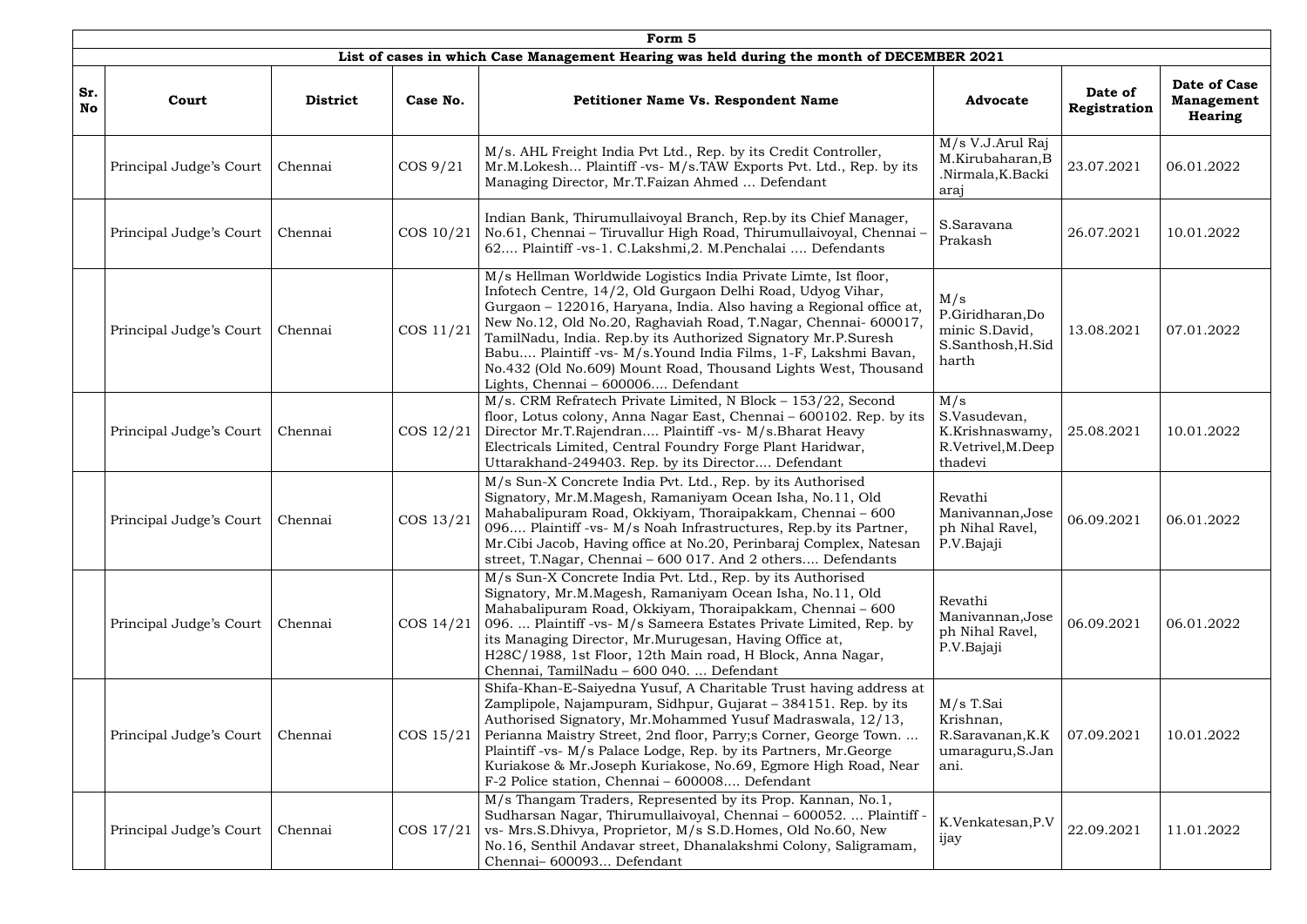|                  | Form 5                  |                 |             |                                                                                                                                                                                                                                                                                                                                                                                                                                                                                                                                                                                                                                                       |                                                                                 |                         |                                                     |  |  |  |  |
|------------------|-------------------------|-----------------|-------------|-------------------------------------------------------------------------------------------------------------------------------------------------------------------------------------------------------------------------------------------------------------------------------------------------------------------------------------------------------------------------------------------------------------------------------------------------------------------------------------------------------------------------------------------------------------------------------------------------------------------------------------------------------|---------------------------------------------------------------------------------|-------------------------|-----------------------------------------------------|--|--|--|--|
|                  |                         |                 |             | List of cases in which Case Management Hearing was held during the month of DECEMBER 2021                                                                                                                                                                                                                                                                                                                                                                                                                                                                                                                                                             |                                                                                 |                         |                                                     |  |  |  |  |
| Sr.<br><b>No</b> | Court                   | <b>District</b> | Case No.    | Petitioner Name Vs. Respondent Name                                                                                                                                                                                                                                                                                                                                                                                                                                                                                                                                                                                                                   | <b>Advocate</b>                                                                 | Date of<br>Registration | Date of Case<br><b>Management</b><br><b>Hearing</b> |  |  |  |  |
|                  | Principal Judge's Court | Chennai         | COS 18/21   | Fibox India Private Limited, Gat No.147, AII & III, Chakan Telegaon<br>Road, Near Rinder Automation, A/P Mahalunge Taluka - Khed, Dist<br>– Pune, Maharashtra, Rep. by its Authorized Signatory, Mr.Viren<br>Shah Plaintiff -vs-Geesys Technologies (India) Private Limited, Old<br>No.33A, New No.19/12, Alandur Road, Near Gas Godown, Saidapet,<br>Chennai - 600015. TamilNadu, India And 2 others  Defendant                                                                                                                                                                                                                                      | M/s Deepika<br>Murali, Karthik<br>Sundaram, Anush<br>a Peri, Pavan<br>K.Gandhi. | 27.09.2021              | 04.01.2022                                          |  |  |  |  |
|                  | Principal Judge's Court | Chennai         | COS 19/21   | M/s Radha Industries Private Limited, Rep.by its Authorised<br>signatory, Mr.Yashpal Sharma, No.18/39, Sembudoss street,<br>Chennai - 600 001 Plaintiff -vs- M/s Varun Eximp Pvt. Ltd., Rep.<br>by its Director, Mr.Ritesh Rai, No.6/13, North Avenue, Kesava<br>Perumal puram, Chennai - 600028. And 7 others Defendant                                                                                                                                                                                                                                                                                                                              | $M/s$ AAV<br>Partners                                                           | 28.09.2021              | 03.01.2022                                          |  |  |  |  |
|                  | Principal Judge's Court | Chennai         | COS 20/21   | Spalon India Private Limited, having its registered office at, 2nd<br>floor, Saba House, No.209/A, St.Mary's Road, Alwarpet, Chennai -<br>600 018. Represented by Sandeep Kumar Singh, Chief Operating<br>officer.  Plaintiff -vs- 1) Mr. Yezvuth Viswanathan Muralidharan,<br>S/o Late M.S.Viswanathan, (Age 61), 2) Mr.Yezvuth Viswanathan<br>Gopalakrishnan, S/o Late M.S.Viswanathan, (Age 59), 3)<br>Mr. Viswanathan Prakash Yezhuvath, S/o Late M.S. Vishwanathan<br>(Age 59) 4) Mr. Viswanathan Haridas, S/o Late M.S. Viswanathan,<br>(Age 55), all are residing at, Old No.46, New No.87, Santhome High<br>Road, Chennai - 600 028 Defendant | Thriyambak<br>J.Kannan                                                          | 04.10.2021              | 10.01.2022                                          |  |  |  |  |
|                  | Principal Judge's Court | Chennai         | COS 21/21   | M/s AlJesvinImpex & Contracting Pvt Ltd., represented by its<br>Director Mr.K.Santhosh, having its office at No.7, Vinayagam steet,<br>Mandaveli, Chennai - 600028  Plaintiff -vs- M/s Falcon Eye<br>Promoters, Represented by its Proprietor, Mr. Mohideen Sahib Jaffer<br>Mohideen, 1/A, Jadayanal Hajjiar Road, Madina Nagar, Nagoor,<br>Nagapattinam, TamilNadu – 611 002.  Defendant                                                                                                                                                                                                                                                             | M/s<br>E.Gokulakrishna<br>n,<br>P.Balamurugan                                   | 06.10.2021              | 07.01.2022                                          |  |  |  |  |
|                  | Principal Judge's Court | Chennai         | COS 22/21   | Mr.Subramanian Venkateshwaran, Sole Proprietor, M/s Anand<br>Agencies, New No.50, Old No. 37A, Veerabadra Street,<br>Nungambakkam, Chennai – 600034.  Plaintiff -vs- 1) M/s Saktthi<br>Footwear, Partnership Firm, Rep. by its Partners,<br>Mr.V.Lakshminarayanan, No.7, Pillaiyar Kovil Street, Nesapakkam,<br>Chennai - 600 078. 2) Mr.V.Lakshminarayanan, Partner of M/s<br>Sakthi Footwear, Old No.9, New No.15, 4th Cross street, Gokul<br>Nagar, Rajakilipakkam, Chennai - 600 073 Defendants                                                                                                                                                   | K.M.Aasim<br>Shehzad, D. Ferdin<br>and, Akhil<br>Bhansali                       | 07.10.2021              | 03.01.2022                                          |  |  |  |  |
|                  | Principal Judge's Court | Chennai         | $\cos/23/2$ | M/s. Sai Lakshitha Enterprises, Rep. by its Proprietrix,<br>Mrs.S.Saranya, W/o Saranraj, No.7, Flat No.S1, II Main Road,<br>Ramachandra Nagar, Gerugambakkam, Chennai- 128.-Vs-<br>Mrs.G.Saralasekar, No.72, Pillayar Kovil street, Potheri,<br>Kattankulathur $(P)$ , Kancheepuram $-203$ .                                                                                                                                                                                                                                                                                                                                                          | M/s<br>R.Ramasubrama<br>niam Raja                                               | 01.11.2021              | 04.01.2022                                          |  |  |  |  |
|                  | Principal Judge's Court | Chennai         | COS 24/21   | Leaap International Pvt Ltd., Rep. by its Chief Manager Finance<br>Mr.G.Narayanan, having registered office at The Dream, No.6/11,<br>Mayor Satyamoorthy Road, Srinivasa Nagar, Chetpet, Chennai -<br>31.-Vs-Supriya Spinning Mills Pvt Ltd., Rep. by its Director, Talluri<br>Lakshmi Narayana, Having registered office at Room No.113, 1st<br>floor, A.P.Cotton Association, Lakshmipuram, Guntur, Andra                                                                                                                                                                                                                                           | P.V.Balasubrama<br>niam                                                         | 02.11.2021              | 12.01.2022                                          |  |  |  |  |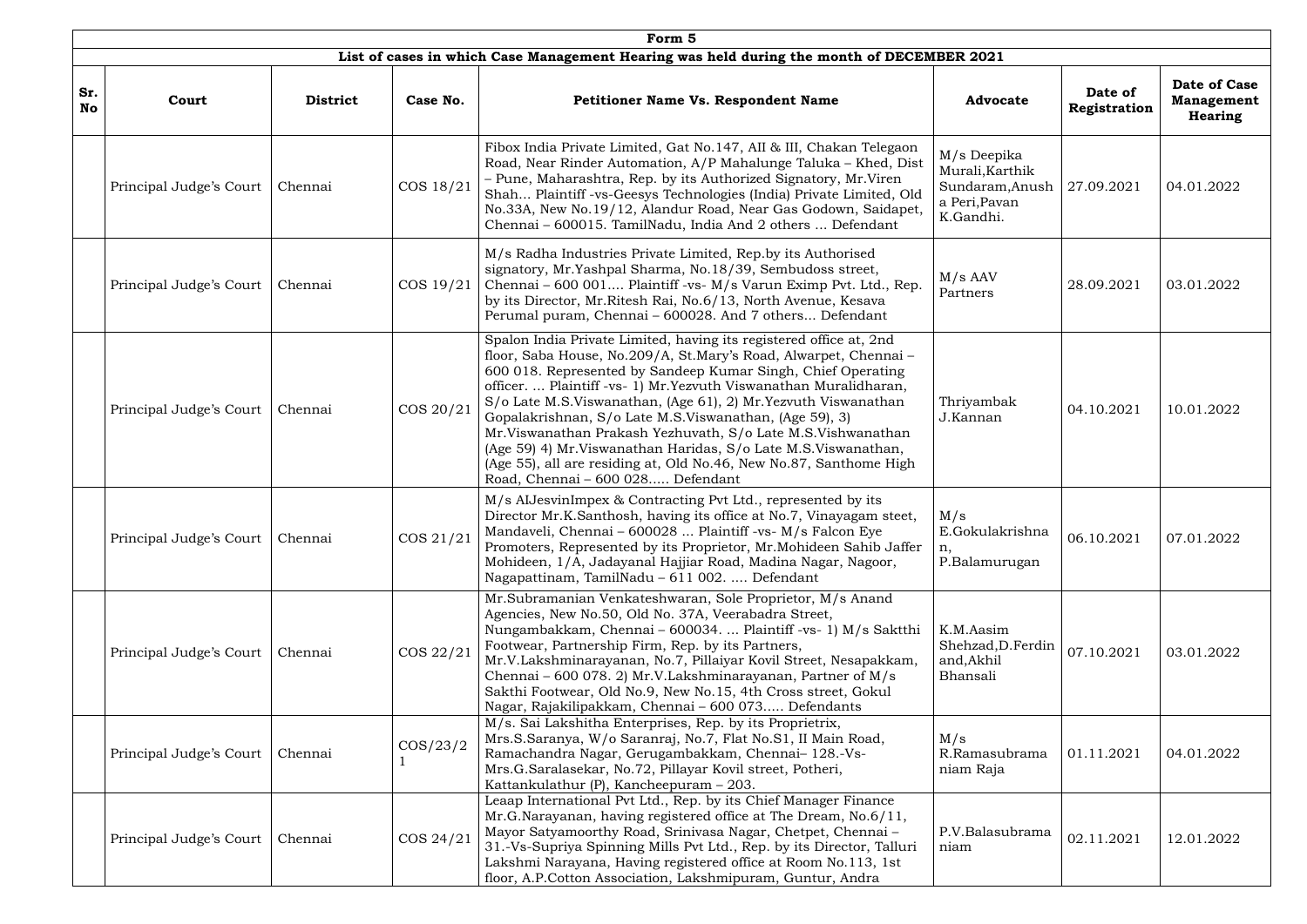|                  | Form 5<br>List of cases in which Case Management Hearing was held during the month of DECEMBER 2021 |                 |                      |                                                                                                                                                                                                                                                                                                                                                                                                   |                           |                         |                                                     |  |  |  |  |  |
|------------------|-----------------------------------------------------------------------------------------------------|-----------------|----------------------|---------------------------------------------------------------------------------------------------------------------------------------------------------------------------------------------------------------------------------------------------------------------------------------------------------------------------------------------------------------------------------------------------|---------------------------|-------------------------|-----------------------------------------------------|--|--|--|--|--|
| Sr.<br><b>No</b> | Court                                                                                               | <b>District</b> | Case No.             | <b>Petitioner Name Vs. Respondent Name</b>                                                                                                                                                                                                                                                                                                                                                        | <b>Advocate</b>           | Date of<br>Registration | Date of Case<br><b>Management</b><br><b>Hearing</b> |  |  |  |  |  |
|                  |                                                                                                     |                 |                      | Pradesh                                                                                                                                                                                                                                                                                                                                                                                           |                           |                         |                                                     |  |  |  |  |  |
|                  | Principal Judge's Court                                                                             | Chennai         | COS 25/21            | Sova Pvt Ltd., Represented by its Managing Director<br>Mr.N.Suryakumar, No.720, V.L.B.House, Avinashi Road,<br>Coimbatore – 641 018.-Vs-My Ventures, Partnership Firm rep.by its<br>Managing Partner Mr.A.Mohamed Yusufally, No.29, H.M.Centre, 1st<br>floor, Nungambakkam High Road, Chennai - 600034 and one<br>another                                                                         | Mohammed<br>Farook        | 12.11.2021              | 07.01.2022                                          |  |  |  |  |  |
|                  | Principal Judge's Court                                                                             | Chennai         | COS 26/21            | 3M India Ltd, Concorde Block, UB City, 24, Vittal Mallya Road,<br>Bangalore - 560 001 - Vs- Incorrpro Projects India Ltd., No.60, 2nd<br>floor, H Block, 4th Street, Anna Nagar, Chennai-102                                                                                                                                                                                                      | M/s Menon                 | 17.11.2021              | 11.01.2022                                          |  |  |  |  |  |
|                  | Principal Judge's Court                                                                             | Chennai         | COS 27/21            | Icorrpro Projects India Ltd., Rep by its Managing Director,<br>Mr.Johnson RK Durai, No.14, Periyar Street, 2nd cross street, Sri<br>Ganesh Nagar, Kolathur, Chennai - 600 099.-Vs-3M India Ltd,<br>Concorde Block, UB City, 24, Vittal Mallya Road, Bangalore - 560<br>001 and 2 others.                                                                                                          | K.R.Ramesh<br>Kumar       | 17.11.2021              | 11.01.2022                                          |  |  |  |  |  |
|                  | Principal Judge's Court                                                                             | Chennai         | COS 28/21            | Quality Diagnostics, Rep. by its Proprietor Mr.K.Ramesh Babu,<br>No.3, Teachers Colony, West Canal Bank Road, Kottur, Chennai-<br>600 085.-Vs- M/s. Teachmed Health Centre and Diagnostic Pvt Ltd.,<br>Rep by its Managing Director, No.1, Siva Building, Krishna street,<br>Off North Usman Road, T.Nagar, Chennai- 600 017 and one<br>another.                                                  | M/s K.Balaji              | 26.11.2021              | 10.01.2022                                          |  |  |  |  |  |
|                  | Principal Judge's Court                                                                             | Chennai         | $\cos/29/2$          | Japan Automatic Machine Co. Ltd., 3-28-4, Shimomaruko, ohta-ku,<br>Tokyo-1460092. Rep. by Mrs Heeravathi, No.8, Samvruthi<br>Chinnamma layout, Cholanagar, Bangalore-560032 and two others-<br>Vs-Yusun Logistrics (Hong Kong) Ltd., rep by its Director Hitesh<br>Vimal Doshi, Level 31, Tower 1, Kowloon Commerce centre, *51,<br>Kwai Cheong Road, Kwai Chung, N.T., Hong Kong, and two others | M/s Ram & Ram             | 21.12.2021              | 21.01.2022                                          |  |  |  |  |  |
|                  | Principal Judge's Court                                                                             | Chennai         | COS 30/21            | M/s Chettinad Products and services Pvt. Ltd., Chettinad Towers,<br>6th floor, Chennai- 600006. Rep. by its Authorised signatory<br>Mr.V.R.Balamurugan-Vs-M/s Geo Foundations & structures Pvt.<br>Lt., Registered office 6th floor, Alpha Plaza, K.P.Vallon Road,<br>Kadavanthra, Kochi - 682020, Keral, India                                                                                   | S.Vasudevan               | 21.12.2021              | 21.01.2022                                          |  |  |  |  |  |
|                  | Principal Judge's Court                                                                             | Chennai         | COS 31/21            | M/s MRF Ltd., Rep. by its Dy.Manager - Sales operations,<br>Mr.Jagadeesan M.P., Registered at 114, Greams Road, Chennai-<br>600006.-Vs-Mr.Pawan Kumar Jain, S/o Late. Rajinder Kumar Jain,<br>Sole proprietor, M/s Vardhman Tyres, Petrol Pump, (IOCL), Thakur<br>Dwara, Tehsil Palampur, Dist Kangra, Himachal Pradesh - 176102.                                                                 | $M/s$ King &<br>Partridge | 23.12.2021              | 24.01.2022                                          |  |  |  |  |  |
|                  | Principal Judge's Court                                                                             | Chennai         | <b>COS 32</b><br>/21 | M/s MRF Ltd., Rep. by its Dy.Manager - Sales operations,<br>Mr.Jagadeesan M.P., Registered at 114, Greams Road, Chennai -<br>600006. - Vs- Mrs. Soniya Jindal, W/o M. Pankaj Jindal, Sole<br>Proprietrix, M/s Prince Tyres, Delhi Alwar Road, Near Alaska<br>Hospital, By-pass, Sohna Haryana - 122103.                                                                                           | $M/s$ King &<br>Partridge | 23.12.2021              | 24.01.2022                                          |  |  |  |  |  |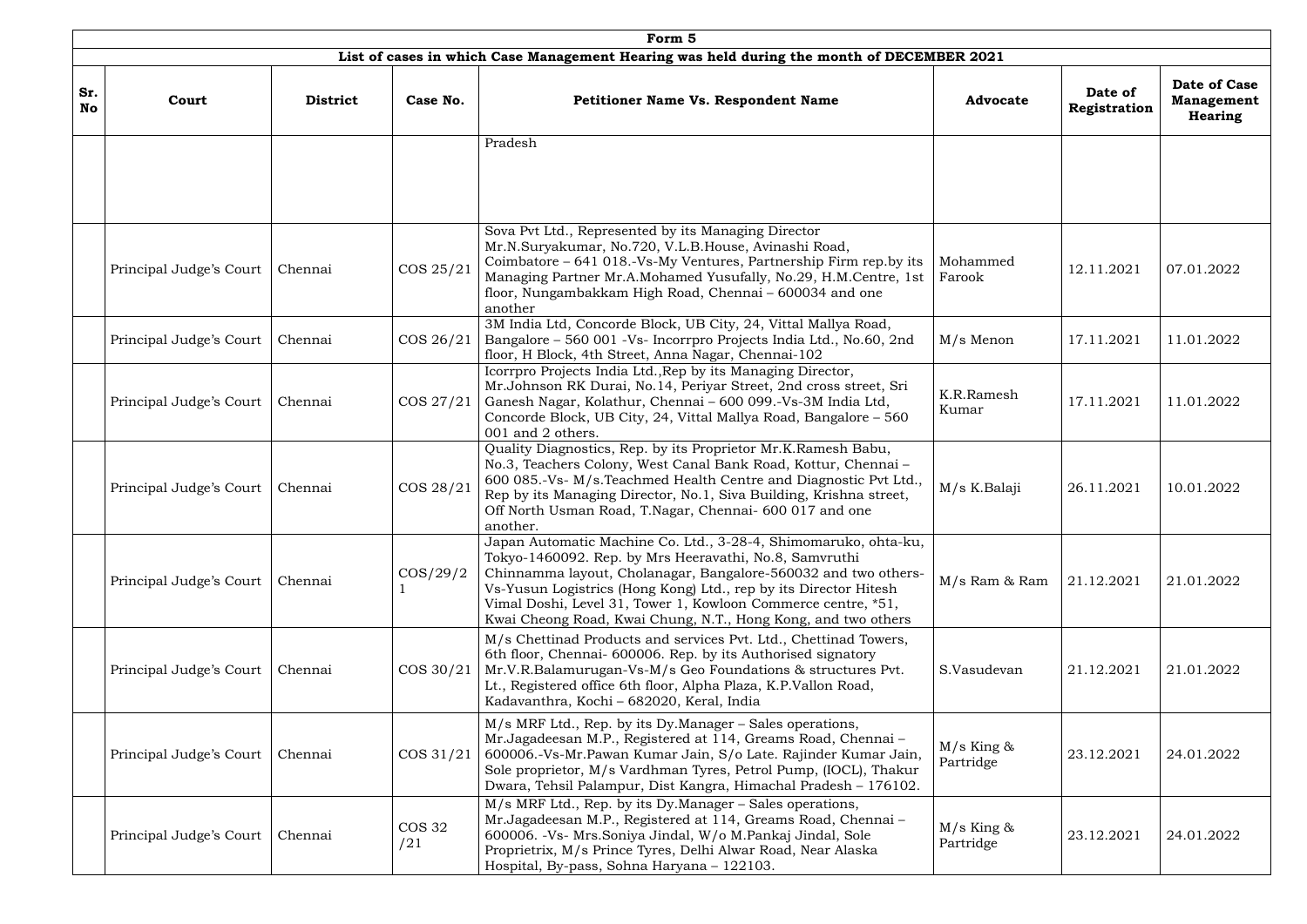|                  |                                                        |                 |                      | Form 5                                                                                                                                                                                                                                                                                                                                                                           |                             |                         |                                                                        |
|------------------|--------------------------------------------------------|-----------------|----------------------|----------------------------------------------------------------------------------------------------------------------------------------------------------------------------------------------------------------------------------------------------------------------------------------------------------------------------------------------------------------------------------|-----------------------------|-------------------------|------------------------------------------------------------------------|
|                  |                                                        |                 |                      | List of cases in which Case Management Hearing was held during the month of DECEMBER 2021                                                                                                                                                                                                                                                                                        |                             |                         |                                                                        |
| Sr.<br><b>No</b> | Court                                                  | <b>District</b> | Case No.             | <b>Petitioner Name Vs. Respondent Name</b>                                                                                                                                                                                                                                                                                                                                       | <b>Advocate</b>             | Date of<br>Registration | Date of Case<br><b>Management</b><br><b>Hearing</b>                    |
|                  | Principal Judge's Court                                | Chennai         | COS 33/21            | M/s Para Enterprises Pvt. Ltd., Having its Corporate office at<br>Thamarai Tech Par, 7th floor, 16-20A (SP), Development plot<br>Jawaharlal Nehru Salai, Industrial Estate, Guindy, Chennai-<br>600032. Rep. by its Director Mr.M.Pradeep Sankar -Vs- M/s VG<br>Electrical service, a Partnership firm, No.134/1, Thilagar street,<br>Saligramam, Chennai - 600 093 and 2 others | AR.Ramanathan               | 23.12.2021              | 24.01.2022                                                             |
| $\overline{3}$   | Prl. District Court,<br>CBE.                           | Coimbatore      | $\mbox{NIL}$         | NIL                                                                                                                                                                                                                                                                                                                                                                              | <b>NIL</b>                  | <b>NIL</b>              | <b>NIL</b>                                                             |
| $\overline{4}$   | Principal District and<br>Sessions Court,<br>Cuddalore | Cuddalore       | <b>COS</b><br>1/2019 | Shree Kumarasamy poly Chem Rep by its GM, M.Arul selvam vs<br>Vibrant Laminate pvt. Ltd and others                                                                                                                                                                                                                                                                               | P.Baskar                    | 25.11.2019              | 08.12.2021                                                             |
|                  | Principal District and<br>Sessions Court,<br>Cuddalore | Cuddalore       | <b>COS</b><br>2/2019 | SPDS .Kumar vs D.Karthikeyan                                                                                                                                                                                                                                                                                                                                                     | P.Baskar                    | 12.12.2019              | 09.12.2021<br>16.12.2021<br>23.12.2021                                 |
|                  | Principal District and<br>Sessions Court,<br>Cuddalore | Cuddalore       | <b>COS</b><br>1/2020 | Kumarasamy Industries Vs M/S Ether Coating and Engineers<br>pvt.Ltd and others                                                                                                                                                                                                                                                                                                   | P.Baskar                    | 22.01.2020              | 08.12.2021,<br>09.12.2021,<br>22.12.2021                               |
|                  | Principal District and<br>Sessions Court,<br>Cuddalore | Cuddalore       | <b>COS</b><br>2/2020 | Kavitha karthik Rep by Manager M.Arul selvam vs<br>M/S Ether cooling and Eng pvt and others                                                                                                                                                                                                                                                                                      | P.Baskar                    | 04.02.2020              | 20.12.2021                                                             |
|                  | Principal District and<br>Sessions Court,<br>Cuddalore | Cuddalore       | <b>COS</b><br>3/2020 | M/S Harini traders vs Skyline Impex                                                                                                                                                                                                                                                                                                                                              | P.Baskar                    | 23.09.2020              | 03.12.2021,<br>14.12.2021,<br>22.12.2021                               |
|                  | Principal District and<br>Sessions Court,<br>Cuddalore | Cuddalore       | <b>COS</b><br>4/2020 | S.P.D.S.Kumaresh vs Lakshmi                                                                                                                                                                                                                                                                                                                                                      | P.Baskar                    | 02.11.2020              | 14.12.2021,<br>16.12.2021                                              |
|                  | Principal District and<br>Sessions Court,<br>Cuddalore | Cuddalore       | <b>COS</b><br>2/2021 | Pappathi w/o Ramamoorthy and 3 others<br>Vs N.G.P.Kalaiyarasan S/o Pazhanivel                                                                                                                                                                                                                                                                                                    | P.Baskar                    | 16.02.2021              | 01.12.2021,<br>06.12.2021,<br>15.12.2021,<br>16.12.2021,<br>20.12.2021 |
|                  | All other Courts                                       | Cuddalore       | $\mbox{NIL}$         | NIL                                                                                                                                                                                                                                                                                                                                                                              | <b>NIL</b>                  | <b>NIL</b>              | $\mbox{NIL}$                                                           |
| 5                | Principal District Court,<br>Dharmapuri.               | Dharmapuri      | NIL                  | <b>NIL</b>                                                                                                                                                                                                                                                                                                                                                                       | NIL                         | NIL                     | NIL                                                                    |
| 6                | Principal District Court,<br>Dindigul.                 | Dindigul.       | AROP.No.<br>103/2018 | Muthappa Goundar<br>District Collector, Dindigul.<br>VS                                                                                                                                                                                                                                                                                                                          | S.Harihara<br>Ramachandiran | 05.10.2018              | 31.01.2022                                                             |
|                  | Principal District Court,<br>Dindigul.                 | Dindigul.       | AROP.No.<br>111/2018 | Vs District Collector, Dindigul.<br>Shanthi                                                                                                                                                                                                                                                                                                                                      | S.Harihara<br>Ramachandiran | 30.10.2018              | 31.01.2022                                                             |
|                  | Principal District Court,<br>Dindigul.                 | Dindigul.       | AROP.No.<br>129/2018 | District Collector, Dindigul.<br>Mani and 2 others Vs                                                                                                                                                                                                                                                                                                                            | M.Ramalingam                | 12.12.2018              | 31.01.2022                                                             |
|                  | Principal District Court,<br>Dindigul.                 | Dindigul.       | AROP.No.<br>136/2018 | District Collector, Dindigul.<br>Arayammal<br>Vs                                                                                                                                                                                                                                                                                                                                 | S.Harihara<br>Ramachandiran | 21.12.2018              | 31.01.2022                                                             |
|                  | Principal District Court,<br>Dindigul.                 | Dindigul.       | AROP.No.<br>137/2018 | District Collector, Dindigul.<br>Thangavel Vs                                                                                                                                                                                                                                                                                                                                    | S.Harihara<br>Ramachandiran | 21.12.2018              | 31.01.2022                                                             |
|                  | Principal District Court,<br>Dindigul.                 | Dindigul.       | AROP.No.<br>138/2018 | Shanmugavel<br>Vs<br>District Collector, Dindigul.                                                                                                                                                                                                                                                                                                                               | V.Arumugam                  | 21.12.2018              | 31.01.2022                                                             |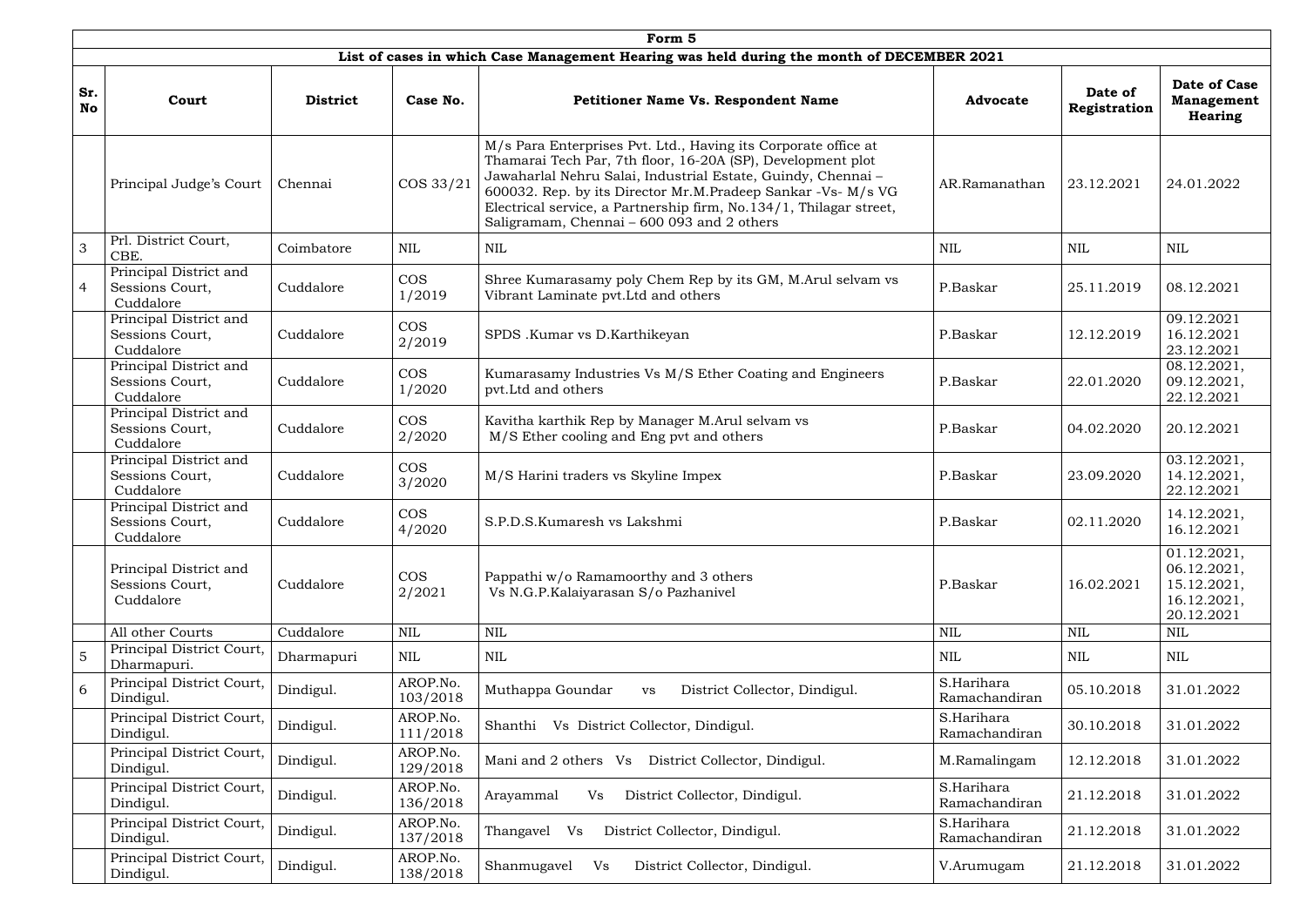|                  |                                        | Form 5          |                      |                                                                                                              |                             |                         |                                                            |  |  |  |  |  |  |
|------------------|----------------------------------------|-----------------|----------------------|--------------------------------------------------------------------------------------------------------------|-----------------------------|-------------------------|------------------------------------------------------------|--|--|--|--|--|--|
|                  |                                        |                 |                      | List of cases in which Case Management Hearing was held during the month of DECEMBER 2021                    |                             |                         |                                                            |  |  |  |  |  |  |
| Sr.<br><b>No</b> | Court                                  | <b>District</b> | Case No.             | <b>Petitioner Name Vs. Respondent Name</b>                                                                   | <b>Advocate</b>             | Date of<br>Registration | <b>Date of Case</b><br><b>Management</b><br><b>Hearing</b> |  |  |  |  |  |  |
|                  | Principal District Court,<br>Dindigul. | Dindigul.       | AROP.No.<br>99/2019  | Palanichamy Vs<br>District Collector, Dindigul.                                                              | V.Palanichamy               | 18.07.2019              | 31.01.2022                                                 |  |  |  |  |  |  |
|                  | Principal District Court,<br>Dindigul. | Dindigul.       | AROP.No.<br>109/2019 | Thangavel Vs<br>District Collector, Dindigul.                                                                | S.Harihara<br>Ramachandiran | 19.08.2019              | 11.01.2022                                                 |  |  |  |  |  |  |
|                  | Principal District Court,<br>Dindigul. | Dindigul.       | AROP.No.<br>110/2019 | Nachimuthu Vs<br>District Collector, Dindigul.                                                               | S.Harihara<br>Ramachandiran | 19.08.2019              | 11.01.2022                                                 |  |  |  |  |  |  |
|                  | Principal District Court,<br>Dindigul. | Dindigul.       | AROP.No.<br>46/2020  | Thirumalaichamy<br>District Collector, Dindigul.<br>Vs                                                       | P.Mahendiran                | 06.07.2020              | 04.01.2022                                                 |  |  |  |  |  |  |
|                  | Principal District Court,<br>Dindigul. | Dindigul.       | AROP.No.<br>47/2020  | District Collector, Dindigul.<br>Karuppusamy Vs                                                              | P.Mahendiran                | 06.07.2020              | 04.01.2022                                                 |  |  |  |  |  |  |
|                  | Principal District Court,<br>Dindigul. | Dindigul.       | AROP.No.<br>48/2020  | District Collector, Dindigul.<br>Murugesan Vs                                                                | P.Mahendiran                | 06.07.2020              | 31.01.2022                                                 |  |  |  |  |  |  |
|                  | Principal District Court,<br>Dindigul. | Dindigul.       | AROP.No.<br>55/2020  | Sabapathi Vs<br>District Collector, Dindigul.                                                                | P.Mahendiran                | 14.08.2020              | 31.01.2022                                                 |  |  |  |  |  |  |
|                  | Principal District Court,<br>Dindigul. | Dindigul.       | AROP.No.<br>56/2020  | District Collector, Dindigul.<br>Selvaraj<br>Vs                                                              | P.Mahendiran                | 14.08.2020              | 31.01.2022                                                 |  |  |  |  |  |  |
|                  | Principal District Court,<br>Dindigul. | Dindigul.       | AROP.No.<br>41/2021  | Deepa Alankar Vs<br>DRO, Madurai.                                                                            | P.Pandiyarajan              | 17.02.2021              | 31.01.2022                                                 |  |  |  |  |  |  |
|                  | Principal District Court,<br>Dindigul. | Dindigul.       | AROP.No.<br>100/2021 | Sudhakar Vijayanand<br>Vs<br>District Collector, Dindigul                                                    | P.Mahendiran                | 12.08.2021              | 31.01.2022                                                 |  |  |  |  |  |  |
|                  | Principal District Court,<br>Dindigul. | Dindigul.       | AROP.No.<br>122/2021 | <b>District Collector</b><br>Ramraj<br>Vs                                                                    | S.Harihara<br>Ramachandiran | 30.09.2021              | 31.01.2022                                                 |  |  |  |  |  |  |
|                  | Principal District Court,<br>Dindigul. | Dindigul.       | O.S.49/20<br>15      | Samiyappa Gounter Vs<br>The Superintendent engineer $\&$ 2 others                                            | S.M.Loganathan              | 07.07.2015              | 11.01.2022                                                 |  |  |  |  |  |  |
|                  | Principal District Court,<br>Dindigul. | Dindigul.       | 0. S. 50/20<br>15    | Samiyappa Gounter<br>The Superintendent engineer & 2<br>Vs<br>others                                         | S.M.Loganathan              | 16.02.2015              | 11.01.2022                                                 |  |  |  |  |  |  |
|                  | Principal District Court,<br>Dindigul. | Dindigul.       | 0. S. 58/20<br>18    | Fathima Beevi Vs<br>M/s Sura Leathers                                                                        | S.Krishnakumar              | 09.03.2018              | 19.01.2022                                                 |  |  |  |  |  |  |
|                  | Principal District Court,<br>Dindigul. | Dindigul.       | 0. S. 73/20<br>18    | Saleem Raja Vs<br>M/s Sura Leathers                                                                          | S.Krishnakumar              | 09.04.2018              | 19.01.2022                                                 |  |  |  |  |  |  |
|                  | Principal District Court,<br>Dindigul. | Dindigul.       | O.S.247/2<br>018     | Hindu Nadar Uravin Murai & Others<br>The Commissioner<br>Vs<br>Hindu Religious Charitable endoment, Chennai. | P.S.Nirmalkumar             | 20.12.2018              | 06.01.2022                                                 |  |  |  |  |  |  |
|                  | Principal District Court,<br>Dindigul. | Dindigul.       | 0. S. 86/20<br>20    | M/s. Sivaraj Spinning Mills Pvt., Ltd.,<br>M/s Sri<br>Vs<br>Dhanalakshmi Enterprises                         | T.Manikandan                | 02.07.2020              | 12.01.2022                                                 |  |  |  |  |  |  |
|                  | Principal District Court,<br>Dindigul. | Dindigul.       | O.S.<br>131/2020     | Canara Bank Batlagundu Branch Vs<br>1.Selvameena<br>2. Thangapandian                                         | S.Krishnakumar              | 18.08.2020              | 27.01.2022                                                 |  |  |  |  |  |  |
|                  | Principal District Court,<br>Dindigul. | Dindigul.       | O.S.<br>139/2020     | Canara Bank Batlagundu Branch<br>Vs<br>Muneeswarar Sirpi<br>magaleer self help group                         | S.Krishnakumar              | 25.08.2020              | 28.01.2022                                                 |  |  |  |  |  |  |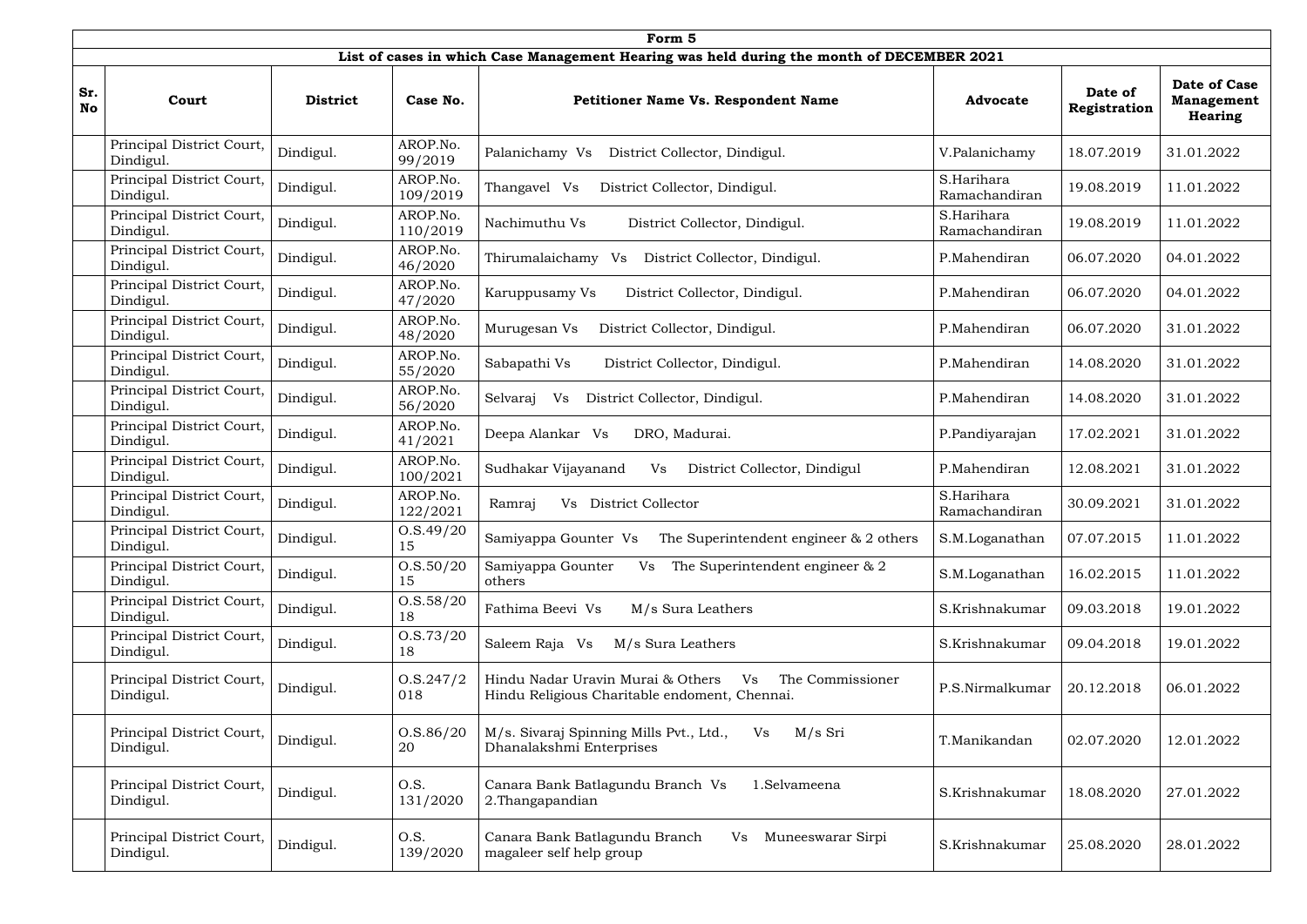|                  |                                        |                 |                      | Form 5                                                                                                  |                           |                         |                                              |
|------------------|----------------------------------------|-----------------|----------------------|---------------------------------------------------------------------------------------------------------|---------------------------|-------------------------|----------------------------------------------|
|                  |                                        |                 |                      | List of cases in which Case Management Hearing was held during the month of DECEMBER 2021               |                           |                         |                                              |
| Sr.<br><b>No</b> | Court                                  | <b>District</b> | Case No.             | <b>Petitioner Name Vs. Respondent Name</b>                                                              | <b>Advocate</b>           | Date of<br>Registration | Date of Case<br><b>Management</b><br>Hearing |
|                  | Principal District Court,<br>Dindigul. | Dindigul.       | O.S.<br>156/2020     | Canara Bank SME Branch Dindigul Vs<br>1.Chiristy 2.Jayarani                                             | V.S.Gandhimathi<br>Nathan | 08.09.2020              | 03.02.2022                                   |
|                  | Principal District Court,<br>Dindigul. | Dindigul.       | O.S.<br>159/2020     | Canara Bank Batlagundu Branch<br>Vs 1. Raman $(a)$<br>GopalaKrishnan<br>2.Ravi                          | S.Krishnakumar            | 08.09.2020              | 24.01.2022                                   |
|                  | Principal District Court,<br>Dindigul. | Dindigul.       | 0. S. 161/2<br>020   | Canara Bank, Nehrugi Nagar Branch, Dindigul<br>Vs<br>Lourdhu Boss                                       | V.S.Gandhimathi<br>Nathan | 08.09.2020              | 19.01.2022                                   |
|                  | Principal District Court,<br>Dindigul. | Dindigul.       | 0. S. 181/2<br>020   | Canara Bank, Batlagundu Branch Vs<br>Pitchaimani @another                                               | S.Krishnakumar            | 17.09.2020              | 10.01.2022                                   |
|                  | Principal District Court,<br>Dindigul. | Dindigul.       | O.S.<br>196/2020     | Canara Bank, Batlagundu Branch Vs<br>Ashok Kumar and<br>another                                         | N.Arumugam                | 28.09.2020              | 09.02.2022                                   |
|                  | Principal District Court,<br>Dindigul. | Dindigul.       | 0. S. 197/2<br>020   | Canara Bank, Batlagundu Branch Vs Hithayathullah and<br>another                                         | S.Krishnakumar            | 28.09.2020              | 12.01.2022                                   |
|                  | Principal District Court,<br>Dindigul. | Dindigul.       | 0. S. 199/2<br>020   | Vs M.Karthick Kumar<br>Bank of India                                                                    | A.S.Radha<br>Krishnan     | 01.10.2020              | 09.02.2022                                   |
|                  | Principal District Court,<br>Dindigul. | Dindigul.       | 0. S. 201/2<br>020   | Vs Selvam and another<br>Canara Bank                                                                    | S.Krishnakumar            | 01.10.2020              | 06.01.2022                                   |
|                  | Principal District Court,<br>Dindigul. | Dindigul.       | 0. S. 203/2<br>020   | Canara Bank Vs Vijaya                                                                                   | S.Krishnakumar            | 01.10.2020              | 06.01.2022                                   |
|                  | Principal District Court,<br>Dindigul. | Dindigul.       | 0. S. 205 / 2<br>020 | Canara Bank Vs Ramakrishnan and another                                                                 | S.Krishnakumar            | 01.10.2020              | 24.01.2022                                   |
|                  | Principal District Court,<br>Dindigul. | Dindigul.       | 0. S. 206/2<br>020   | Vs Sathik Batcha and another<br>Canara Bank                                                             | S.Krishnakumar            | 05.10.2020              | 27.01.2022                                   |
|                  | Principal District Court,<br>Dindigul. | Dindigul.       | 0. S. 207/2<br>020   | Canara Bank Vs<br>Kumaresan and another                                                                 | S.Krishnakumar            | 05.10.2020              | 10.01.2022                                   |
|                  | Principal District Court,<br>Dindigul. | Dindigul.       | 0.5.208/2<br>020     | Canara Bank Vs Vaigai Magalir Self Help Group through its<br>president Tmt.B.Thangam and another        | S.Krishnakumar            | 05.10.2020              | 01.02.2022                                   |
|                  | Principal District Court,<br>Dindigul. | Dindigul.       | O.S.209/2<br>020     | Rainbow Aangal self help group through its<br>Indian Bank<br>V s<br>Animator T.Chandrasekar and another | V.S.Gandhi<br>Mathinathan | 05.10.2020              | 17.01.2022                                   |
|                  | Principal District Court,<br>Dindigul. | Dindigul.       | 0.5.211/2<br>020     | Indian Overseas Bank Vs M/s.Amman Agri clinic represented<br>through its proprietor I. Singadurai       | D.C.Centhil               | 06.10.2020              | 28.01.2022                                   |
|                  | Principal District Court,<br>Dindigul. | Dindigul.       | 0. S. 214/2<br>020   | Canara Bank Vs Syed Abuthaheer and another                                                              | S.Krishnakumar            | 07.10.2020              | 21.01.2022                                   |
|                  | Principal District Court,<br>Dindigul. | Dindigul.       | 0. S. 217/2<br>020   | Canara Bank Vs Kavitha and another                                                                      | S.Krishnakumar            | 07.10.2020              | 03.02.2022                                   |
|                  | Principal District Court,<br>Dindigul. | Dindigul.       | 0.5.219/2<br>020     | Canara Bank Vs M/s.S.P.Grawals represented by its proprietor<br>P.Ashokkumar and another                | S.Krishnakumar            | 07.10.2020              | 03.02.2022                                   |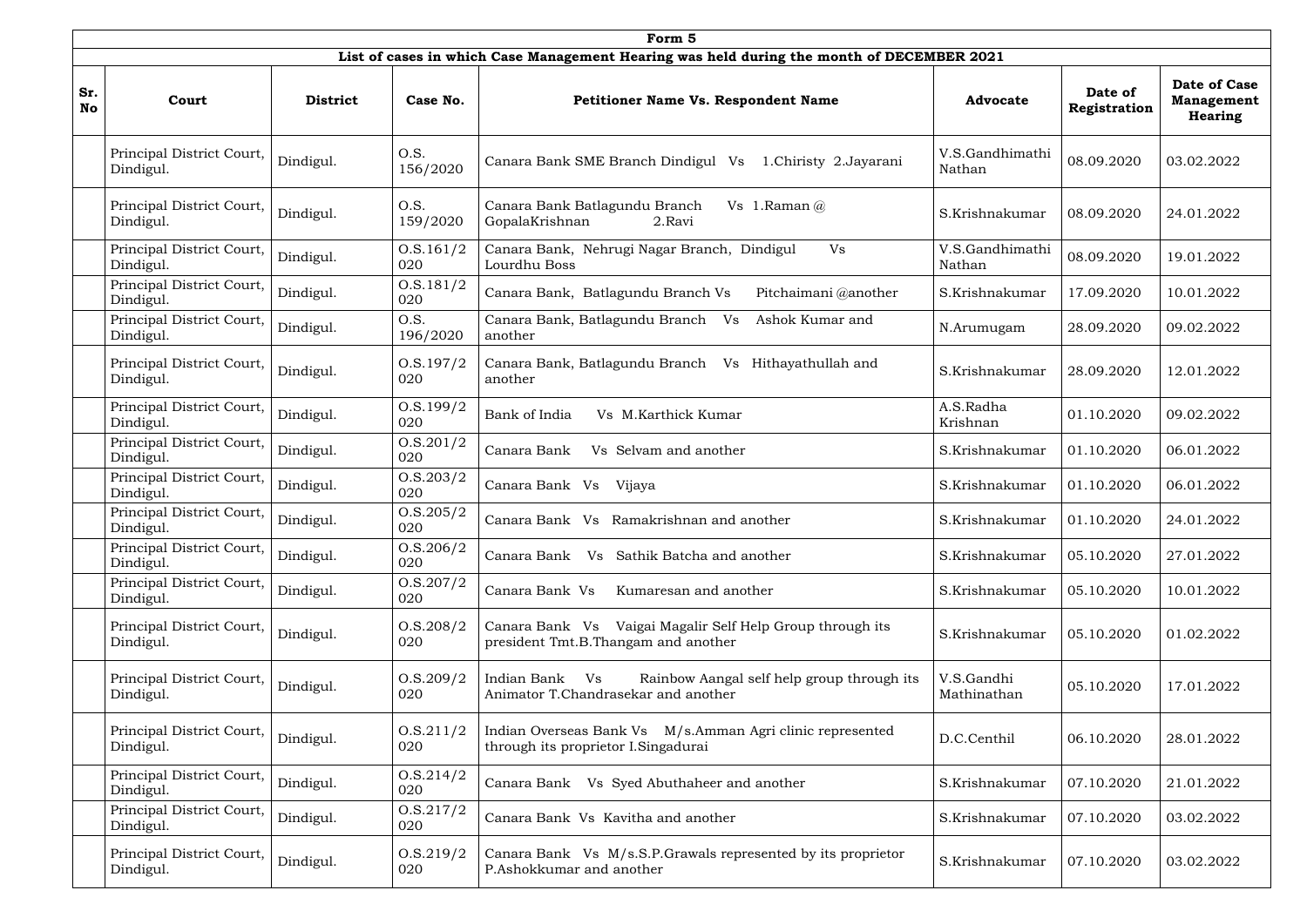|                  |                                        |                 |                      | Form 5                                                                                                                                                                             |                           |                         |                                                            |
|------------------|----------------------------------------|-----------------|----------------------|------------------------------------------------------------------------------------------------------------------------------------------------------------------------------------|---------------------------|-------------------------|------------------------------------------------------------|
|                  |                                        |                 |                      | List of cases in which Case Management Hearing was held during the month of DECEMBER 2021                                                                                          |                           |                         |                                                            |
| Sr.<br><b>No</b> | Court                                  | <b>District</b> | Case No.             | <b>Petitioner Name Vs. Respondent Name</b>                                                                                                                                         | <b>Advocate</b>           | Date of<br>Registration | <b>Date of Case</b><br><b>Management</b><br><b>Hearing</b> |
|                  | Principal District Court,<br>Dindigul. | Dindigul.       | 0. S. 221/2<br>020   | Canara Bank Vs E.Poonkothai and another                                                                                                                                            | S.Krishnakumar            | 07.10.2020              | 10.01.2022                                                 |
|                  | Principal District Court,<br>Dindigul. | Dindigul.       | 0.5.222/2<br>020     | Vs Kavimalar Magalir Mandram Represented by<br>Canara Bank<br>its Animator R.Muthulakshmi and another                                                                              | S.Krishnakumar            | 07.10.2020              | 07.01.2022                                                 |
|                  | Principal District Court,<br>Dindigul. | Dindigul.       | 0. S. 225 / 2<br>020 | State Bank of Indian Vs<br>N.Gobikrishnan                                                                                                                                          | G.Ilampooranan            | 08.10.2020              | 28.01.2022                                                 |
|                  | Principal District Court,<br>Dindigul. | Dindigul.       | 0. S. 227/2<br>020   | Canara Bank Vs<br>Arockia Ananda Kulandaisamy                                                                                                                                      | S.Krishnakumar            | 08.10.2020              | 18.01.2022                                                 |
|                  | Principal District Court,<br>Dindigul. | Dindigul.       | 0.5.231/2<br>020     | Sakthi Mariyamman Magalir Sangam through<br>Canara Bank Vs<br>its President Jeyanthi and another                                                                                   | S.Krishnakumar            | 13.10.2020              | 06.01.2022                                                 |
|                  | Principal District Court,<br>Dindigul. | Dindigul.       | 0.5.238/2<br>020     | Indian Overseas Bank Vs G, Ganesan and another                                                                                                                                     | S.Krishnakumar            | 15.10.2020              | 07.01.2022                                                 |
|                  | Principal District Court,<br>Dindigul. | Dindigul.       | O.S<br>247/2020      | Canara Bank, Batlagundu Branch<br>Vs Amaladevi @another                                                                                                                            | S.Krishnakumar            | 02.11.2020              | 07.01.2022                                                 |
|                  | Principal District Court,<br>Dindigul. | Dindigul.       | O.S<br>248/2020      | Canara Bank, Batlagundu Branch<br>Vs Sakayaraj @another                                                                                                                            | S.Krishnakumar            | 02.11.2020              | 27.01.2022                                                 |
|                  | Principal District Court,<br>Dindigul. | Dindigul.       | O.S<br>249/2020      | Indian Overses Bank, Dindigul Branch<br>Vs<br>Ramanathan<br>@another                                                                                                               | S.Krishnakumar            | 03.11.2020              | 12.01.2022                                                 |
|                  | Principal District Court,<br>Dindigul. | Dindigul.       | O.S<br>251/2020      | Canara Bank, Batlagundu Branch<br>Vs<br>Amutha                                                                                                                                     | S.Krishnakumar            | 05.11.2020              | 28.01.2022                                                 |
|                  | Principal District Court,<br>Dindigul. | Dindigul.       | O.S<br>259/2020      | Canara Bank, Batlagundu Branch<br>Vs Amutha                                                                                                                                        | V.S.Gandhi<br>Mathinathan | 07.11.2020              | 03.01.2022                                                 |
|                  | Principal District Court,<br>Dindigul. | Dindigul.       | O.S<br>277/2020      | M/s.Malayaan integrated Builders, Partnership firm throrugh its<br>Partner A.M.Arumugam<br>Vs<br>Institute of Management Technology, Hyderabad through its<br>President and others | N.Sivakumar               | 19.11.2020              | 11.01.2022                                                 |
|                  | Principal District Court,<br>Dindigul. | Dindigul.       | O.S<br>286/2020      | Canara Bank, Batlagundu Branch<br>Vs<br>Meenakshi Sripi Self Help Group                                                                                                            | S.Krishnakumar            | 20.11.2020              | 04.01.2022                                                 |
|                  | Principal District Court,<br>Dindigul. | Dindigul.       | O.S<br>292/2020      | Canara Bank, Dindigul Branch<br>Vs Selvi @another                                                                                                                                  | D.C.Centhil               | 21.11.2020              | 03.02.2022                                                 |
|                  | Principal District Court,<br>Dindigul. | Dindigul.       | O.S<br>297/2020      | State Bank of India, Nilakottai Branch Vs<br>Mariyappan                                                                                                                            | G.Ilampooranan            | 23.11.2020              | 11.01.2022                                                 |
|                  | Principal District Court,<br>Dindigul. | Dindigul.       | O.S<br>298/2020      | State Bank of India, Nilakottai Branch Vs<br>Saravanan                                                                                                                             | G.Ilampooranan            | 23.11.2020              | 10.01.2022                                                 |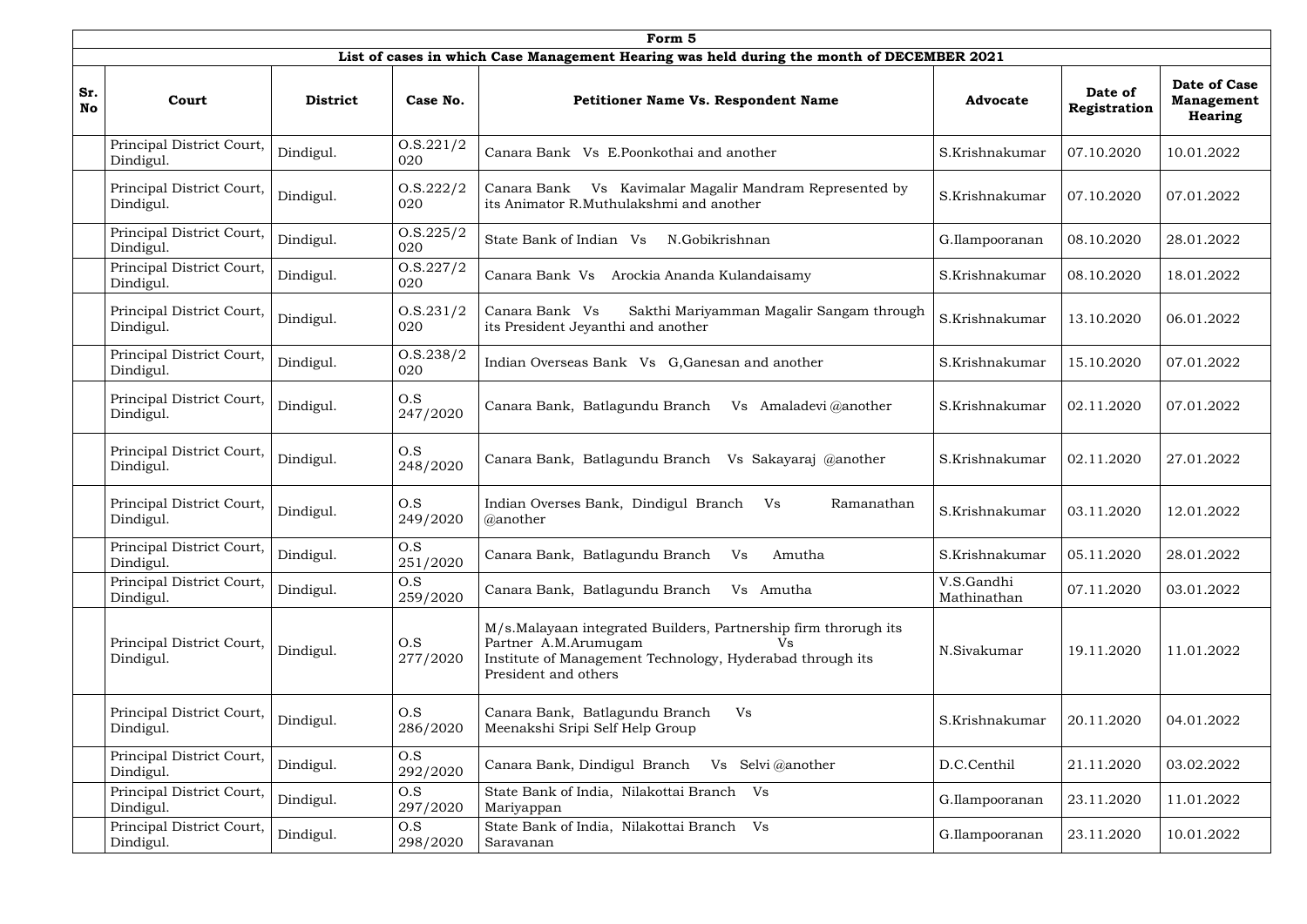|                  |                                        |                 |                  | Form 5                                                                                                                    |                           |                         |                                                            |
|------------------|----------------------------------------|-----------------|------------------|---------------------------------------------------------------------------------------------------------------------------|---------------------------|-------------------------|------------------------------------------------------------|
|                  |                                        |                 |                  | List of cases in which Case Management Hearing was held during the month of DECEMBER 2021                                 |                           |                         |                                                            |
| Sr.<br><b>No</b> | Court                                  | <b>District</b> | Case No.         | <b>Petitioner Name Vs. Respondent Name</b>                                                                                | <b>Advocate</b>           | Date of<br>Registration | <b>Date of Case</b><br><b>Management</b><br><b>Hearing</b> |
|                  | Principal District Court,<br>Dindigul. | Dindigul.       | O.S<br>301/2020  | Canara Bank, Batlagundu Branch Vs<br>M/s Anitha Textiles<br>through its Proprietor Ramesh, Ahamed Tajeeen and others      | S.Krishnakumar            | 23.11.2020              | 11.01.2022                                                 |
|                  | Principal District Court,<br>Dindigul. | Dindigul.       | O.S<br>300/2020  | Canara Bank, Batlagundu Branch<br>Vs<br>M/s Anitha Textiles through its Proprietor Ramesh, Ahamed Tajeeen<br>and others   | S.Krishnakumar            | 23.11.2020              | 24.01.2022                                                 |
|                  | Principal District Court,<br>Dindigul. | Dindigul.       | O.S<br>328/2020  | Canara Bank Main Branch<br>Vs Karthikeyan                                                                                 | G.Ilampooranan            | 14.12.2020              | 07.01.2022                                                 |
|                  | Principal District Court,<br>Dindigul. | Dindigul.       | O.S<br>329/2020  | Canara Bank Main Branch<br>Vs<br>Murugesan                                                                                | G.Ilampooranan            | 14.12.2020              | 12.01.2022                                                 |
|                  | Principal District Court,<br>Dindigul. | Dindigul.       | O.S<br>337/2020  | Canara Bank Batlagundu Branch Vs Niraimathi Magalir<br>Mandram through its President Selvi and another                    | S.Krishnakumar            | 16.12.2020              | 12.01.2022                                                 |
|                  | Principal District Court,<br>Dindigul. | Dindigul.       | O.S<br>338/2020  | Canara Bank Batlagundu Branch<br>Vs Sigaram Magalir<br>Mandram through its President Palaniyammali and another            | S.Krishnakumar            | 16.12.2020              | 09.02.2022                                                 |
|                  | Principal District Court,<br>Dindigul. | Dindigul.       | O.S<br>347/2020  | Canara Bank Sendurai Branch<br><b>Vs</b><br>Sankaran and another                                                          | V.S.Gandhi<br>Mathinathan | 22.12.2020              | 27.01.2022                                                 |
|                  | Principal District Court,<br>Dindigul. | Dindigul.       | O.S<br>351/2020  | Canara Bank Sendurai Branch<br>Vs<br>Karthikeyan and another                                                              | V.S.Gandhi<br>Mathinathan | 23.12.2020              | 05.01.2022                                                 |
|                  | Principal District Court,<br>Dindigul. | Dindigul.       | O.S<br>12/2021   | Canara Bank K.Keeranur Branch<br>Vs Murugesan and another                                                                 | A.Devendran               | 07.01.2021              | 07.01.2022                                                 |
|                  | Principal District Court,<br>Dindigul. | Dindigul.       | O.S<br>25/2021   | Canara Bank Kottanatham Branch Vs<br>Periyasamy                                                                           | S.Krishnakumar            | 11.01.2021              | 01.02.2022                                                 |
|                  | Principal District Court,<br>Dindigul. | Dindigul.       | O.S<br>57/2021   | Vagai Leather Corporation representative through Managing Partner<br>Mahamadhu Ebragim @<br>Mani.<br>Vs<br>Bullet Ebragim | N.T.R.Vijay<br>Kumar      | 05.02.2021              | 03.02.2022                                                 |
|                  | Principal District Court,<br>Dindigul. | Dindigul.       | O.S<br>71/2021   | UCO Bank, Dindigul Branch<br>Asaraf Ali and another<br>Vs                                                                 | S.M.Loganathan            | 24.02.2021              | 10.01.2022                                                 |
|                  | Principal District Court,<br>Dindigul. | Dindigul.       | O.S.<br>100/2021 | Canara Bank Batlagundu Branch<br>Deivanayaki and another<br>V <sub>S</sub>                                                | S.Krishnakumar            | 26.03.2021              | 07.01.2022                                                 |
|                  | Principal District Court,<br>Dindigul. | Dindigul.       | O.S.<br>101/2021 | Canara Bank Batlagundu Branch<br>Vs<br>Asanullah                                                                          | S.Krishnakumar            | 26.03.2021              | 01.02.2022                                                 |
|                  | Principal District Court,<br>Dindigul. | Dindigul.       | O.S.<br>103/2021 | Canara Bank Batlagundu Branch Vs<br>Akbar and another                                                                     | S.Krishnakumar            | 26.03.2021              | 09.02.2022                                                 |
|                  | Principal District Court,<br>Dindigul. | Dindigul.       | O.S.<br>112/2021 | Canara Bank Batlagundu Branch Vs<br>Sathuragiri Traders<br>Represented thorugh Rathinagiri and 2 others.                  | S.Krishnakumar            | 07.04.2021              | 02.02.2022                                                 |
|                  | Principal District Court,<br>Dindigul. | Dindigul.       | O.S.<br>113/2021 | Canara Bank Thadicoumb Branch Vs Chandran                                                                                 | S.Krishnakumar            | 07.04.2021              | 12.01.2022                                                 |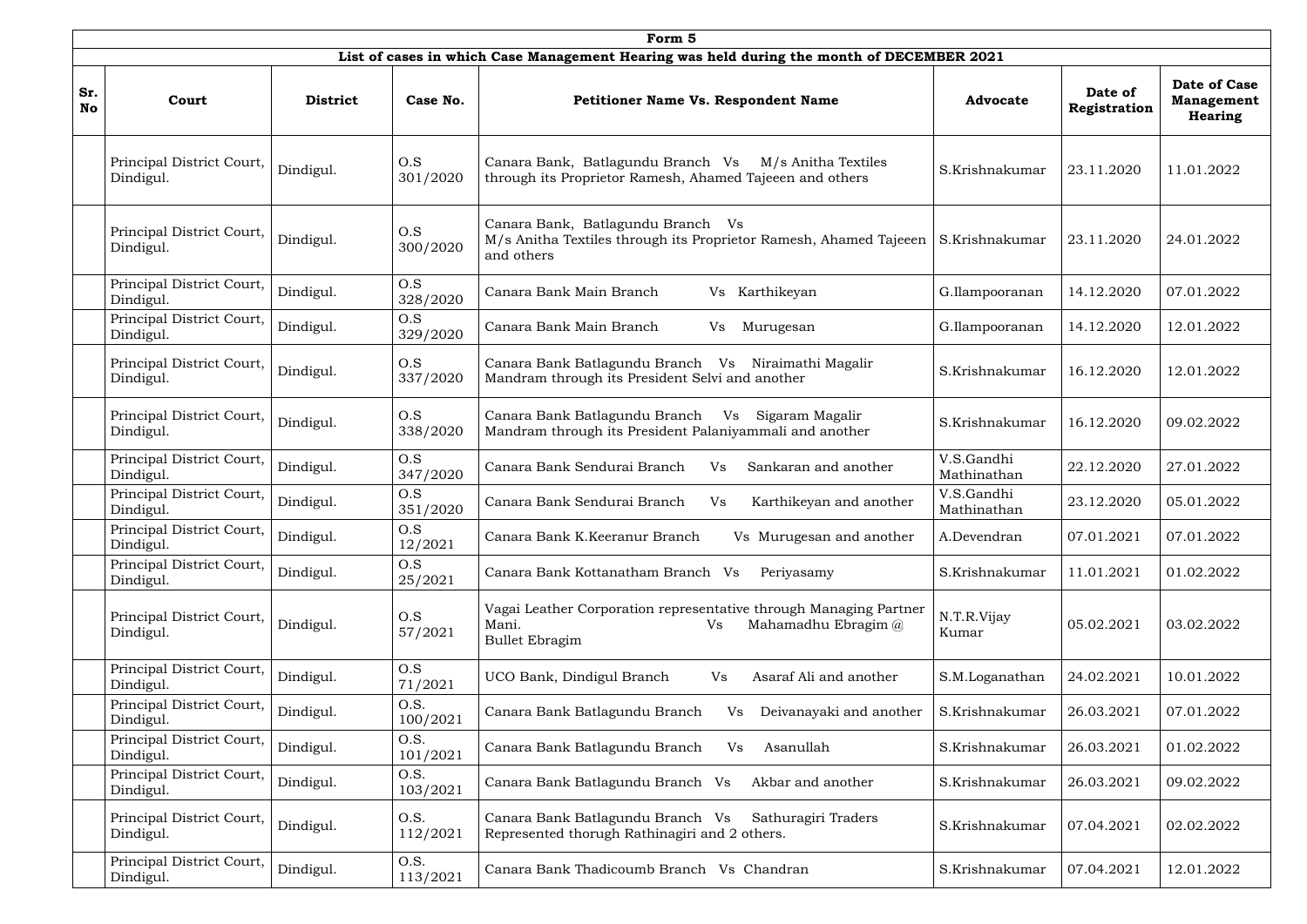|                  | Form 5                                 |                 |                  |                                                                                                                        |                           |                         |                                              |  |  |  |  |  |
|------------------|----------------------------------------|-----------------|------------------|------------------------------------------------------------------------------------------------------------------------|---------------------------|-------------------------|----------------------------------------------|--|--|--|--|--|
|                  |                                        |                 |                  | List of cases in which Case Management Hearing was held during the month of DECEMBER 2021                              |                           |                         |                                              |  |  |  |  |  |
| Sr.<br><b>No</b> | Court                                  | <b>District</b> | Case No.         | <b>Petitioner Name Vs. Respondent Name</b>                                                                             | <b>Advocate</b>           | Date of<br>Registration | Date of Case<br><b>Management</b><br>Hearing |  |  |  |  |  |
|                  | Principal District Court,<br>Dindigul. | Dindigul.       | O.S.<br>127/2021 | Gopalakrishnan<br>Vs<br>Kumarasen                                                                                      | P.Velumani                | 09.04.2021              | 03.02.2022                                   |  |  |  |  |  |
|                  | Principal District Court,<br>Dindigul. | Dindigul.       | O.S.<br>130/2021 | Canara Bank Paganatham Branch VS Karthikeyan                                                                           | G.Ilampooranan            | 20.04.2021              | 11.01.2022                                   |  |  |  |  |  |
|                  | Principal District Court,<br>Dindigul. | Dindigul.       | O.S.<br>131/2021 | Canara Bank Paganatham Branch VS P.Navaneethakrishnan                                                                  | G.Ilampooranan            | 20.04.2021              | 11.01.2022                                   |  |  |  |  |  |
|                  | Principal District Court,<br>Dindigul. | Dindigul.       | O.S.<br>132/2021 | Canara Bank Paganatham Branch VS<br>S.Seenivasan                                                                       | G.Ilampooranan            | 20.04.2021              | 11.01.2022                                   |  |  |  |  |  |
|                  | Principal District Court,<br>Dindigul. | Dindigul.       | O.S.<br>135/2021 | Mathan Traders<br>Canara Bank Chinnalapatti Branch Vs<br>represented through Kavitha                                   | S.Krishnakumar            | 21.04.2021              | 12.01.2022                                   |  |  |  |  |  |
|                  | Principal District Court,<br>Dindigul. | Dindigul.       | O.S.<br>136/2021 | State Bank of India, Kanakkanpatty Branch Vs<br>Vigneswara<br>Pandian                                                  | S.Krishnakumar            | 22.04.2021              | 19.01.2022                                   |  |  |  |  |  |
|                  | Principal District Court,<br>Dindigul. | Dindigul.       | O.S.<br>163/2021 | Canara Bank, Shanarpatti Branch Vs Sri Devi Women Joint<br>Liability Group Represented through Pottiyammal             | G.Ilampooranan            | 06.07.2021              | 19.01.2022                                   |  |  |  |  |  |
|                  | Principal District Court,<br>Dindigul. | Dindigul.       | O.S.<br>164/2021 | Canara Bank, Shanarpatti Branch Vs<br>Iswryam Women Joint<br>Liability Group Represented through Manimegalai.          | G.Ilampooranan            | 06.07.2021              | 10.01.2022                                   |  |  |  |  |  |
|                  | Principal District Court,<br>Dindigul. | Dindigul.       | O.S.<br>169/2021 | Canara Bank Main Branch, Dindigul<br>Vs<br>SS Garments through<br>the Proprietor KKS Abdul Nazeer                      | G.Ilampooranan            | 09.07.2021              | 17.01.2022                                   |  |  |  |  |  |
|                  | Principal District Court,<br>Dindigul. | Dindigul.       | O.S.<br>170/2021 | Canara Bank Main Branch, Dindigul<br>SS Garments through<br>Vs<br>the Proprietor KKS Abdul Nazeer                      | G.Ilampooranan            | 09.07.2021              | 17.01.2022                                   |  |  |  |  |  |
|                  | Principal District Court,<br>Dindigul. | Dindigul.       | O.S.<br>171/2021 | Canara Bank Sendurai Branch Vs Murugan and another                                                                     | V.S.Gandhi<br>Mathinathan | 12.07.2021              | 25.01.2022                                   |  |  |  |  |  |
|                  | Principal District Court,<br>Dindigul. | Dindigul.       | O.S.<br>172/2021 | Canara Bank Sendurai Branch<br>Vs<br>Lingeswari                                                                        | V.S.Gandhi<br>Mathinathan | 12.07.2021              | 07.01.2022                                   |  |  |  |  |  |
|                  | Principal District Court,<br>Dindigul. | Dindigul.       | O.S.<br>174/2021 | Canara Bank Vedasandur Branch<br><b>Vs</b><br>Govindarajan                                                             | S.Krishnakumar            | 13.07.2021              | 06.01.2022                                   |  |  |  |  |  |
|                  | Principal District Court,<br>Dindigul. | Dindigul.       | O.S.<br>176/2021 | Vs M/s.Get Adict, a partnership firm,<br>Bank of Baroda<br>represented by its Managing partner V.Nandakumar and others | A.S.Radha<br>Krishnan     | 14.07.2021              | 19.01.2022                                   |  |  |  |  |  |
|                  | Principal District Court,<br>Dindigul. | Dindigul.       | O.S.<br>179/2021 | City Union Bank Natham Branch<br>Vs<br>Nasar and another                                                               | A.Jahangeer               | 16.07.2021              | 17.01.2022                                   |  |  |  |  |  |
|                  | Principal District Court,<br>Dindigul. | Dindigul.       | O.S.<br>202/2021 | Canara Bank Nehrugi Nagar Branch Vs<br>Thangavelu and another                                                          | V.S.Gandhi<br>Mathinathan | 28.07.2021              | 03.02.2022                                   |  |  |  |  |  |
|                  | Principal District Court,<br>Dindigul. | Dindigul.       | O.S.<br>205/2021 | Canara Bank Batlagundu Branch Vs<br>Raja and another                                                                   | N.Arumugam                | 28.07.2021              | 03.02.2022                                   |  |  |  |  |  |
|                  | Principal District Court,<br>Dindigul. | Dindigul.       | O.S.<br>209/2021 | Indian Overseas Bank, Pudhuchathiram Branch<br>Vs<br>Paulraj                                                           | G.Ilampooranan            | 02.08.2021              | 11.01.2022                                   |  |  |  |  |  |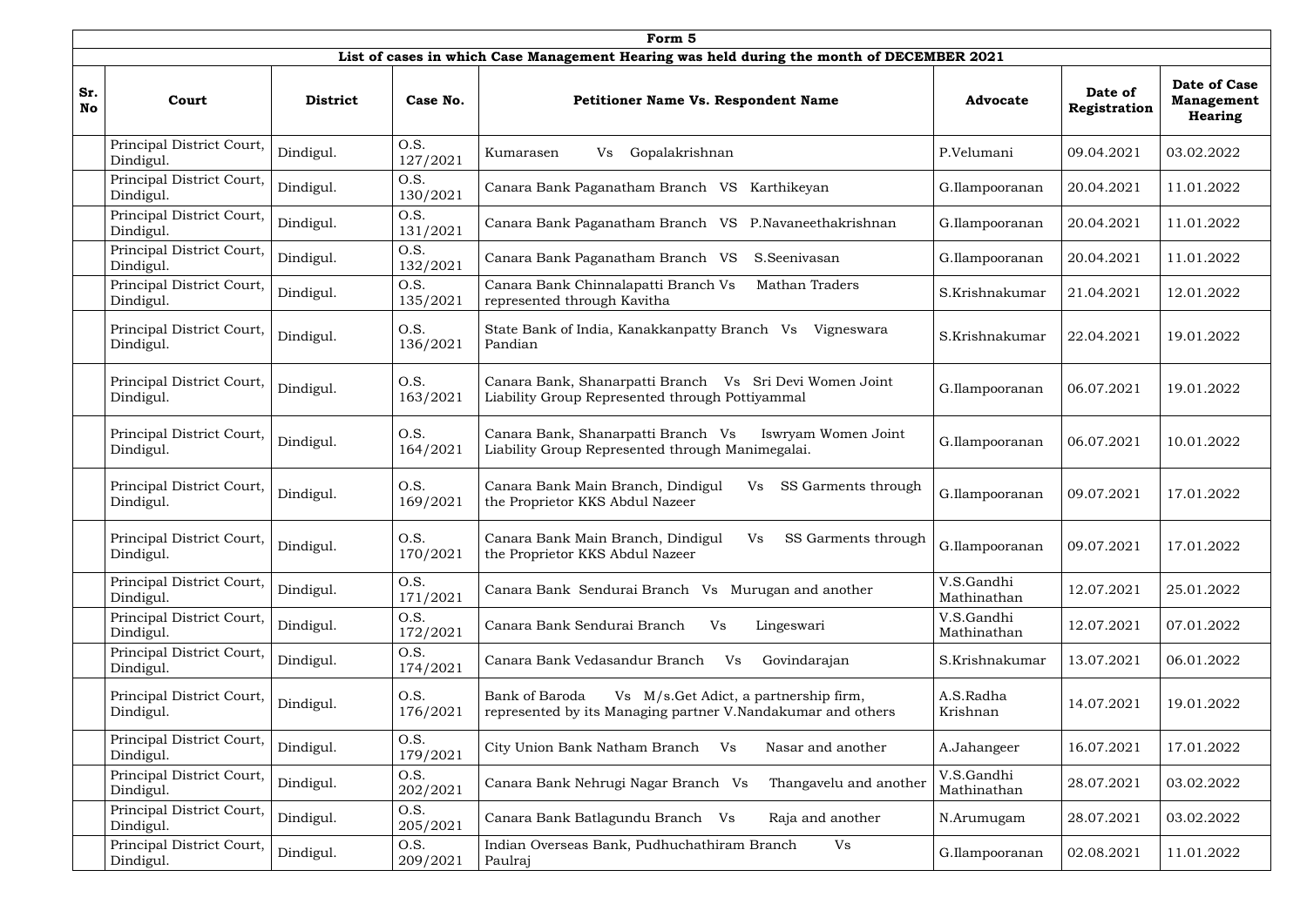|                  | Form 5                                 |                 |                  |                                                                                                                                                                           |                           |                         |                                                            |  |  |  |  |  |
|------------------|----------------------------------------|-----------------|------------------|---------------------------------------------------------------------------------------------------------------------------------------------------------------------------|---------------------------|-------------------------|------------------------------------------------------------|--|--|--|--|--|
|                  |                                        |                 |                  | List of cases in which Case Management Hearing was held during the month of DECEMBER 2021                                                                                 |                           |                         |                                                            |  |  |  |  |  |
| Sr.<br><b>No</b> | Court                                  | <b>District</b> | Case No.         | <b>Petitioner Name Vs. Respondent Name</b>                                                                                                                                | <b>Advocate</b>           | Date of<br>Registration | <b>Date of Case</b><br><b>Management</b><br><b>Hearing</b> |  |  |  |  |  |
|                  | Principal District Court,<br>Dindigul. | Dindigul.       | O.S.<br>239/2021 | Canara Bank Vedasandur Branch<br>Vs Pushpalatha                                                                                                                           | S.Krishnamurthy           | 19.08.2021              | 12.01.2022                                                 |  |  |  |  |  |
|                  | Principal District Court,<br>Dindigul. | Dindigul.       | O.S.<br>240/2021 | Canara Bank Vedasandur Branch<br>Mahalakshmi Andavan<br>Vs                                                                                                                | S.Krishnamurthy           | 19.08.2021              | 27.01.2022                                                 |  |  |  |  |  |
|                  | Principal District Court,<br>Dindigul. | Dindigul.       | O.S.<br>241/2021 | Canara Bank Vedasandur Branch Vs<br>Mahalakshmi                                                                                                                           | S.Krishnamurthy           | 19.08.2021              | 27.01.2022                                                 |  |  |  |  |  |
|                  | Principal District Court,<br>Dindigul. | Dindigul.       | O.S.<br>242/2021 | Canara Bank Vedasandur Branch Vs Sowdeeswari Palanichamy                                                                                                                  | S.Krishnamurthy           | 19.08.2021              | 07.01.2022                                                 |  |  |  |  |  |
|                  | Principal District Court,<br>Dindigul. | Dindigul.       | O.S.<br>243/2021 | Canara Bank, Thummalapatty Branch<br>Michealjoseph<br>Vs                                                                                                                  | S.Krishnamurthy           | 19.08.2021              | 07.01.2022                                                 |  |  |  |  |  |
|                  | Principal District Court,<br>Dindigul. | Dindigul.       | O.S.<br>244/2021 | Canara Bank Vedasandur Branch<br>Vs<br>Rajeswari                                                                                                                          | S.Krishnamurthy           | 19.08.2021              | 09.02.2022                                                 |  |  |  |  |  |
|                  | Principal District Court,<br>Dindigul. | Dindigul.       | O.S.<br>245/2021 | Canara Bank Vedasandur Branch Vs<br>Pushpalatha                                                                                                                           | S.Krishnamurthy           | 19.08.2021              | 10.01.2022                                                 |  |  |  |  |  |
|                  | Principal District Court,<br>Dindigul. | Dindigul.       | O.S.<br>246/2021 | Canara Bank Vedasandur Branch<br>Rajeswari<br>V <sub>S</sub>                                                                                                              | S.Krishnamurthy           | 19.08.2021              | 10.01.2022                                                 |  |  |  |  |  |
|                  | Principal District Court,<br>Dindigul. | Dindigul.       | O.S.<br>252/2021 | Union Bank of India, V.Mettupatti Branch<br>Palanisamy and<br>$V$ s<br>another                                                                                            | A.S.Radha<br>Krishnan     | 25.08.2021              | 17.01.2022                                                 |  |  |  |  |  |
|                  | Principal District Court,<br>Dindigul. | Dindigul.       | O.S.<br>259/2021 | Canara Bank Gandhigram Branch VS<br>Jeyaram                                                                                                                               | D.C.Centhil               | 01.09.2021              | 28.01.2022                                                 |  |  |  |  |  |
|                  | Principal District Court,<br>Dindigul. | Dindigul.       | O.S.<br>260/2021 | Canara Bank Gandhigram Branch VS Asalai                                                                                                                                   | D.C.Centhil               | 01.09.2021              | 28.01.2022                                                 |  |  |  |  |  |
|                  | Principal District Court,<br>Dindigul. | Dindigul.       | O.S.<br>293/2021 | Sree Bagyalashmi Spintex through rep. By the Managing Director,<br>Sri Sivamuruga Textiles through rep<br>Vs<br>Chandrasekaran<br>by the Managigng Director Goplakrishnan | N.T.R.Vijay<br>Kumar      | 23.09.2021              | 12.01.2022                                                 |  |  |  |  |  |
|                  | Principal District Court,<br>Dindigul. | Dindigul.       | O.S.<br>317/2021 | State Bank of India, Kovilur Branch<br>Navajothi<br>Vs                                                                                                                    | G.Ilampooranan            | 08.10.2021              | 27.01.2022                                                 |  |  |  |  |  |
|                  | Principal District Court,<br>Dindigul. | Dindigul.       | O.S.<br>323/2021 | Indian Bank, Ayyalur Branch<br>Ramesh and 2 others<br>Vs                                                                                                                  | A.S.Radha<br>Krishnan     | 25.10.2021              | 20.01.2022                                                 |  |  |  |  |  |
|                  | Principal District Court,<br>Dindigul. | Dindigul.       | O.S.<br>351/2021 | Canara Bank Eriode Branch vs<br>Rajeswari                                                                                                                                 | G.Ilampooranan            | 02.11.2021              | 28.01.2022                                                 |  |  |  |  |  |
|                  | Principal District Court,<br>Dindigul. | Dindigul.       | O.S.<br>352/2021 | Canara Bank Eriode Branch vs<br>Suseela                                                                                                                                   | G.Ilampooranan            | 02.11.2021              | 25.01.2022                                                 |  |  |  |  |  |
|                  | Principal District Court,<br>Dindigul. | Dindigul.       | O.S.<br>365/2021 | Canara Bank Nehruji Nagar Branch<br>Annapoorani<br><b>VS</b>                                                                                                              | V.S.Gandhi<br>Mathinathan | 20.11.2021              | 04.01.2022                                                 |  |  |  |  |  |
|                  | Principal District Court,<br>Dindigul. | Dindigul.       | O.S.<br>370/2021 | Canara Bank Salai road, Main Branch,<br>vs S.Chitradevi                                                                                                                   | V.S.Gandhi<br>Mathinathan | 24.11.2021              | 06.01.2022                                                 |  |  |  |  |  |
|                  | Principal District Court,<br>Dindigul. | Dindigul.       | O.S.<br>371/2021 | Canara Bank Salai road, Main Branch,<br>vs M/s.Smile Multi<br>Brand show Room through its Proprietor R.Ananthakumar                                                       | V.S.Gandhi<br>Mathinathan | 24.11.2021              | 06.01.2022                                                 |  |  |  |  |  |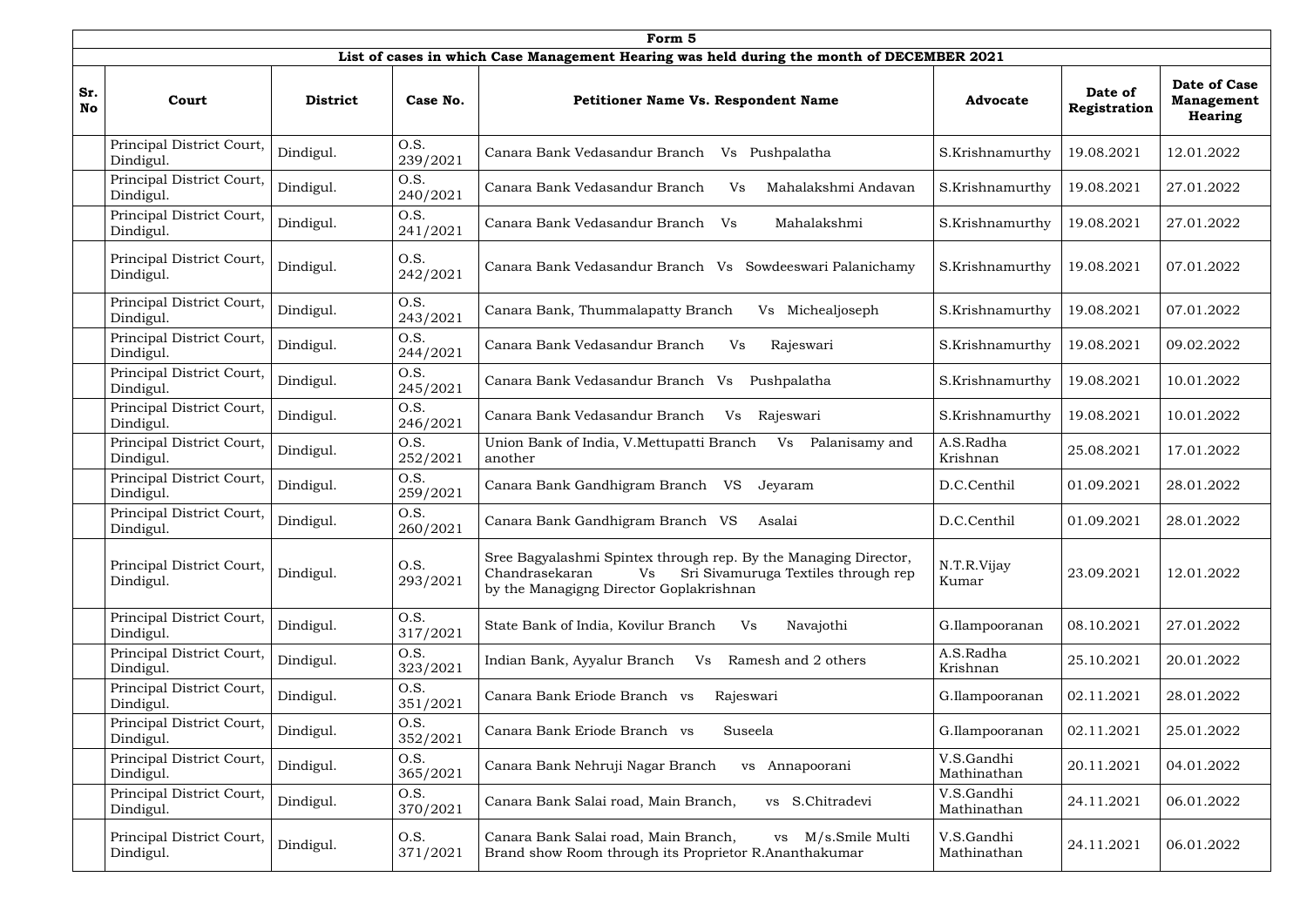|                  | Form 5                                    |                 |                  |                                                                                                                                                                                                                                                                                                                                                                  |                                  |                         |                                                      |  |  |  |
|------------------|-------------------------------------------|-----------------|------------------|------------------------------------------------------------------------------------------------------------------------------------------------------------------------------------------------------------------------------------------------------------------------------------------------------------------------------------------------------------------|----------------------------------|-------------------------|------------------------------------------------------|--|--|--|
|                  |                                           |                 |                  | List of cases in which Case Management Hearing was held during the month of DECEMBER 2021                                                                                                                                                                                                                                                                        |                                  |                         |                                                      |  |  |  |
| Sr.<br><b>No</b> | Court                                     | <b>District</b> | Case No.         | Petitioner Name Vs. Respondent Name                                                                                                                                                                                                                                                                                                                              | <b>Advocate</b>                  | Date of<br>Registration | Date of Case<br><b>Management</b><br><b>Hearing</b>  |  |  |  |
|                  | Principal District Court,<br>Dindigul.    | Dindigul.       | O.S.<br>372/2021 | Canara Bank Salai Road, Main Branch,<br>A.Sathyanathan<br><b>VS</b>                                                                                                                                                                                                                                                                                              | V.S.Gandhi<br>Mathinathan        | 24.11.2021              | 06.01.2022                                           |  |  |  |
|                  | Principal District Court,<br>Dindigul.    | Dindigul.       | O.S.<br>380/2021 | Canara Bank Chief Manager, NagalNagar Branch<br>S.Amjet<br>Vs<br>Khan                                                                                                                                                                                                                                                                                            | V.S.Gandhi<br>Mathinathan        | 04.12.2021              | 11.01.2022                                           |  |  |  |
|                  | Principal District Court,<br>Dindigul.    | Dindigul.       | O.S.<br>387/2021 | M/s M.R.Chips & Snaks represented<br>Bank of Baroda Vs<br>through its proprietor R.Maheswar and 2 others                                                                                                                                                                                                                                                         | A.S.Radha<br>Krishnan            | 15.12.2021              | 24.01.2022                                           |  |  |  |
|                  | Principal District Court,<br>Erode        | Erode           | NIL              | <b>NIL</b>                                                                                                                                                                                                                                                                                                                                                       | <b>NIL</b>                       | <b>NIL</b>              | <b>NIL</b>                                           |  |  |  |
| 8                | Principal District<br>Court, Chengalpattu | Kancheepuram    | <b>NIL</b>       | <b>NIL</b>                                                                                                                                                                                                                                                                                                                                                       | <b>NIL</b>                       | <b>NIL</b>              | NIL                                                  |  |  |  |
| $\mathbf{Q}$     | Principal District Court,<br>Nagercoil    | Kanniyakumari   | NIL              | <b>NIL</b>                                                                                                                                                                                                                                                                                                                                                       | <b>NIL</b>                       | <b>NIL</b>              | NIL                                                  |  |  |  |
| 10               | Principal District Court,<br>Karur        | Karur           | 03/2018          | Alaska Export USA Inc., Illinois, United State of America, rep. by its<br>Vice President, Dr.Veerasikku Bommiasamy, Illinois.<br>Plaintiff Vs "1. M/s. Alaska Exports, rep. by its Managing<br>partner, Karur.<br>2. J.M.Ramalingam<br>3. S. Thirunavakarasu<br>Defendants"                                                                                      | N.Thirumoorthy/<br>E.K.Kumaresan | 10.10.2018              | 02.12.2021<br>06.12.2021<br>13.12.2021<br>21.12.2021 |  |  |  |
|                  | Principal District Court,<br>Karur        | Karur           | 01/2019          | M/s. Master Linens INC., a partnership firm, represented by<br>Manager cum Power of Attorney M.Kumaravel  Plaintiff Vs M/s.<br>SANECO SAS., a Limited Liablity Company by shares, incorporated<br>under the laws of France, rep by its General Director, Mr. Benoit<br>Dalle and President Ms.Alix Pollet  Defendant                                             | K.Suresh/N.Kum<br>aresan         | 27.04.2019              | 15.12.2021                                           |  |  |  |
|                  | Principal District Court,<br>Karur        | Karur           | 01/2020          | Thirunavukarasu<br>Proprietor M/s. Best Blue metals, Aravakurichi  Plaintiff Vs<br>"Ponnusamy, Proprietor M/s. MSP Readymix Concrete, Namakkal.<br>Defendant"                                                                                                                                                                                                    | K.Ramesh/A.Prab<br>akaran        | 22.01.2020              | 02.12.2021<br>06.12.2021<br>17.12.2021               |  |  |  |
|                  | Principal District Court,<br>Karur        | Karur           | 03/2020          | M/s. Pon Vinayaga Blue Metals, rep. by its partner Ponnusamy, S/o<br>Subbarayan, having business office at S.F. No. 434/4,<br>Karudaiyampalayam Village and post, Aravakurichi Taluk, Karur<br>District.  Plaintiff<br>Vs Ponnusamy S\o. Marappa<br>Gounder, Proprietor of M/s. MSP Readymix Concrete, No. 85-J,<br>MSP Building Salem Road, Namakkal. Defendant | K.Ramesh                         | 26.11.2020              | 20.12.2021                                           |  |  |  |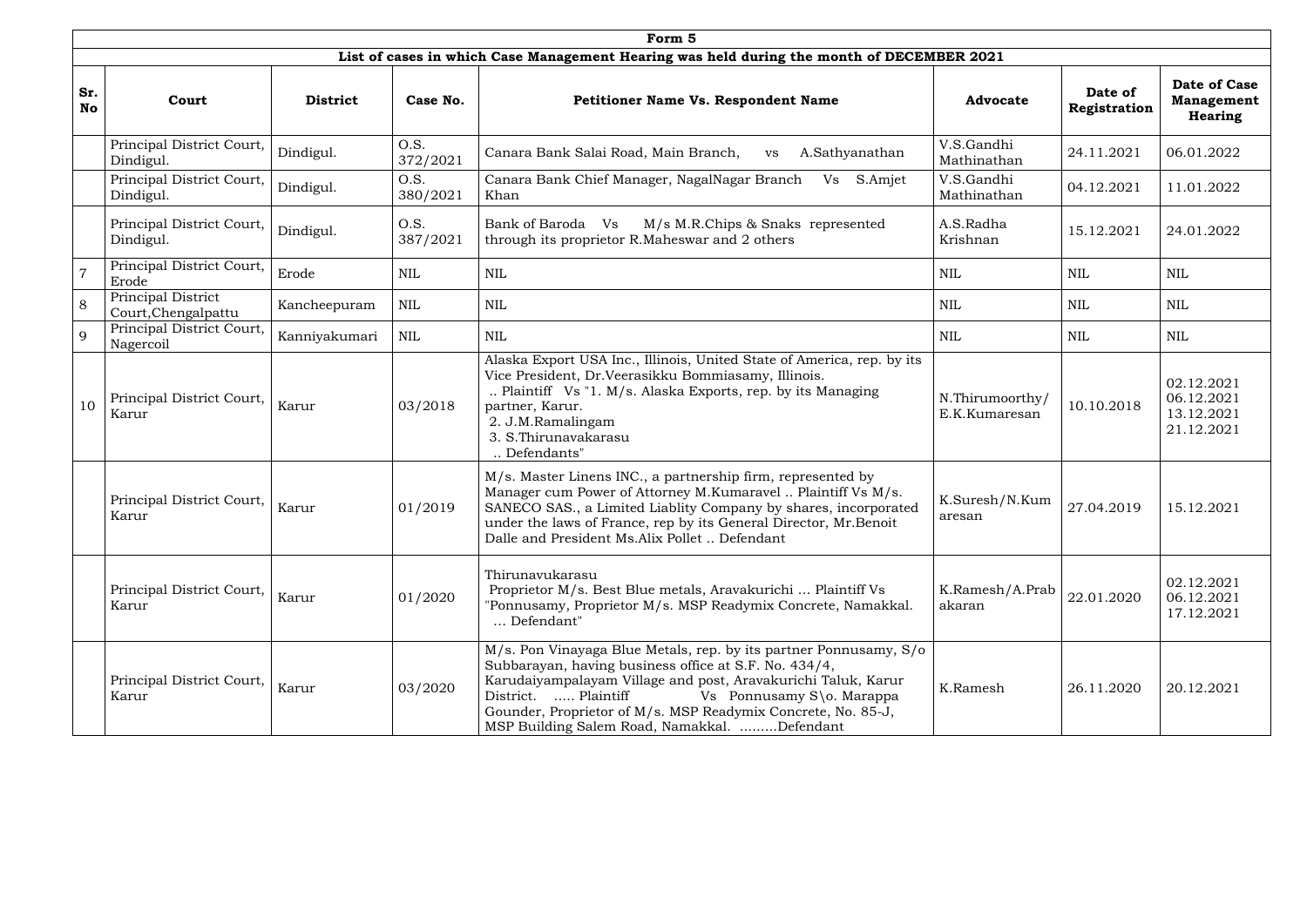|                  | Form 5                                               |                 |                       |                                                                                                                                                                                                                                                                                                                                                                                                                                                                                                                                                                                                                                                                                                                                                                                                                                                                                                                                                                                                                   |                     |                         |                                                     |  |  |  |  |  |
|------------------|------------------------------------------------------|-----------------|-----------------------|-------------------------------------------------------------------------------------------------------------------------------------------------------------------------------------------------------------------------------------------------------------------------------------------------------------------------------------------------------------------------------------------------------------------------------------------------------------------------------------------------------------------------------------------------------------------------------------------------------------------------------------------------------------------------------------------------------------------------------------------------------------------------------------------------------------------------------------------------------------------------------------------------------------------------------------------------------------------------------------------------------------------|---------------------|-------------------------|-----------------------------------------------------|--|--|--|--|--|
|                  |                                                      |                 |                       | List of cases in which Case Management Hearing was held during the month of DECEMBER 2021                                                                                                                                                                                                                                                                                                                                                                                                                                                                                                                                                                                                                                                                                                                                                                                                                                                                                                                         |                     |                         |                                                     |  |  |  |  |  |
| Sr.<br><b>No</b> | Court                                                | <b>District</b> | Case No.              | <b>Petitioner Name Vs. Respondent Name</b>                                                                                                                                                                                                                                                                                                                                                                                                                                                                                                                                                                                                                                                                                                                                                                                                                                                                                                                                                                        | <b>Advocate</b>     | Date of<br>Registration | Date of Case<br><b>Management</b><br><b>Hearing</b> |  |  |  |  |  |
|                  | Principal District Court,<br>Karur                   | Karur           | 02/2021               | 1)M/s. Susil Palm Products, represented by its partner<br>A.Mohankumar, SF.No.29, Patta No. 1418, Ellapalayam, Vellankoil<br>Post, Gobichettipalayam - 638 054. 2) A.Mohankumar, partner in<br>M/s. Susil Palm products. S/o. Late. Ammasai Gounder, -do- place.<br>3) K.Shanmugasundaram, Partner in M/s. Susil Palm products, S/o.<br>Late.Kumrasamy, -do- place. 4) S.Parimaladevi, Partner in M/s.<br>Susil Palm products, W/o. Shanmugasundaram,-do- place. 5) A.<br>Janaki, Partner in M/s. Susil Palm products, W/o.Late. Ammasai<br>Gounder,<br>-do-place Plaintiffs<br>Gurugadahalli Rudresh sharanth. Proprietor of M/s Unique Agro<br>links, No.5 and No.6, Madihalli extension, Hassan Circle, Jiptur,<br>Karnataka. 2) V.N.Vikram, No. 402, Barani Main road, Near Devi<br>Mahal, Ashokpuram, Erode.<br>3) Rachit Bajaj, Proprietor of M/s. R.S. Enterprises, A6,<br>Shradhanand Market, Delhi. 4) India Market Intermesh Limited, 1st<br>floor, 29 •Daryaganj, Netaji Subash Marg, Delhi Defendants | E.K.Kumaresan       | 21.09.2021              | 06.12.202111<br>5.12.2021                           |  |  |  |  |  |
| 11               | Principal District Court,<br>Krishnagiri             | Krishnagiri     | NIL                   | NIL                                                                                                                                                                                                                                                                                                                                                                                                                                                                                                                                                                                                                                                                                                                                                                                                                                                                                                                                                                                                               | <b>NIL</b>          | <b>NIL</b>              | <b>NIL</b>                                          |  |  |  |  |  |
|                  | <b>Additional District</b><br>Court, Krishnagiri     | Krishnagiri     | <b>NIL</b>            | NIL                                                                                                                                                                                                                                                                                                                                                                                                                                                                                                                                                                                                                                                                                                                                                                                                                                                                                                                                                                                                               | NIL                 | <b>NIL</b>              | NIL                                                 |  |  |  |  |  |
|                  | <b>Additional District</b><br>Court, Hosur.          | Krishnagiri     | NIL                   | <b>NIL</b>                                                                                                                                                                                                                                                                                                                                                                                                                                                                                                                                                                                                                                                                                                                                                                                                                                                                                                                                                                                                        | NIL                 | <b>NIL</b>              | NIL                                                 |  |  |  |  |  |
| 12               | Prl. Dist. & Sessions<br>Court                       | Madurai         | $\mbox{NIL}$          | <b>NIL</b>                                                                                                                                                                                                                                                                                                                                                                                                                                                                                                                                                                                                                                                                                                                                                                                                                                                                                                                                                                                                        | <b>NIL</b>          | <b>NIL</b>              | $\mbox{NIL}$                                        |  |  |  |  |  |
|                  | I Addl. Dist. & Sessions<br>Court                    | Madurai         | <b>NIL</b>            | <b>NIL</b>                                                                                                                                                                                                                                                                                                                                                                                                                                                                                                                                                                                                                                                                                                                                                                                                                                                                                                                                                                                                        | NIL                 | <b>NIL</b>              | <b>NIL</b>                                          |  |  |  |  |  |
|                  | I Addl. Sub Court                                    | Madurai         | $\mbox{NIL}$          | <b>NIL</b>                                                                                                                                                                                                                                                                                                                                                                                                                                                                                                                                                                                                                                                                                                                                                                                                                                                                                                                                                                                                        | <b>NIL</b>          | <b>NIL</b>              | <b>NIL</b>                                          |  |  |  |  |  |
|                  | II Addl. Sub Court                                   | Madurai         | <b>NIL</b>            | <b>NIL</b>                                                                                                                                                                                                                                                                                                                                                                                                                                                                                                                                                                                                                                                                                                                                                                                                                                                                                                                                                                                                        | NIL                 | NIL                     | <b>NIL</b>                                          |  |  |  |  |  |
| 13               | District Court,<br>Nagapattinam                      | Nagapattinam    | NIL                   | <b>NIL</b>                                                                                                                                                                                                                                                                                                                                                                                                                                                                                                                                                                                                                                                                                                                                                                                                                                                                                                                                                                                                        | NIL                 | NIL                     | <b>NIL</b>                                          |  |  |  |  |  |
|                  | Fast Track Mahila<br>Court, Nagapattinam.            | Nagapattinam    | <b>NIL</b>            | <b>NIL</b>                                                                                                                                                                                                                                                                                                                                                                                                                                                                                                                                                                                                                                                                                                                                                                                                                                                                                                                                                                                                        | <b>NIL</b>          | <b>NIL</b>              | <b>NIL</b>                                          |  |  |  |  |  |
|                  | <b>Additional District</b><br>Court, Mayiladuthurai. | Nagapattinam    | <b>NIL</b>            | <b>NIL</b>                                                                                                                                                                                                                                                                                                                                                                                                                                                                                                                                                                                                                                                                                                                                                                                                                                                                                                                                                                                                        | NIL                 | <b>NIL</b>              | <b>NIL</b>                                          |  |  |  |  |  |
|                  | Sub<br>Court, Nagapattinam.                          | Nagapattinam    | <b>NIL</b>            | <b>NIL</b>                                                                                                                                                                                                                                                                                                                                                                                                                                                                                                                                                                                                                                                                                                                                                                                                                                                                                                                                                                                                        | <b>NIL</b>          | <b>NIL</b>              | <b>NIL</b>                                          |  |  |  |  |  |
|                  | Principal Sub Court,<br>Mayiladuthurai.              | Nagapattinam    | NIL                   | <b>NIL</b>                                                                                                                                                                                                                                                                                                                                                                                                                                                                                                                                                                                                                                                                                                                                                                                                                                                                                                                                                                                                        | <b>NIL</b>          | <b>NIL</b>              | NIL                                                 |  |  |  |  |  |
|                  | Additional Sub Court,<br>Mayiladuthurai.             | Nagapattinam    | $\mbox{NIL}$          | <b>NIL</b>                                                                                                                                                                                                                                                                                                                                                                                                                                                                                                                                                                                                                                                                                                                                                                                                                                                                                                                                                                                                        | NIL                 | <b>NIL</b>              | <b>NIL</b>                                          |  |  |  |  |  |
|                  | The Principal District<br>Judge                      | Nagapattinam    | <b>NIL</b>            | <b>NIL</b>                                                                                                                                                                                                                                                                                                                                                                                                                                                                                                                                                                                                                                                                                                                                                                                                                                                                                                                                                                                                        | <b>NIL</b>          | NIL                     | <b>NIL</b>                                          |  |  |  |  |  |
| 14               | The Principal District<br>Judge                      | Namakkal        | $\cos/12/2$<br>020    | Mahindra Feeds and Foods by its partner Palanisamy Vs Selvaraj                                                                                                                                                                                                                                                                                                                                                                                                                                                                                                                                                                                                                                                                                                                                                                                                                                                                                                                                                    | Shanmugam. $K(P)$ , | 02-03-2019              | 01-12-2021                                          |  |  |  |  |  |
|                  | The Principal District<br>Judge                      | Namakkal        | <b>COS</b><br>20/2021 | Muthu Foultary Egency by its Managing Partner Thiyagarajan Power<br>Egent TamilSelvan                                                                                                                                                                                                                                                                                                                                                                                                                                                                                                                                                                                                                                                                                                                                                                                                                                                                                                                             | K.Shanmugam         | 02-08-2021              | 01-12-2021                                          |  |  |  |  |  |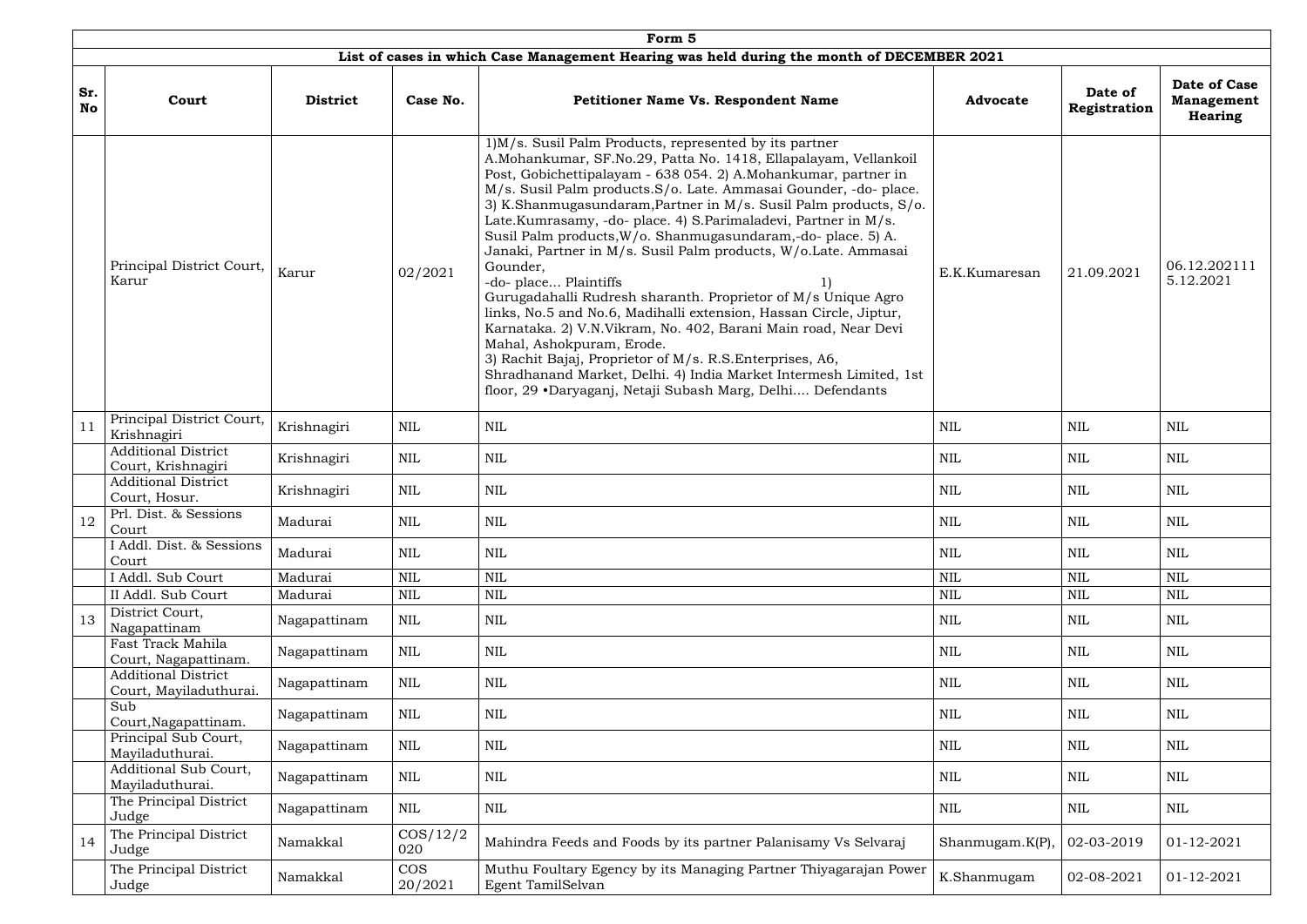|                  | Form 5                          |                 |                         |                                                                                                                                                     |                                                       |                         |                                              |  |  |  |  |  |
|------------------|---------------------------------|-----------------|-------------------------|-----------------------------------------------------------------------------------------------------------------------------------------------------|-------------------------------------------------------|-------------------------|----------------------------------------------|--|--|--|--|--|
|                  |                                 |                 |                         | List of cases in which Case Management Hearing was held during the month of DECEMBER 2021                                                           |                                                       |                         |                                              |  |  |  |  |  |
| Sr.<br><b>No</b> | Court                           | <b>District</b> | Case No.                | <b>Petitioner Name Vs. Respondent Name</b>                                                                                                          | <b>Advocate</b>                                       | Date of<br>Registration | Date of Case<br><b>Management</b><br>Hearing |  |  |  |  |  |
|                  | The Principal District<br>Judge | Namakkal        | $\cos/17/2$<br>020      | Sree amman Finance Rep by its Managing partner RGanesan Vs<br>Kumaresan                                                                             | Palanisamy.<br>T.M.(P),<br>$Ravi.M(R)$ ,              | 25-04-2019              | 02-12-2021                                   |  |  |  |  |  |
|                  | The Principal District<br>Judge | Namakkal        | $\cos/56/2$<br>020      | Muthu Poultry Agencies by its Managing Partner Thiyagarajan by<br>power agent Tamilselvan Vs Kannan                                                 | Shanmugam.K(P),                                       | 16-10-2020              | 02-12-2021                                   |  |  |  |  |  |
|                  | The Principal District<br>Judge | Namakkal        | <b>COS</b><br>68/2020   | Muthu Poultry Agencies by its Managing Partner Thiyagarajan by<br>Power Agent Thamilselvan Vs Palanisamy                                            | Shanmugam.K(P),                                       | 17-12-2020              | 03-12-2021                                   |  |  |  |  |  |
|                  | The Principal District<br>Judge | Namakkal        | $\cos/32/2$<br>021      | Sri Venkarai Amman Sega Factory by its Owner NArunachalam Vs<br>NKSamy Traders by its Owener Nallakumaran                                           | Shanmugam.K(P),                                       | $03 - 12 - 2021$        | 03-12-2021                                   |  |  |  |  |  |
|                  | The Principal District<br>Judge | Namakkal        | $\cos/8/20$<br>20       | Kandaiyan feeds by its Managing Director Jaganathan                                                                                                 | S.Gopalakrishna<br>n(P)                               | 18-01-2019              | 06-12-2021                                   |  |  |  |  |  |
|                  | The Principal District<br>Judge | Namakkal        | $\cos/39/2$<br>020      | Subramani Vs RSR Feeds by its Managing Partner Duraisamy and 5<br>others                                                                            | Shanmugam. $K(P)$                                     | 08-01-2020              | 06-12-2021                                   |  |  |  |  |  |
|                  | The Principal District<br>Judge | Namakkal        | <b>COS</b><br>11/2021   | Ganagathara Fianance by its Managing Director NPrabakaran Vs<br>RBalasubramanian and another                                                        | T.V.Krishnamoort<br>hy(P)                             | 07-05-2021              | 06-12-2021                                   |  |  |  |  |  |
|                  | The Principal District<br>Judge | Namakkal        | $\text{COS}16/20$<br>21 | Vishnu Sudha Textiles rep by its Sole Prop TSudha rep by her power<br>Agent SNatesan Vs Hystan Spinning Mills chennai PLtd and 2<br>others          | Dakshinamoorthy<br>L(P),                              | 16-06-2021              | 06-12-2021                                   |  |  |  |  |  |
|                  | The Principal District<br>Judge | Namakkal        | <b>COS</b><br>18/2021   | Harin Feeds by its propreitor MSenthilkumar by Power Agent<br>Sellamuthu Vs VKumaravel                                                              | Shanmugam. $K(P)$ ,                                   | 03-07-2021              | 06-12-2021                                   |  |  |  |  |  |
|                  | The Principal District<br>Judge | Namakkal        | $\cos/5/20$<br>20       | Harin Feeds by its Manager MSenthilkumar Vs Paramasivam<br>Poultry Farm by its Manager Paramasivam                                                  | Shanmugam.K(P),<br>Yoganathan.S(R),                   | 21-08-2018              | 07-12-2021                                   |  |  |  |  |  |
|                  | The Principal District<br>Judge | Namakkal        | $\cos/41/2$<br>020      | M/sVadivel Textiles rep by its Prop PVadivel Vs M/sSri Vaari<br>Fabrics rep by its prop SSelvan                                                     | Gunasekaran.P.M<br>(P),                               | 29-01-2020              | 07-12-2021                                   |  |  |  |  |  |
|                  | The Principal District<br>Judge | Namakkal        | $\cos/37/2$<br>020      | Harin Feeds by its owner MSenthilkumar Vs Sengottuvel                                                                                               | Shanmugam.K(P),<br>Kannan.C(R),                       | 07-01-2020              | 08-12-2021                                   |  |  |  |  |  |
|                  | The Principal District<br>Judge | Namakkal        | $\cos/24/2$<br>020      | Indian over seas bank Vs KRKala                                                                                                                     | Shanmugham.S.<br>$A(P)$ ,<br>Udhaya<br>$kumar.K(R)$ , | 19-08-2019              | 09-12-2021                                   |  |  |  |  |  |
|                  | The Principal District<br>Judge | Namakkal        | $\cos/48/2$<br>020      | Dhanlaxmi Bank ltd Vs Arun and another                                                                                                              | Anbazhagan.P(P),                                      | 17-06-2020              | 09-12-2021                                   |  |  |  |  |  |
|                  | The Principal District<br>Judge | Namakkal        | <b>COS</b><br>60/2020   | Mahindra Feeds and Foods By its Managing Partner Palanisamy by<br>Power Agent                                                                       | K.Shanmugam                                           | 30-11-2020              | 09-12-2021                                   |  |  |  |  |  |
|                  | The Principal District<br>Judge | Namakkal        | $\cos/25/2$<br>021      | E.Mohanraj Vs B.Thiruppathi                                                                                                                         | T.M.Palanisamy<br>(P)                                 | 27-10-2021              | 09-12-2021                                   |  |  |  |  |  |
|                  | The Principal District<br>Judge | Namakkal        | $\cos/2/20$<br>20       | Vishnu Sudha Textiles Rep by its Sole Properties TSudha Rep by her<br>Power Agent VRajagopalan Vs M/sKMS and Company Rep by its<br>Proprietor KBabu | Dakshinamoorthy<br>L(P),                              | 05-06-2018              | 10-12-2021                                   |  |  |  |  |  |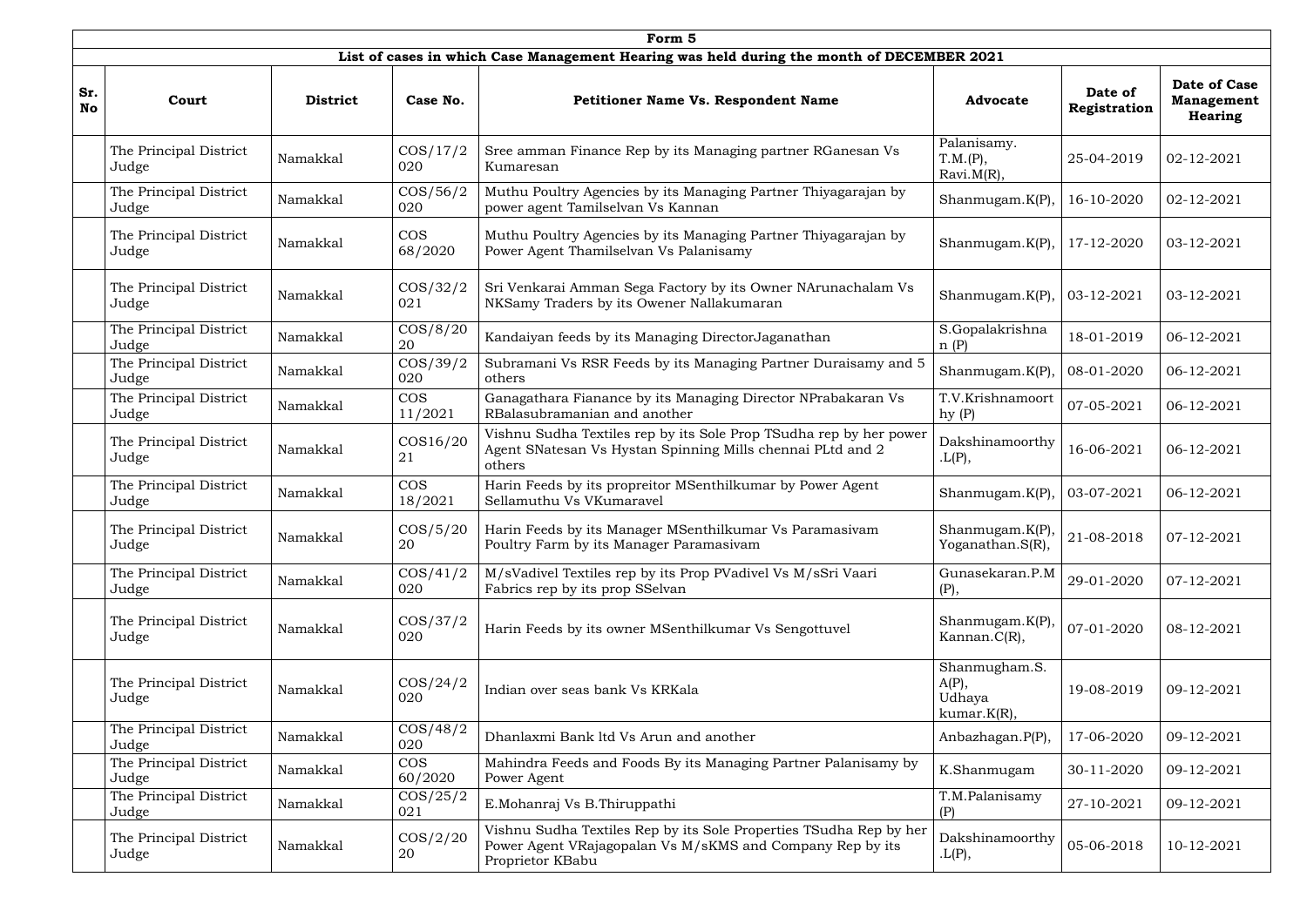|                  | Form 5                          |                 |                       |                                                                                                                                        |                                                    |                         |                                                     |  |  |  |  |
|------------------|---------------------------------|-----------------|-----------------------|----------------------------------------------------------------------------------------------------------------------------------------|----------------------------------------------------|-------------------------|-----------------------------------------------------|--|--|--|--|
|                  |                                 |                 |                       | List of cases in which Case Management Hearing was held during the month of DECEMBER 2021                                              |                                                    |                         |                                                     |  |  |  |  |
| Sr.<br><b>No</b> | Court                           | <b>District</b> | Case No.              | <b>Petitioner Name Vs. Respondent Name</b>                                                                                             | <b>Advocate</b>                                    | Date of<br>Registration | <b>Date of Case</b><br><b>Management</b><br>Hearing |  |  |  |  |
|                  | The Principal District<br>Judge | Namakkal        | <b>COS</b><br>60/2020 | Mahindra Feeds and Foods By its Managing Partner Palanisamy by<br>Power Agent                                                          | K.Shanmugam                                        | 30-11-2020              | 10-12-2021                                          |  |  |  |  |
|                  | The Principal District<br>Judge | Namakkal        | COS19/20<br>21        | Kanagathara Finance by its Managing Partner by its DNatarajan Vs<br>GLoganathan and another                                            | Raghu.T.V(P),                                      | 06-07-2021              | 10-12-2021                                          |  |  |  |  |
|                  | The Principal District<br>Judge | Namakkal        | $\cos/54/2$<br>020    | Subashree Feeds by its Owner Umamaheswari Vs Palanivel                                                                                 | Shanmugam. $K(P)$                                  | 21-08-2020              | 13-12-2021                                          |  |  |  |  |
|                  | The Principal District<br>Judge | Namakkal        | $\cos/35/2$<br>020    | M/S Palls Association by Owner Radhakrishnan Vs KMS Poultary<br>Parm rep by its Latha $\omega$ Krishnalatha                            | SureshKumar.P(P                                    | 03-01-2020              | 14-12-2021                                          |  |  |  |  |
|                  | The Principal District<br>Judge | Namakkal        | $\cos/47/2$<br>020    | Vijaya Bank (Bank of Baradoa) Rasipuram rep by its Branch<br>Manager Vs VTex rep by its proprieter Jayakumar and 2 others              | Satthivel.A(P),                                    | 11-06-2020              | 14-12-2021                                          |  |  |  |  |
|                  | The Principal District<br>Judge | Namakkal        | <b>COS</b><br>18/2021 | Harin Feeds by its propreitor MSenthilkumar by Power Agent<br>Sellamuthu Vs VKumaravel                                                 | Shanmugam. $K(P)$                                  | 03-07-2021              | 14-12-2021                                          |  |  |  |  |
|                  | The Principal District<br>Judge | Namakkal        | $\cos/49/2$<br>020    | Mahendran Feeds Foods by its managing director Palanisamy Power<br>Egent Mohan Vs Poongodi                                             | Shanmugam. $K(P)$                                  | 29-06-2020              | 15-12-2021                                          |  |  |  |  |
|                  | The Principal District<br>Judge | Namakkal        | <b>COS</b><br>21/2021 | Sri Hindu Accounting (a joint venture) is owned by its managing<br>partner Chandramouliswaran Vs Balasubramaniyan                      | T.V.Krishnamoort<br>hy(P)                          | 10-08-2021              | 15-12-2021                                          |  |  |  |  |
|                  | The Principal District<br>Judge | Namakkal        | $\cos/24/2$<br>020    | Indian over seas bank Vs KRKala                                                                                                        | Shanmugham.S.<br>$A(P)$ ,<br>Udhaya<br>kumar.K(R), | 19-08-2019              | 16-12-2021                                          |  |  |  |  |
|                  | The Principal District<br>Judge | Namakkal        | $\cos/37/2$<br>020    | Harin Feeds by its owner MSenthilkumar Vs Sengottuvel                                                                                  | Shanmugam.K(P),<br>Kannan.C(R),                    | 07-01-2020              | 16-12-2021                                          |  |  |  |  |
|                  | The Principal District<br>Judge | Namakkal        | <b>COS</b><br>65/2020 | Harin feeds by its OwnerMSenthilkumar power Egent PSellamuthu<br>Vs Jayaraman                                                          | Shanmugam. $K(P)$                                  | 05-12-2020              | 16-12-2021                                          |  |  |  |  |
|                  | The Principal District<br>Judge | Namakkal        | $\cos 15/20$<br>21    | Kanagathara Finance by its Managing Partner NPrabakaran Vs<br>GLoganathan                                                              | Raghu.T.V(P),                                      | 10-06-2021              | 16-12-2021                                          |  |  |  |  |
|                  | The Principal District<br>Judge | Namakkal        | $\cos/27/2$<br>021    | M/S Everest Finance Rep by P.Jayaraja Properitor Vs M/S Blue<br>Supplie rep by its Managing partner C.S.Suresh Arumugam and<br>2others | M.Venkatesh(P)                                     | 15-11-2021              | 16-12-2021                                          |  |  |  |  |
|                  | The Principal District<br>Judge | Namakkal        | $\cos/28/2$<br>021    | Sri Vasu Excel by its Partner Yoganathan Vs Dhanam poultary farm<br>Private limited by its director Periyannan and 3others             | K.Shanmugam                                        | 15-11-2021              | 16-12-2021                                          |  |  |  |  |
|                  | The Principal District<br>Judge | Namakkal        | $\cos/7/20$<br>20     | NPA Foods and feeds by rep Patner of Velusamy Vs Maruthappan                                                                           | Rajasekaran.T(P)                                   | 19-12-2018              | 17-12-2021                                          |  |  |  |  |
|                  | The Principal District<br>Judge | Namakkal        | $\cos/20/2$<br>020    | Sri Lakshmi Finance by its Partner PKrishnamoorthi Vs PElango<br>and another                                                           | Krishnamoorthy.<br>T.V(P),                         | 30-04-2019              | 17-12-2021                                          |  |  |  |  |
|                  | The Principal District<br>Judge | Namakkal        | $\cos/45/2$<br>020    | Sri Aruljothi murugan Fianance by its Managing Partner<br>KMuthusamy Vs SMuthukumaran                                                  | Chinnusamy. $R(P)$                                 | 12-03-2020              | 17-12-2021                                          |  |  |  |  |
|                  | The Principal District<br>Judge | Namakkal        | <b>COS</b><br>62/2020 | Harin Feeds by its owner M.Senthilkukmar Vs Thulasi Poultry Farm<br>by its owner Arul                                                  | K.Shanmugam                                        | 30-11-2020              | 17-12-2021                                          |  |  |  |  |
|                  | The Principal District<br>Judge | Namakkal        | <b>COS</b><br>1/2021  | Royal Pipes and Tubes, Tiruchengode Through its proprietor<br>S.Subramaniyam Vs N.Velusamy                                             | $P.M.Gunasekaran$   03-02-2021                     |                         | 17-12-2021                                          |  |  |  |  |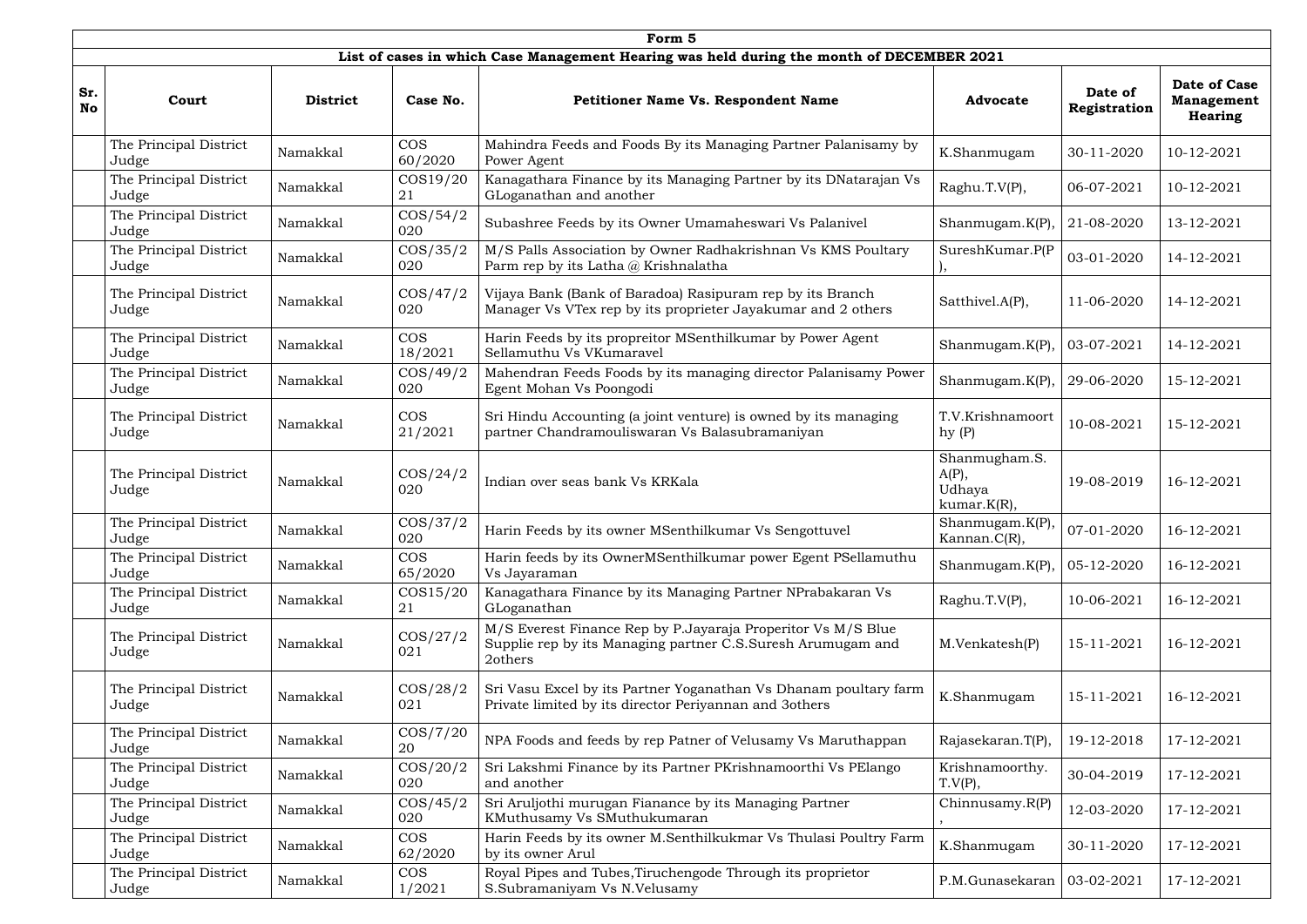|                  | Form 5                          |                 |                       |                                                                                                                              |                                                         |                         |                                                            |  |  |  |  |  |
|------------------|---------------------------------|-----------------|-----------------------|------------------------------------------------------------------------------------------------------------------------------|---------------------------------------------------------|-------------------------|------------------------------------------------------------|--|--|--|--|--|
|                  |                                 |                 |                       | List of cases in which Case Management Hearing was held during the month of DECEMBER 2021                                    |                                                         |                         |                                                            |  |  |  |  |  |
| Sr.<br><b>No</b> | Court                           | <b>District</b> | Case No.              | <b>Petitioner Name Vs. Respondent Name</b>                                                                                   | <b>Advocate</b>                                         | Date of<br>Registration | <b>Date of Case</b><br><b>Management</b><br><b>Hearing</b> |  |  |  |  |  |
|                  | The Principal District<br>Judge | Namakkal        | $\cos/25/2$<br>020    | Mahendira feeds and foods by its Managing Partner Palanisamy Vs<br>MuthuKumar                                                | Shanmugam. $K(P)$                                       | 19-08-2019              | 20-12-2021                                                 |  |  |  |  |  |
|                  | The Principal District<br>Judge | Namakkal        | $\cos/27/2$<br>020    | NPA Foods and Feeds by its Managing Partner Velusamy Vs<br>Kandasamy                                                         | Shanmugam. $K(P)$<br>Johnedwin.F(R),                    | 21-08-2019              | 20-12-2021                                                 |  |  |  |  |  |
|                  | The Principal District<br>Judge | Namakkal        | $\cos/28/2$<br>020    | Syndicate bank NPudupatti Branch Rep by its Branch Manager Vs<br>PIllaiyaraj and another                                     | Anbazhagan.P(P),                                        | 10-09-2019              | 20-12-2021                                                 |  |  |  |  |  |
|                  | The Principal District<br>Judge | Namakkal        | $\cos/36/2$<br>020    | Harin Feeds by its Owner MSenthilkumar Vs Chinnusamy                                                                         | Shanmugam. $K(P)$<br>Tamilselvan.R(R),                  | 07-01-2020              | 20-12-2021                                                 |  |  |  |  |  |
|                  | The Principal District<br>Judge | Namakkal        | $\cos/54/2$<br>020    | Subashree Feeds by its Owner Umamaheswari Vs Palanivel                                                                       | Shanmugam. $K(P)$                                       | 21-08-2020              | 20-12-2021                                                 |  |  |  |  |  |
|                  | The Principal District<br>Judge | Namakkal        | <b>COS</b><br>12/2021 | Muthu Poultry Agencies by its Managing Partner Thyagarajan by<br>Power agent Tamilselvan Vs Navaladi                         | Shanmugam. $K(P)$ ,                                     | 13-05-2021              | 20-12-2021                                                 |  |  |  |  |  |
|                  | The Principal District<br>Judge | Namakkal        | <b>COS</b><br>13/2021 | Muthu Poultry Agencies by its Managing Partner Thiyagarajan by<br>Power agent Tamilselvan Vs Pandiyan and 2 others           | Shanmugam. $K(P)$                                       | 13-05-2021              | 20-12-2021                                                 |  |  |  |  |  |
|                  | The Principal District<br>Judge | Namakkal        | <b>COS</b><br>14/2021 | Muthu Poultry Agencies by its Managing partner Thyagarajan by<br>power agent Tamilselvan Vs Rajkumar                         | Shanmugam. $K(P)$                                       | 13-05-2021              | 20-12-2021                                                 |  |  |  |  |  |
|                  | The Principal District<br>Judge | Namakkal        | $\cos/29/2$<br>021    | Logical Agri Business Indian Private Limited by rep by its Valsaon<br>Vs Dhanam poultary Farm Private limited and 3others    | K.Shanmugam                                             | 16-11-2021              | 20-12-2021                                                 |  |  |  |  |  |
|                  | The Principal District<br>Judge | Namakkal        | $\cos/30/2$<br>020    | RDinesh Vs Gautham Kanunga                                                                                                   | Arthanari.K(P),                                         | 04-10-2019              | 21-12-2021                                                 |  |  |  |  |  |
|                  | The Principal District<br>Judge | Namakkal        | <b>COS</b><br>2/2021  | Subashri Feeds by its Owner Umamaheshwari by power Agent<br>Yuvaraj and another Vs Sakthivel                                 | K.Shanmugam                                             | 16-02-2021              | 21-12-2021                                                 |  |  |  |  |  |
|                  | The Principal District<br>Judge | Namakkal        | <b>COS</b><br>3/2021  | Subashree Feeds by its Owner Umamaheshwari by power Agent<br>Yuvaraj Vs Sakthivel                                            | K.Shanmugam                                             | 16-02-2021              | 21-12-2021                                                 |  |  |  |  |  |
|                  | The Principal District<br>Judge | Namakkal        | $\cos/16/2$<br>020    | Sri Kumaran Finance by Managing Director MGanesan Vs Sasikala<br>and 2 others                                                | Murugesan.J.K(P)                                        | 04-04-2019              | 22-12-2021                                                 |  |  |  |  |  |
|                  | The Principal District<br>Judge | Namakkal        | $\cos/38/2$<br>020    | Selvaraj Vs United India Insurance company Ltd by its branch<br>manager                                                      | Shanmugam. $K(P)$                                       | 07-01-2020              | 22-12-2021                                                 |  |  |  |  |  |
|                  | The Principal District<br>Judge | Namakkal        | $\cos/53/2$<br>020    | Mahendran feeds and foods by rep partner palanisamy by rep agent<br>MMohan Vs Senthikumar                                    | Shanmugam.K(P)<br>Vinoth.S(R),                          | 19-08-2020              | 22-12-2021                                                 |  |  |  |  |  |
|                  | The Principal District<br>Judge | Namakkal        | <b>COS</b><br>23/2021 | Muthu Poultary Egency rep by its Proceeding officer Thiyagarajan by<br>power Egent Tamilselvan Vs Selvaraj                   | Shanmugam. $K(P)$                                       | 23-08-2021              | 22-12-2021                                                 |  |  |  |  |  |
|                  | The Principal District<br>Judge | Namakkal        | $\cos/11/2$<br>020    | RDomnic Xavier Vs Fues Gupta M/sInnovittil church                                                                            | Raju.L(P),                                              | 18-01-2019              | 23-12-2021                                                 |  |  |  |  |  |
|                  | The Principal District<br>Judge | Namakkal        | $\cos/15/2$<br>020    | Saranya Spinning Mills Pvt Ltd rep by Technical Director<br>Ashokkumar Vs Om sakthi Textiles rep by Properitor Arthanarisamy | Shanmugam.K(P)<br>Arthanari.K(R),                       | 21-03-2019              | 23-12-2021                                                 |  |  |  |  |  |
|                  | The Principal District<br>Judge | Namakkal        | $\cos/40/2$<br>020    | M/sVictory Spinning Private Ltd by its Director TBalachandran Vs<br>M/sRitham Fibrarics and another                          | Paraneedharan.C(<br>$P$ ),<br>Palanisamy.<br>$K.K(R)$ , | 21-01-2020              | 23-12-2021                                                 |  |  |  |  |  |
|                  | The Principal District          | Namakkal        | $\cos/48/2$           | Dhanlaxmi Bank ltd Vs Arun and another                                                                                       | Anbazhagan.P(P),                                        | 17-06-2020              | 23-12-2021                                                 |  |  |  |  |  |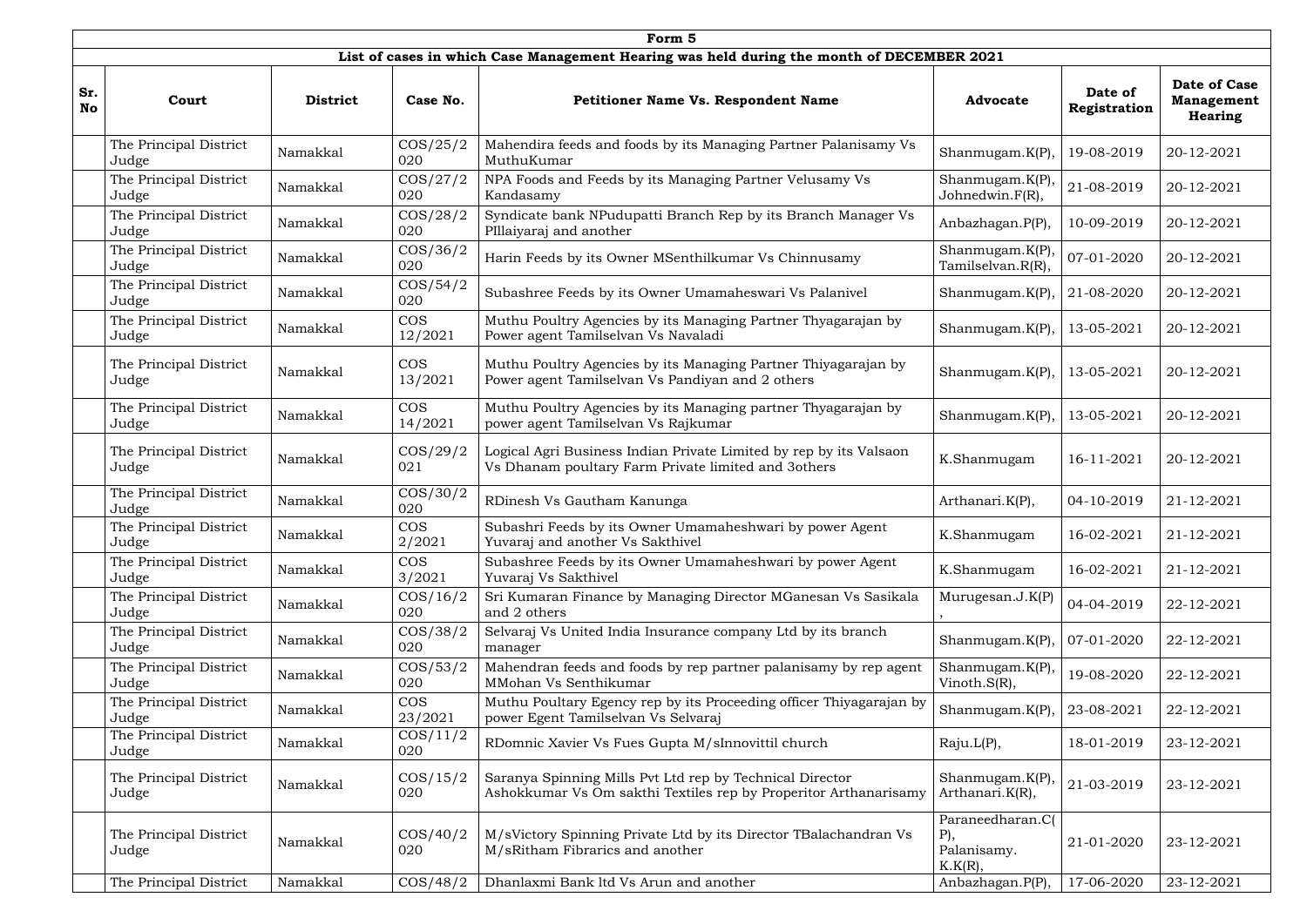|                  | Form 5                                        |                 |                       |                                                                                                                             |                               |                         |                                                            |  |  |  |  |  |
|------------------|-----------------------------------------------|-----------------|-----------------------|-----------------------------------------------------------------------------------------------------------------------------|-------------------------------|-------------------------|------------------------------------------------------------|--|--|--|--|--|
|                  |                                               |                 |                       | List of cases in which Case Management Hearing was held during the month of DECEMBER 2021                                   |                               |                         |                                                            |  |  |  |  |  |
| Sr.<br><b>No</b> | Court                                         | <b>District</b> | Case No.              | <b>Petitioner Name Vs. Respondent Name</b>                                                                                  | <b>Advocate</b>               | Date of<br>Registration | <b>Date of Case</b><br><b>Management</b><br><b>Hearing</b> |  |  |  |  |  |
|                  | Judge                                         |                 | 020                   |                                                                                                                             |                               |                         |                                                            |  |  |  |  |  |
|                  | The Principal District<br>Judge               | Namakkal        | <b>COS</b><br>64/2020 | Dhanabaagayam Spinners Private Ltd, Rep by its M.Dhanasekar Vs<br>Leelavathi Textile Traders rep by ists proprietor Sukumar | K.Shanmugam                   | 30-11-2020              | 23-12-2021                                                 |  |  |  |  |  |
|                  | The Principal District<br>Judge               | Namakkal        | <b>COS</b><br>6/2021  | Kalai Traders by its Owner RRamakandhan Vs Gugan feets and<br>Pouldry pvt ltd by its Manager                                | Shanmugam. $K(P)$             | 22-03-2021              | 23-12-2021                                                 |  |  |  |  |  |
|                  | The Principal District<br>Judge               | Namakkal        | $\cos/30/2$<br>021    | M/S Aero Textiles by is propALoganathan Vs RSelvi pro/Sri<br>Pachanachiamman tex                                            | Christopher.S(P),             | 22-11-2021              | 23-12-2021                                                 |  |  |  |  |  |
| 15               | District Court<br>Udhagamandalam,<br>Nilgiris | Nilgiris        | <b>NIL</b>            | <b>NIL</b>                                                                                                                  | <b>NIL</b>                    | <b>NIL</b>              | <b>NIL</b>                                                 |  |  |  |  |  |
| 16               | Principal District Court                      | Perambalur      | <b>NIL</b>            | $\mbox{NIL}$                                                                                                                | <b>NIL</b>                    | <b>NIL</b>              | $\mbox{NIL}$                                               |  |  |  |  |  |
|                  | Mahila Court                                  | Perambalur      | <b>NIL</b>            | $\mbox{NIL}$                                                                                                                | <b>NIL</b>                    | <b>NIL</b>              | $\mbox{NIL}$                                               |  |  |  |  |  |
|                  | Sub Court                                     | Perambalur      | <b>NIL</b>            | $\mbox{NIL}$                                                                                                                | <b>NIL</b>                    | <b>NIL</b>              | <b>NIL</b>                                                 |  |  |  |  |  |
| 17               | The Principal District<br>Court               | Pudukkottai     | <b>OS</b><br>71/2018  | Subaithabegam Vs Balasubramanian                                                                                            | M.Jeyanthan                   | 28.04.2018              | 04.12.2021                                                 |  |  |  |  |  |
|                  | The Principal District<br>Court               | Pudukkottai     | OS 1/2020             | Allahabad Bank VS VKM Fiber Industry and others                                                                             | D.Dhanapal                    | 02.01.2020              | 10.12.2021                                                 |  |  |  |  |  |
|                  | The Principal District<br>Court               | Pudukkottai     | OS 5/2021             | Canara Bank, Pudukkottai Branch Vs Tmt.T.Shanthi and 1 another                                                              | S. Dhananjaya<br>Ramachandran | 21.01.2021              | 06.01.2022                                                 |  |  |  |  |  |
|                  | The Principal District<br>Court               | Pudukkottai     | <b>OS</b><br>34/2018  | S.Sultan Mohaiyadeen VS M.Mohammed Frook                                                                                    | G.Ramalingm                   | 22.06.2018              | 17.12.2021                                                 |  |  |  |  |  |
|                  | The Principal District<br>Court               | Pudukkottai     | <b>OS</b><br>64/2018  | i) Gulgarini ii) Abdul Rahman Vs Rahamath Nisa and 8 others                                                                 | K.Anbazhahan                  | 07.09.2018              | 17.12.2021                                                 |  |  |  |  |  |
|                  | The Principal District<br>Court               | Pudukkottai     | <b>OS</b><br>08/2021  | Canara Bank Thirumayam Vs Suresh                                                                                            | P.N.Satagopan                 | 1.2.2021                | 10.12.2021                                                 |  |  |  |  |  |
|                  | The Principal District<br>Court               | Pudukkottai     | <b>OS</b><br>134/2019 | The Branch manager, Oriental Bank of Commerce Vs K.Durairaj<br>and four others                                              | V.Kasirajan                   | 18.12.2019              | 16.12.2021                                                 |  |  |  |  |  |
|                  | The Principal District<br>Court               | Pudukkottai     | <b>OS</b><br>31/2021  | Canara Bank, Pudukkottai Branch, Rep by its Branch Manager VS<br>S.Rajendran                                                | S. Dhananjaya<br>Ramachandran | 22.02.2021              | 07.12.2021                                                 |  |  |  |  |  |
|                  | The Principal District<br>Court               | Pudukkottai     | <b>OS</b><br>39/2021  | Canara Bank Thirumayam<br>Vs S. Kannan                                                                                      | S. Dhananjaya<br>Ramachandran | 02.03.2021              | 22.12.2021                                                 |  |  |  |  |  |
|                  | The Principal District<br>Court               | Pudukkottai     | <b>OS</b><br>41/2021  | Canara Bank Thirumayam<br>Vs Annadurai                                                                                      | S. Dhananjaya<br>Ramachandran | 02.03.2021              | 08.12.2021                                                 |  |  |  |  |  |
|                  | The Principal District<br>Court               | Pudukkottai     | <b>OS</b><br>43/2021  | Canara Bank Thirumayam<br>Vs Karuppaiah                                                                                     | S. Dhananjaya<br>Ramachandran | 02.03.2021              | 10.12.2021                                                 |  |  |  |  |  |
|                  | The Principal District<br>Court               | Pudukkottai     | <b>OS</b><br>46/2021  | SBI, Pudukkottai VS Pandiselvi                                                                                              | T.Kannadasan                  | 02.03.2021              | 15.12.2021                                                 |  |  |  |  |  |
|                  | The Principal District<br>Court               | Pudukkottai     | <b>OS</b><br>47/2021  | IOB Bank, Narthamalai VS Navaneethakrishan                                                                                  | Nangai G                      | 02.03.2021              | 16.12.2021                                                 |  |  |  |  |  |
|                  | The Principal District<br>Court               | Pudukkottai     | <b>OS</b><br>48/2021  | Canara Bank, Pudukkottai Vs Muthu Rangiyar                                                                                  | S. Dhananjaya<br>Ramachandran | 02.03.2021              | 03.12.2021                                                 |  |  |  |  |  |
|                  | The Principal District<br>Court               | Pudukkottai     | <b>OS</b><br>37/2021  | Canara Bank Thirumayam<br>Vs K.Chellaiah                                                                                    | M.Veerappan                   | 1.03.2021               | 09.12.2021                                                 |  |  |  |  |  |
|                  | The Principal District<br>Court               | Pudukkottai     | <b>OS</b><br>38/2021  | Union Bank of India, Rep by its Branch Manager VS Rajendran                                                                 | Narayanan. K                  | 1.03.2021               | 11.01.2022                                                 |  |  |  |  |  |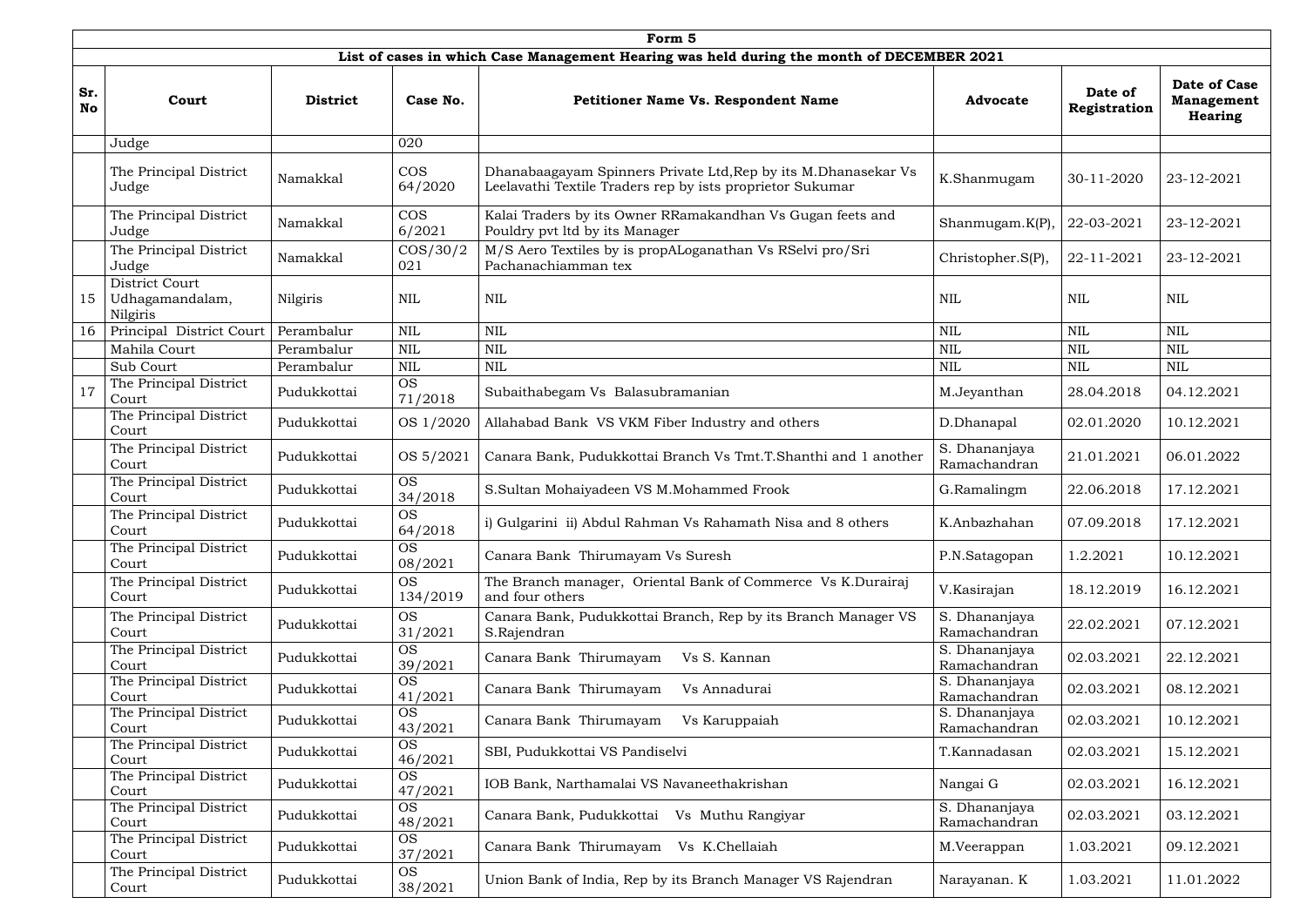|                  | Form 5                          |                 |                       |                                                                                           |                               |                         |                                                     |  |  |  |  |  |
|------------------|---------------------------------|-----------------|-----------------------|-------------------------------------------------------------------------------------------|-------------------------------|-------------------------|-----------------------------------------------------|--|--|--|--|--|
|                  |                                 |                 |                       | List of cases in which Case Management Hearing was held during the month of DECEMBER 2021 |                               |                         |                                                     |  |  |  |  |  |
| Sr.<br><b>No</b> | Court                           | <b>District</b> | Case No.              | <b>Petitioner Name Vs. Respondent Name</b>                                                | <b>Advocate</b>               | Date of<br>Registration | Date of Case<br><b>Management</b><br><b>Hearing</b> |  |  |  |  |  |
|                  | The Principal District<br>Court | Pudukkottai     | <b>OS</b><br>77/2021  | Canara Bank Thirumayam<br>Vs M.Murugaiah                                                  | M.Veerappan                   | 05.04.2021              | 21.12.2021                                          |  |  |  |  |  |
|                  | The Principal District<br>Court | Pudukkottai     | <b>OS</b><br>78/2021  | Canara Bank Thirumayam<br>Vs S.Thirunavukarasu                                            | M.Veerappan                   | 05.04.2021              | 03.01.2022                                          |  |  |  |  |  |
|                  | The Principal District<br>Court | Pudukkottai     | OS 79/21              | SBI, Alangudi Vs Mathiyalagan and 1 another                                               | S.Selva<br>Vinayagam          | 05.04.2021              | 03.01.2022                                          |  |  |  |  |  |
|                  | The Principal District<br>Court | Pudukkottai     | <b>OS</b><br>80/2021  | Canara Bank Thirumayam Vs P. Athmanathan                                                  | M.Veerappan                   | 05.04.2021              | 17.12.2021                                          |  |  |  |  |  |
|                  | The Principal District<br>Court | Pudukkottai     | <b>OS</b><br>81/2021  | SBI, Avoor Vs Ramesh                                                                      | Solai.Muthaih                 | 05.04.2021              | 23.12.2021                                          |  |  |  |  |  |
|                  | The Principal District<br>Court | Pudukkottai     | <b>OS</b><br>82/2021  | Canara Bank Thirumayam<br>Vs S.Saranya                                                    | S. Dhananjaya<br>Ramachandran | 05.04.2021              | 10.12.2021                                          |  |  |  |  |  |
|                  | The Principal District<br>Court | Pudukkottai     | <b>OS</b><br>83/2021  | Canara Bank Thirumayam<br>Vs S.Arockia Sekar                                              | M.Veerappan                   | 05.04.2021              | 08.12.2021                                          |  |  |  |  |  |
|                  | The Principal District<br>Court | Pudukkottai     | <b>OS</b><br>84/2021  | SBI, Pudukkottai Branch Vs D.Muralidharan                                                 | S.Selva<br>Vinayagam          | 05.04.2021              | 22.12.2021                                          |  |  |  |  |  |
|                  | The Principal District<br>Court | Pudukkottai     | <b>OS</b><br>85/2021  | Canara Bank Thirumayam<br>Vs S.Pandimathi                                                 | S. Dhananjaya<br>Ramachandran | 05.04.2021              | 24.12.2021                                          |  |  |  |  |  |
|                  | The Principal District<br>Court | Pudukkottai     | <b>OS</b><br>88/2021  | Canara Bank Thirumayam<br>Vs V.Velu                                                       | S. Dhananjaya<br>Ramachandran | 05.04.2021              | 17.12.2021                                          |  |  |  |  |  |
|                  | The Principal District<br>Court | Pudukkottai     | <b>OS</b><br>90/2021  | Canara Bank Thirumayam Vs R.M.Subramanian                                                 | S. Dhananjaya<br>Ramachandran | 05.04.2021              | 17.12.2021                                          |  |  |  |  |  |
|                  | The Principal District<br>Court | Pudukkottai     | <b>OS</b><br>92/2021  | Canara Bank Thirumayam<br>Vs D.Stephanraj                                                 | S. Dhananjaya<br>Ramachandran | 05.04.2021              | 22.12.2021                                          |  |  |  |  |  |
|                  | The Principal District<br>Court | Pudukkottai     | OS<br>93/2021         | Canara Bank Thirumayam<br>Vs Saravanan                                                    | S. Dhananjaya<br>Ramachandran | 08.04.2021              | 08.12.2021                                          |  |  |  |  |  |
|                  | The Principal District<br>Court | Pudukkottai     | <b>OS</b><br>94/2021  | Canara Bank Thirumayam<br>Vs Sivakumar                                                    | S. Dhananjaya<br>Ramachandran | 08.04.2021              | 10.12.2021                                          |  |  |  |  |  |
|                  | The Principal District<br>Court | Pudukkottai     | <b>OS</b><br>95/2021  | Canara Bank Thirumayam<br>Vs Adaikappan                                                   | S. Dhananjaya<br>Ramachandran | 08.04.2021              | 10.12.2021                                          |  |  |  |  |  |
|                  | The Principal District<br>Court | Pudukkottai     | <b>OS</b><br>96/2021  | Canara Bank Thirumayam<br>Vs M.Chinnaiah                                                  | S. Dhananjaya<br>Ramachandran | 08.04.2021              | 14.12.2021                                          |  |  |  |  |  |
|                  | The Principal District<br>Court | Pudukkottai     | <b>OS</b><br>97/2021  | Canara Bank Thirumayam<br>Vs Ganesan                                                      | S. Dhananjaya<br>Ramachandran | 08.04.2021              | 06.12.2021                                          |  |  |  |  |  |
|                  | The Principal District<br>Court | Pudukkottai     | <b>OS</b><br>98/2021  | Canara Bank Thirumayam<br>Vs Subramanian                                                  | S. Dhananjaya<br>Ramachandran | 08.04.2021              | 08.12.2021                                          |  |  |  |  |  |
|                  | The Principal District<br>Court | Pudukkottai     | <b>OS</b><br>99/2021  | Canara Bank Thirumayam<br>VS Ravikumar                                                    | S. Dhananjaya<br>Ramachandran | 08.04.2021              | 13.12.2021                                          |  |  |  |  |  |
|                  | The Principal District<br>Court | Pudukkottai     | <b>OS</b><br>100/2021 | UCO Bank VS Datchanamurthy                                                                | S.M.Kumar                     | 08.04.2021              | 13.12.2021                                          |  |  |  |  |  |
|                  | The Principal District<br>Court | Pudukkottai     | <b>OS</b><br>103/2021 | Bank of India VS Moorthy                                                                  | Gunasekaran                   | 09.04.2021              | 17.12.2021                                          |  |  |  |  |  |
|                  | The Principal District<br>Court | Pudukkottai     | <b>OS</b><br>104/2021 | UCO Bank VS A.S.Dhanasamy and 3 others                                                    | S.M.Kumar                     | 09.04.2021              | 15.12.2021                                          |  |  |  |  |  |
|                  | The Principal District<br>Court | Pudukkottai     | <b>OS</b><br>105/2021 | Canara Bank, Pudukkottai Branch, VS J.Ezhil Arasu                                         | S. Dhananjaya<br>Ramachandran | 09.04.2021              | 02.12.2021                                          |  |  |  |  |  |
|                  | The Principal District<br>Court | Pudukkottai     | <b>OS</b><br>106/2021 | Canara Bank, Pudukkottai Branch, VS Lakshmi Pria                                          | S. Dhananjaya<br>Ramachandran | 09.04.2021              | 25.12.2021                                          |  |  |  |  |  |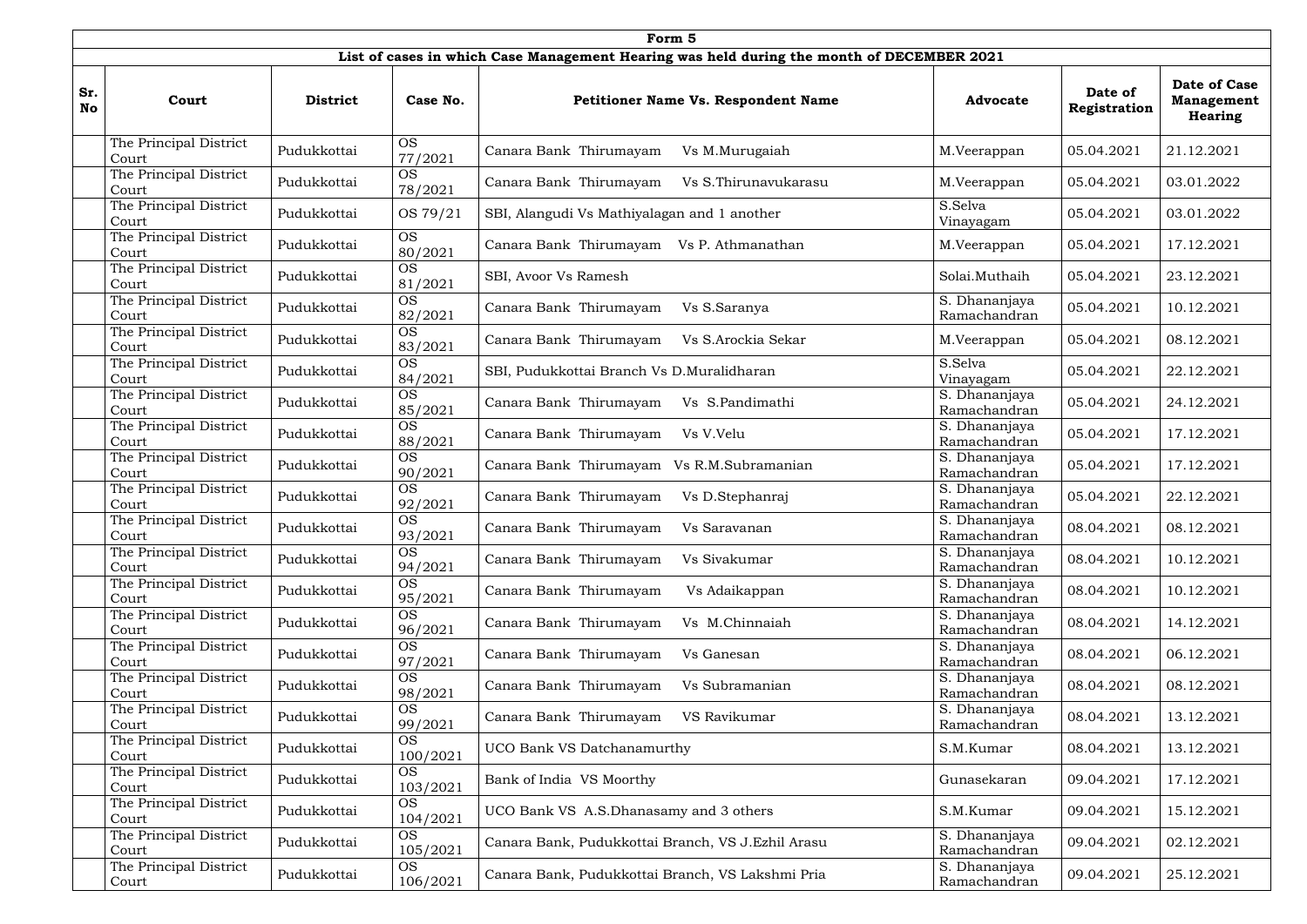|                  | Form 5                          |                 |                                    |                                                                                           |                               |                         |                                                     |  |  |  |  |  |
|------------------|---------------------------------|-----------------|------------------------------------|-------------------------------------------------------------------------------------------|-------------------------------|-------------------------|-----------------------------------------------------|--|--|--|--|--|
|                  |                                 |                 |                                    | List of cases in which Case Management Hearing was held during the month of DECEMBER 2021 |                               |                         |                                                     |  |  |  |  |  |
| Sr.<br><b>No</b> | Court                           | <b>District</b> | Case No.                           | <b>Petitioner Name Vs. Respondent Name</b>                                                | <b>Advocate</b>               | Date of<br>Registration | Date of Case<br><b>Management</b><br><b>Hearing</b> |  |  |  |  |  |
|                  | The Principal District<br>Court | Pudukkottai     | <b>OS</b><br>107/2021              | Tamilnadu Mercantile Bank Ltd, Rep by Branch Manager VS<br>U.Rashya Begum                 | S. Dhananjaya<br>Ramachandran | 09.04.2021              | 08.12.2021                                          |  |  |  |  |  |
|                  | The Principal District<br>Court | Pudukkottai     | <b>OS</b><br>108/2021              | Tamilnadu Mercantile Bank Ltd, Rep by Branch Manager VS<br>R.Mohammed Azarudeen           | S. Dhananjaya<br>Ramachandran | 09.04.2021              | 02.12.2021                                          |  |  |  |  |  |
|                  | The Principal District<br>Court | Pudukkottai     | <b>OS</b><br>111/2021              | Tamilnadu Mercantile Bank Ltd, Rep by Branch Manager VS Preethi                           | S. Dhananjaya<br>Ramachandran | 09.04.2021              | 14.12.2021                                          |  |  |  |  |  |
|                  | The Principal District<br>Court | Pudukkottai     | <b>OS</b><br>112/2021              | Canara Bank VS Sengutuvan                                                                 | S. Dhananjaya<br>Ramachandran | 09.04.2021              | 14.12.2021                                          |  |  |  |  |  |
|                  | The Principal District<br>Court | Pudukkottai     | <b>OS</b><br>113/2021              | Canara Bank VS Babu                                                                       | S. Dhananjaya<br>Ramachandran | 09.04.2021              | 23.12.2021                                          |  |  |  |  |  |
|                  | The Principal District<br>Court | Pudukkottai     | <b>OS</b><br>114/2021              | Canara Bank VS S.Subramanian                                                              | S. Dhananjaya<br>Ramachandran | 09.04.2021              | 16.12.2021                                          |  |  |  |  |  |
|                  | The Principal District<br>Court | Pudukkottai     | <b>OS</b><br>115/2021              | Canara Bank VS S.Palanivelu                                                               | S. Dhananjaya<br>Ramachandran | 09.04.2021              | 23.12.2021                                          |  |  |  |  |  |
|                  | The Principal District<br>Court | Pudukkottai     | <b>OS</b><br>116/2021              | Canara Bank VS C.Ravi                                                                     | S. Dhananjaya<br>Ramachandran | 09.04.2021              | 17.12.2021                                          |  |  |  |  |  |
|                  | The Principal District<br>Court | Pudukkottai     | <b>OS</b><br>117/2021<br><b>OS</b> | Canara Bank VS M.Murugesan                                                                | S. Dhananjaya<br>Ramachandran | 09.04.2021              | 23.12.2021                                          |  |  |  |  |  |
|                  | The Principal District<br>Court | Pudukkottai     | 118/2021                           | Canara Bank VS Arumugam                                                                   | S. Dhananjaya<br>Ramachandran | 09.04.2021              | 03.12.2021                                          |  |  |  |  |  |
|                  | The Principal District<br>Court | Pudukkottai     | OS 8/2021                          | Canara Bank VS Suresh                                                                     | P.N.Satagopan                 | 27.01.2021              | 10.12.2021                                          |  |  |  |  |  |
|                  | The Principal District<br>Court | Pudukkottai     | <b>OS</b><br>46/2009               | 1) M/s.Raja and Co., and others VS Pudukkottai Municipality, Rep<br>by its Commissioner   | Gnanaraj                      | 07.11.2009              | 15.12.2021                                          |  |  |  |  |  |
|                  | The Principal District<br>Court | Pudukkottai     | <b>OS</b><br>50/2021               | canara Bank VS Ruban                                                                      | S. Dhananjaya<br>Ramachandran | 03.03.2021              | 08.12.2021                                          |  |  |  |  |  |
|                  | The Principal District<br>Court | Pudukkottai     | <b>OS</b><br>51/2021               | Canara Bank VS P.Ravichandran                                                             | S. Dhananjaya<br>Ramachandran | 03.03.2021              | 08.12.2021                                          |  |  |  |  |  |
|                  | The Principal District<br>Court | Pudukkottai     | <b>OS</b><br>52/2021               | Union Bank of India VS M/S Ridha Food Products by it owner                                | K.Narayanan                   | 03.03.2021              | 01.12.2021                                          |  |  |  |  |  |
|                  | The Principal District<br>Court | Pudukkottai     | <b>OS</b><br>53/2021               | Canara Bank VS Mariyappan                                                                 | Kannadhasan T                 | 03.03.2021              | 10.12.2021                                          |  |  |  |  |  |
|                  | The Principal District<br>Court | Pudukkottai     | <b>OS</b><br>54/2021               | Canara Bank VS Raman                                                                      | Kannadhasan T                 | 03.03.2021              | 25.01.2022                                          |  |  |  |  |  |
|                  | The Principal District<br>Court | Pudukkottai     | <b>OS</b><br>63/2021               | Canara Bank VS Vadivel                                                                    | S. Dhananjaya<br>Ramachandran | 16.03.2021              | 16.12.2021                                          |  |  |  |  |  |
|                  | The Principal District<br>Court | Pudukkottai     | <b>OS</b><br>64/2021               | Rep. by its Chief Manager D.Rajkumar VS Bhuvaneswari                                      | Kannadhasan T                 | 16.03.2021              | 04.1.2022                                           |  |  |  |  |  |
|                  | The Principal District<br>Court | Pudukkottai     | <b>OS</b><br>65/2021               | Rep by its Cheif Manager VS Syedammal                                                     | K.Anbazhahan                  | 16.03.2021              | 04.1.2022                                           |  |  |  |  |  |
|                  | The Principal District<br>Court | Pudukkottai     | <b>OS</b><br>119/2021              | Canara Bank VS Madhavan                                                                   | Kannadhasan T                 | 09.04.2021              | 09.01.2022                                          |  |  |  |  |  |
|                  | The Principal District<br>Court | Pudukkottai     | <b>OS</b><br>120/2021              | Canara Bank VS M.Mohammed Ajmal                                                           | Aravind S                     | 09.04.2021              | 04.12.2021                                          |  |  |  |  |  |
|                  | The Principal District<br>Court | Pudukkottai     | <b>OS</b><br>175/2021              | The Branch Manager, TamilNad Mercantile Bank Ltd., VS Kamaraj                             | S. Dhananjaya<br>Ramachandran | 08.09.2021              | 25.01.2022                                          |  |  |  |  |  |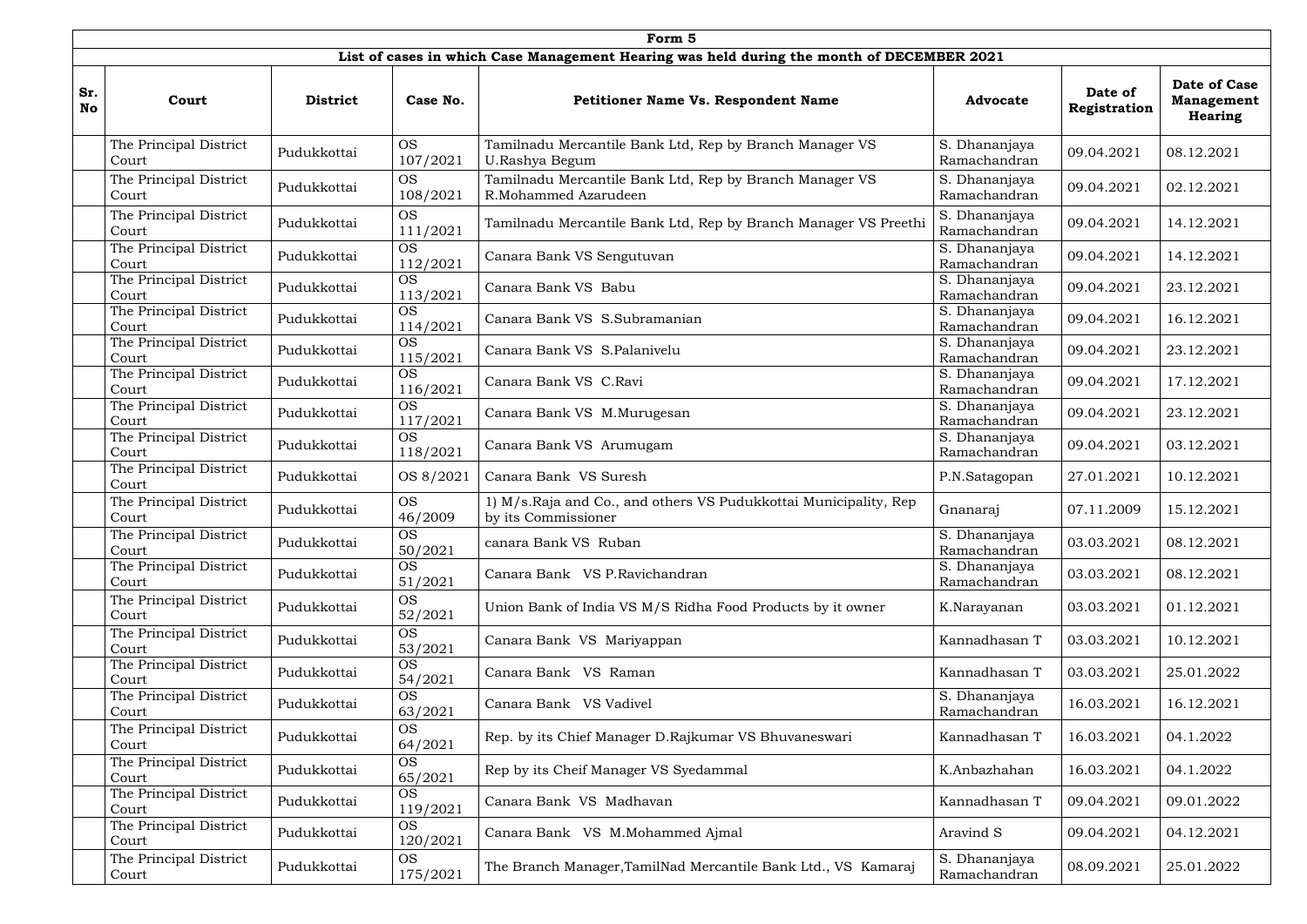|                  | Form 5                                                 |                    |                       |                                                                                                                                                                                                                        |                                          |                         |                                                            |  |  |  |  |  |
|------------------|--------------------------------------------------------|--------------------|-----------------------|------------------------------------------------------------------------------------------------------------------------------------------------------------------------------------------------------------------------|------------------------------------------|-------------------------|------------------------------------------------------------|--|--|--|--|--|
|                  |                                                        |                    |                       | List of cases in which Case Management Hearing was held during the month of DECEMBER 2021                                                                                                                              |                                          |                         |                                                            |  |  |  |  |  |
| Sr.<br><b>No</b> | Court                                                  | <b>District</b>    | Case No.              | <b>Petitioner Name Vs. Respondent Name</b>                                                                                                                                                                             | <b>Advocate</b>                          | Date of<br>Registration | <b>Date of Case</b><br><b>Management</b><br><b>Hearing</b> |  |  |  |  |  |
|                  | The Principal District<br>Court                        | Pudukkottai        | <b>OS</b><br>194/2021 | State Bank of India, Thirumayam Branch, Rep by its Branch<br>Manager VS Hanifa Traders rep by its prop. Jarina Parveen Nisha                                                                                           | Kannadhasan T                            | 20.10.2021              | 06.01.2022                                                 |  |  |  |  |  |
|                  | The Principal District<br>Court                        | Pudukkottai        | <b>OS</b><br>201/2021 | Canara Bank, Pulichengadu Kaikatti Branch, The Senior Manager<br>vs Chinraj.S                                                                                                                                          | D.Dhanapal                               | 18.11.2021              | 20.12.2021                                                 |  |  |  |  |  |
|                  | The Principal District<br>Court                        | Pudukkottai        | <b>OS</b><br>202/2021 | The Branch Manager, Canara Bank, Pudukkottai Branch vs<br>Periyasamy                                                                                                                                                   | S. Dhananjaya<br>Ramachandran            | 18.11.2021              | 20.10.2021                                                 |  |  |  |  |  |
|                  | The Principal District<br>Court                        | Pudukkottai        | <b>OS</b><br>203/2021 | Canara Bank II VS Sri Sai tex and one another                                                                                                                                                                          | Muthaiyan                                | 24.11.2021              | 22.12.2021                                                 |  |  |  |  |  |
|                  | The Principal District<br>Court                        | Pudukkottai        | <b>OS</b><br>204/2021 | Canara Bank, Pulichengadu Kaikatti Branch VS M/s. Sri Hari<br>Agencies, and 1 another                                                                                                                                  | D.Dhanapal                               | 24.11.2021              | 22.12.2021                                                 |  |  |  |  |  |
|                  | The Principal District<br>Court                        | Pudukkottai        | <b>OS</b><br>205/2021 | The Branch Manager, Canara Bank, East Main Street, Pudukkottai<br>vs Muthulakshmi                                                                                                                                      | D.Dhanapal                               | 24.11.2021              | 22.12.2021                                                 |  |  |  |  |  |
|                  | The Principal District<br>Court                        | Pudukkottai        | <b>OS</b><br>209/2021 | Canara Bank, Pudukkottai Branch II, Rep by its Senior Branch<br>Manager/Power Agent vs M/s. K.S Women Cotton, Rep. y its sole<br>proprietor K.Sabari Girija and 2 other                                                | S.Muthaiyan                              | 1.12.2021               | 4.1.2022                                                   |  |  |  |  |  |
|                  | The Principal District<br>Court                        | Pudukkottai        | <b>OS</b><br>210/2021 | The Branch Manager, Canara Bank, Thirumayam Branch vs Muthu                                                                                                                                                            | S. Dhananjaya<br>Ramachandran            | 1.12.2021               | 4.1.2022                                                   |  |  |  |  |  |
|                  | The Principal District<br>Court                        | Pudukkottai        | <b>OS</b><br>213/2021 | Canara Bank, Pudukkottai Branch II, Rep by its Senior Branch<br>Manager/Power Agent vs M/s. K.S. Womens Cotton Collection<br>World, Rep. by its sole proprietor.K.Sabari Girija and 2others                            | S.Muthaiyan                              | 3.12.2021               | 6.1.2022                                                   |  |  |  |  |  |
|                  | The Principal District<br>Court                        | Pudukkottai        | <b>OS</b><br>221/2021 | The Branch Manager, Canara Bank, Pudukkottai Branch, Rep by its<br>Branch Manager vs Prakash                                                                                                                           | S. Dhananjaya<br>Ramachandran            | 16.12.2021              | 20.1.2022                                                  |  |  |  |  |  |
| 18               | Principal District Court                               | Ramanathapura<br>m | $\mbox{NIL}$          | NIL                                                                                                                                                                                                                    | <b>NIL</b>                               | <b>NIL</b>              | <b>NIL</b>                                                 |  |  |  |  |  |
| 19               | Principal District Court,<br>Salem                     | Salem              | NIL                   | <b>NIL</b>                                                                                                                                                                                                             | <b>NIL</b>                               | <b>NIL</b>              | <b>NIL</b>                                                 |  |  |  |  |  |
| 20               | Principal District and<br><b>Sessions Court</b>        | Sivaganga          | <b>NIL</b>            | $\mbox{NIL}$                                                                                                                                                                                                           | <b>NIL</b>                               | <b>NIL</b>              | <b>NIL</b>                                                 |  |  |  |  |  |
| 21               | Prl. District<br>Court, Thanjavur                      | Thanjavur          | <b>NIL</b>            | <b>NIL</b>                                                                                                                                                                                                             | <b>NIL</b>                               | <b>NIL</b>              | <b>NIL</b>                                                 |  |  |  |  |  |
|                  | <b>III Additional District</b><br>Judge, Pattukkottai. | Thanjavur          | <b>NIL</b>            | NIL                                                                                                                                                                                                                    | <b>NIL</b>                               | <b>NIL</b>              | <b>NIL</b>                                                 |  |  |  |  |  |
| 22               | Principal District Court,<br>Theni                     | Theni              | 87/19                 | Petitioner name: Shri Amsapriya Store (Through Proprietor S.<br>Sudhakar) Respondent Name: 1) T.Gurusamy Nadar and Sons<br>Maligai, Rep. by Managing Partener G.Vijayakumar Babu and<br>another 2) G. Vijayakumar Babu | Amarnathbabau.<br>$R.N.S$ /<br>Anburaj.A | 13.11.2019              | 09.11.2021<br>22.11.2021                                   |  |  |  |  |  |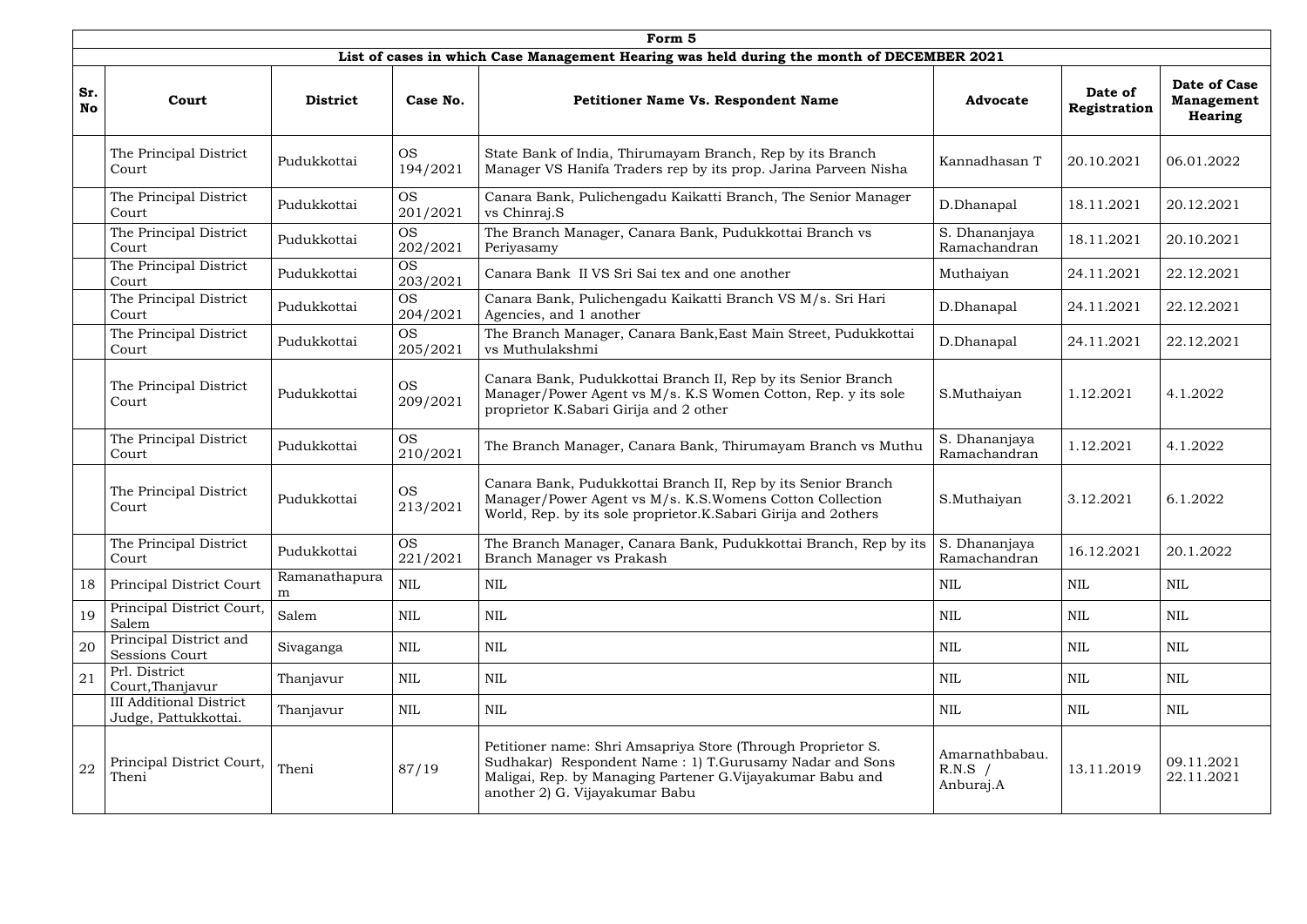|                  | Form 5                                           |                 |                      |                                                                                                                                                                                                                                                                                                           |                                              |                         |                                                     |  |  |  |  |  |
|------------------|--------------------------------------------------|-----------------|----------------------|-----------------------------------------------------------------------------------------------------------------------------------------------------------------------------------------------------------------------------------------------------------------------------------------------------------|----------------------------------------------|-------------------------|-----------------------------------------------------|--|--|--|--|--|
|                  |                                                  |                 |                      | List of cases in which Case Management Hearing was held during the month of DECEMBER 2021                                                                                                                                                                                                                 |                                              |                         |                                                     |  |  |  |  |  |
| Sr.<br><b>No</b> | Court                                            | <b>District</b> | Case No.             | <b>Petitioner Name Vs. Respondent Name</b>                                                                                                                                                                                                                                                                | <b>Advocate</b>                              | Date of<br>Registration | Date of Case<br><b>Management</b><br><b>Hearing</b> |  |  |  |  |  |
|                  | Principal District Court,<br>Theni               | Theni           | 87/20                | Petitioner name: Theni Guru Krishna Textiles Mills (p) Ltd, Rep. by<br>its Managing Director T.K. Ponraj Respondents name: 1) M/s. Vel<br>Textile, Rep. by its Managing Partner Kalai 2) Kalai 3) M/s Dharshin<br>Fabriks, Rep. by its Properitor Jeyapaul                                                | Guru.Rathakrish<br>nan.G/Pandiaraj.<br>B.    | 29.06.2020              | 25.11.2021                                          |  |  |  |  |  |
|                  | Principal District Court,<br>Theni               | Theni           | 59/18                | Petitioner name: Canara Bank, Bodinayakanur through its Chief<br>Manager, Kamarajar bazaar road, Bodinayakanur Town, Theni.<br>Respondents name: M/s.Bismi Silk Cotton Reptd. by its proprietor<br>S.Abdulbari Address - No.22, Pudhur Middle street, Pudhur,<br>Bodinayakanur, Theni District.           | Sundararaj.SG /<br>A.M.Eawaramoort<br>hy     | 19.09.2018              | 10.11.2021<br>29.11.2021                            |  |  |  |  |  |
|                  | Principal District Court,<br>Theni               | Theni           | 94/20                | Petitioner name: The Branch Manager, Tamilnadu Mercantile Bank<br>Ltd, Pannaipuram, Uthamapalayam, Theni. Respondents name: 1)<br>O. Magarajan and another<br>410, Manthaiamman Kovil St, Kamaya koundanpatti,<br>Uthamapalayam, Theni.<br>2) C.K. Murugan, 18/18A, Kalimettupatti, Uthamapalayam, Theni. | Shyam.S.R<br>/Kaliappan.P.G<br>and Diwakar.M | 08.07.2020              | 10.11.2021                                          |  |  |  |  |  |
|                  | Principal District Court,<br>Theni               | Theni           | 231/21               | Plaintiff's name: The Branch Manager, State Bank of India,<br>Cumbum, Theni District. Defendant's Name: M/s. SR Trading<br>Company, Rep.by through its Proprietor S. Rajavelpandiyan                                                                                                                      | S.R. Shyam                                   | 08.11.2021              | 08.12.2021<br>23.12.2021                            |  |  |  |  |  |
| 23               | Principal District Court,<br>Thoothukudi         | Thoothukudi     | <b>OS</b><br>12/2019 | M/s. Grace Group India (P) Ltd vs. M/s. Vaas Exports and 4 others                                                                                                                                                                                                                                         | D.G.Singaraj                                 | 04.02.2019              | 14.12.2021                                          |  |  |  |  |  |
| 24               | Principal District Court                         | Tiruchirappalli | <b>NIL</b>           | $\mbox{NIL}$                                                                                                                                                                                                                                                                                              | $\mbox{NIL}$                                 | $\mbox{NIL}$            | <b>NIL</b>                                          |  |  |  |  |  |
| 25               | Principal District Court                         | Tirunelveli     | <b>NIL</b>           | $\mbox{NIL}$                                                                                                                                                                                                                                                                                              | <b>NIL</b>                                   | $\mbox{NIL}$            | NIL                                                 |  |  |  |  |  |
| 26               | Principal District Court,<br>Tiruppur            | Tiruppur        | <b>NIL</b>           | <b>NIL</b>                                                                                                                                                                                                                                                                                                | <b>NIL</b>                                   | NIL                     | NIL                                                 |  |  |  |  |  |
|                  | <b>Additional District</b><br>Court, Tiruppur    | Tiruppur        | <b>NIL</b>           | NIL                                                                                                                                                                                                                                                                                                       | <b>NIL</b>                                   | NIL                     | NIL                                                 |  |  |  |  |  |
|                  | <b>II Additional District</b><br>Court, Tiruppur | Tiruppur        | <b>NIL</b>           | $\mbox{NIL}$                                                                                                                                                                                                                                                                                              | <b>NIL</b>                                   | $\mbox{NIL}$            | <b>NIL</b>                                          |  |  |  |  |  |
|                  | Principal Sub Court,<br>Tiruppur                 | Tiruppur        | NIL                  | <b>NIL</b>                                                                                                                                                                                                                                                                                                | NIL                                          | NIL                     | NIL                                                 |  |  |  |  |  |
|                  | Additional Sub Court,<br>Tiruppur                | Tiruppur        | <b>NIL</b>           | $\mbox{NIL}$                                                                                                                                                                                                                                                                                              | <b>NIL</b>                                   | $\mbox{NIL}$            | <b>NIL</b>                                          |  |  |  |  |  |
|                  | Sub Court, Udumalpet                             | Tiruppur        | <b>NIL</b>           | $\mbox{NIL}$                                                                                                                                                                                                                                                                                              | <b>NIL</b>                                   | $\mbox{NIL}$            | <b>NIL</b>                                          |  |  |  |  |  |
|                  | Sub Court, Avinashi                              | Tiruppur        | <b>NIL</b>           | $\mbox{NIL}$                                                                                                                                                                                                                                                                                              | <b>NIL</b>                                   | $\mbox{NIL}$            | NIL                                                 |  |  |  |  |  |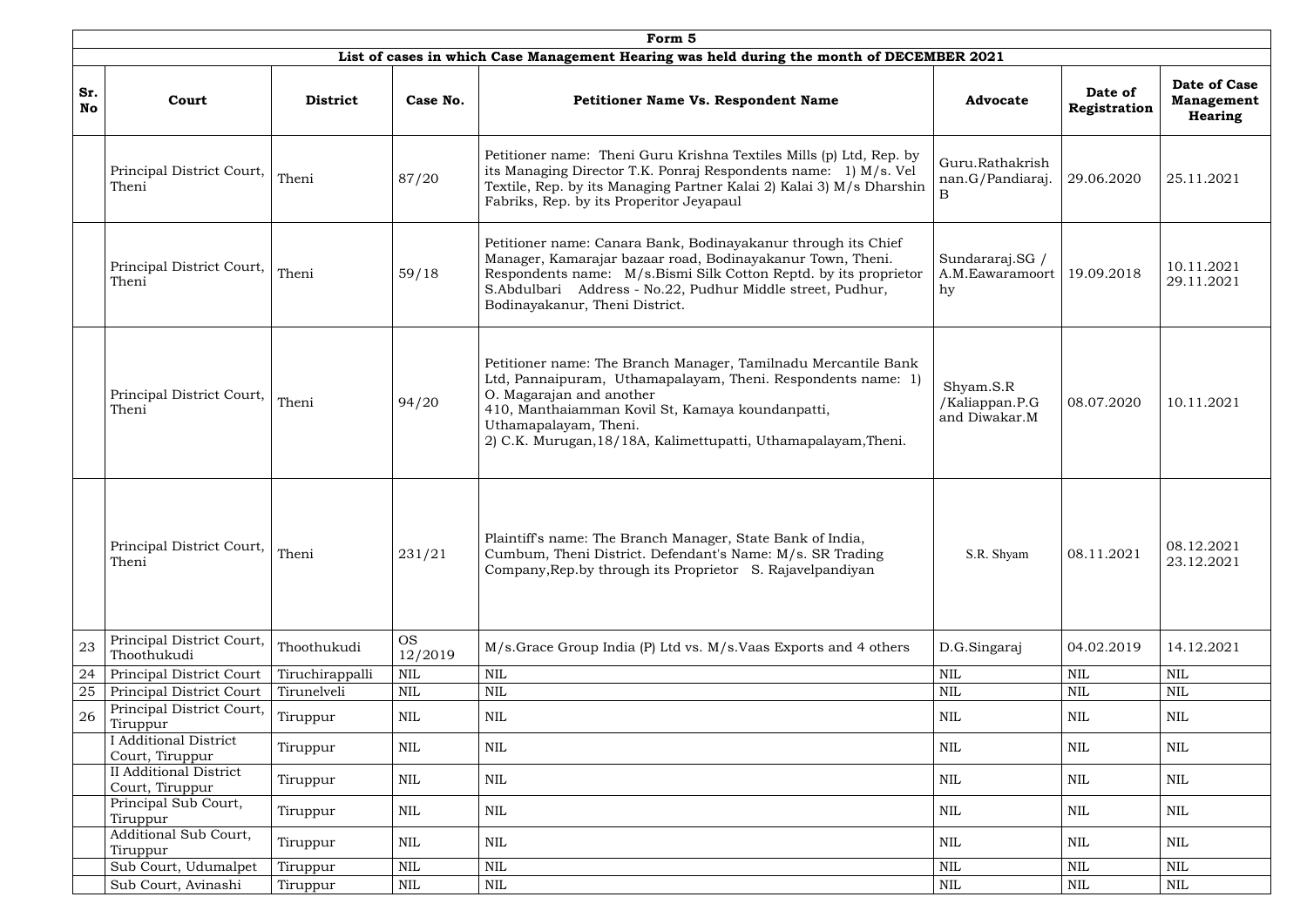|                  | Form 5                                                             |                 |                    |                                                                                                                                                                                                                                                    |                                                 |                         |                                                     |  |  |  |  |
|------------------|--------------------------------------------------------------------|-----------------|--------------------|----------------------------------------------------------------------------------------------------------------------------------------------------------------------------------------------------------------------------------------------------|-------------------------------------------------|-------------------------|-----------------------------------------------------|--|--|--|--|
|                  |                                                                    |                 |                    | List of cases in which Case Management Hearing was held during the month of DECEMBER 2021                                                                                                                                                          |                                                 |                         |                                                     |  |  |  |  |
| Sr.<br><b>No</b> | Court                                                              | <b>District</b> | Case No.           | Petitioner Name Vs. Respondent Name                                                                                                                                                                                                                | <b>Advocate</b>                                 | Date of<br>Registration | Date of Case<br><b>Management</b><br><b>Hearing</b> |  |  |  |  |
| 27               | Principal District Court,<br>Tiruvallur                            | Tiruvallur      | $\mbox{NIL}$       | <b>NIL</b>                                                                                                                                                                                                                                         | NIL                                             | NIL                     | <b>NIL</b>                                          |  |  |  |  |
|                  | The I Additional District<br>and Sessions Court,<br>Tiruvallur.    | Tiruvallur      | $\mbox{NIL}$       | $\mbox{NIL}$                                                                                                                                                                                                                                       | NIL                                             | NIL                     | $\mbox{NIL}$                                        |  |  |  |  |
|                  | The II Additional<br>District and Sessions<br>Court, Poonamallee.  | Tiruvallur      | $\mbox{NIL}$       | <b>NIL</b>                                                                                                                                                                                                                                         | NIL                                             | NIL                     | <b>NIL</b>                                          |  |  |  |  |
|                  | The III Additional<br>District and Sessions<br>Court, Poonamallee. | Tiruvallur      | $\mbox{NIL}$       | $\mbox{NIL}$                                                                                                                                                                                                                                       | <b>NIL</b>                                      | NIL                     | $\mbox{NIL}$                                        |  |  |  |  |
|                  | The IV Additional<br>District and Sessions<br>Court, Ponneri.      | Tiruvallur      | $\mbox{NIL}$       | $\mbox{NIL}$                                                                                                                                                                                                                                       | <b>NIL</b>                                      | <b>NIL</b>              | <b>NIL</b>                                          |  |  |  |  |
|                  | The Sub Court,<br>Tiruvallur.                                      | Tiruvallur      | $\mbox{NIL}$       | $\mbox{NIL}$                                                                                                                                                                                                                                       | <b>NIL</b>                                      | NIL                     | <b>NIL</b>                                          |  |  |  |  |
|                  | The Sub Court,<br>Poonamallee.                                     | Tiruvallur      | <b>NIL</b>         | <b>NIL</b>                                                                                                                                                                                                                                         | <b>NIL</b>                                      | NIL                     | <b>NIL</b>                                          |  |  |  |  |
|                  | The Sub Court,<br>Tiruttani.                                       | Tiruvallur      | <b>NIL</b>         | <b>NIL</b>                                                                                                                                                                                                                                         | NIL                                             | <b>NIL</b>              | <b>NIL</b>                                          |  |  |  |  |
| 28               | Principal District Court,<br>Tiruvannamalai                        | Tiruvannamalai  | <b>NIL</b>         | $\mbox{NIL}$                                                                                                                                                                                                                                       | NIL                                             | NIL                     | NIL                                                 |  |  |  |  |
| 29               | Principal District Court                                           | Tiruvarur       | $\mbox{NIL}$       | $\mbox{NIL}$                                                                                                                                                                                                                                       | $\mbox{NIL}$                                    | $\mbox{NIL}$            | <b>NIL</b>                                          |  |  |  |  |
| 30               | Principal District Court,<br>Vellore                               | Vellore         | $\mbox{NIL}$       | <b>NIL</b>                                                                                                                                                                                                                                         | NIL                                             | NIL                     | <b>NIL</b>                                          |  |  |  |  |
|                  | <b>II</b> Additional District<br>Court, Ranipet                    | Vellore         | $\mbox{NIL}$       | $\mbox{NIL}$                                                                                                                                                                                                                                       | <b>NIL</b>                                      | $\mbox{NIL}$            | <b>NIL</b>                                          |  |  |  |  |
| 31               | Principal District Court,<br>Villupuram                            | Villupuram      | COS.2/202          | M/S Siranjivi Chemicals, Rep by its Propreitor<br>P. Balamurugan<br>Vs.<br>M/S Vinayaka Chemicals, Rep. by its Propreitor<br>Mr. Arumugam Murugesan                                                                                                | K.S.<br>Subramanian                             | 21.12.2021              | Next Hearing<br>Date<br>20.01.2022                  |  |  |  |  |
| 32               | Principal District Court,<br>Srivillliputtur                       | Virudhunagar    | $\mbox{NIL}$       | <b>NIL</b>                                                                                                                                                                                                                                         | <b>NIL</b>                                      | <b>NIL</b>              | <b>NIL</b>                                          |  |  |  |  |
|                  | Sub Court, Sivakasi                                                | Virudhunagar    | $\mbox{NIL}$       | $\mbox{NIL}$                                                                                                                                                                                                                                       | <b>NIL</b>                                      | <b>NIL</b>              | $\mbox{NIL}$                                        |  |  |  |  |
| 33               | PRINCIPAL DISTRICT<br>JUDGE, PUDUCHERRY                            | Puducherry      | 0. S. 134/2<br>019 | M/s. Grace Infrastructure P. Ltd<br><b>Vs</b><br>M/s. Ultramax Hydrojet Pvt. Limited                                                                                                                                                               | Mr. Rajaprakash<br><b>Vs</b><br>Sendhil Narayan | 21.06.2019              | 07.12.2021<br>20.12.2021                            |  |  |  |  |
|                  | PRINCIPAL DISTRICT<br>JUDGE, PUDUCHERRY                            | Puducherry      | O.S.83/20<br>20    | M/s. Prashanth Properties Pvt. Ltd., Rep. by its M.D., Premraja<br><b>Vs</b><br>1) Om Ganeshaya Food and Beverages Pvt. Ltd., Rep. by its<br>Director, Sumit Shital<br>2) Shreem Food and Beverages rp by Partner Mrs. Shreedevi<br>Chandrasekaran | Mr. L. Sathish<br>Vs<br>Mr. P. Natarajan        | 08.07.2020              | 02.12.2021<br>13.12.2021<br>22.12.2021              |  |  |  |  |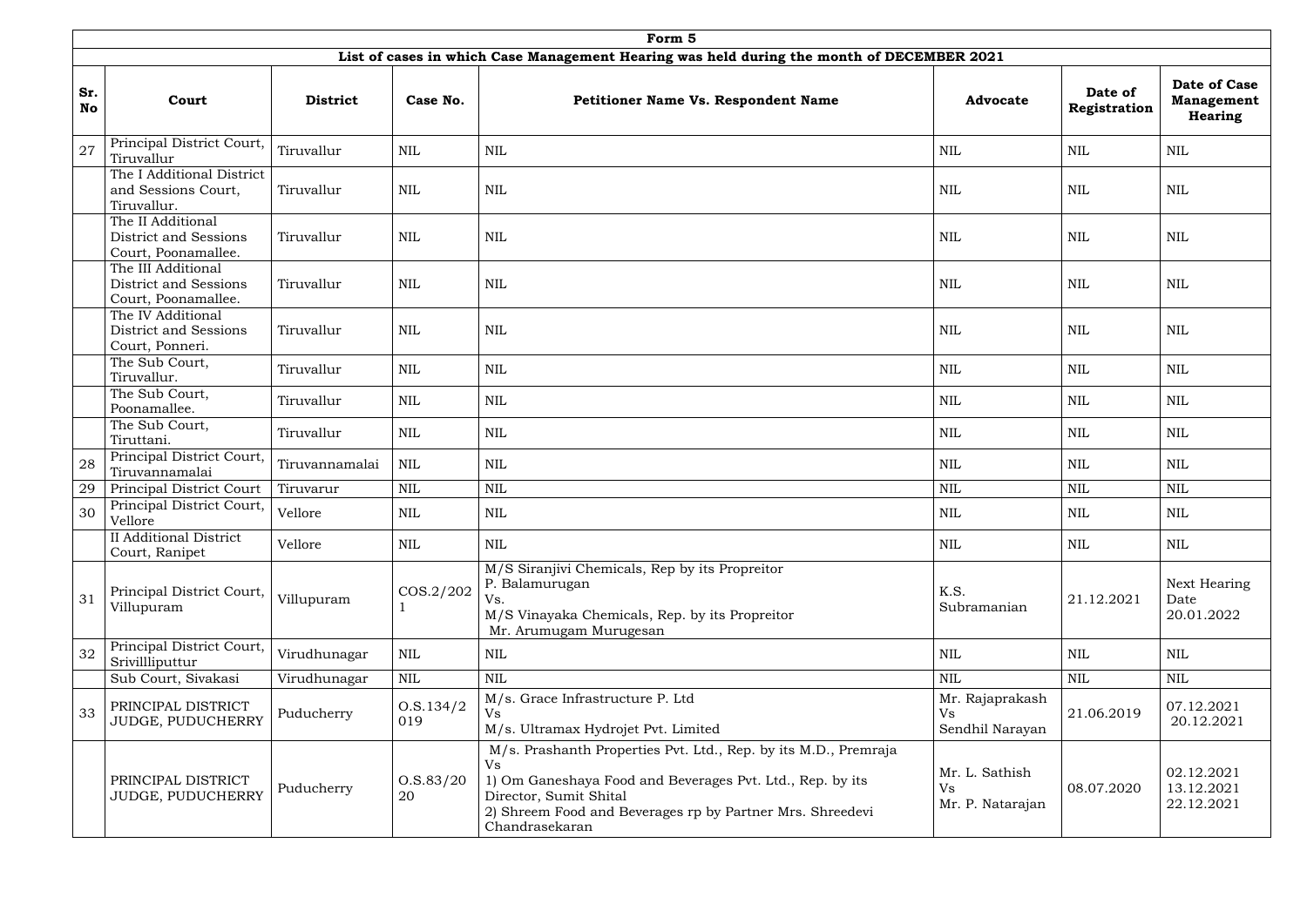|                  | Form 5                                         |                 |                       |                                                                                                                                                                                                                                                                                             |                                                       |                         |                                              |  |  |  |  |
|------------------|------------------------------------------------|-----------------|-----------------------|---------------------------------------------------------------------------------------------------------------------------------------------------------------------------------------------------------------------------------------------------------------------------------------------|-------------------------------------------------------|-------------------------|----------------------------------------------|--|--|--|--|
| Sr.<br><b>No</b> | Court                                          | <b>District</b> | Case No.              | List of cases in which Case Management Hearing was held during the month of DECEMBER 2021<br><b>Petitioner Name Vs. Respondent Name</b>                                                                                                                                                     | <b>Advocate</b>                                       | Date of<br>Registration | Date of Case<br><b>Management</b><br>Hearing |  |  |  |  |
|                  | PRINCIPAL DISTRICT<br>JUDGE, PUDUCHERRY        | Puducherry      | 0. S. 168/2<br>020    | Rahul Industires rep. by its Proprietrix, M. Jeyashree<br>Vs<br>Fidelity Contracts and Services Pvt. Ltd., rep. by its Vice President,<br>Prasad                                                                                                                                            | Mr.K.<br>Ranganathan                                  | 24.11.2020              | 06.12.2021<br>17.12.2021<br>23.12.2021       |  |  |  |  |
|                  | PRINCIPAL DISTRICT<br>JUDGE, PUDUCHERRY        | Puducherry      | 0. S. 171/2<br>020    | 1) Subetha Begum rep by its power of attorney Karthikvijayraj<br>2) Zareen Bagum rep by Power of Attorney Karthik Vijayaraj<br><b>Vs</b><br>1) Bashereya Bevi<br>2) Haji Ali<br>3) Mohammed Zahir<br>4) Mouhamad Saly<br>5) Mohamad Shahul Hameed<br>6) Shamshia                            | Mr.P. Jesus Moris<br>Ravi                             | 04.12.2020              | 10.12.2021<br>20.12.2021                     |  |  |  |  |
|                  | PRINCIPAL DISTRICT<br><b>JUDGE, PUDUCHERRY</b> | Puducherry      | C.0. S.01/2<br>021    | Murali<br><b>Vs</b><br>Jayanthi                                                                                                                                                                                                                                                             | Mr. Sasibalan                                         | 13.04.2021              | 23.12.2021                                   |  |  |  |  |
|                  | PRINCIPAL DISTRICT<br>JUDGE, PUDUCHERRY        | Puducherry      | C.0. S.02/2<br>021    | Rajaram<br><b>Vs</b><br>1. union of Indian rep. by union territory of Pondicherry.<br>2. The Director, Directorate of Health and family and health<br>services.<br>3. The Director, Directorate of accounts and Treassuries Govt of<br>puducherry.<br>4. Justice I.P. Vasisth, Judge retd., | Mr. G.R<br>Thangarassou                               | 01.06.2021              | 13.12.2021                                   |  |  |  |  |
|                  | PRINCIPAL DISTRICT<br>JUDGE, PUDUCHERRY        | Puducherry      | C.0. S.03/2<br>021    | 1. Dharmalingam<br>2. Kothanayagi<br>3. Malathy<br><b>Vs</b><br>Tejas Network                                                                                                                                                                                                               | Mr.<br>K.Palaniappan                                  | 26.08.2021              | 06.12.2021<br>15.12.2021<br>17.12.2021       |  |  |  |  |
|                  | PRINCIPAL DISTRICT<br>JUDGE, PUDUCHERRY        | Puducherry      | Ar.o.p. $61/$<br>2016 | 1) Rajarajan<br>2) Gomathy Rajarajan<br><b>Vs</b><br>India Infoline Finance Ltd                                                                                                                                                                                                             | Mr. D. Sukumar<br><b>Vs</b><br>Mr. R.<br>Soupramanian | 21.06.2016              | 13.12.2021                                   |  |  |  |  |
|                  | PRINCIPAL DISTRICT<br>JUDGE, PUDUCHERRY        | Puducherry      | Ar.o.p.91/<br>2016    | M/s. Pondicherry Port Ltd., Rep. by its Authorised<br><b>Vs</b><br>1) The Secretary (Port), Govt. of Puducherry<br>2) Justice D.P. Wadhwa, Judge Retd., Supreme Court of India<br>3) Justice Doraiswamy Raju, Judge Retd., Supreme Court of India<br>4) Justice I.P. Vasishth, Judge Retd., | Mr.<br>Maruthupandian<br>Vs<br>Mr. Vinothkumar        | 20.10.2016              | 06.12.2021<br>20.12.2021<br>26.12.2021       |  |  |  |  |
|                  | PRINCIPAL DISTRICT<br>JUDGE, PUDUCHERRY        | Puducherry      | Ar.op.17/2<br>017     | 1) Sethuraman<br>2) Vasantha<br>Vs<br>Indo Asia Finance Ltd., Chennai                                                                                                                                                                                                                       | Mr. K. Ravikumar<br><b>Vs</b><br>Mr. Savariram        | 27.02.2017              | 03.12.2021<br>20.12.2021                     |  |  |  |  |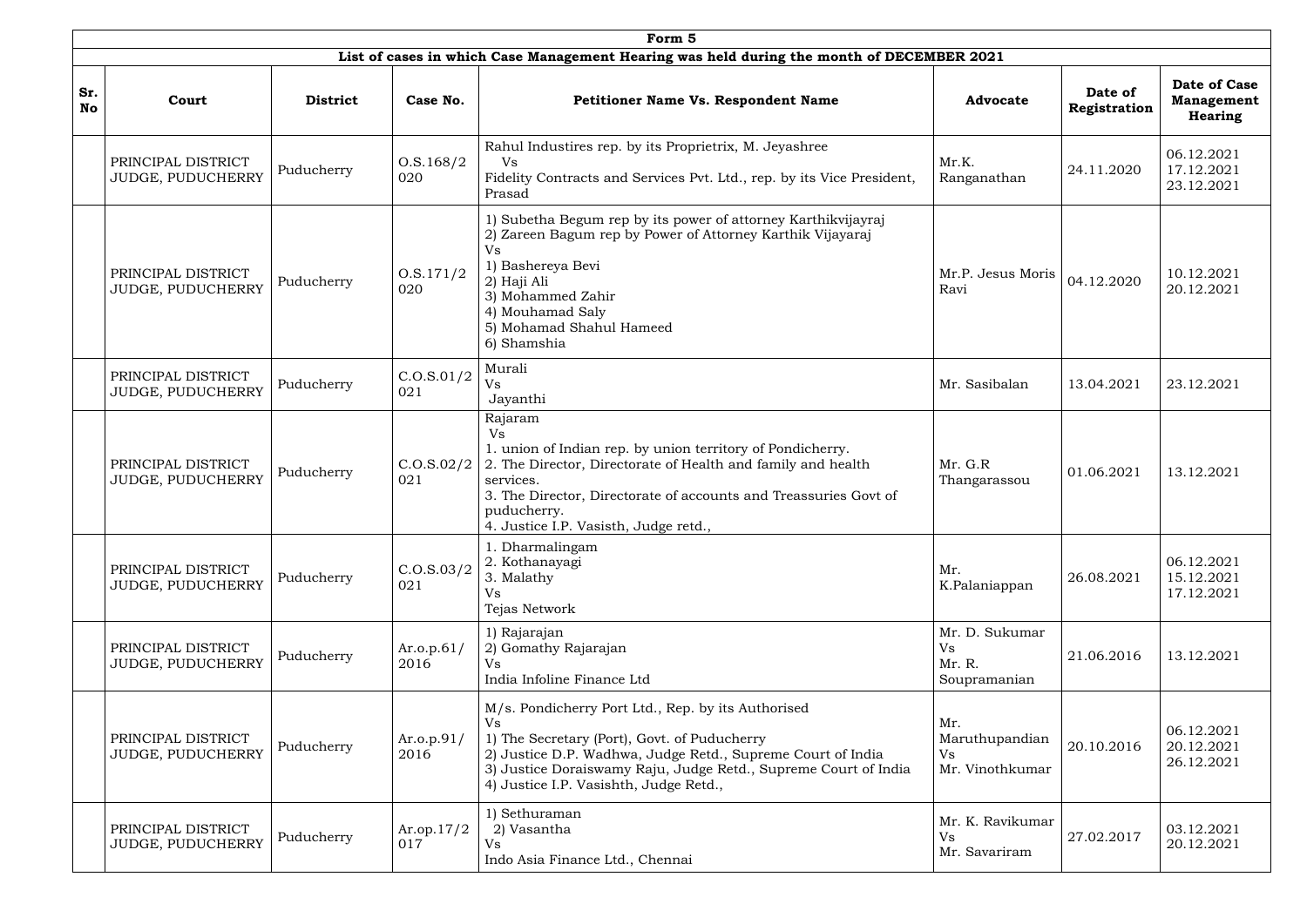|                  | Form 5                                         |                 |                       |                                                                                                                                                                                                                                                                                                                                                                                                                |                                                               |                         |                                                     |  |  |
|------------------|------------------------------------------------|-----------------|-----------------------|----------------------------------------------------------------------------------------------------------------------------------------------------------------------------------------------------------------------------------------------------------------------------------------------------------------------------------------------------------------------------------------------------------------|---------------------------------------------------------------|-------------------------|-----------------------------------------------------|--|--|
|                  |                                                |                 |                       | List of cases in which Case Management Hearing was held during the month of DECEMBER 2021                                                                                                                                                                                                                                                                                                                      |                                                               |                         |                                                     |  |  |
| Sr.<br><b>No</b> | Court                                          | <b>District</b> | Case No.              | <b>Petitioner Name Vs. Respondent Name</b>                                                                                                                                                                                                                                                                                                                                                                     | <b>Advocate</b>                                               | Date of<br>Registration | Date of Case<br><b>Management</b><br><b>Hearing</b> |  |  |
|                  | PRINCIPAL DISTRICT<br>JUDGE, PUDUCHERRY        | Puducherry      | Ar.o.p. $18/$<br>2017 | 1) Sethuraman<br>2) Vasantha<br><b>Vs</b><br>Indo Asia Finance Ltd., Chennai                                                                                                                                                                                                                                                                                                                                   | Mr. K. Ravikumar<br>Vs<br>Mr. Savariram                       | 27.02.2017              | 03.12.2021<br>20.12.2021                            |  |  |
|                  | PRINCIPAL DISTRICT<br>JUDGE, PUDUCHERRY        | Puducherry      | Ar.op.24/2<br>018     | Rahman Settu<br><b>Vs</b><br>M/s. Challani Finance, Rep. by its Manager and Powe of<br>1)<br>Attorney, Kannan<br>2) Basheer Ahamed                                                                                                                                                                                                                                                                             | Mr. Vee.<br>Ganapathy<br>Vs<br>Mr.P.<br>Luprakasam            | 28.03.2018              | 06.12.2021<br>21.12.2021                            |  |  |
|                  | PRINCIPAL DISTRICT<br>JUDGE, PUDUCHERRY        | Puducherry      | Ar.O.P.02/<br>2020    | 1) The Chief Secretary to Govt., Govt. of Puducherry<br>2) The Secretary to Government (Tourisam),<br>3) The Director (Tourism), Department of Tourisam<br>4) The Managin Director, Puducherry Tourism Development<br>Corporation Ltd., Puducherry<br><b>Vs</b><br>C.K. Rajan                                                                                                                                  | Mr.M. Nakkeeran<br>Vs<br>Mr. D.<br>Soundararajan              | 04.02.2020              | 03.12.2021<br>21.12.2021                            |  |  |
|                  | PRINCIPAL DISTRICT<br>JUDGE, PUDUCHERRY        | Puducherry      | Ar.O.P.16/<br>2020    | The Union of India, Rep. by the executive engineer, Buildings &<br>Roads(Central) Division, Public Works department, Government of<br>Puducherry<br>Vs<br>Thiru. Kannan                                                                                                                                                                                                                                        | Mr. M. Nakkeeran<br>Vs<br>Mr. D.<br>Soundararajan             | 16.03.2020              | 17.12.2021                                          |  |  |
|                  | PRINCIPAL DISTRICT<br>JUDGE, PUDUCHERRY        | Puducherry      | Ar.O.P.19/<br>2021    | 1. S. Dhayalan<br>2. D. Kavitha<br><b>Vs</b><br>M/s. Shriram City Union Finance ltds., pondicherry                                                                                                                                                                                                                                                                                                             | Mr. D.<br>Sukumaran<br>Vs<br>Mr. Tamil Selvan                 | 08.06.2020              | 07.12.2021                                          |  |  |
|                  | PRINCIPAL DISTRICT<br>JUDGE, PUDUCHERRY        | Puducherry      | Ar.O.P.25/<br>2020    | Rajesh Jain<br>Vs<br>1.M/s. Kotak Mahindra bank ltds.,<br>2. Rekha Jain                                                                                                                                                                                                                                                                                                                                        | Mr. Vimal<br>Vs<br>Mr. Mohan<br>Ilayaraja<br>Mrs.<br>Sevanthi | 04.09.2020              | 02.12.2021<br>15.12.2021<br>22.12.2021              |  |  |
|                  | PRINCIPAL DISTRICT<br><b>JUDGE, PUDUCHERRY</b> | Puducherry      | Ar.O.P.53/<br>2020    | 1. The Union of India, Rep. by the Chief Secretary, Govt of<br>Puducherry.<br>2. The Chief engineer, PWD. Govt of puducherry.<br>3. The Superintending Engineer, Irrigation Division, PWD, Govt., of<br>Puducherry.<br>4. The Executive Engineer, Irrigation Division, PWD, govt., of<br>Puducherry. Pet.1 to 3 rep. by 4th Petutioner.<br>Vs<br>M/s. T.K. Constructions, Rep. by its proprietor T. Kannappan. | Mr. G.P<br>Vs<br>Mr. D.<br>Soundararajan                      | 15.12.2020              | 02.12.2021<br>15.12.2021<br>22.12.2021              |  |  |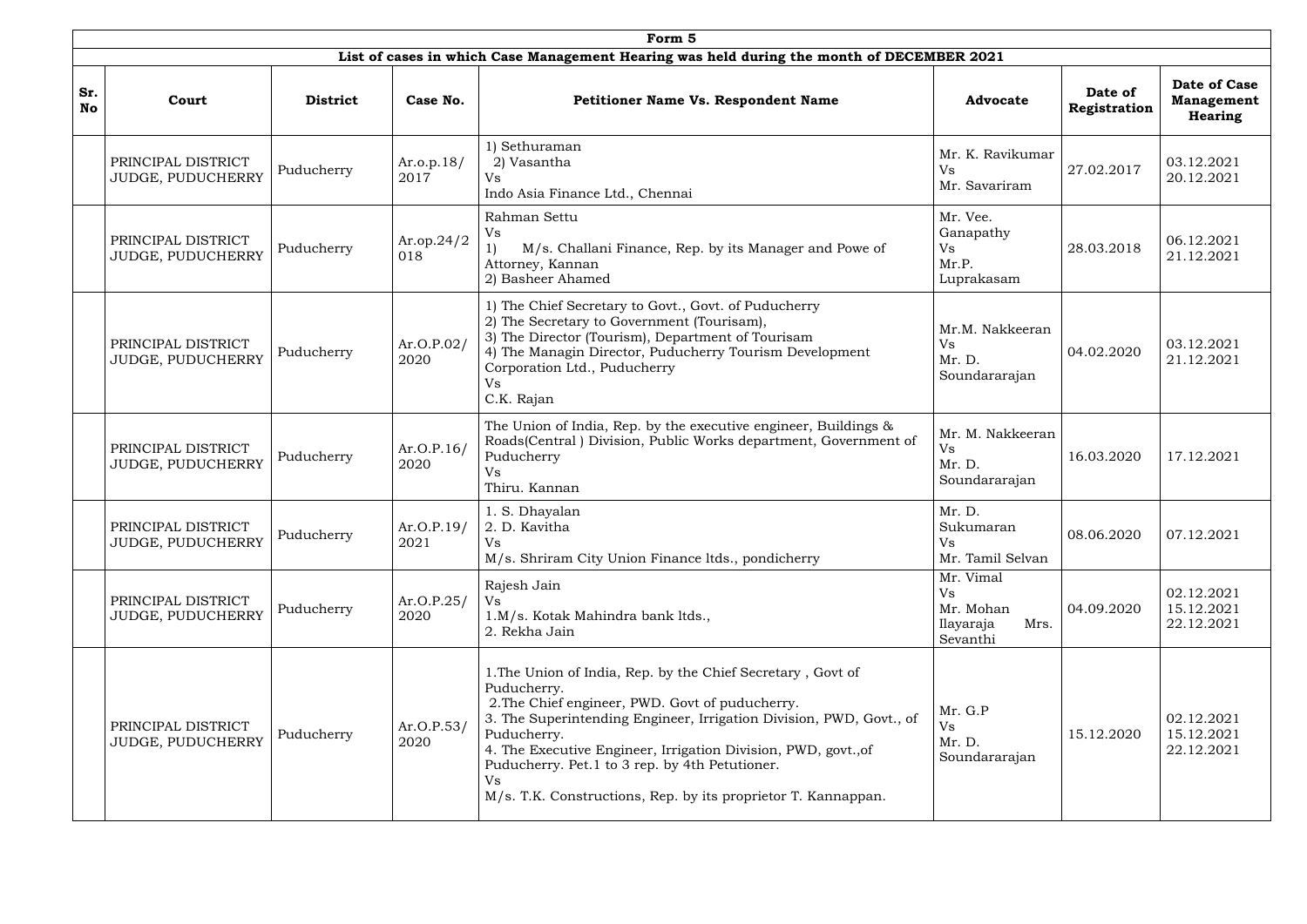|                  | Form 5                                  |                 |                       |                                                                                                                                                       |                                                        |                         |                                              |  |  |  |  |
|------------------|-----------------------------------------|-----------------|-----------------------|-------------------------------------------------------------------------------------------------------------------------------------------------------|--------------------------------------------------------|-------------------------|----------------------------------------------|--|--|--|--|
|                  |                                         |                 |                       | List of cases in which Case Management Hearing was held during the month of DECEMBER 2021                                                             |                                                        |                         |                                              |  |  |  |  |
| Sr.<br><b>No</b> | Court                                   | <b>District</b> | Case No.              | <b>Petitioner Name Vs. Respondent Name</b>                                                                                                            | <b>Advocate</b>                                        | Date of<br>Registration | Date of Case<br><b>Management</b><br>Hearing |  |  |  |  |
|                  | PRINCIPAL DISTRICT<br>JUDGE, PUDUCHERRY | Puducherry      | Ar. OP<br>18/2021     | 1) Babu<br>2) Geetha<br>Vs<br>1) M/s. HDB Financial Services Ltd., Rep. by its M.D., Ramesh                                                           | Mr. A.<br>Latchoumicandan   05.03.2021<br>$\mathbf{e}$ |                         | 23.12.2021                                   |  |  |  |  |
|                  | PRINCIPAL DISTRICT<br>JUDGE, PUDUCHERRY | Puducherry      | Ar.O.P.23/<br>2021    | 1. Raji<br>2. Maheswari<br>3. Subburayan<br>Vs<br>M/s. Equitas Small Finance Bank ltd.,                                                               | Mr. A.<br>Latchoumicandan<br>e                         | 12.03.2021              | 22.12.2021                                   |  |  |  |  |
|                  | PRINCIPAL DISTRICT<br>JUDGE, PUDUCHERRY | Puducherry      | Ar.O.P.27/<br>2021    | 1. Alavandhar<br>2. Rajalakshmi<br><b>Vs</b><br>M/s. Shriram Chits TN(P) ltd., Rep., by its Foreman Murugesan                                         | Mr. R. Parveen<br>Kumar                                | 17.03.2021              | 03.12.2021<br>22.12.2021                     |  |  |  |  |
|                  | PRINCIPAL DISTRICT<br>JUDGE, PUDUCHERRY | Puducherry      | Ar.O.P.28/<br>2021    | 1. Alavandhar<br>2. Rajalakshmi<br><b>Vs</b><br>Dhanalakshmi Srinivasan., Rep., by its Foreman                                                        | Mr. R. Parveen<br>Kumar                                | 17.03.2021              | 07.12.2021                                   |  |  |  |  |
|                  | PRINCIPAL DISTRICT<br>JUDGE, PUDUCHERRY | Puducherry      | Ar.O.P.29/<br>2021    | Rajalakshmi<br><b>Vs</b><br>Dhanalakshmi Srinivasan., Rep., by its Foreman                                                                            | Mr. R. Parveen<br>Kumar                                | 17.03.2021              | 07.12.2021                                   |  |  |  |  |
|                  | PRINCIPAL DISTRICT<br>JUDGE, PUDUCHERRY | Puducherry      | Ar.O.P.40/<br>2021    | 1. Santhi<br>2. Souganthy<br>3. Sundar<br><b>Vs</b><br>1. Arulazhy Muneeswaran<br>2. Balasaraswathy<br>3. Sreenivasan                                 | Mr. A.<br>Kanniappan                                   | 03.07.2021              | 15.12.2021                                   |  |  |  |  |
|                  | PRINCIPAL DISTRICT<br>JUDGE, PUDUCHERRY | Puducherry      | Ar.O.P.43/<br>2021    | 1. Vajoumony Djealatchoumy<br>2. Kirtivarma<br><b>Vs</b><br>Shriram City Union                                                                        | Mr. A.K. Anand                                         | 27.07.2021              | 03.12.2021<br>22.12.2021                     |  |  |  |  |
|                  | DISTRICT JUDGE,<br>KARAIKAL             | Puducherry      | ARBOP.2/<br>2020      | K.Venkadesawaran<br>VS<br>Shriram City Union Finance Ltd.,                                                                                            | Thirumalvalavan                                        | 18.02.2020              | 08.12.2021                                   |  |  |  |  |
|                  | DISTRICT JUDGE,<br>KARAIKAL             | Puducherry      | EP.61/202<br>$\Omega$ | Lakshmi Vilas Bank, Karaikal<br>VS<br>K.R.Kumaran                                                                                                     | A.Veerapandian                                         | 14.09.2020              | 22.12.2021                                   |  |  |  |  |
|                  | DISTRICT JUDGE,<br>KARAIKAL             | Puducherry      | COS.1/21              | Union Bank of India Karaikal formerly corporation bank. Karaikal<br>rep by its Branch Manager<br>Vs<br>Karai Labs rep by its proprietor Shaik Ibrahim | Habeed Mohamed   08.02.2021                            |                         | 06.12.2021                                   |  |  |  |  |
|                  | DISTRICT JUDGE,                         | Puducherry      | COS.3/21              | Mr. Deivassagayame Jonathan Francois Vs Bharathi                                                                                                      | M.Vaikunth                                             | 23.03.2021              | 17.12.2021                                   |  |  |  |  |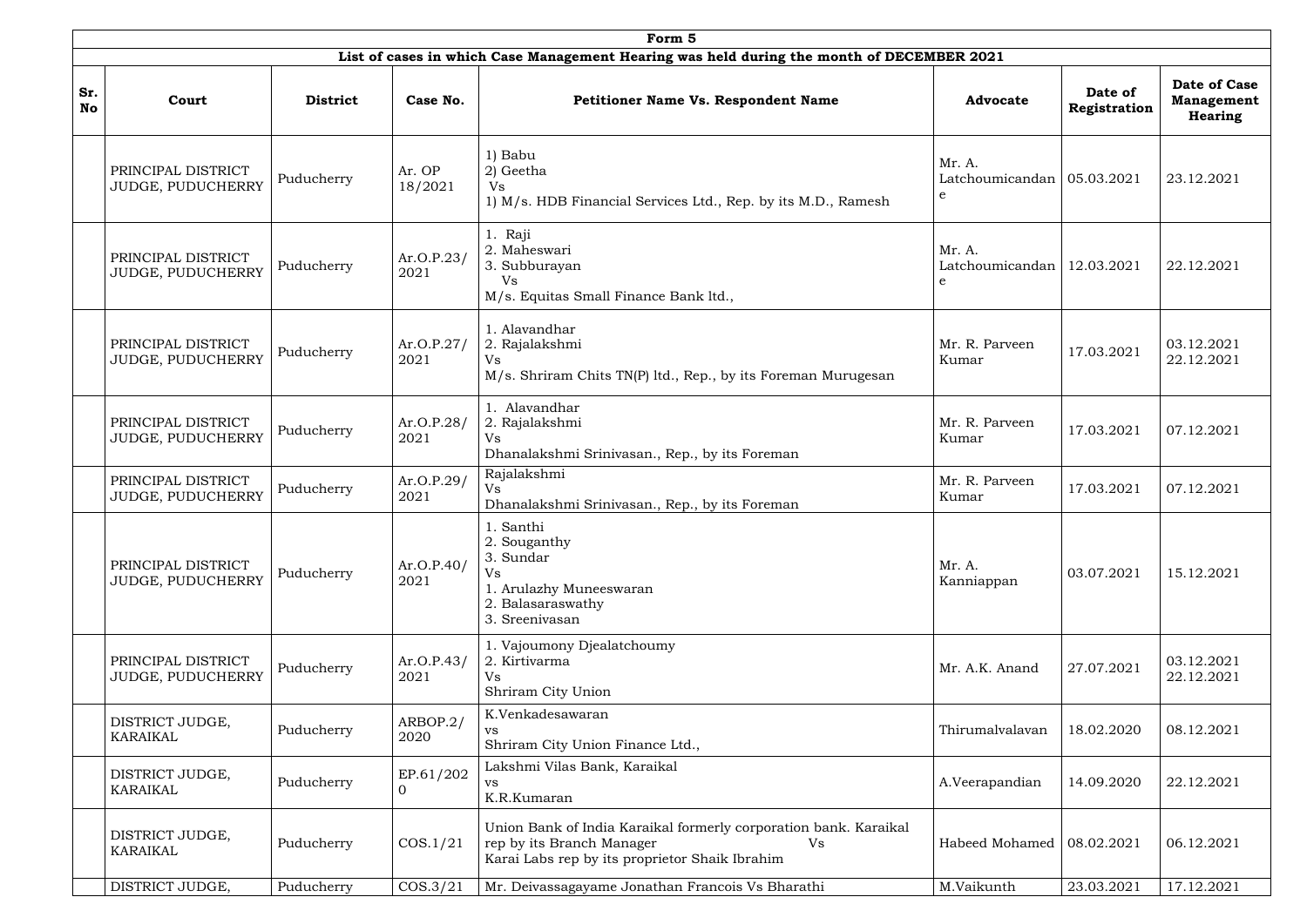|                  | Form 5                             |                 |                     |                                                                                                  |                           |                         |                                                     |  |  |  |  |
|------------------|------------------------------------|-----------------|---------------------|--------------------------------------------------------------------------------------------------|---------------------------|-------------------------|-----------------------------------------------------|--|--|--|--|
|                  |                                    |                 |                     | List of cases in which Case Management Hearing was held during the month of DECEMBER 2021        |                           |                         |                                                     |  |  |  |  |
| Sr.<br><b>No</b> | Court                              | <b>District</b> | Case No.            | <b>Petitioner Name Vs. Respondent Name</b>                                                       | <b>Advocate</b>           | Date of<br>Registration | Date of Case<br><b>Management</b><br><b>Hearing</b> |  |  |  |  |
|                  | <b>KARAIKAL</b>                    |                 |                     |                                                                                                  |                           |                         |                                                     |  |  |  |  |
|                  | DISTRICT JUDGE,<br>KARAIKAL        | Puducherry      | $\cos 5/21$         | Corporation Bank, Karaikal Rep. by its Branch Manager<br>Vs.<br>Selvaganapathy                   | S.Krishnavelu             | 14.07.2021              | 01.12.2021                                          |  |  |  |  |
|                  | DISTRICT JUDGE,<br>KARAIKAL        | Puducherry      | COS.6/21            | corporation Bank, karaikal Rep by its Branch Manager<br>Vs<br>M.Saroja                           | S.Krishnavelu             | 14.07.2021              | 17.12.2021                                          |  |  |  |  |
|                  | DISTRICT JUDGE,<br>KARAIKAL        | Puducherry      | $\cos \frac{7}{21}$ | Tamil Nadu Mercantile Bank, karaikal Rep by its Branch Manager<br>Vs<br>R. Louis Faster          | Krishnavelu               | 14.07.2021              | 23.12.2021                                          |  |  |  |  |
|                  | DISTRICT JUDGE,<br><b>KARAIKAL</b> | Puducherry      | COS.9/21            | Union Bank of India Karaikal Rep. by its Branch Manager<br>Vs<br>Periyasamy                      | S.<br>Selvaganapathy      | 20.09.2021              | 14.12.2021                                          |  |  |  |  |
|                  | DISTRICT JUDGE,<br><b>KARAIKAL</b> | Puducherry      | COS.10/21           | Union Bank of India, Karaikal rep. by its Branch Manager<br><b>Vs</b><br>Karuppiah @ Chidambaram | S.<br>Selvaganapathy      | 09.11.2021              | 14.12.2021                                          |  |  |  |  |
|                  | DISTRICT JUDGE,<br>KARAIKAL        | Puducherry      | $\cos 11/21$        | Selvam<br><b>Vs</b><br>Ajesh Ram                                                                 | A.Veerapandian            | 01.10.2021              | 17.12.2021                                          |  |  |  |  |
|                  | DISTRICT JUDGE,<br><b>KARAIKAL</b> | Puducherry      | COS.12/21           | Union Bank of India Karaikal rep. by its Branch Manager<br>Vs<br>Kavitha                         | S.<br>Selvaganapathy      | 18.11.2021              | 17.12.2021                                          |  |  |  |  |
|                  | DISTRICT JUDGE,<br><b>KARAIKAL</b> | Puducherry      | ARBOP.04<br>/18     | Pandian<br><b>Vs</b><br>Shri Ram City Union Finance Company Ltd rep. by its Branch<br>Manager    | S.<br>Selvaganapathy      | 07.09.2018              | 23.12.2021                                          |  |  |  |  |
|                  | DISTRICT JUDGE,<br>KARAIKAL        | Puducherry      | ARBOP.07<br>/21     | P.R.N. Thirumurugan<br>Vs<br>M/s. Shriram City Union Finance Ltd                                 | Habeed Mohamed 31.03.2021 |                         | 23.12.2021                                          |  |  |  |  |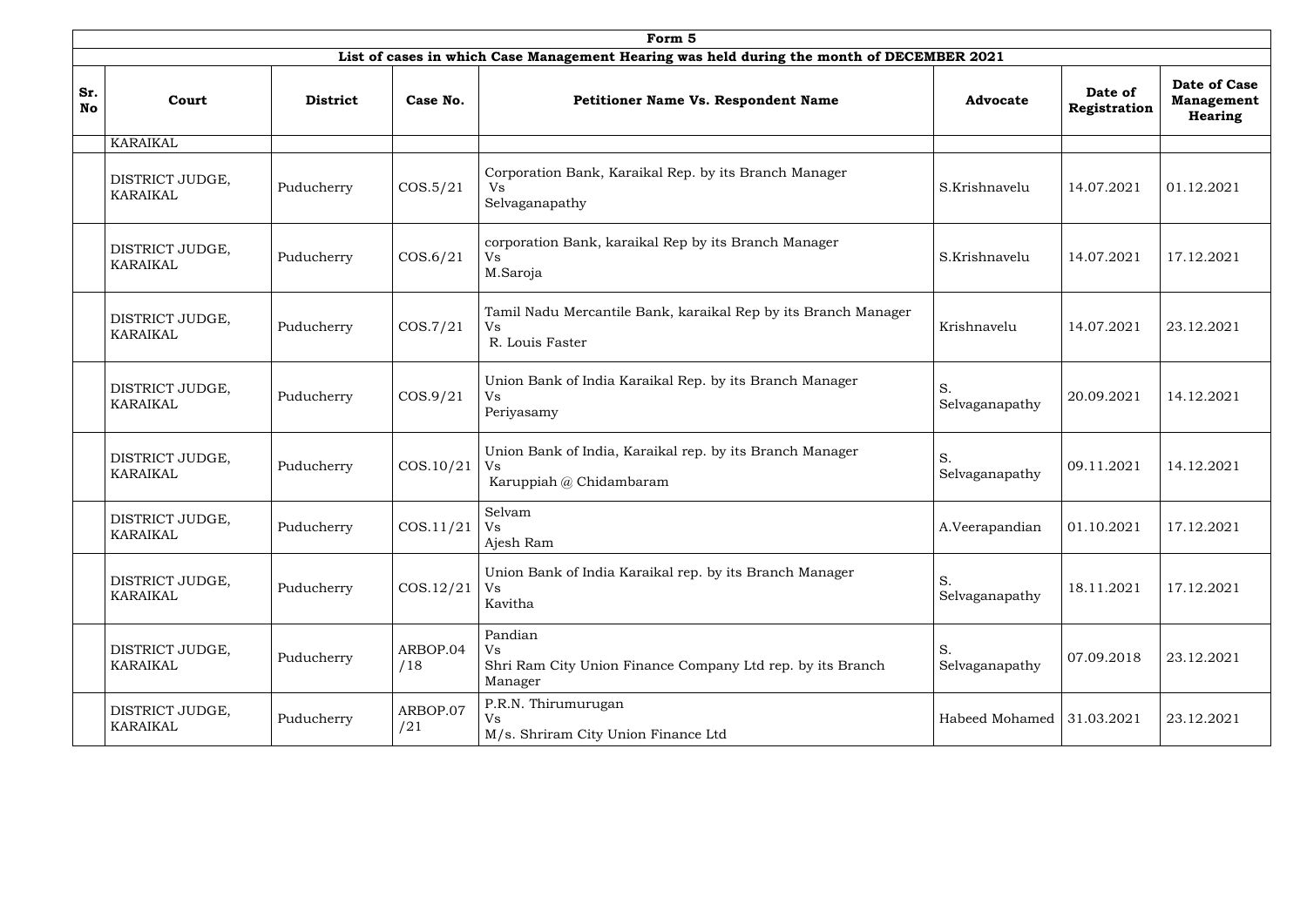|                      |                                                        |                  |              |                                                                       | Form 6              |                         |                                                                                                                                          |                            |                                    |                                                                |                                       |                                                                                                  |                           |
|----------------------|--------------------------------------------------------|------------------|--------------|-----------------------------------------------------------------------|---------------------|-------------------------|------------------------------------------------------------------------------------------------------------------------------------------|----------------------------|------------------------------------|----------------------------------------------------------------|---------------------------------------|--------------------------------------------------------------------------------------------------|---------------------------|
|                      |                                                        |                  |              | Contested commercial cases disposed during the month of DECEMBER 2021 |                     |                         |                                                                                                                                          |                            |                                    |                                                                |                                       |                                                                                                  |                           |
| Sr.N<br>$\mathbf{o}$ | Court                                                  | <b>District</b>  | Case No.     | <b>Petitioner Name Vs.</b><br><b>Respondent Name</b>                  | <b>Advoca</b><br>te | Date of<br>Registration | <b>Whether</b><br><b>Urgent Relief</b><br>was sought<br>and Pre-<br>Institution<br><b>Mediation did</b><br>not take<br>place<br>(Yes/No) | Date<br>of<br>Deci<br>sion | <b>Days</b><br>for<br>dispo<br>sal | <b>Nature of</b><br><b>Disposal</b><br>(Contested<br>/Settled) | Date of<br>executi<br>on of<br>decree | <b>Number</b><br>of days<br>for<br>executi<br>on of<br>decree<br>from<br>date of<br>decisio<br>n | Act<br><b>Secti</b><br>on |
|                      | Principal District<br>Court                            | Ariyalur         | $\mbox{NIL}$ | <b>NIL</b>                                                            | <b>NIL</b>          | $\mbox{NIL}$            | <b>NIL</b>                                                                                                                               | <b>NIL</b>                 | $\mbox{NIL}$                       | $\mbox{NIL}$                                                   | <b>NIL</b>                            | $\mbox{NIL}$                                                                                     | <b>NIL</b>                |
| $\overline{2}$       | Principal Judge's<br>Court                             | Chennai          | $\mbox{NIL}$ | <b>NIL</b>                                                            | <b>NIL</b>          | $\mbox{NIL}$            | <b>NIL</b>                                                                                                                               | <b>NIL</b>                 | <b>NIL</b>                         | <b>NIL</b>                                                     | NIL                                   | <b>NIL</b>                                                                                       | <b>NIL</b>                |
| 3                    | Prl. District Court,<br>CBE.                           | Coimbatore       | <b>NIL</b>   | <b>NIL</b>                                                            | <b>NIL</b>          | $\mbox{NIL}$            | <b>NIL</b>                                                                                                                               | <b>NIL</b>                 | $\mbox{NIL}$                       | <b>NIL</b>                                                     | NIL                                   | $\mbox{NIL}$                                                                                     | <b>NIL</b>                |
|                      | I Addl.District Court,<br><b>CBE</b>                   | Coimbatore       | <b>NIL</b>   | <b>NIL</b>                                                            | <b>NIL</b>          | $\mbox{NIL}$            | <b>NIL</b>                                                                                                                               | <b>NIL</b>                 | $\mbox{NIL}$                       | $\mbox{NIL}$                                                   | <b>NIL</b>                            | $\mbox{NIL}$                                                                                     | <b>NIL</b>                |
|                      | III Addl. Dist. Court,<br><b>CBE</b>                   | Coimbatore       | $\mbox{NIL}$ | <b>NIL</b>                                                            | <b>NIL</b>          | <b>NIL</b>              | <b>NIL</b>                                                                                                                               | <b>NIL</b>                 | $\mbox{NIL}$                       | <b>NIL</b>                                                     | <b>NIL</b>                            | $\mbox{NIL}$                                                                                     | <b>NIL</b>                |
|                      | IV Addl. Dist. Court,<br>CBE                           | Coimbatore       | $\mbox{NIL}$ | <b>NIL</b>                                                            | <b>NIL</b>          | $\mbox{NIL}$            | <b>NIL</b>                                                                                                                               | $\mbox{NIL}$               | $\mbox{NIL}$                       | <b>NIL</b>                                                     | <b>NIL</b>                            | <b>NIL</b>                                                                                       | <b>NIL</b>                |
|                      | V Addl. Dist. Court,<br>CBE                            | Coimbatore       | <b>NIL</b>   | <b>NIL</b>                                                            | <b>NIL</b>          | <b>NIL</b>              | NIL                                                                                                                                      | NIL                        | <b>NIL</b>                         | <b>NIL</b>                                                     | NIL                                   | NIL                                                                                              | NIL                       |
|                      | PSJ Court, CBE                                         | Coimbatore       | <b>NIL</b>   | <b>NIL</b>                                                            | <b>NIL</b>          | <b>NIL</b>              | <b>NIL</b>                                                                                                                               | <b>NIL</b>                 | $\mbox{NIL}$                       | <b>NIL</b>                                                     | <b>NIL</b>                            | $\text{NIL}$                                                                                     | <b>NIL</b>                |
|                      | I ASJ Court, CBE                                       | Coimbatore       | <b>NIL</b>   | <b>NIL</b>                                                            | <b>NIL</b>          | <b>NIL</b>              | <b>NIL</b>                                                                                                                               | <b>NIL</b>                 | <b>NIL</b>                         | $\text{NIL}$                                                   | <b>NIL</b>                            | <b>NIL</b>                                                                                       | $\text{NIL}$              |
|                      | II ASJ Court, CBE                                      | Coimbatore       | <b>NIL</b>   | <b>NIL</b>                                                            | <b>NIL</b>          | <b>NIL</b>              | <b>NIL</b>                                                                                                                               | <b>NIL</b>                 | <b>NIL</b>                         | <b>NIL</b>                                                     | <b>NIL</b>                            | <b>NIL</b>                                                                                       | <b>NIL</b>                |
|                      | III ASJ Court, CBE                                     | Coimbatore       | <b>NIL</b>   | $\mbox{NIL}$                                                          | <b>NIL</b>          | <b>NIL</b>              | <b>NIL</b>                                                                                                                               | $\mbox{NIL}$               | <b>NIL</b>                         | <b>NIL</b>                                                     | <b>NIL</b>                            | <b>NIL</b>                                                                                       | <b>NIL</b>                |
|                      | IV ASJ Court, CBE                                      | Coimbatore       | $\mbox{NIL}$ | $\mbox{NIL}$                                                          | <b>NIL</b>          | $\mbox{NIL}$            | $\mbox{NIL}$                                                                                                                             | <b>NIL</b>                 | $\mbox{NIL}$                       | $\mbox{NIL}$                                                   | <b>NIL</b>                            | $\mbox{NIL}$                                                                                     | $\mbox{NIL}$              |
|                      | Sub Court, Pollachi                                    | Coimbatore       | $\mbox{NIL}$ | $\mbox{NIL}$                                                          | <b>NIL</b>          | $\mbox{NIL}$            | $\mbox{NIL}$                                                                                                                             | $\mbox{NIL}$               | <b>NIL</b>                         | $\mbox{NIL}$                                                   | <b>NIL</b>                            | $\mbox{NIL}$                                                                                     | $\mbox{NIL}$              |
| 4                    | Principal District and<br>Sessions Court,<br>Cuddalore | Cuddalore        | $\mbox{NIL}$ | <b>NIL</b>                                                            | <b>NIL</b>          | $\mbox{NIL}$            | <b>NIL</b>                                                                                                                               | <b>NIL</b>                 | NIL                                | <b>NIL</b>                                                     | <b>NIL</b>                            | NIL                                                                                              | <b>NIL</b>                |
|                      | All other Courts                                       | Cuddalore        | $\mbox{NIL}$ | $\mbox{NIL}$                                                          | <b>NIL</b>          | $\mbox{NIL}$            | $\mbox{NIL}$                                                                                                                             | <b>NIL</b>                 | $\mbox{NIL}$                       | $\mbox{NIL}$                                                   | <b>NIL</b>                            | $\mbox{NIL}$                                                                                     | <b>NIL</b>                |
| 5                    | Principal District<br>Court, Dharmapuri.               | Dharmapuri       | NIL          | NIL                                                                   | NIL                 | <b>NIL</b>              | NIL                                                                                                                                      | NIL                        | NIL                                | <b>NIL</b>                                                     | NIL                                   | NIL                                                                                              | <b>NIL</b>                |
| 6                    | Principal District<br>Court, Dindigul.                 | Dindigul.        | <b>NIL</b>   | <b>NIL</b>                                                            | NIL                 | <b>NIL</b>              | <b>NIL</b>                                                                                                                               | <b>NIL</b>                 | NIL                                | <b>NIL</b>                                                     | NIL                                   | NIL                                                                                              | NIL                       |
| $\overline{7}$       | Principal District<br>Court, Erode                     | Erode            | $\mbox{NIL}$ | $\mbox{NIL}$                                                          | <b>NIL</b>          | $\mbox{NIL}$            | $\mbox{NIL}$                                                                                                                             | $\mbox{NIL}$               | $\mbox{NIL}$                       | $\mbox{NIL}$                                                   | NIL                                   | NIL                                                                                              | NIL                       |
| 8                    | Principal District<br>Court, Chengalpattu              | Kancheepura<br>m | <b>NIL</b>   | <b>NIL</b>                                                            | NIL                 | $\mbox{NIL}$            | <b>NIL</b>                                                                                                                               | <b>NIL</b>                 | NIL                                | <b>NIL</b>                                                     | NIL                                   | NIL                                                                                              | <b>NIL</b>                |
| 9                    | Principal District<br>Court, Nagercoil                 | Kanniyakumar     | $\mbox{NIL}$ | $\mbox{NIL}$                                                          | NIL                 | NIL                     | <b>NIL</b>                                                                                                                               | $\rm NIL$                  | NIL                                | NIL                                                            | NIL                                   | NIL                                                                                              | NIL                       |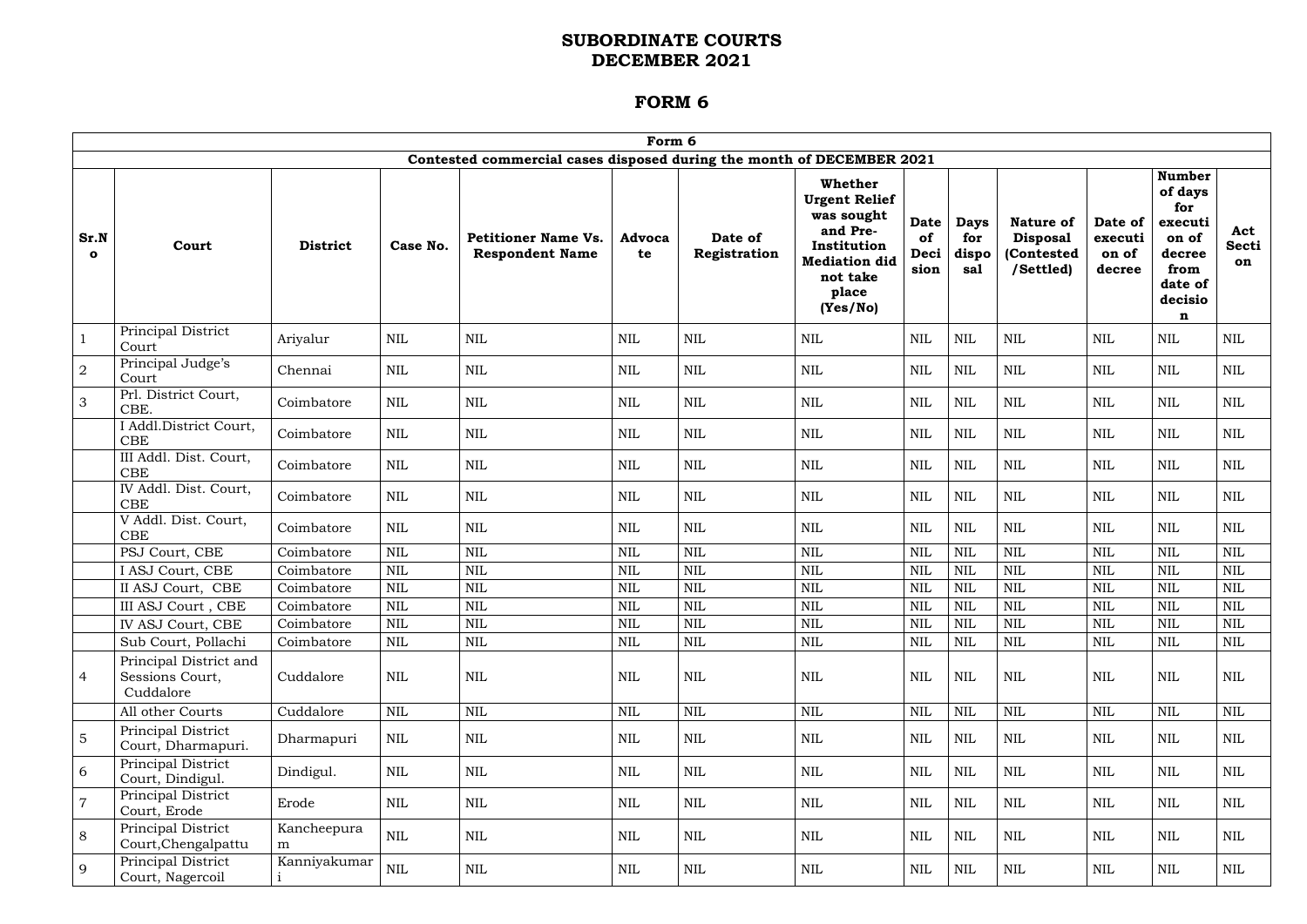|                      | Form 6                                                  |                 |                      |                                                                       |                      |                         |                                                                                                                                          |                                   |                                    |                                                                |                                       |                                                                                                  |                           |
|----------------------|---------------------------------------------------------|-----------------|----------------------|-----------------------------------------------------------------------|----------------------|-------------------------|------------------------------------------------------------------------------------------------------------------------------------------|-----------------------------------|------------------------------------|----------------------------------------------------------------|---------------------------------------|--------------------------------------------------------------------------------------------------|---------------------------|
|                      |                                                         |                 |                      | Contested commercial cases disposed during the month of DECEMBER 2021 |                      |                         |                                                                                                                                          |                                   |                                    |                                                                |                                       |                                                                                                  |                           |
| Sr.N<br>$\mathbf{o}$ | Court                                                   | <b>District</b> | Case No.             | <b>Petitioner Name Vs.</b><br><b>Respondent Name</b>                  | <b>Advoca</b><br>te  | Date of<br>Registration | <b>Whether</b><br><b>Urgent Relief</b><br>was sought<br>and Pre-<br>Institution<br><b>Mediation did</b><br>not take<br>place<br>(Yes/No) | <b>Date</b><br>of<br>Deci<br>sion | <b>Days</b><br>for<br>dispo<br>sal | <b>Nature of</b><br><b>Disposal</b><br>(Contested<br>/Settled) | Date of<br>executi<br>on of<br>decree | <b>Number</b><br>of days<br>for<br>executi<br>on of<br>decree<br>from<br>date of<br>decisio<br>n | Act<br><b>Secti</b><br>on |
| 10                   | Principal District<br>Court, Karur                      | Karur           | <b>NIL</b>           | <b>NIL</b>                                                            | <b>NIL</b>           | $\text{NIL}$            | $\mbox{NIL}$                                                                                                                             | <b>NIL</b>                        | <b>NIL</b>                         | $\mbox{NIL}$                                                   | <b>NIL</b>                            | $\mbox{NIL}$                                                                                     | NIL                       |
| 11                   | Principal District<br>Court, Krishnagiri                | Krishnagiri     | <b>NIL</b>           | <b>NIL</b>                                                            | <b>NIL</b>           | $\mbox{NIL}$            | <b>NIL</b>                                                                                                                               | <b>NIL</b>                        | $\mbox{NIL}$                       | $\mbox{NIL}$                                                   | <b>NIL</b>                            | <b>NIL</b>                                                                                       | NIL                       |
|                      | <b>Additional District</b><br>Court, Krishnagiri        | Krishnagiri     | <b>NIL</b>           | <b>NIL</b>                                                            | <b>NIL</b>           | $\mbox{NIL}$            | NIL                                                                                                                                      | <b>NIL</b>                        | <b>NIL</b>                         | $\mbox{NIL}$                                                   | <b>NIL</b>                            | $\mbox{NIL}$                                                                                     | $\mbox{NIL}$              |
|                      | <b>Additional District</b><br>Court, Hosur.             | Krishnagiri     | <b>NIL</b>           | <b>NIL</b>                                                            | <b>NIL</b>           | $\text{NIL}$            | <b>NIL</b>                                                                                                                               | <b>NIL</b>                        | <b>NIL</b>                         | $\mbox{NIL}$                                                   | <b>NIL</b>                            | $\mbox{NIL}$                                                                                     | NIL                       |
| 12                   | Prl. Dist. & Sessions<br>Court                          | Madurai         | <b>NIL</b>           | <b>NIL</b>                                                            | <b>NIL</b>           | $\mbox{NIL}$            | NIL                                                                                                                                      | <b>NIL</b>                        | $\mbox{NIL}$                       | $\mbox{NIL}$                                                   | <b>NIL</b>                            | $\mbox{NIL}$                                                                                     | $\mbox{NIL}$              |
|                      | I Addl. Dist. &<br><b>Sessions Court</b>                | Madurai         | <b>NIL</b>           | <b>NIL</b>                                                            | <b>NIL</b>           | <b>NIL</b>              | <b>NIL</b>                                                                                                                               | <b>NIL</b>                        | $\mbox{NIL}$                       | $\mbox{NIL}$                                                   | <b>NIL</b>                            | <b>NIL</b>                                                                                       | <b>NIL</b>                |
|                      | I Addl. Sub Court                                       | Madurai         | <b>NIL</b>           | <b>NIL</b>                                                            | <b>NIL</b>           | <b>NIL</b>              | <b>NIL</b>                                                                                                                               | <b>NIL</b>                        | $\mbox{NIL}$                       | <b>NIL</b>                                                     | <b>NIL</b>                            | <b>NIL</b>                                                                                       | <b>NIL</b>                |
|                      | II Addl. Sub Court                                      | Madurai         | <b>NIL</b>           | <b>NIL</b>                                                            | <b>NIL</b>           | $\mbox{NIL}$            | <b>NIL</b>                                                                                                                               | <b>NIL</b>                        | <b>NIL</b>                         | $\mbox{NIL}$                                                   | <b>NIL</b>                            | <b>NIL</b>                                                                                       | <b>NIL</b>                |
| 13                   | District Court,<br>Nagapattinam                         | Nagapattinam    | <b>NIL</b>           | <b>NIL</b>                                                            | <b>NIL</b>           | <b>NIL</b>              | <b>NIL</b>                                                                                                                               | NIL                               | <b>NIL</b>                         | NIL                                                            | <b>NIL</b>                            | $\mbox{NIL}$                                                                                     | $\mbox{NIL}$              |
|                      | Fast Track Mahila<br>Court, Nagapattinam.               | Nagapattinam    | <b>NIL</b>           | <b>NIL</b>                                                            | <b>NIL</b>           | $\mbox{NIL}$            | <b>NIL</b>                                                                                                                               | <b>NIL</b>                        | <b>NIL</b>                         | $\mbox{NIL}$                                                   | <b>NIL</b>                            | <b>NIL</b>                                                                                       | $\mbox{NIL}$              |
|                      | <b>Additional District</b><br>Court,<br>Mayiladuthurai. | Nagapattinam    | <b>NIL</b>           | <b>NIL</b>                                                            | <b>NIL</b>           | $\text{NIL}$            | <b>NIL</b>                                                                                                                               | <b>NIL</b>                        | <b>NIL</b>                         | $\mbox{NIL}$                                                   | <b>NIL</b>                            | <b>NIL</b>                                                                                       | NIL                       |
|                      | Sub<br>Court, Nagapattinam.                             | Nagapattinam    | $\mbox{NIL}$         | $\text{NIL}$                                                          | $\mbox{NIL}$         | $\mbox{NIL}$            | $\mbox{NIL}$                                                                                                                             | <b>NIL</b>                        | $\mbox{NIL}$                       | $\mbox{NIL}$                                                   | <b>NIL</b>                            | $\mbox{NIL}$                                                                                     | $\mbox{NIL}$              |
|                      | Principal Sub Court,<br>Mayiladuthurai.                 | Nagapattinam    | <b>NIL</b>           | <b>NIL</b>                                                            | $\mbox{NIL}$         | $\mbox{NIL}$            | $\mbox{NIL}$                                                                                                                             | <b>NIL</b>                        | $\mbox{NIL}$                       | $\mbox{NIL}$                                                   | NIL                                   | $\mbox{NIL}$                                                                                     | NIL                       |
|                      | Additional Sub Court,<br>Mayiladuthurai.                | Nagapattinam    | $\mbox{NIL}$         | $\mbox{NIL}$                                                          | <b>NIL</b>           | $\mbox{NIL}$            | $\mbox{NIL}$                                                                                                                             | <b>NIL</b>                        | NIL                                | $\mbox{NIL}$                                                   | NIL                                   | $\mbox{NIL}$                                                                                     | NIL                       |
|                      | The Principal District<br>Judge                         | Nagapattinam    | <b>NIL</b>           | <b>NIL</b>                                                            | <b>NIL</b>           | $\mbox{NIL}$            | <b>NIL</b>                                                                                                                               | <b>NIL</b>                        | NIL                                | $\mbox{NIL}$                                                   | NIL                                   | <b>NIL</b>                                                                                       | <b>NIL</b>                |
| 14                   | The Principal District<br>Judge                         | Namakkal        | NIL                  | $\mbox{NIL}$                                                          | NIL                  | $\mbox{NIL}$            | <b>NIL</b>                                                                                                                               | <b>NIL</b>                        | NIL                                | NIL                                                            | NIL                                   | $\mbox{NIL}$                                                                                     | NIL                       |
| 15                   | District Court<br>Udhagamandalam,<br>Nilgiris           | Nilgiris        | <b>NIL</b>           | $\text{NIL}$                                                          | $\mbox{NIL}$         | $\mbox{NIL}$            | <b>NIL</b>                                                                                                                               | <b>NIL</b>                        | $\mbox{NIL}$                       | $\mbox{NIL}$                                                   | <b>NIL</b>                            | $\mbox{NIL}$                                                                                     | $\mbox{NIL}$              |
| 16                   | Principal District<br>Court                             | Perambalur      | <b>NIL</b>           | $\text{NIL}$                                                          | $\mbox{NIL}$         | $\mbox{NIL}$            | $\mbox{NIL}$                                                                                                                             | <b>NIL</b>                        | $\mbox{NIL}$                       | $\mbox{NIL}$                                                   | <b>NIL</b>                            | $\mbox{NIL}$                                                                                     | $\mbox{NIL}$              |
|                      | Mahila Court                                            | Perambalur      | $\mbox{NIL}$         | <b>NIL</b>                                                            | $\mbox{NIL}$         | $\mbox{NIL}$            | <b>NIL</b>                                                                                                                               | <b>NIL</b>                        | <b>NIL</b>                         | $\mbox{NIL}$                                                   | $\text{NIL}$                          | <b>NIL</b>                                                                                       | <b>NIL</b>                |
|                      | Sub Court                                               | Perambalur      | <b>NIL</b>           | <b>NIL</b>                                                            | NIL                  | $\mbox{NIL}$            | $\mbox{NIL}$                                                                                                                             | <b>NIL</b>                        | <b>NIL</b>                         | $\mbox{NIL}$                                                   | <b>NIL</b>                            | <b>NIL</b>                                                                                       | $\mbox{NIL}$              |
| 17                   | The Principal District<br>Court                         | Pudukkottai     | <b>OS</b><br>44/2021 | Canara Bank<br>Thirumayam Vs<br>Sangili                               | S.<br>Dhanan<br>jaya | 02.03.2021              |                                                                                                                                          | 6.10<br>.202                      | 21.12<br>.2021                     | Contested                                                      |                                       | $\sim$                                                                                           | O7R1                      |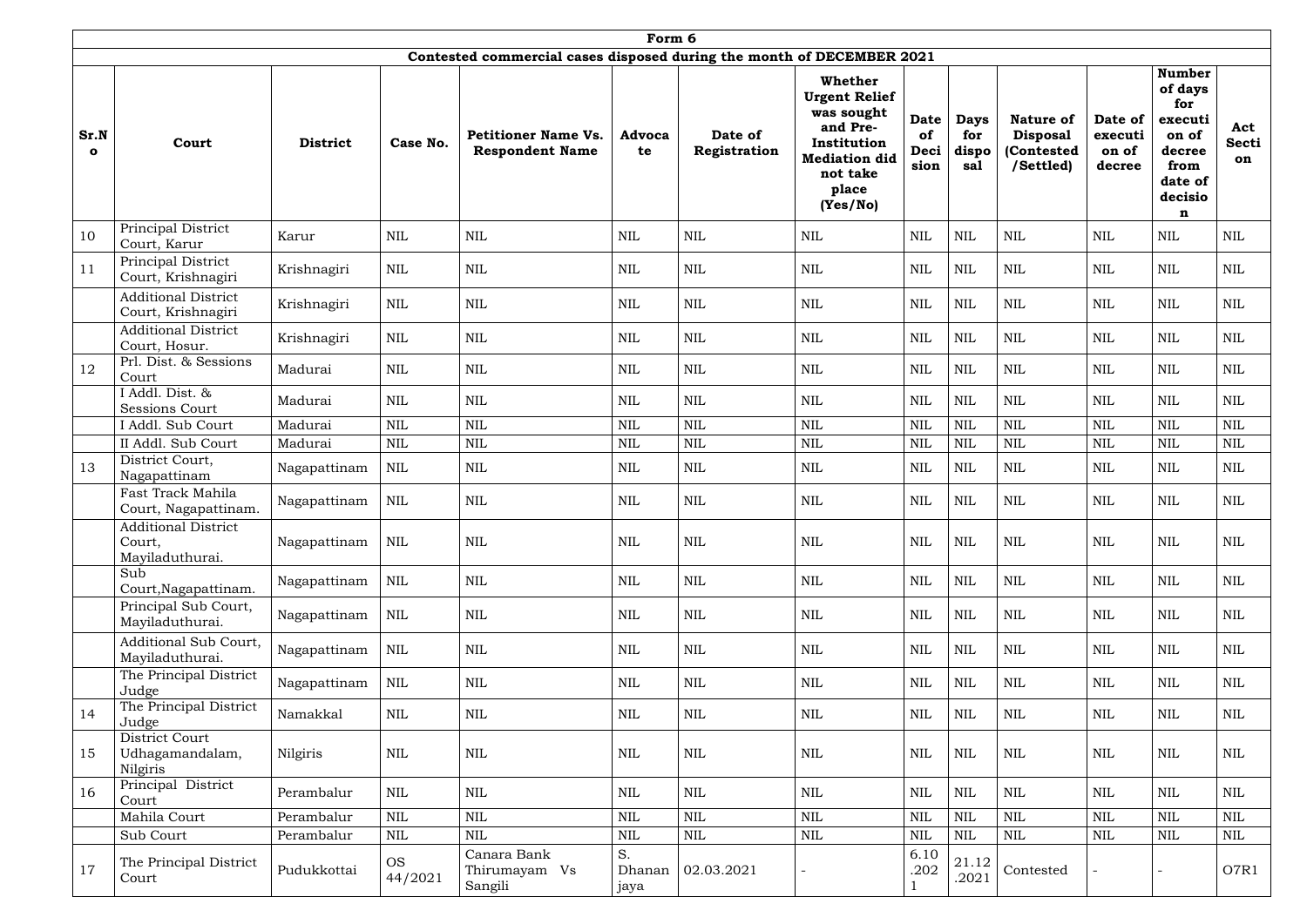|                     | Form 6                                          |                    |                       |                                                                       |                                          |                         |                                                                                                                                   |                                   |                                    |                                                                |                                       |                                                                                                  |                                  |
|---------------------|-------------------------------------------------|--------------------|-----------------------|-----------------------------------------------------------------------|------------------------------------------|-------------------------|-----------------------------------------------------------------------------------------------------------------------------------|-----------------------------------|------------------------------------|----------------------------------------------------------------|---------------------------------------|--------------------------------------------------------------------------------------------------|----------------------------------|
|                     |                                                 |                    |                       | Contested commercial cases disposed during the month of DECEMBER 2021 |                                          |                         |                                                                                                                                   |                                   |                                    |                                                                |                                       |                                                                                                  |                                  |
| Sr.N<br>$\mathbf o$ | Court                                           | <b>District</b>    | Case No.              | <b>Petitioner Name Vs.</b><br><b>Respondent Name</b>                  | <b>Advoca</b><br>te                      | Date of<br>Registration | Whether<br><b>Urgent Relief</b><br>was sought<br>and Pre-<br>Institution<br><b>Mediation did</b><br>not take<br>place<br>(Yes/No) | <b>Date</b><br>of<br>Deci<br>sion | <b>Days</b><br>for<br>dispo<br>sal | <b>Nature of</b><br><b>Disposal</b><br>(Contested<br>/Settled) | Date of<br>executi<br>on of<br>decree | <b>Number</b><br>of days<br>for<br>executi<br>on of<br>decree<br>from<br>date of<br>decisio<br>n | Act<br><b>Secti</b><br>on        |
|                     |                                                 |                    |                       |                                                                       | Ramach<br>andran                         |                         |                                                                                                                                   |                                   |                                    |                                                                |                                       |                                                                                                  |                                  |
|                     | The Principal District<br>Court                 | Pudukkottai        | <b>OS</b><br>36/2021  | Canara Bank<br>Thirumayam Vs<br>U.Palanichamy                         | M.Veera<br>ppan                          | 1.03.2021               |                                                                                                                                   | 4.10<br>.202                      | 9.12.<br>2021                      | Contested                                                      |                                       |                                                                                                  | O7R1                             |
|                     | The Principal District<br>Court                 | Pudukkottai        | <b>OS</b><br>45/2021  | UCO Bank VS<br>Palanisamy and one<br>another                          | S.M.Ku<br>mar                            | 02.03.2021              |                                                                                                                                   | 5.10<br>.202                      | 21.12<br>.2021                     | Contested                                                      |                                       |                                                                                                  | O7R1                             |
|                     | The Principal District<br>Court                 | Pudukkottai        | <b>OS</b><br>86/2021  | Canara Bank<br>Thirumayam<br>Vs<br>A.Murugesan                        | S.<br>Dhanan<br>jaya<br>Ramach<br>andran | 05.04.2021              |                                                                                                                                   | 21.1<br>0.20<br>21                | 03.12<br>.2021                     | Contested                                                      |                                       |                                                                                                  | O7R1                             |
|                     | The Principal District<br>Court                 | Pudukkottai        | <b>OS</b><br>91/2021  | Canara Bank<br>Thirumayam<br><b>VS</b><br>Sivakumar                   | S.<br>Dhanan<br>jaya<br>Ramach<br>andran | 05.04.2021              |                                                                                                                                   | 17.9<br>.202                      | 21.12<br>.2021                     | Contested                                                      |                                       |                                                                                                  | O7R1                             |
|                     | The Principal District<br>Court                 | Pudukkottai        | <b>OS</b><br>101/2021 | Canara Bank<br>Vs<br>Thirumayam<br>Francis Xavier                     | S.<br>Dhanan<br>jaya<br>Ramach<br>andran | 09.04.2021              |                                                                                                                                   | 9.11<br>.202                      | 1.12.<br>2021                      | Contested                                                      |                                       | ÷                                                                                                | O7R1                             |
| 18                  | Principal District<br>Court                     | Ramanathapu<br>ram | $\mbox{NIL}$          | $\mbox{NIL}$                                                          | <b>NIL</b>                               | $\mbox{NIL}$            | <b>NIL</b>                                                                                                                        | <b>NIL</b>                        | $\mbox{NIL}$                       | $\mbox{NIL}$                                                   | <b>NIL</b>                            | <b>NIL</b>                                                                                       | $\mbox{NIL}$                     |
| 19                  | Principal District<br>Court, Salem              | Salem              | <b>NIL</b>            | $\mbox{NIL}$                                                          | <b>NIL</b>                               | <b>NIL</b>              | <b>NIL</b>                                                                                                                        | <b>NIL</b>                        | <b>NIL</b>                         | $\mbox{NIL}$                                                   | <b>NIL</b>                            | <b>NIL</b>                                                                                       | $\mbox{NIL}$                     |
| 20                  | Principal District and<br><b>Sessions Court</b> | Sivaganga          | <b>NIL</b>            | <b>NIL</b>                                                            | <b>NIL</b>                               | <b>NIL</b>              | <b>NIL</b>                                                                                                                        | <b>NIL</b>                        | <b>NIL</b>                         | $\mbox{NIL}$                                                   | NIL                                   | NIL                                                                                              | $\mbox{NIL}$                     |
| 21                  | Prl. District<br>Court, Thanjavur               | Thanjavur          | OS.88/20<br>20        | Bank of India<br>Vs<br>R.Keerthika                                    | R.Gane<br>san                            | 18.08.20                |                                                                                                                                   | 20.1<br>2.21                      | 489                                | <b>DFD</b>                                                     |                                       |                                                                                                  | Sec.2<br>$2$ of<br>TNCF<br>Act   |
|                     | Prl. District<br>Court, Thanjavur               | Thanjavur          | OS.166/2<br>020       | City Union Bank<br>Vs Thangathurai                                    | Gugave<br>ngatesa<br>$\mathbf n$         | 01.12.20                |                                                                                                                                   | 23.1<br>2.21                      | 387                                | <b>SOC</b>                                                     |                                       | ÷                                                                                                | Sec.2<br>$2 \text{ of }$<br>TNCF |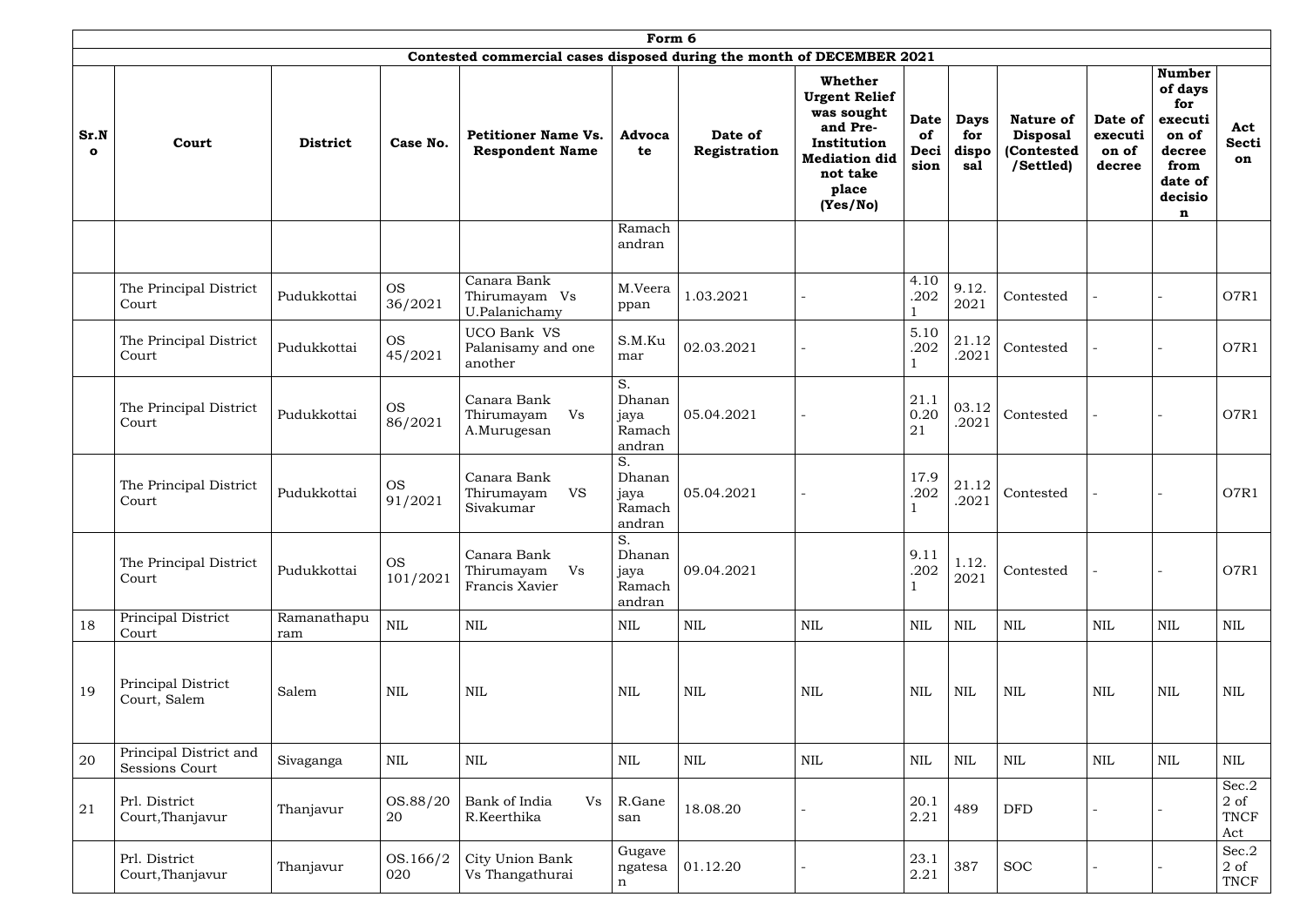|                      |                                                                          |                 |              |                                                                       | Form 6              |                         |                                                                                                                                   |                                   |                                    |                                                                |                                       |                                                                                                  |                           |
|----------------------|--------------------------------------------------------------------------|-----------------|--------------|-----------------------------------------------------------------------|---------------------|-------------------------|-----------------------------------------------------------------------------------------------------------------------------------|-----------------------------------|------------------------------------|----------------------------------------------------------------|---------------------------------------|--------------------------------------------------------------------------------------------------|---------------------------|
|                      |                                                                          |                 |              | Contested commercial cases disposed during the month of DECEMBER 2021 |                     |                         |                                                                                                                                   |                                   |                                    |                                                                |                                       |                                                                                                  |                           |
| Sr.N<br>$\mathbf{o}$ | Court                                                                    | <b>District</b> | Case No.     | <b>Petitioner Name Vs.</b><br><b>Respondent Name</b>                  | <b>Advoca</b><br>te | Date of<br>Registration | Whether<br><b>Urgent Relief</b><br>was sought<br>and Pre-<br>Institution<br><b>Mediation did</b><br>not take<br>place<br>(Yes/No) | <b>Date</b><br>of<br>Deci<br>sion | <b>Days</b><br>for<br>dispo<br>sal | <b>Nature of</b><br><b>Disposal</b><br>(Contested<br>/Settled) | Date of<br>executi<br>on of<br>decree | <b>Number</b><br>of days<br>for<br>executi<br>on of<br>decree<br>from<br>date of<br>decisio<br>n | Act<br><b>Secti</b><br>on |
|                      |                                                                          |                 |              |                                                                       |                     |                         |                                                                                                                                   |                                   |                                    |                                                                |                                       |                                                                                                  | Act                       |
|                      | <b>III Additional District</b><br>Judge, Pattukkottai.                   | Thanjavur       | <b>NIL</b>   | <b>NIL</b>                                                            | <b>NIL</b>          | <b>NIL</b>              | <b>NIL</b>                                                                                                                        | <b>NIL</b>                        | <b>NIL</b>                         | $\mbox{NIL}$                                                   | <b>NIL</b>                            | <b>NIL</b>                                                                                       | $\mbox{NIL}$              |
| 22                   | Principal District<br>Court, Theni                                       | Theni           | <b>NIL</b>   | $\mbox{NIL}$                                                          | <b>NIL</b>          | <b>NIL</b>              | <b>NIL</b>                                                                                                                        | <b>NIL</b>                        | <b>NIL</b>                         | $\mbox{NIL}$                                                   | <b>NIL</b>                            | <b>NIL</b>                                                                                       | <b>NIL</b>                |
| 23                   | Principal District<br>Court, Thoothukudi                                 | Thoothukudi     | <b>NIL</b>   | $\mbox{NIL}$                                                          | <b>NIL</b>          | <b>NIL</b>              | <b>NIL</b>                                                                                                                        | <b>NIL</b>                        | NIL                                | $\mbox{NIL}$                                                   | <b>NIL</b>                            | <b>NIL</b>                                                                                       | $\mbox{NIL}$              |
| 24                   | Principal District<br>Court                                              | Tiruchirappalli | NIL          | $\mbox{NIL}$                                                          | <b>NIL</b>          | <b>NIL</b>              | $\mbox{NIL}$                                                                                                                      | $\mbox{NIL}$                      | <b>NIL</b>                         | $\mbox{NIL}$                                                   | <b>NIL</b>                            | $\mbox{NIL}$                                                                                     | $\mbox{NIL}$              |
| 25                   | Principal District<br>Court                                              | Tirunelveli     | <b>NIL</b>   | $\mbox{NIL}$                                                          | <b>NIL</b>          | <b>NIL</b>              | <b>NIL</b>                                                                                                                        | $\mbox{NIL}$                      | $\mbox{NIL}$                       | $\mbox{NIL}$                                                   | <b>NIL</b>                            | <b>NIL</b>                                                                                       | $\mbox{NIL}$              |
| 26                   | Principal District<br>Court, Tiruppur                                    | Tiruppur        | <b>NIL</b>   | $\mbox{NIL}$                                                          | <b>NIL</b>          | <b>NIL</b>              | $\text{NIL}$                                                                                                                      | $\mbox{NIL}$                      | $\mbox{NIL}$                       | $\mbox{NIL}$                                                   | NIL                                   | $\mbox{NIL}$                                                                                     | <b>NIL</b>                |
|                      | <b>Additional District</b><br>Court, Tiruppur                            | Tiruppur        | <b>NIL</b>   | $\mbox{NIL}$                                                          | <b>NIL</b>          | <b>NIL</b>              | $\text{NIL}$                                                                                                                      | $\mbox{NIL}$                      | $\mbox{NIL}$                       | $\mbox{NIL}$                                                   | <b>NIL</b>                            | $\mbox{NIL}$                                                                                     | <b>NIL</b>                |
|                      | <b>II</b> Additional District<br>Court, Tiruppur                         | Tiruppur        | $\mbox{NIL}$ | NIL                                                                   | <b>NIL</b>          | $\mbox{NIL}$            | $\mbox{NIL}$                                                                                                                      | $\mbox{NIL}$                      | NIL                                | $\mbox{NIL}$                                                   | <b>NIL</b>                            | <b>NIL</b>                                                                                       | $\mbox{NIL}$              |
|                      | Principal Sub Court,<br>Tiruppur                                         | Tiruppur        | $\mbox{NIL}$ | $\mbox{NIL}$                                                          | $\mbox{NIL}$        | $\mbox{NIL}$            | $\mbox{NIL}$                                                                                                                      | NIL                               | $\mbox{NIL}$                       | $\mbox{NIL}$                                                   | <b>NIL</b>                            | NIL                                                                                              | $\mbox{NIL}$              |
|                      | Additional Sub Court,<br>Tiruppur                                        | Tiruppur        | <b>NIL</b>   | <b>NIL</b>                                                            | NIL                 | <b>NIL</b>              | <b>NIL</b>                                                                                                                        | <b>NIL</b>                        | <b>NIL</b>                         | <b>NIL</b>                                                     | NIL                                   | <b>NIL</b>                                                                                       | <b>NIL</b>                |
|                      | Sub Court,<br>Udumalpet                                                  | Tiruppur        | <b>NIL</b>   | <b>NIL</b>                                                            | <b>NIL</b>          | <b>NIL</b>              | <b>NIL</b>                                                                                                                        | $\mbox{NIL}$                      | $\mbox{NIL}$                       | $\mbox{NIL}$                                                   | NIL                                   | NIL                                                                                              | <b>NIL</b>                |
|                      | Sub Court, Avinashi                                                      | Tiruppur        | <b>NIL</b>   | <b>NIL</b>                                                            | <b>NIL</b>          | <b>NIL</b>              | <b>NIL</b>                                                                                                                        | $\mbox{NIL}$                      | $\mbox{NIL}$                       | $\mbox{NIL}$                                                   | NIL                                   | <b>NIL</b>                                                                                       | $\mbox{NIL}$              |
| 27                   | Principal District<br>Court, Tiruvallur                                  | Tiruvallur      | <b>NIL</b>   | $\mbox{NIL}$                                                          | NIL                 | <b>NIL</b>              | $\mbox{NIL}$                                                                                                                      | $\mbox{NIL}$                      | $\mbox{NIL}$                       | $\mbox{NIL}$                                                   | NIL                                   | NIL                                                                                              | $\mbox{NIL}$              |
|                      | The I Additional<br><b>District and Sessions</b><br>Court, Tiruvallur.   | Tiruvallur      | NIL          | $\mbox{NIL}$                                                          | NIL                 | $\mbox{NIL}$            | $\mbox{NIL}$                                                                                                                      | NIL                               | $\mbox{NIL}$                       | $\mbox{NIL}$                                                   | <b>NIL</b>                            | NIL                                                                                              | $\mbox{NIL}$              |
|                      | The II Additional<br><b>District and Sessions</b><br>Court, Poonamallee. | Tiruvallur      | <b>NIL</b>   | $\mbox{NIL}$                                                          | $\mbox{NIL}$        | $\mbox{NIL}$            | <b>NIL</b>                                                                                                                        | $\mbox{NIL}$                      | $\mbox{NIL}$                       | $\mbox{NIL}$                                                   | <b>NIL</b>                            | NIL                                                                                              | <b>NIL</b>                |
|                      | The III Additional<br>District and Sessions<br>Court, Poonamallee.       | Tiruvallur      | NIL          | $\mbox{NIL}$                                                          | $\mbox{NIL}$        | <b>NIL</b>              | $\mbox{NIL}$                                                                                                                      | $\mbox{NIL}$                      | $\mbox{NIL}$                       | $\mbox{NIL}$                                                   | <b>NIL</b>                            | <b>NIL</b>                                                                                       | <b>NIL</b>                |
|                      | The IV Additional<br><b>District and Sessions</b><br>Court, Ponneri.     | Tiruvallur      | NIL          | $\mbox{NIL}$                                                          | NIL                 | $\mbox{NIL}$            | <b>NIL</b>                                                                                                                        | NIL                               | <b>NIL</b>                         | $\mbox{NIL}$                                                   | NIL                                   | NIL                                                                                              | <b>NIL</b>                |
|                      | The Sub Court,                                                           | Tiruvallur      | $\mbox{NIL}$ | $\mbox{NIL}$                                                          | $\mbox{NIL}$        | <b>NIL</b>              | $\mbox{NIL}$                                                                                                                      | $\mbox{NIL}$                      | $\mbox{NIL}$                       | $\mbox{NIL}$                                                   | <b>NIL</b>                            | <b>NIL</b>                                                                                       | $\mbox{NIL}$              |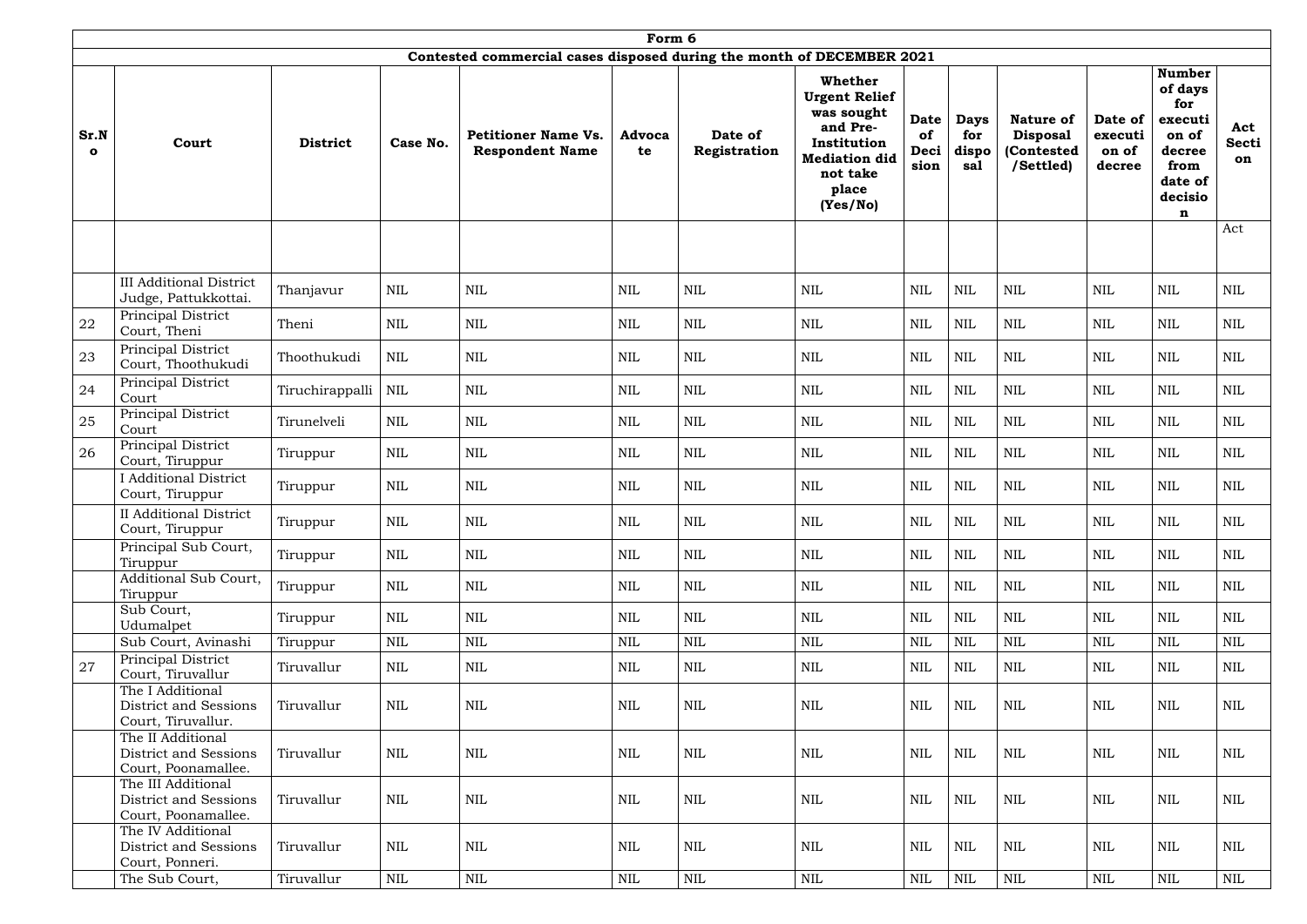|                      |                                                   |                                |              |                                                                       | Form 6              |                         |                                                                                                                                          |                                   |                                    |                                                                |                                       |                                                                                                  |                           |
|----------------------|---------------------------------------------------|--------------------------------|--------------|-----------------------------------------------------------------------|---------------------|-------------------------|------------------------------------------------------------------------------------------------------------------------------------------|-----------------------------------|------------------------------------|----------------------------------------------------------------|---------------------------------------|--------------------------------------------------------------------------------------------------|---------------------------|
|                      |                                                   |                                |              | Contested commercial cases disposed during the month of DECEMBER 2021 |                     |                         |                                                                                                                                          |                                   |                                    |                                                                |                                       |                                                                                                  |                           |
| Sr.N<br>$\mathbf{o}$ | Court                                             | <b>District</b>                | Case No.     | <b>Petitioner Name Vs.</b><br><b>Respondent Name</b>                  | <b>Advoca</b><br>te | Date of<br>Registration | <b>Whether</b><br><b>Urgent Relief</b><br>was sought<br>and Pre-<br>Institution<br><b>Mediation did</b><br>not take<br>place<br>(Yes/No) | <b>Date</b><br>of<br>Deci<br>sion | <b>Days</b><br>for<br>dispo<br>sal | <b>Nature of</b><br><b>Disposal</b><br>(Contested<br>/Settled) | Date of<br>executi<br>on of<br>decree | <b>Number</b><br>of days<br>for<br>executi<br>on of<br>decree<br>from<br>date of<br>decisio<br>n | Act<br><b>Secti</b><br>on |
|                      | Tiruvallur.                                       |                                |              |                                                                       |                     |                         |                                                                                                                                          |                                   |                                    |                                                                |                                       |                                                                                                  |                           |
|                      | The Sub Court,<br>Poonamallee.                    | Tiruvallur                     | <b>NIL</b>   | <b>NIL</b>                                                            | <b>NIL</b>          | $\mbox{NIL}$            | NIL                                                                                                                                      | <b>NIL</b>                        | $\mbox{NIL}$                       | $\mbox{NIL}$                                                   | NIL                                   | <b>NIL</b>                                                                                       | <b>NIL</b>                |
|                      | The Sub Court,<br>Tiruttani.                      | Tiruvallur                     | <b>NIL</b>   | $\mbox{NIL}$                                                          | <b>NIL</b>          | $\mbox{NIL}$            | $\mbox{NIL}$                                                                                                                             | <b>NIL</b>                        | <b>NIL</b>                         | $\mbox{NIL}$                                                   | <b>NIL</b>                            | <b>NIL</b>                                                                                       | <b>NIL</b>                |
| 28                   | Principal District<br>Court,<br>Tiruvannamalai    | Tiruvannamal<br>a <sub>1</sub> | $\mbox{NIL}$ | <b>NIL</b>                                                            | <b>NIL</b>          | $\text{NIL}$            | <b>NIL</b>                                                                                                                               | <b>NIL</b>                        | <b>NIL</b>                         | $\mbox{NIL}$                                                   | <b>NIL</b>                            | <b>NIL</b>                                                                                       | $\mbox{NIL}$              |
| 29                   | Principal District<br>Court                       | Tiruvarur                      | <b>NIL</b>   | <b>NIL</b>                                                            | <b>NIL</b>          | $\text{NIL}$            | NIL                                                                                                                                      | <b>NIL</b>                        | <b>NIL</b>                         | $\mbox{NIL}$                                                   | <b>NIL</b>                            | NIL                                                                                              | NIL                       |
| 30                   | Principal District<br>Court, Vellore              | Vellore                        | <b>NIL</b>   | NIL                                                                   | <b>NIL</b>          | <b>NIL</b>              | NIL                                                                                                                                      | <b>NIL</b>                        | <b>NIL</b>                         | <b>NIL</b>                                                     | <b>NIL</b>                            | <b>NIL</b>                                                                                       | $\mbox{NIL}$              |
|                      | <b>II</b> Additional District<br>Court, Ranipet   | Vellore                        | <b>NIL</b>   | <b>NIL</b>                                                            | <b>NIL</b>          | $\text{NIL}$            | <b>NIL</b>                                                                                                                               | <b>NIL</b>                        | <b>NIL</b>                         | $\mbox{NIL}$                                                   | <b>NIL</b>                            | <b>NIL</b>                                                                                       | $\mbox{NIL}$              |
| 31                   | Principal District<br>Court, Villupuram           | Villupuram                     | $\mbox{NIL}$ | $\mbox{NIL}$                                                          | <b>NIL</b>          | $\mbox{NIL}$            | $\mbox{NIL}$                                                                                                                             | <b>NIL</b>                        | <b>NIL</b>                         | $\mbox{NIL}$                                                   | <b>NIL</b>                            | <b>NIL</b>                                                                                       | $\mbox{NIL}$              |
| 32                   | Principal District<br>Court, Srivillliputtur      | Virudhunagar                   | $\mbox{NIL}$ | <b>NIL</b>                                                            | $\text{NIL}$        | $\mbox{NIL}$            | $\mbox{NIL}$                                                                                                                             | <b>NIL</b>                        | <b>NIL</b>                         | $\mbox{NIL}$                                                   | <b>NIL</b>                            | <b>NIL</b>                                                                                       | $\mbox{NIL}$              |
|                      | Sub Court, Sivakasi                               | Virudhunagar                   | <b>NIL</b>   | $\mbox{NIL}$                                                          | NIL                 | $\mbox{NIL}$            | $\mbox{NIL}$                                                                                                                             | <b>NIL</b>                        | $\mbox{NIL}$                       | $\mbox{NIL}$                                                   | <b>NIL</b>                            | <b>NIL</b>                                                                                       | $\mbox{NIL}$              |
| 33                   | PRINCIPAL DISTRICT<br>JUDGE,<br><b>PUDUCHERRY</b> | Puducherry                     | $\mbox{NIL}$ | $\mbox{NIL}$                                                          | $\mbox{NIL}$        | $\mbox{NIL}$            | $\mbox{NIL}$                                                                                                                             | $\mbox{NIL}$                      | $\mbox{NIL}$                       | $\mbox{NIL}$                                                   | <b>NIL</b>                            | <b>NIL</b>                                                                                       | $\mbox{NIL}$              |
|                      | DISTRICT JUDGE,<br>KARAIKAL                       | Puducherry                     | $\mbox{NIL}$ | $\mbox{NIL}$                                                          | $\mbox{NIL}$        | $\mbox{NIL}$            | $\mbox{NIL}$                                                                                                                             | $\rm NIL$                         | $\mbox{NIL}$                       | $\mbox{NIL}$                                                   | NIL                                   | $\mbox{NIL}$                                                                                     | NIL                       |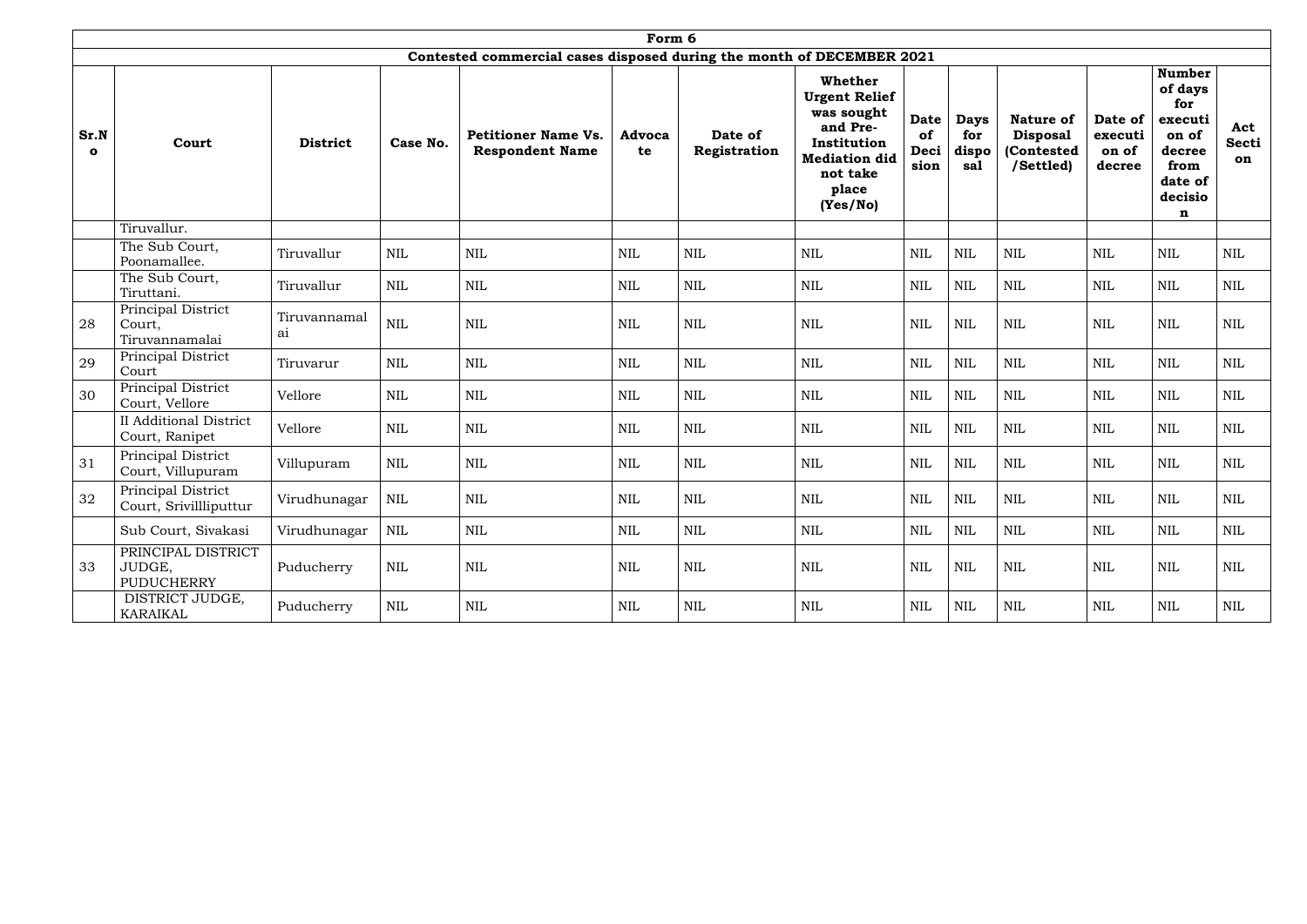# **SUBORDINATE COURTS DECEMBER 2021 FORM 7**

|                |                                                     |                                                               | Form 7                                                                 |                                                                |                                                              |                                                             |
|----------------|-----------------------------------------------------|---------------------------------------------------------------|------------------------------------------------------------------------|----------------------------------------------------------------|--------------------------------------------------------------|-------------------------------------------------------------|
|                |                                                     | Summary of Commercial Cases during the month of DECEMBER 2021 |                                                                        |                                                                |                                                              |                                                             |
| Sr.No          | Court                                               | <b>District</b>                                               | <b>Total number of</b><br>cases pending on the<br>1st day of the month | <b>Total number of</b><br>cases instituted<br>during the month | <b>Total number of</b><br>cases disposed<br>during the month | Total number of cases<br>pending at the end of<br>the month |
|                | Principal District Court                            | Ariyalur                                                      | $\mathbf{0}$                                                           | $\Omega$                                                       | $\mathbf{0}$                                                 | $\overline{0}$                                              |
|                |                                                     | <b>Ariyalur Total</b>                                         | $\mathbf 0$                                                            | $\mathbf 0$                                                    | $\mathbf 0$                                                  | $\mathbf{0}$                                                |
| $\overline{2}$ | Principal City Civil Court                          | Chennai                                                       | 27                                                                     | 5                                                              | $\overline{0}$                                               | 32                                                          |
|                |                                                     | <b>Chennai Total</b>                                          | 27                                                                     | 5                                                              | $\mathbf 0$                                                  | 32                                                          |
| 3              | Prl. District Court, CBE.                           | Coimbatore                                                    | 249                                                                    | 21                                                             | $\overline{2}$                                               | 268                                                         |
|                | I Addl.District Court, CBE                          | Coimbatore                                                    | 10                                                                     | $\mathbf{0}$                                                   | $\overline{0}$                                               | 10                                                          |
|                | III Addl. Dist. Court, CBE                          | Coimbatore                                                    | 23                                                                     | $\boldsymbol{0}$                                               | $\overline{0}$                                               | 23                                                          |
|                | IV Addl. Dist. Court, CBE                           | Coimbatore                                                    | 29                                                                     | $\overline{0}$                                                 | $\overline{0}$                                               | 29                                                          |
|                | V Addl. Dist. Court, CBE                            | Coimbatore                                                    | 34                                                                     | $\mathbf{0}$                                                   | $\overline{0}$                                               | 34                                                          |
|                | PSJ Court, CBE                                      | Coimbatore                                                    | 113                                                                    | 12                                                             |                                                              | 124                                                         |
|                | I ASJ Court, CBE                                    | Coimbatore                                                    | 123                                                                    | $\overline{0}$                                                 | $\overline{2}$                                               | 121                                                         |
|                | II ASJ Court, CBE                                   | Coimbatore                                                    | 59                                                                     | $\mathbf{0}$                                                   | $\overline{0}$                                               | 59                                                          |
|                | III ASJ Court, CBE                                  | Coimbatore                                                    | 54                                                                     | $\overline{0}$                                                 | $\overline{0}$                                               | 54                                                          |
|                | IV ASJ Court, CBE                                   | Coimbatore                                                    | 62                                                                     | $\overline{7}$                                                 | $\overline{0}$                                               | 69                                                          |
|                | Sub Court, Pollachi                                 | Coimbatore                                                    | 68                                                                     | $\overline{2}$                                                 | $\overline{4}$                                               | 66                                                          |
|                |                                                     | <b>Coimbatore Total</b>                                       | 824                                                                    | 42                                                             | 9                                                            | 857                                                         |
|                | Principal District and Sessions Court,<br>Cuddalore | Cuddalore                                                     | 8                                                                      | $\Omega$                                                       | $\overline{0}$                                               | 8                                                           |
|                |                                                     | <b>Cuddalore Total</b>                                        | 8                                                                      | $\mathbf 0$                                                    | $\mathbf 0$                                                  | 8                                                           |
| 5              | Principal District Court, Dharmapuri.               | Dharmapuri                                                    | $\overline{5}$                                                         | $\mathbf{0}$                                                   | $\overline{0}$                                               | $\overline{5}$                                              |
|                | Additional District Court, Dharmapuri               | Dharmapuri                                                    |                                                                        | $\mathbf{0}$                                                   | $\overline{0}$                                               |                                                             |
|                |                                                     | <b>Dharmapuri Total</b>                                       | 6                                                                      | $\mathbf 0$                                                    | $\mathbf 0$                                                  | 6                                                           |
| 6              | Principal District Court, Dindigul.                 | Dindigul                                                      | 116                                                                    | $\boldsymbol{2}$                                               | $\overline{2}$                                               | 116                                                         |
|                |                                                     | <b>Dindigul Total</b>                                         | 116                                                                    | $\bf{2}$                                                       | $\bf{2}$                                                     | 116                                                         |
|                | Principal District Court, Erode                     | Erode                                                         | 38                                                                     | $\mathbf{0}$                                                   | $\overline{0}$                                               | 38                                                          |
|                | I Additional District Court, Erode                  | Erode                                                         |                                                                        | $\overline{0}$                                                 | $\overline{0}$                                               |                                                             |
|                | Principal Subordinate Court, Erode                  | Erode                                                         | 20                                                                     | $\mathbf{0}$                                                   | $\overline{2}$                                               | 18                                                          |
|                | I Additional Subordinate Court, Erode               | Erode                                                         | 19                                                                     | $\mathbf{0}$                                                   | $\overline{0}$                                               | 19                                                          |
|                | II Additional Subordinate Court, Erode              | Erode                                                         | 15                                                                     | $\overline{0}$                                                 |                                                              | 14                                                          |
|                | Principal District Munsif Court, Erode              | Erode                                                         | 11                                                                     | $\mathbf{0}$                                                   | 3                                                            | 8                                                           |
|                | I Additional District Munsif Court, Erode           | Erode                                                         | $\overline{7}$                                                         | $\mathbf{0}$                                                   |                                                              | 6 <sup>1</sup>                                              |
|                | II Additional District Munsif Court, Erode          | Erode                                                         |                                                                        | $\overline{0}$                                                 | $\overline{0}$                                               |                                                             |
|                |                                                     | <b>Erode Total</b>                                            | 112                                                                    | $\mathbf 0$                                                    | $\overline{7}$                                               | 105                                                         |
| 8              | Principal District Court, Chengalpattu              | Kancheepuram                                                  | 57                                                                     | $\sqrt{2}$                                                     | $\overline{0}$                                               | 59                                                          |
|                |                                                     | <b>Kancheepuram Total</b>                                     | 57                                                                     | $\mathbf 2$                                                    | $\mathbf 0$                                                  | 59                                                          |
| 9              | Principal District Court, Nagercoil                 | Kanniyakumari                                                 | 58                                                                     | 3                                                              |                                                              | 60                                                          |
|                |                                                     | Kanniyakumari Total                                           | 58                                                                     | 3                                                              |                                                              | 60                                                          |
| 10             | Principal District Court, Karur                     | Karur                                                         | 6                                                                      | $\mathbf{0}$                                                   | $\overline{0}$                                               | 6                                                           |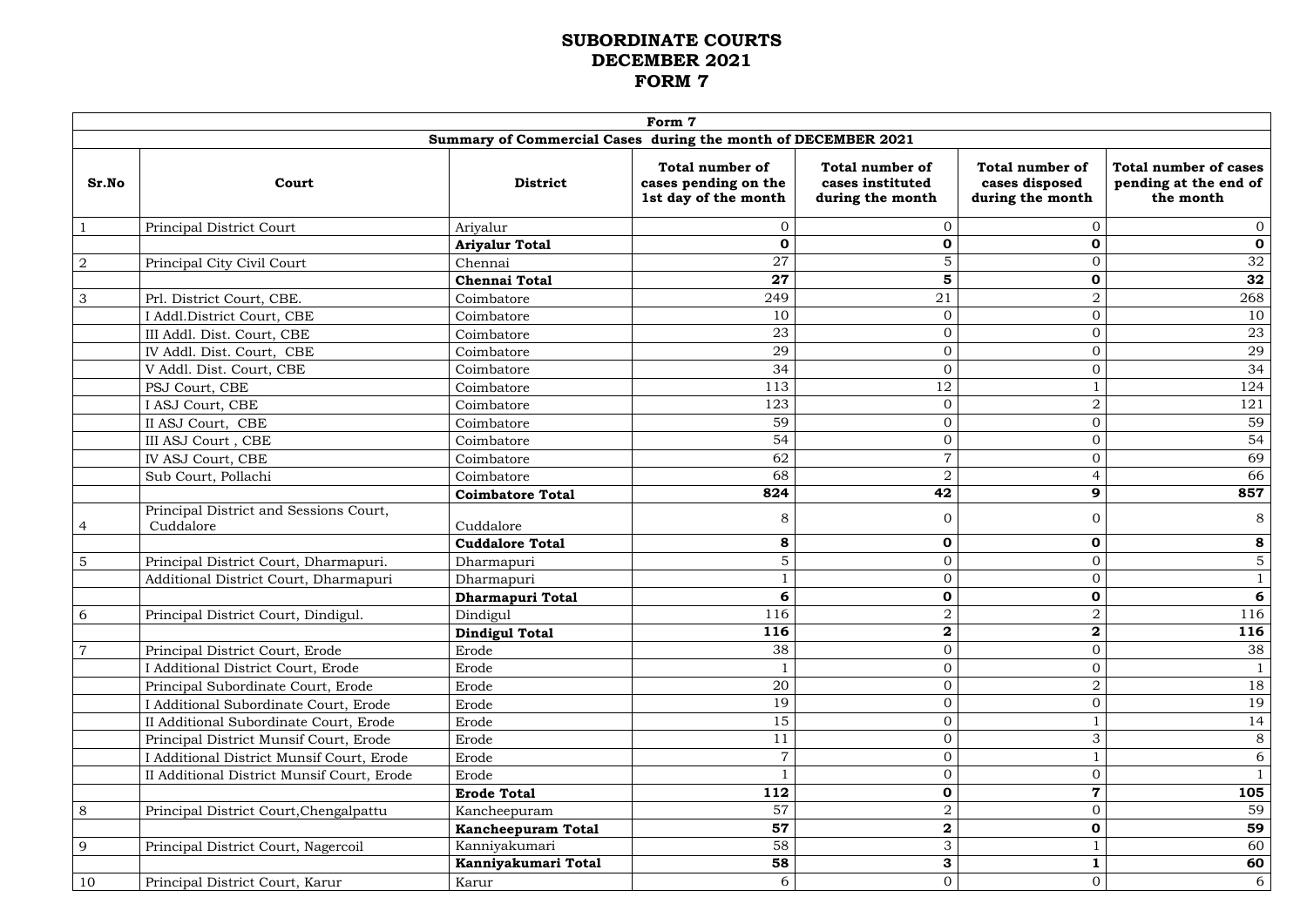|       |                                              |                                                               | Form 7                                                                 |                                                                |                                                              |                                                                    |
|-------|----------------------------------------------|---------------------------------------------------------------|------------------------------------------------------------------------|----------------------------------------------------------------|--------------------------------------------------------------|--------------------------------------------------------------------|
|       |                                              | Summary of Commercial Cases during the month of DECEMBER 2021 |                                                                        |                                                                |                                                              |                                                                    |
| Sr.No | Court                                        | <b>District</b>                                               | <b>Total number of</b><br>cases pending on the<br>1st day of the month | <b>Total number of</b><br>cases instituted<br>during the month | <b>Total number of</b><br>cases disposed<br>during the month | <b>Total number of cases</b><br>pending at the end of<br>the month |
|       |                                              | <b>Karur Total</b>                                            | 6                                                                      | $\mathbf 0$                                                    | O                                                            | 6                                                                  |
| 11    | Principal District Court, Krishnagiri        | Krishnagiri                                                   | 5                                                                      | 10                                                             | $\Omega$                                                     | 15                                                                 |
|       | Additional District Court, Hosur.            | Krishnagiri                                                   | 35                                                                     | $\overline{0}$                                                 | $\overline{0}$                                               | 35                                                                 |
|       |                                              | Krishnagiri Total                                             | 40                                                                     | 10                                                             | $\mathbf 0$                                                  | 50                                                                 |
| 12    | Prl. Dist. & Sessions Court                  | Madurai                                                       | 89                                                                     | $\overline{2}$                                                 | 6                                                            | 85                                                                 |
|       | Addl. Dist. & Sessions Court                 | Madurai                                                       |                                                                        | $\mathbf{0}$                                                   | $\overline{O}$                                               |                                                                    |
|       | Addl. Sub Court                              | Madurai                                                       | $\sqrt{2}$                                                             | $\boldsymbol{0}$                                               | $\overline{O}$                                               | $\boldsymbol{2}$                                                   |
|       | II Addl. Sub Court                           | Madurai                                                       | $\overline{2}$                                                         | $\boldsymbol{0}$                                               | $\overline{0}$                                               | $\overline{2}$                                                     |
|       |                                              | <b>Madurai Total</b>                                          | 94                                                                     | $\mathbf 2$                                                    | 6                                                            | 90                                                                 |
| 13    | Principal District Court, Nagapattinam       | Nagapattinam                                                  |                                                                        | $\boldsymbol{0}$                                               | $\overline{0}$                                               |                                                                    |
|       | Additional District Court, Mayiladuthurai.   | Nagapattinam                                                  | $\mathbf{0}$                                                           | $\mathbf 1$                                                    | $\overline{0}$                                               |                                                                    |
|       |                                              | <b>Nagapattinam Total</b>                                     |                                                                        |                                                                | $\mathbf 0$                                                  | $\mathbf 2$                                                        |
| 14    | The Principal District Judge                 | Namakkal                                                      | 79                                                                     | $\overline{4}$                                                 | 4                                                            | 79                                                                 |
|       |                                              | <b>Namakkal Total</b>                                         | 79                                                                     | 4                                                              | 4                                                            | 79                                                                 |
| 15    | District Court Udhagamandalam, Nilgiris      | Nilgiris                                                      | $\overline{2}$                                                         | $\overline{0}$                                                 | $\overline{O}$                                               | $\sqrt{2}$                                                         |
|       |                                              | <b>Nilgiris Total</b>                                         | $\bf{2}$                                                               | $\mathbf 0$                                                    | $\mathbf 0$                                                  | $\overline{\mathbf{2}}$                                            |
| 16    | Principal District Court                     | Perambalur                                                    | $\overline{0}$                                                         | $\boldsymbol{0}$                                               | $\overline{0}$                                               | $\overline{0}$                                                     |
|       |                                              | <b>Perambalur Total</b>                                       | $\mathbf 0$                                                            | $\mathbf 0$                                                    | $\mathbf 0$                                                  | $\mathbf 0$                                                        |
| 17    | The Principal District Court                 | Pudukottai                                                    | 83                                                                     | $\overline{4}$                                                 | 8                                                            | 79                                                                 |
|       |                                              | <b>Pudukottai Total</b>                                       | 83                                                                     | 4                                                              | 8                                                            | 79                                                                 |
| 18    | Principal District Court                     | Ramanathapuram                                                | $\overline{a}$                                                         |                                                                |                                                              | $\overline{2}$                                                     |
|       |                                              | Ramanathapuram Total                                          | $\Omega$                                                               | Ŧ                                                              |                                                              | $\overline{\mathbf{2}}$                                            |
| 19    | Principal District Court, Salem              | Salem                                                         | 111                                                                    | 25                                                             |                                                              | 129                                                                |
|       |                                              | <b>Salem Total</b>                                            | 111                                                                    | 25                                                             | 7                                                            | 129                                                                |
| 20    | Principal District and Sessions Court        | Sivaganga                                                     | $\mathbf{0}$                                                           | $\overline{0}$                                                 | $\overline{0}$                                               |                                                                    |
|       |                                              | Sivaganga Total                                               | $\mathbf 0$                                                            | $\mathbf 0$                                                    | $\mathbf 0$                                                  | $\mathbf 0$                                                        |
| 21    | Prl. District Court, Thanjavur               | Thanjavur                                                     | 118                                                                    | $\overline{4}$                                                 | $\overline{2}$                                               | 120                                                                |
|       | III Additional District Judge, Pattukkottai. | Thanjavur                                                     | $\overline{2}$                                                         | $\boldsymbol{0}$                                               | $\overline{0}$                                               | $\overline{2}$                                                     |
|       |                                              | <b>Thanjavur Total</b>                                        | 120                                                                    | 4                                                              | $\mathbf{2}$                                                 | 122                                                                |
| 22    | Principal District Court, Theni <sup>*</sup> | Theni                                                         | 5                                                                      | $\boldsymbol{0}$                                               | $\overline{0}$                                               | 5                                                                  |
|       |                                              | Theni Total                                                   | 5                                                                      | $\mathbf 0$                                                    | $\mathbf 0$                                                  | $\overline{\mathbf{5}}$                                            |
| 23    | Principal District Court, Thoothukudi        | Thoothukudi                                                   | 53                                                                     | $\overline{2}$                                                 |                                                              | 54                                                                 |
|       |                                              | Thoothukudi Total                                             | 53                                                                     | $\mathbf 2$                                                    |                                                              | 54                                                                 |
| 24    | Principal District Court                     | Tiruchirappalli                                               | 25                                                                     | $\boldsymbol{0}$                                               | $\overline{0}$                                               | 25                                                                 |
|       | Additional Sub Court, Trichy                 | Tiruchirappalli                                               | $8\,$                                                                  | $\boldsymbol{0}$                                               |                                                              | $\overline{7}$                                                     |
|       | II Additional Sub Court, Trichy              | Tiruchirappalli                                               | $\overline{7}$                                                         | $\boldsymbol{0}$                                               | $\overline{0}$                                               | $\overline{7}$                                                     |
|       | IV Additional Sub Court, Trichy              | Tiruchirappalli                                               | $\overline{7}$                                                         | $\boldsymbol{0}$                                               | $\overline{0}$                                               | $\overline{7}$                                                     |
|       |                                              | Tiruchirappalli Total                                         | 47                                                                     | $\mathbf 0$                                                    |                                                              | 46                                                                 |
| 25    | <b>Principal District Court</b>              | Tirunelveli                                                   | 14                                                                     |                                                                | $\overline{0}$                                               | 15                                                                 |
|       |                                              | Tirunelveli Total                                             | 14                                                                     | $\mathbf{1}$                                                   | $\mathbf 0$                                                  | 15                                                                 |
| 26    | Principal District Court, Tiruppur           | Tiruppur                                                      | 58                                                                     | $\overline{4}$                                                 |                                                              | 61                                                                 |
|       | Additional District Court, Tiruppur          | Tiruppur                                                      | 52                                                                     | $\boldsymbol{0}$                                               | $\overline{0}$                                               | 52                                                                 |